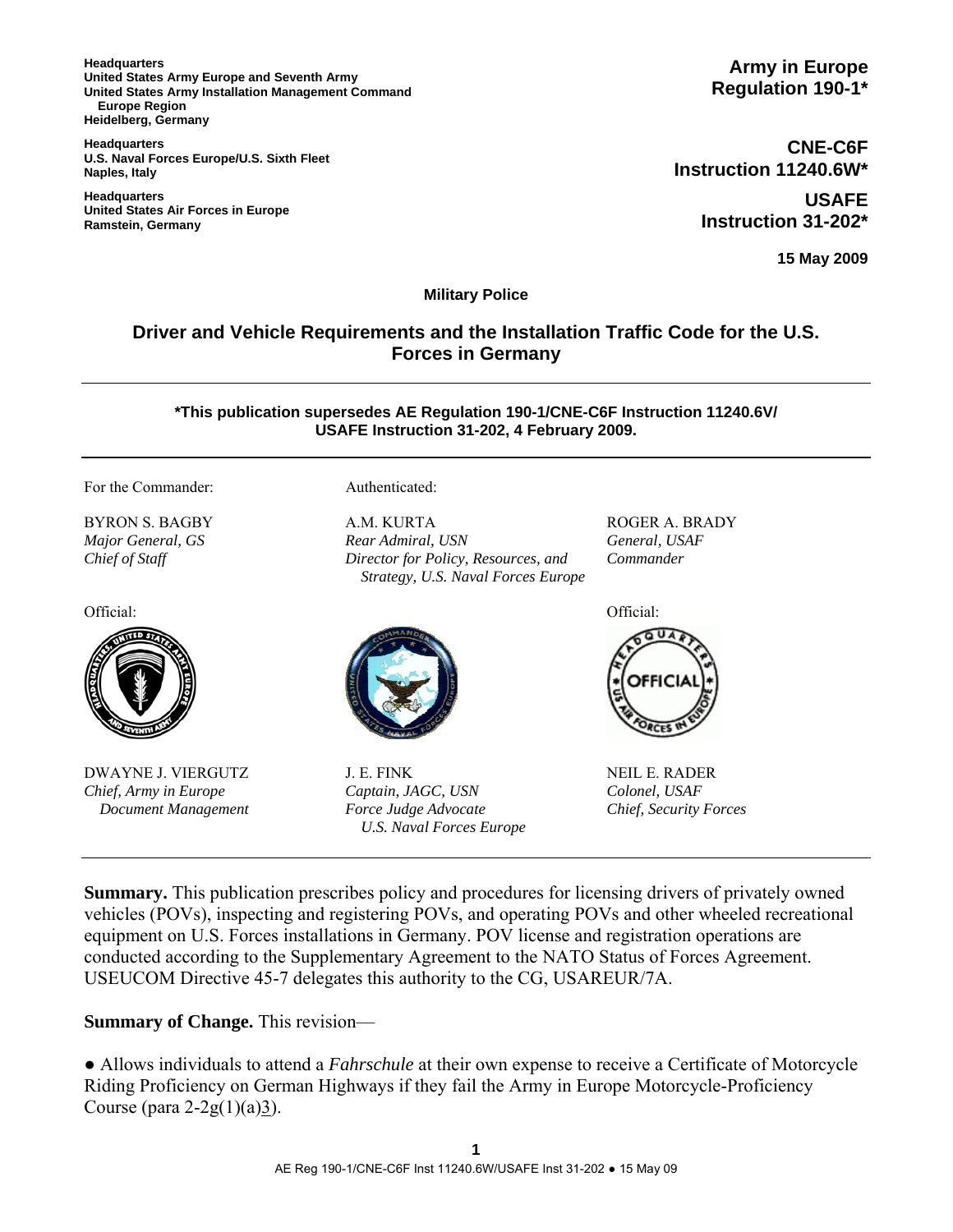● Forbids using cell phones or wearing listening devices that impede hearing and their ability to detect impending danger while walking or jogging (para 5-5i).

**Applicability.** This publication applies to—

• Members of the U.S. Forces (Army, Navy, and Air Force) and the civilian component (including Family members) who are assigned to or employed within the geographic boundaries of Germany and who are authorized a U.S. Forces certificate of license and POV registration privileges under AE Regulation 600-700.

**NOTE:** This regulation applies to USAFE personnel in Germany only for licensing POV drivers and for registering POVs with the Registry of Motor Vehicles (RMV). USAFE personnel will refer to AFI 31-204 for all other aspects of motor vehicle traffic supervision, traffic violations, suspensions, revocations, and point assessments. USAFE agencies will notify the RMV of all suspensions, revocations, and traffic-point assessments.

• Persons assigned to nonappropriated fund organizations and other authorized organizations (AE Reg 600-700) in Germany, including international military headquarters.

• Members of the U.S. Forces and civilian component on temporary duty (TDY) in Germany who apply for a U.S. Forces certificate of license. According to AR 190-5/OPNAV 11200.5D/AFI 31-218(I) and AFI 31-204, the policy and procedures in this publication apply in cases of conflict.

● Heads of U.S. military organizations who want to register nontactical vehicles with U.S. Forcesprovided POV license plates. Permission to register nontactical vehicles must be granted in writing from the garrison provost marshal, chief of security forces, or director of logistics, as applicable. Installation Fleet Management Systems-owned nontactical vehicles must have written authorization from the Director, Installation Fleet Management Systems. In all cases where written approval is required, the authorization document must be submitted with the application to register the vehicle.

• Personnel who drive on U.S. installations, including local national and foreign national employees of the U.S. Government, and other personnel who routinely require access to U.S. installations in Germany.

**NOTE:** Where applicable by branch of Service, personnel found in violation of this publication will be subject to suspension or revocation of their certificate of license, loss of vehicle registration privileges, or both.

**Supplementation.** Organizations will not supplement this publication without USAREUR Provost Marshal (PM) (AEAPM-VR) approval.

**Forms.** Appendix B lists forms prescribed by this publication. AE and higher level forms are available through the Army in Europe Publishing System (AEPUBS).

**Records Management.** Records created as a result of processes prescribed by this publication must be identified, maintained, and disposed of by—

• Army units according to AR 25-400-2. Record titles and descriptions are available on the Army Records Information Management System website at *https://www.arims.army.mil*.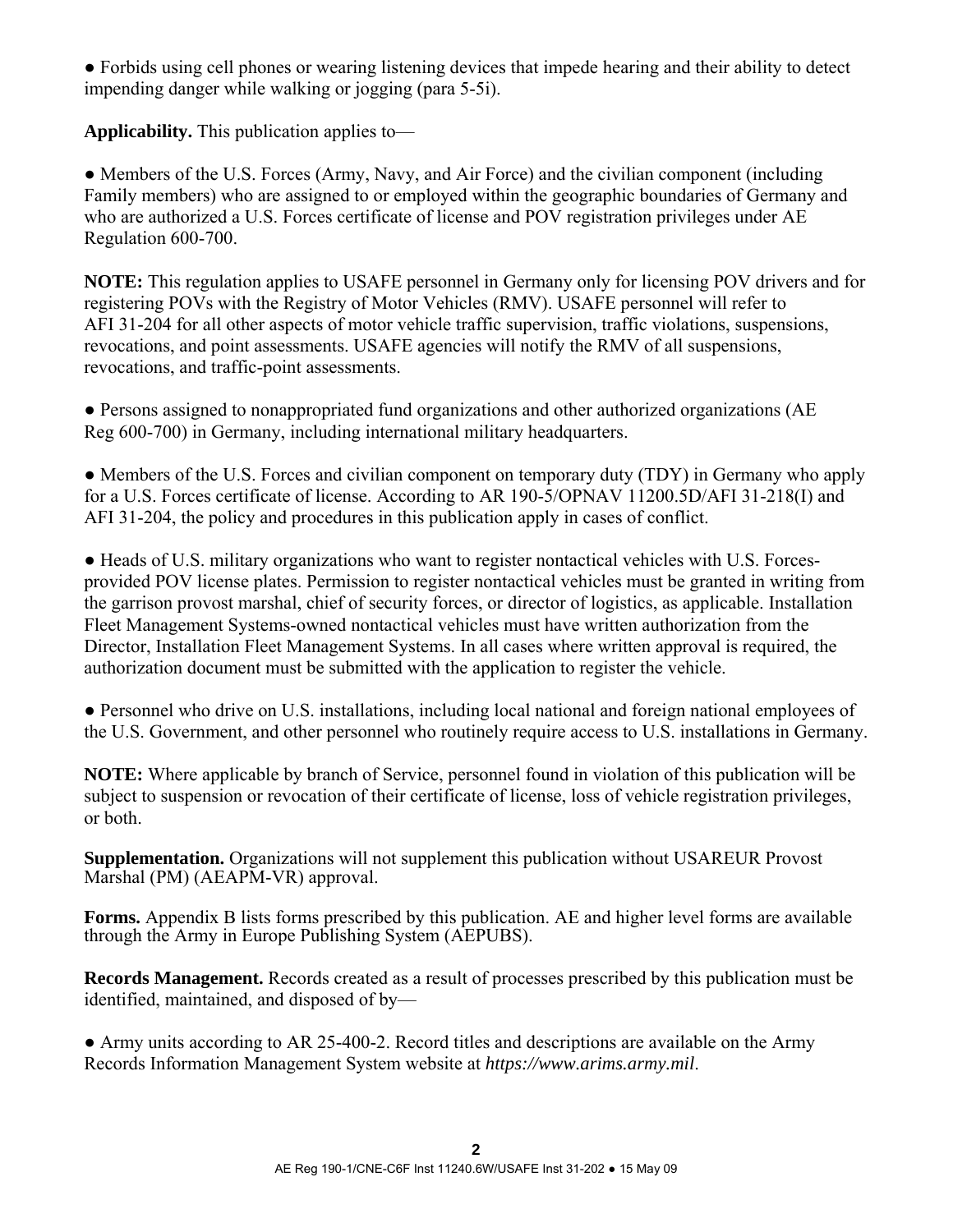● Navy organizations according to Navy records-management policy.

• Air Force units according to Air Force Manual 33-363. Records must be disposed of according to the Air Force Records Information Management System Records Disposition Schedule at *https://www.my. af.mil/gcss-af61a/afrims/rims.cfm.* 

**Suggested Improvements.** The proponent of this publication is the USAREUR PM (AEAPM-VR, DSN 386-7271). Users may suggest improvements to this publication by sending DA Form 2028 to the USAREUR PM (AEAPM-VR), Unit 29931, APO AE 09086-9931.

**Distribution.** A (AEPUBS); Air Force units: F (AFI 33-360).

## **CONTENTS**

## **CHAPTER 1 INTRODUCTION**

- 1-1. Purpose
- 1-2. References
- 1-3. Explanation of Abbreviations and Terms
- 1-4. Responsibilities

## **CHAPTER 2 ACQUISITION AND LOSS OF DRIVING PRIVILEGES**

# **SECTION I ACQUIRING A U.S. FORCES CERTIFICATE OF LICENSE**

- 2-1. Licensing Policy
- 2-2. Licensing Requirements
- 2-3. Special Issue of U.S. Forces Certificates of License
- 2-4. Disabled Persons
- 2-5. Renewing a U.S. Forces Certificate of License
- 2-6. Replacing a U.S. Forces Certificate of License
- 2-7. Addition of Vehicle Class
- 2-8. Personal Information Change
- 2-9. Eligibility for German Drivers License
- 2-10. Loss of Eligibility
- 2-11. Implied Consent Provision

## **SECTION II LOSS OF DRIVING PRIVILEGES**

- 2-12. General
- 2-13. Declaration of Ineligibility for a U.S. Forces Certificate of License
- 2-14. Suspensions
- 2-15. Revocations
- 2-16. Revocation by Civil Authorities
- 2-17. Administrative Actions, Reprimands, Reports, and Disposition Procedures
- 2-18. Rebuttal Procedures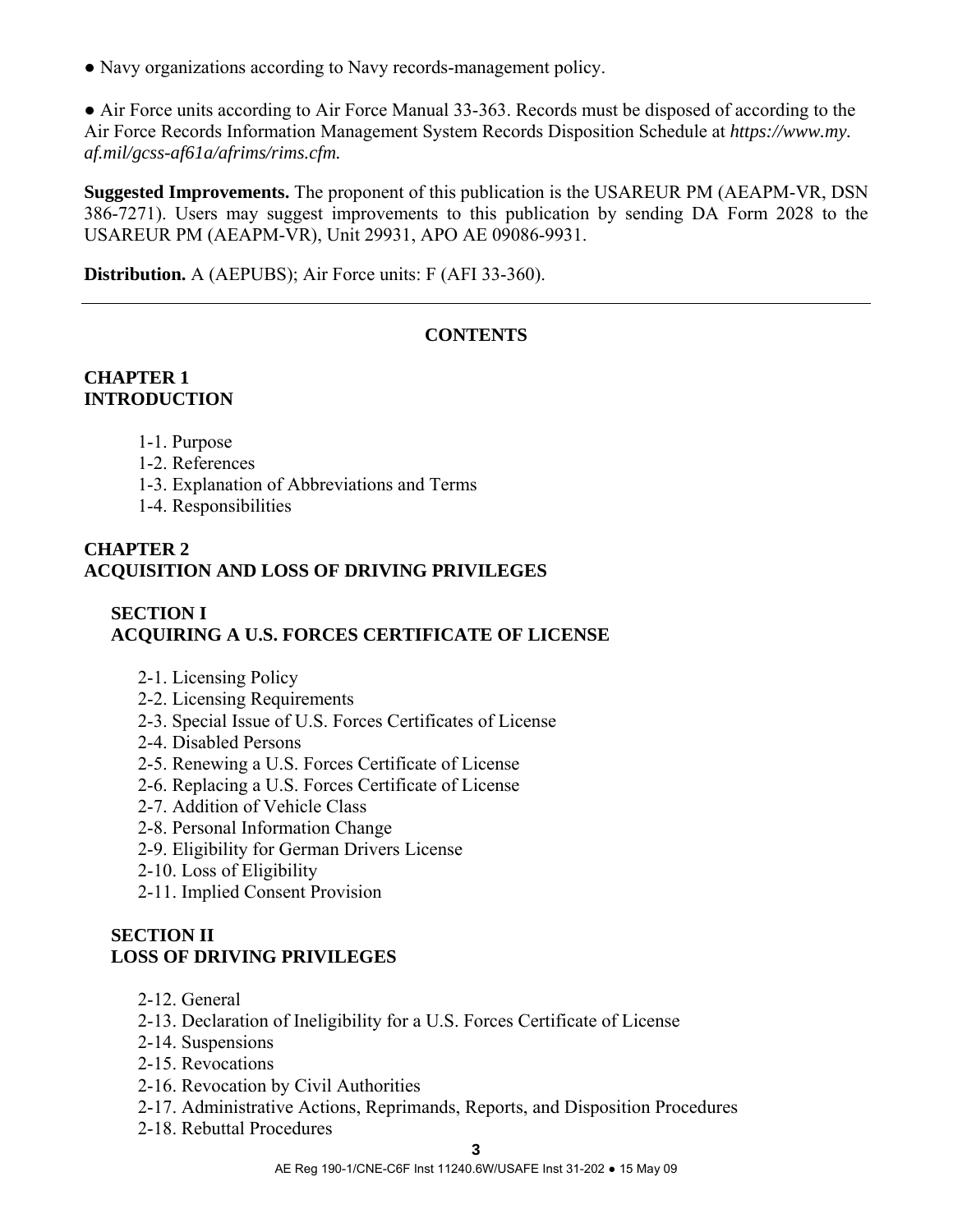2-19. Appeals

- 2-20. Petitions for Reinstatement of Driving Privileges (Revocations and Restricted Driving Privileges)
- 2-21. Traffic-Point Assessment System
- 2-22. Reports of Actions Taken

#### **CHAPTER 3 POV REGISTRATION**

- 3-1. Policy and Entitlement
- 3-2. Limits on Number of Registered POVs
- 3-3. Mechanical Standards
- 3-4. Inspection Requirements
- 3-5. Registration Requirements
- 3-6. Proof and Types of Ownership
- 3-7. 30-Day Temporary and Special Temporary Registration
- 3-8. Nonoperational Registration
- 3-9. Transferring a POV to Another Person Eligible to Register a POV With the U.S. Forces
- 3-10. Transferring or Disposing of a POV to Persons Not Eligible to Register With the U.S. Forces
- 3-11. Renewal Registration
- 3-12. Requirement to Provide Proof of Continuing Insurance
- 3-13. Requirement to Report Changes in Registration Information
- 3-14. Inland Movement and Commercially Shipped POVs
- 3-15. Reporting Lost, Stolen, or Recovered Vehicles and License Plates
- 3-16. Replacing Lost, Stolen, or Mutilated License Plates, Documents, and Decals
- 3-17. POV Registration Certificates
- 3-18. Displaying License Plates
- 3-19. Registration Decals
- 3-20. Repossession of POVs by Lienholders
- 3-21. Procedures for Clearing a POV
- 3-22. Disposition by an Agent
- 3-23. Withdrawal of Registration Privileges
- 3-24. Registration of Vehicles Used Exclusively for Racing Events
- 3-25. Loss of Eligibility
- 3-26. Restrictions on Display of Written or Graphic Material on POVs

### **CHAPTER 4 MISCELLANEOUS PROVISIONS AND REQUIREMENTS**

#### **SECTION I TRAFFIC LAWS AND REGULATIONS**

- 4-1. General
- 4-2. Reserved POV Parking
- 4-3. POV Security
- 4-4. Safety-Equipment Requirements for Germany
- 4-5. Schoolbuses
- 4-6. Lending and Borrowing POVs
- 4-7. Action in Case of an Accident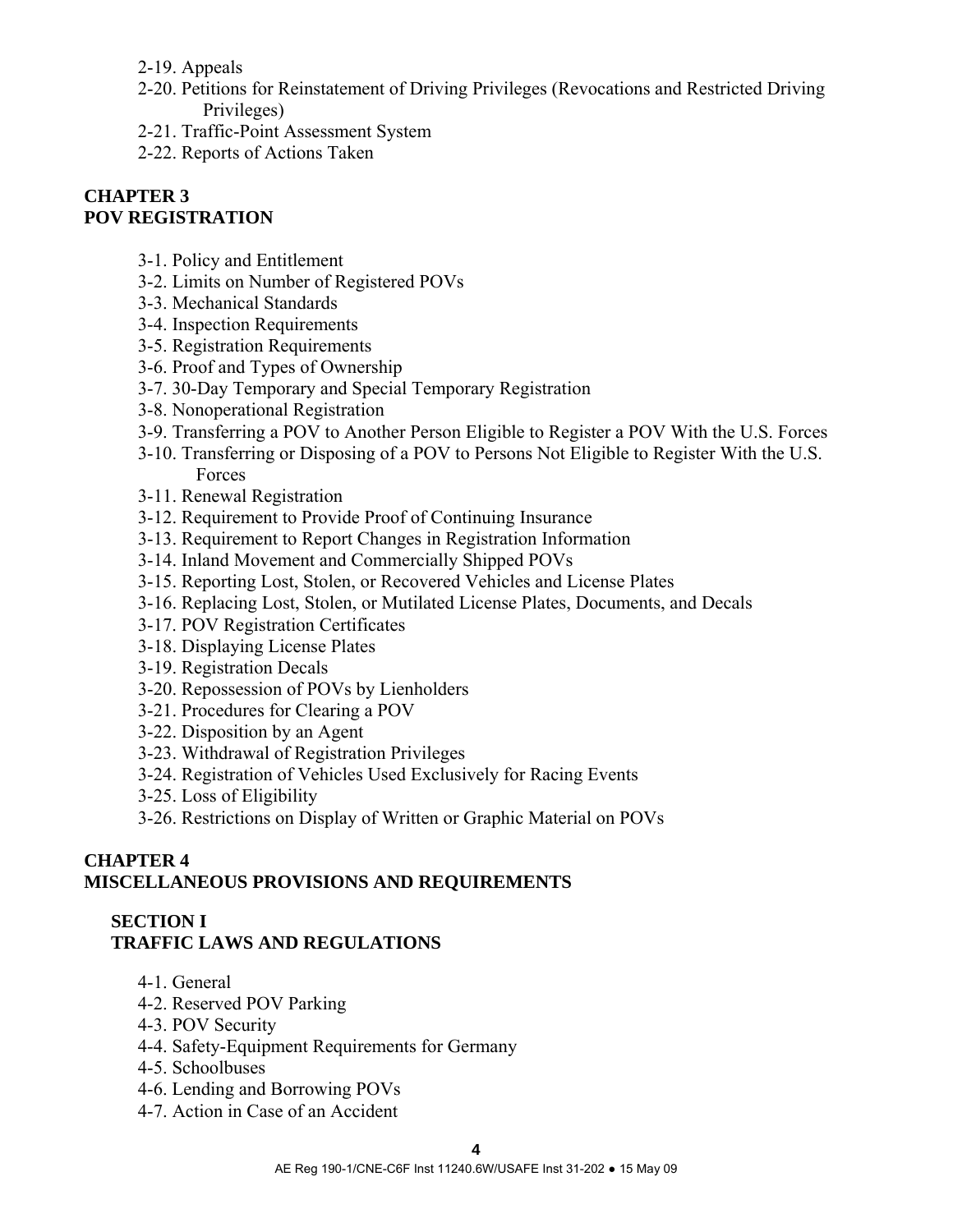## **SECTION II PROVISIONS, REQUIREMENTS, AND PROHIBITIONS ON POV OPERATION AND DISPOSAL**

- 4-8. Use of Tax-Free POL in Rented and Leased Vehicles
- 4-9. Prohibitions on Unregistered or Unlicensed POVs
- 4-10. Operation of U.S. Forces-Registered POVs by Persons Not Licensed Under This Publication
- 4-11. Disposing of POVs
- 4-12. Loss of Logistic Support
- 4-13. German License Plates
- 4-14. Exceptions to Policy

### **CHAPTER 5 U.S. FORCES TRAFFIC CODE FOR INSTALLATIONS IN GERMANY**

#### **SECTION I GERMAN TRAFFIC ORDINANCES**

- 5-1. Purpose
- 5-2. Responsibilities
- 5-3. Rules of the Road and General Provisions
- 5-4. Signs and Traffic Devices

#### **SECTION II INSTALLATION RULES**

- 5-5. Miscellaneous Rules
- 5-6. Motorcycles and Similar Vehicles
- 5-7. Bicycles and Skateboards
- 5-8. Emergency Vehicles

## **CHAPTER 6 MWR STRIP-LOT SAFETY REQUIREMENTS FOR THE RESALE OF PRIVATELY OWNED VEHICLES**

- 6-1. Purpose
- 6-2. Applicability
- 6-3. Procedures for Resale

## **Appendixes**

- A. References
- B. Publications and Forms
- C. POV Inspection Stations
- D. Internal Controls, Reviews, and Audits
- E. Procedures for Disposing of Unwanted POVs
- F. Summary of Responsibilities for Commanders and Supervisors
- G. Summary of Suspending, Revoking, and Appellate Authority Responsibilities
- H. Summary of Responsibilities for Garrison Provost Marshals and Chiefs, Security Forces
- I. U.S. Forces Certificate of License and Motor Vehicle Classification Summary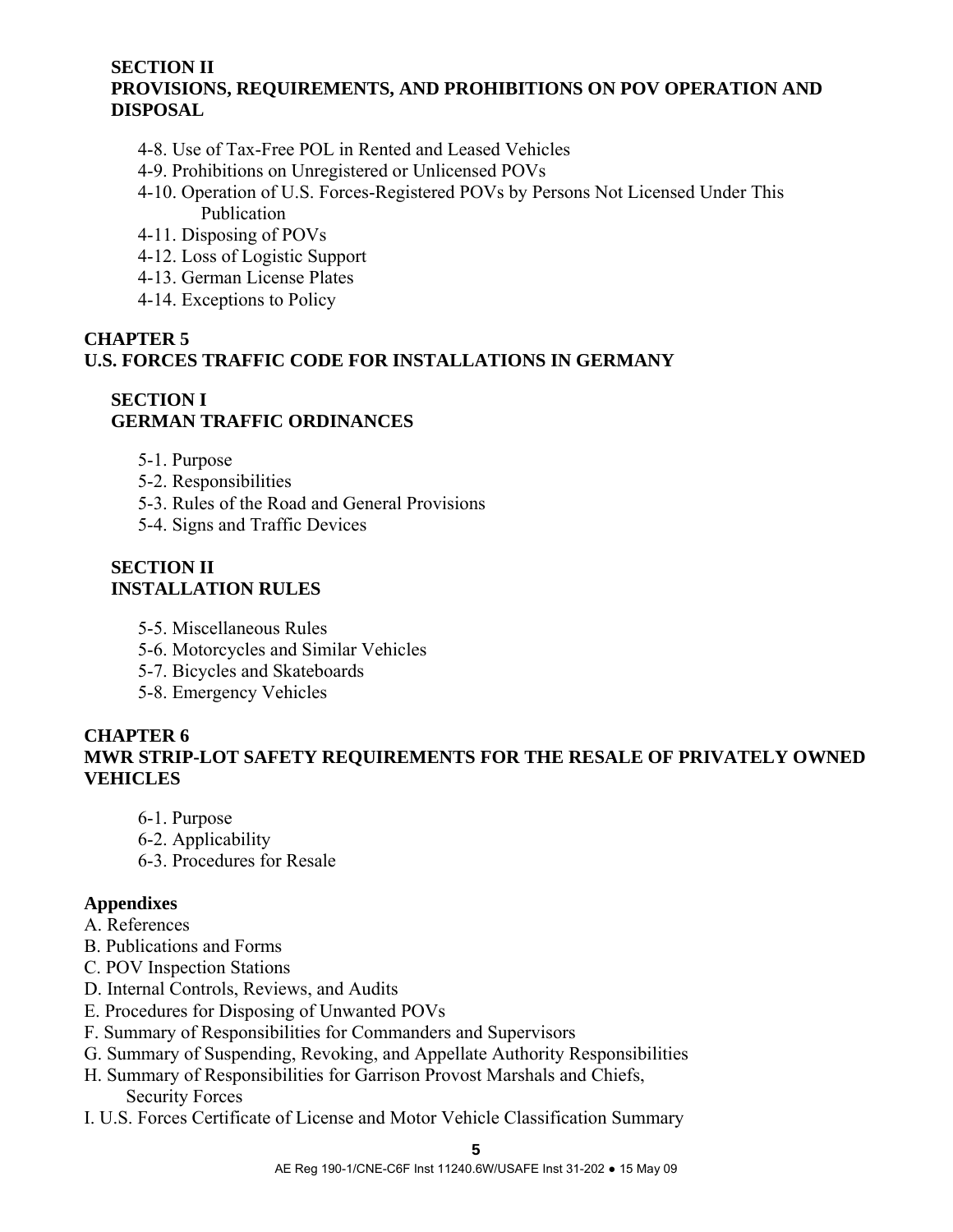- J. Breath- and Blood-Alcohol Level Equivalents
- K. Reporting Lost, Stolen, or Recovered POVs and License Plates

#### **Tables**

- 2-1. Traffic-Point Table
- B-1. Publications and Forms
- C-1. Inspection Items, Methods, and Reasons for Rejection
- C-2. Maximum Allowable Decibels
- F-1. Commander and Supervisor Responsibilities
- G-1. Suspending Authority Responsibilities
- G-2. Revoking Authority Responsibilities
- G-3. Appellate Authority Responsibilities
- H-1. Garrison Provost Marshal and Chief, Security Forces, Responsibilities
- I-1. U.S. Forces Certificate of License Requirements
- J-1. Breath- and Blood-Alcohol Level Equivalents

#### **Figures**

- 4-1. German License Plates Agreement Statement
- C-1. Noise-Level Testing for Motor Vehicles With Three or More Wheels
- C-2. Measuring Distances for Motorcycles in Motion
- C-3. Measuring Distances for Stationary Motorcycles
- E-1. POV Disposal Procedures
- E-2. Format for Notification Letter to the Owner of a Found POV

#### **Glossary**

#### **CHAPTER 1 INTRODUCTION**

#### **1-1. PURPOSE**

This publication—

 a. Prescribes policy and procedures for licensing privately owned vehicle (POV) drivers and for registering POVs in Germany under the Supplementary Agreement to the NATO Status of Forces Agreement (SOFA).

b. Implements Air Force Policy Directive 31-1, Integrated Defense (Air Force only).

 c. Prescribes rules for POVs and users of other wheeled recreational equipment on U.S. Forces installations in Germany.

- d. Prescribes mechanical standards for POV inspections.
- e. Explains traffic laws and regulations for POVs in Germany.
- f. Explains vehicle disposal procedures and strip-lot safety requirements.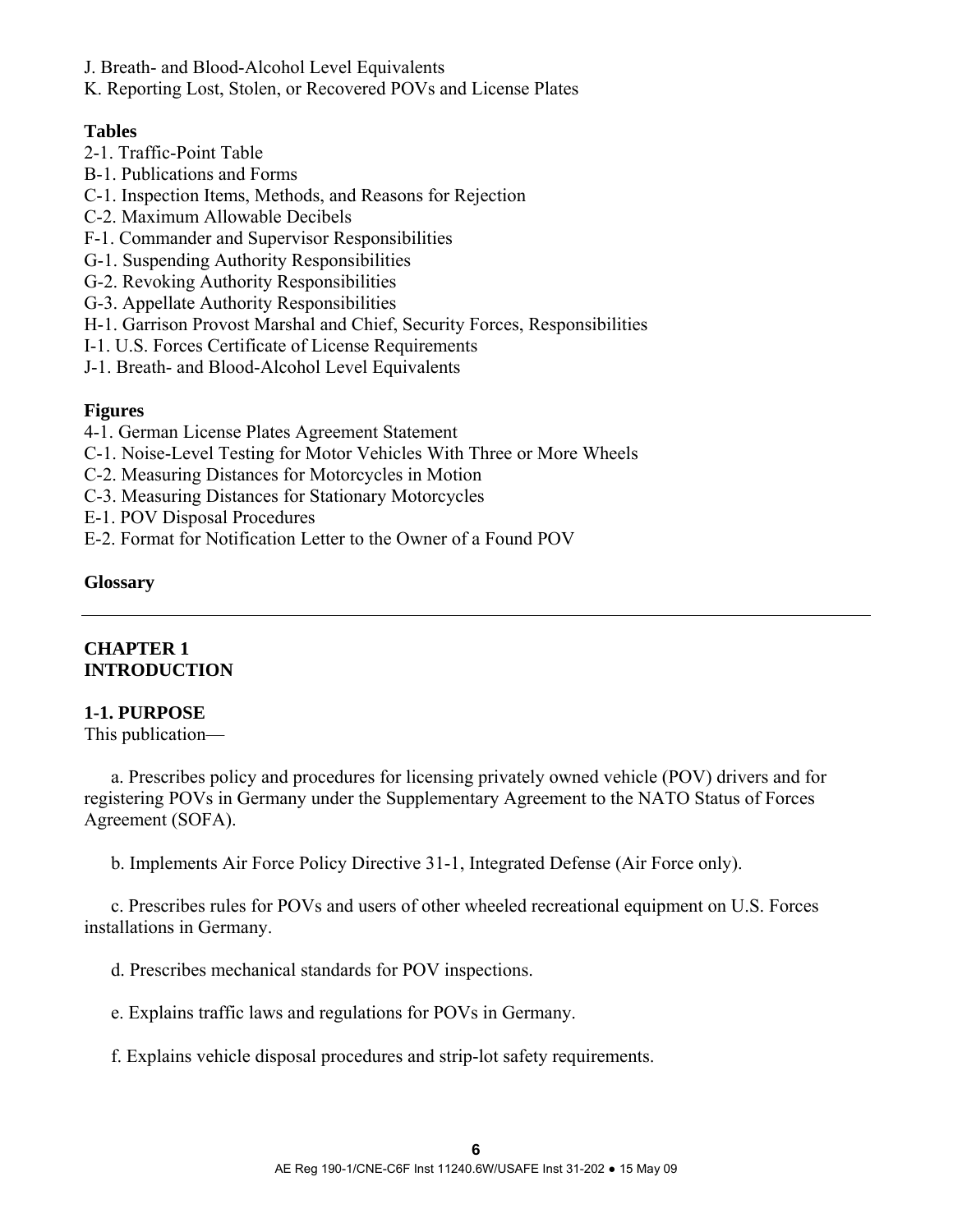### **1-2. REFERENCES**

a. Appendix A lists references.

b. Appendix B lists publications and forms prescribed by this publication.

#### **1-3. EXPLANATION OF ABBREVIATIONS AND TERMS**

The glossary defines abbreviations and terms.

#### **1-4. RESPONSIBILITIES**

 **a. USAREUR Safety Division.** The USAREUR Safety Division (AEAGX-A) will work with IMCOM-Europe Safety Office (IMEU-SO) to—

 (1) Advise the Office of the Provost Marshal (OPM), HQ USAREUR/7A, and the Logistics Division, IMCOM-Europe, on safety-related issues affecting the driving instructor certification program, driver training and testing program, and remedial-driver training program.

 (2) Make recommendations to improve or modify driver training programs based on changes in European traffic laws, vehicle safety requirement, and analyses of accident reports.

 (3) Develop safety policy that applies to vehicle operations in the European theater and have the policy published in Army in Europe publications.

 (4) Evaluate driver-training programs in the European theater for effectiveness and adequacy in preventing accidents.

 **b. USAREUR Provost Marshal (PM).** The USAREUR PM will, through the U.S. Forces Registrar (AEAPM-VR)—

 (1) Establish policy and procedures for issuing U.S. Forces certificates of license, registering POVs, and disposing of POVs. The USAFE Director of Security Forces (HQ USAFE/SF) oversees POV registration offices, and the USAFE Director of Logistics (DOL) (HQ USAFE/A4) oversees POV driver testing facilities and inspection stations operated by USAFE units. USAFE has its own policy for disposing of POVs and procedures for motorcycle orientation and proficiency course requirements.

 (2) Develop procedures for preventing the operation of unregistered, improperly registered, and uninsured POVs.

(3) Develop procedures for POV driver training and testing.

(4) Operate a central registry to—

(a) Issue U.S. Forces certificates of license and POV registrations.

 (b) Maintain information-storage facilities to identify people allegedly involved in crimes and offenses associated with the operation of motor vehicles.

 (5) Maintain central records of the items in (4)(a) and (b) above at the Registry of Motor Vehicles (RMV), Office of the Provost Marshal, HQ USAREUR/7A.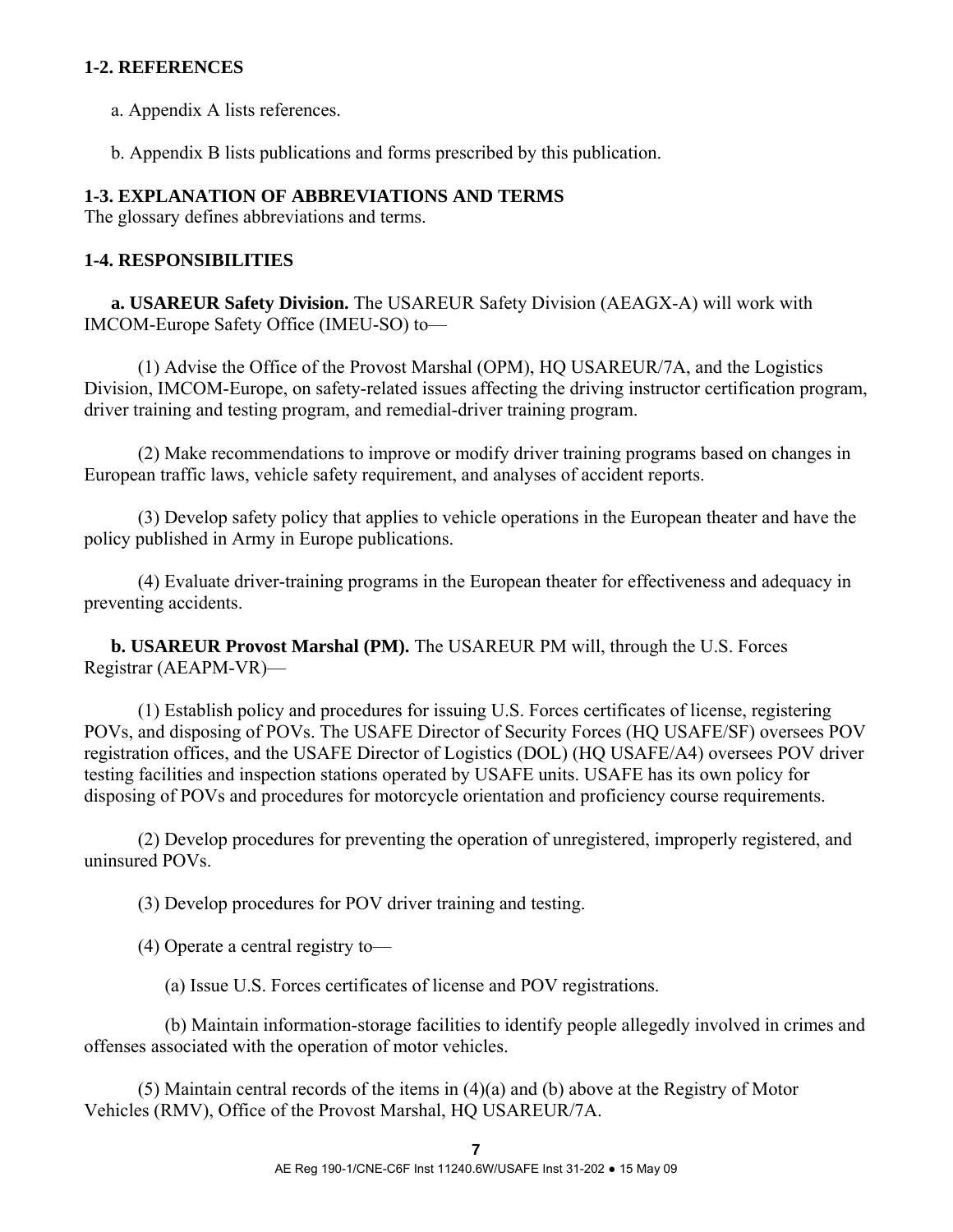(6) Evaluate requests for opening community registration stations and driver testing stations (DTSs), inspect stations periodically, and certify their continued operation or initiate other appropriate actions.

 (7) Take administrative actions to assess points and suspend, revoke, or declare a person ineligible for a U.S. Forces certificate of license (chap 2, sec II) when he or she commits any of the following:

(a) A traffic offense reported by German authorities.

 (b) An action reported by the military police (MP), security forces (SF), or United States Army Criminal Investigation Command that is not acted on within 60 days after receipt by the suspending or revoking authority (para 2-22b) and the suspending authority fails to respond within 60 days or takes "no action" on DA Form 4833 with no explanation or finding of innocence (para 2-22c).

 (8) Notify German and U.S. law-enforcement officials of adverse actions taken against an individual's driving or registration privileges; and notify individuals through their chain of command or supervision by certified mail of all mandatory suspensions or revocations.

 (9) Charge the appropriate fees for RMV services (for example, requests for translation letters, history research, applications for registration and certificates of license, renewals).

**NOTE:** Checks from foreign banks payable in dollars will not be accepted for any RMV transaction.

(10) Enforce customs requirements addressed in this publication.

**c. Deputy Chief of Staff, Engineer, USAREUR.** The Deputy Chief of Staff, Engineer, USAREUR, will—

 (1) Provide advice and policy guidance to IMCOM-Europe regarding facilities and engineering support to ensure that the intent of this publication is met.

(2) Provide advice and policy guidance regarding installation traffic layout.

 (3) Be the approval authority for installation traffic layouts based on civil-engineering requirements and standards.

(4) Be responsible for resolving traffic-congestion and traffic-flow issues when needed.

 **d. Logistics Division, IMCOM-Europe.** The Logistics Division, IMCOM-Europe, will—

 (1) Establish criteria, in coordination with HQ USAFE/A4R, for operating POV inspection stations and enforcing POV mechanical and safety inspection standards (app C).

 (2) Develop a standard POV driver training and testing program in coordination with the RMV and the USAREUR Safety Division. The program must include the motorcycle orientation and proficiency course and a remedial driver training course.

 (3) Through the Logistics Field Operating Activity (Maintenance) (LFAO-M), provide safetyinspection stamps (para C-4) for approved stations.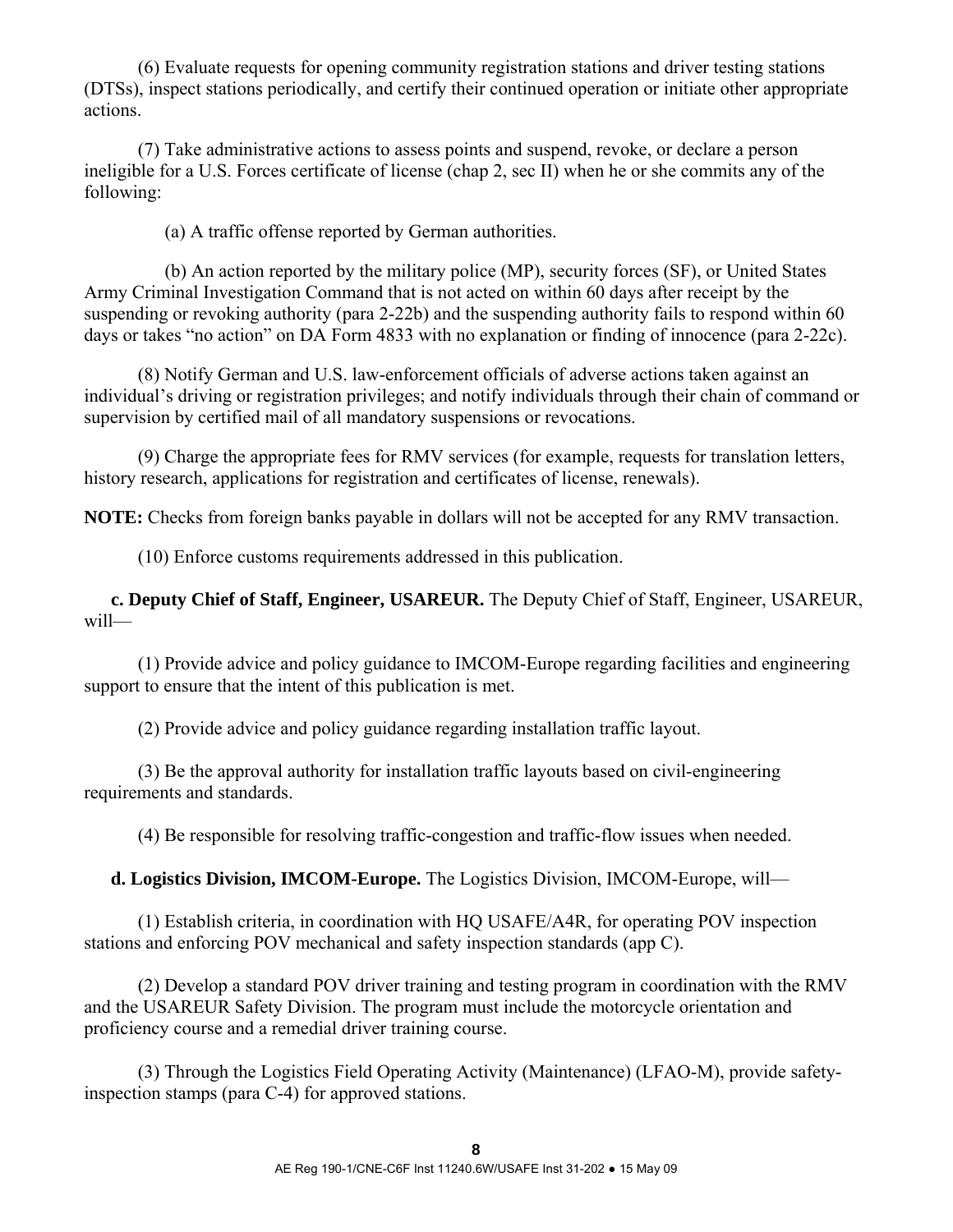(4) With the HQ USAFE/A4R, enforce appendix C of this publication as it pertains to—

(a) Standards required of POV inspection stations.

 (b) Situations pertaining to safety inspections not addressed in this publication that may occur at POV inspection stations.

 (5) Provide overall staff supervision of POV inspection stations established and operated by IMCOM-Europe.

 (6) Inspect POV inspection stations and DTSs (with HQ USAFE/A4R) to ensure they are managed and operated properly.

**e. United States Army Garrison (USAG) and Base Support Group (BSG) Commanders.** USAG and BSG commanders will—

 (1) Establish, staff, and operate community field registration stations (FRSs) and DTSs on approval from appropriate authorities. Local FRSs will be under the supervision of the director of emergency services (DES), and local DTSs will be under the supervision of the DOL.

 (2) Establish, staff, and operate POV-inspection stations on approval from appropriate authorities. POV-inspection stations will be under the supervision of the LFOA-M or USAFE.

(3) Ensure internal controls in appendix D for registration and DTSs are maintained.

(4) Issue instructions for disposing of abandoned POVs according to appendix E.

 (5) Ensure annual installation-traffic design walkthroughs are conducted and deficiencies are corrected. Commanders may make temporary changes to the installation traffic plan only for emergency or short-term needs. "Short-term needs" include construction projects, parades, and similar unit or community events or projects.

 (6) Follow RMV-issued procedural guidelines for operating FRSs and DTSs. The RMV will provide these guidelines directly to the FRSs and DTSs.

 **f. Commanders and Supervisors.** Commanders and supervisors will ensure their personnel properly insure, register, and operate POVs, and have valid U.S. Forces certificates of license for the types of vehicles they register or operate (app F).

**g. Suspending, Revoking, and Appellate Authorities.** Suspending, revoking, and appellate authorities will take the actions listed in appendix G.

**h. Local PMs; Chiefs, Security Forces (CSFs); MP; and SF.** Local PMs, CSFs, MP, and SF will—

 (1) Spot-check POVs and POV drivers in U.S.-controlled areas for compliance with this publication.

(2) Cite violators.

(3) Confiscate license plates when required (app H).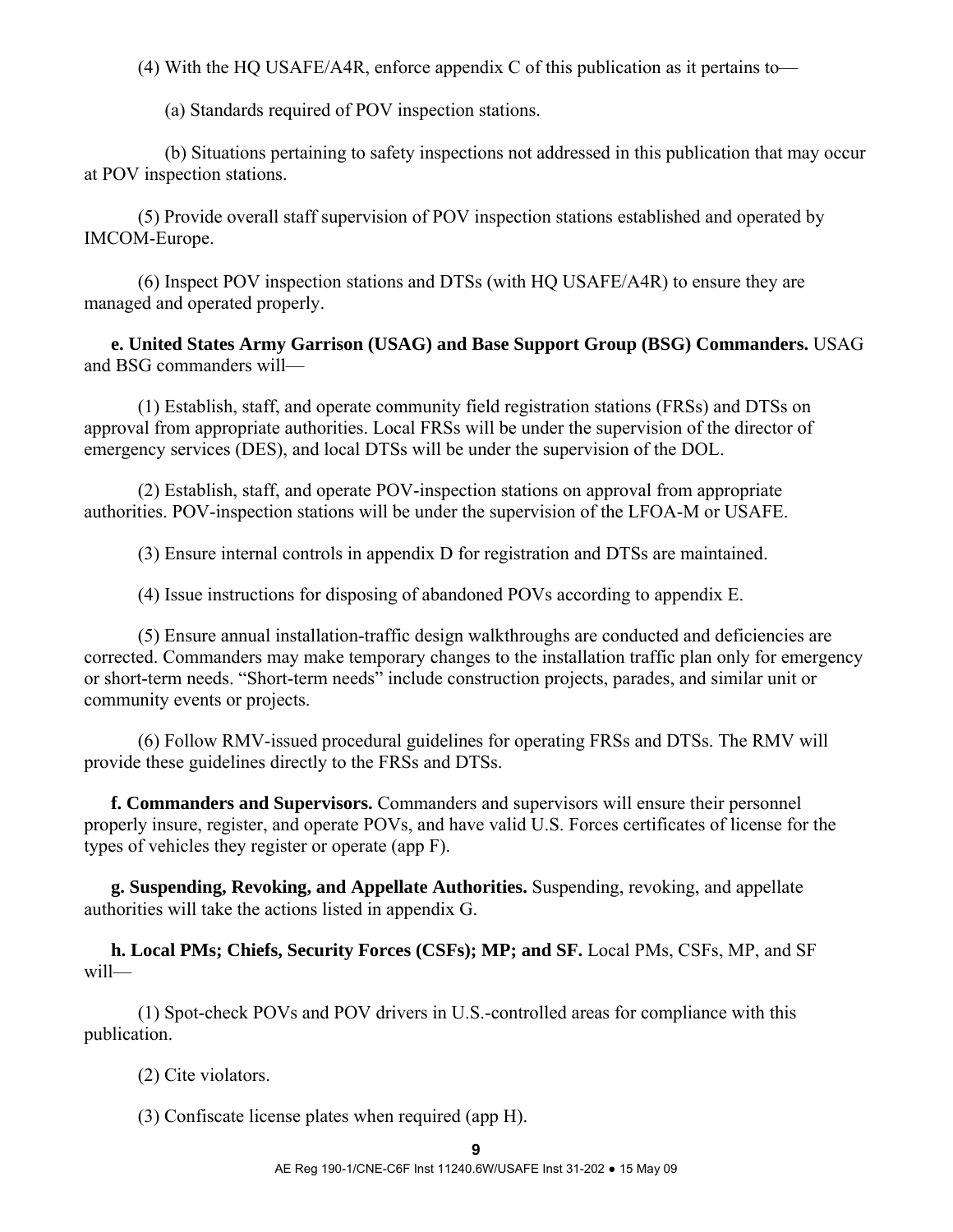(4) Prohibit registration of any additional vehicles until all vehicles registered to an individual have been brought into compliance with this publication.

#### **i. Persons Subject to This Publication.** Persons subject to this publication will—

 (1) Comply with the requirements stated in this publication. Failure to wear required personal protective equipment (PPE) and failure to comply with licensing, operation, or training requirements may be considered when making line-of-duty determinations if an injury occurs because of non-use of PPE or noncompliance with requirements in this publication.

 (2) Present, on request of an MP or SF officer, unit commander, or German or U.S. lawenforcement official, a U.S. Forces identification card, U.S. Forces certificate of license, POV registration, and (for motorcycle operators) a valid Motorcycle Safety Foundation (MSF) training card.

### **CHAPTER 2 ACQUISITION AND LOSS OF DRIVING PRIVILEGES**

## **SECTION I ACQUIRING A U.S. FORCES CERTIFICATE OF LICENSE**

#### **2-1. LICENSING POLICY**

 a. Military and civilian personnel and their Family members must have a U.S. Forces certificate of license to drive in Germany. This does not include the operation of Government vehicles, which can be operated using OF 346 or Air Force Form 2293. To get a U.S. Forces certificate of license, military and civilian personnel and their Family members must have a valid country license (glossary). OF 346 and Air Force Form 2293 may not be used in place of a valid country license to obtain a U.S. Forces certificate of license. The minimum age to apply for a class 3 U.S. Forces certificate of license with a valid country license is 17 (table I-1). Personnel who receive a U.S. Forces certificate of license and who are 17 years old may drive only within the borders of the Federal Republic of Germany until their 18th birthday. Individuals may operate only the class or classes of POVs indicated on their U.S. Forces certificate of license. Appendix I, paragraph I-2, lists vehicle classifications.

 b. USAG and BSG commanders may, on a case-by-case basis, grant an exception to subparagraph a above for new arrivals to drive class 3 POVs only in Germany without a U.S. Forces certificate of license for up to 30 days when both of the following requirements are met:

 (1) The new arrival previously had a U.S. Forces certificate of license or, based on his or her position or age, is considered to be mature and responsible.

 (2) The new arrival has a valid U.S. drivers license and either an international drivers license or an official German translation (for example, from the *Allgemeiner Deutscher Automobile Club* (*ADAC*)) of a U.S. drivers license. Individuals who have lost their driving privileges for any reason will not be granted this authorization. These individuals will be prohibited from driving under any circumstance until their driving privileges have been restored. This includes individuals who, during the 30-day exception period, take the drivers examination and fail the test. Failing the drivers test will void the commander's exception to policy. These individuals will also be prohibited from driving until they have passed the required examination.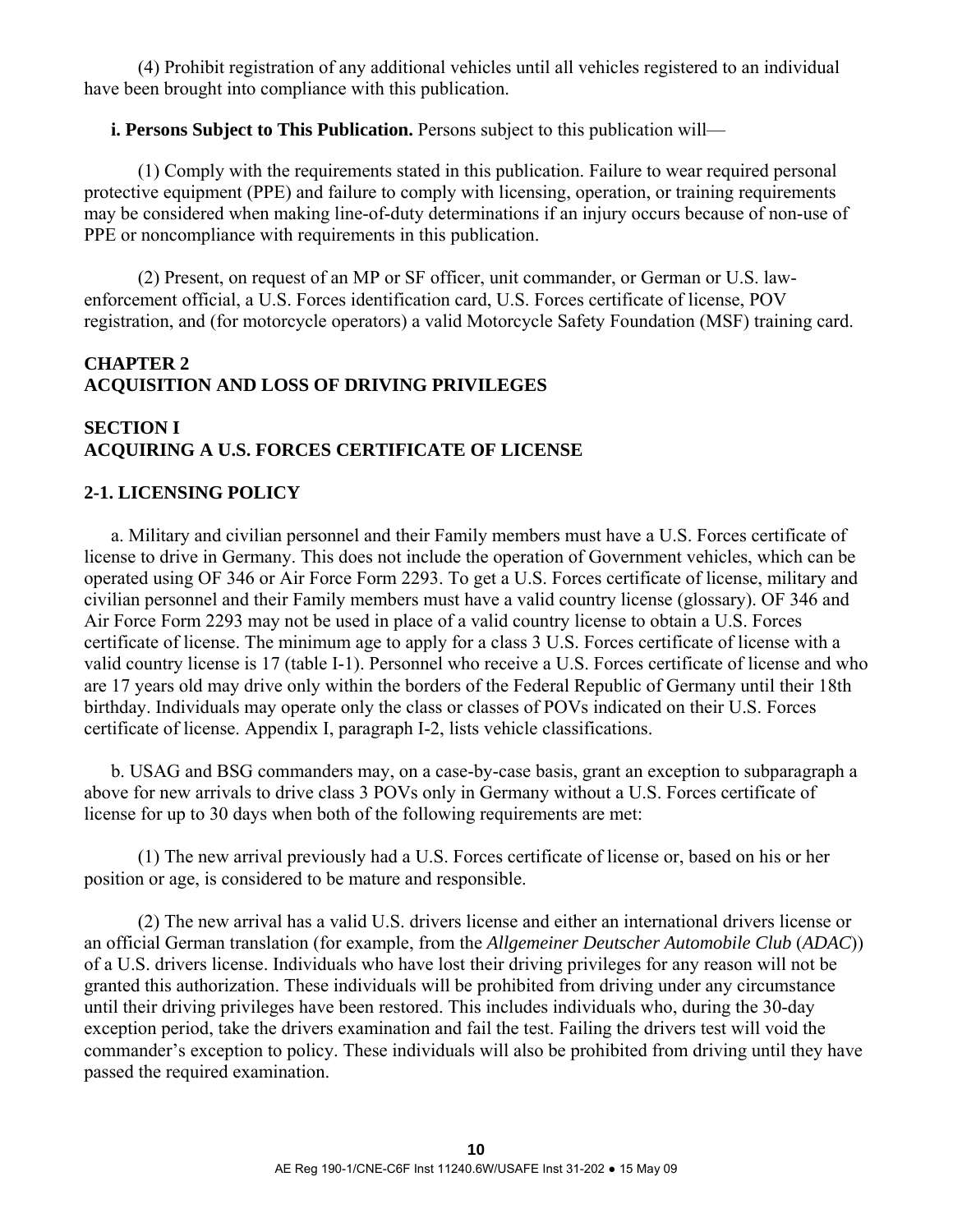c. When granted, the written authorization to drive without a U.S. Forces certificate of license must specify—

 (1) How long (not to exceed 30 days) the individual is authorized to drive without a U.S. Forces certificate of license.

 (2) That the authorization applies to German-plated or Army and Air Force Exchange Services (AAFES) rental vehicles and to POVs that have been properly registered and insured.

 (3) That the authorization applies only to the class or classes of vehicles indicated on the individual's U.S. drivers license. This authorization, however, will not be granted for motorcycles.

 (4) That individuals must present the authorization to their local DTS so that a temporary certificate of license (AE Form 190-1G) may be issued for up to 30 days. Individuals must return to the local DTS within the 30-day period to complete testing for a permanent U.S. Forces certificate of license.

 d. USAG and BSG commanders may not delegate the authority in subparagraph b above to grant an exception to policy to headquarters commandants of combatant commands and unified commands.

# **2-2. LICENSING REQUIREMENTS**

 a. U.S. Forces certificates of license are valid for 5 years. To obtain a class 2 or class 3 U.S. Forces certificate of license, a person must—

(1) Complete AE Form 190-1T.

 (2) Present an approved AE Form 190-1T, a U.S. Forces identification card, and one of the following to the local community DTS clerk for the class of vehicle for which applying (app I, para I-2):

 (a) Class 2 or 3 license issued by civil authorities of a country or by any State or territory of the United States (country license).

 (b) A *Begleitetes Fahren ab 17 (B17)* driving authorization (glossary) issued from a *Fahrschule* (e below).

(c) POV license issued by another U.S. Forces command in Europe.

 (3) Attend a drivers orientation. The orientation will consist of at least a 2-hour course. USAFE military and civilian personnel and their Family members applying for a U.S. Forces certificate of license must also complete Course II, Local Conditions (Air Force Instruction (AFI) 91-207). Persons who have a German drivers license are not required to attend the drivers orientation.

(4) Pass the following tests:

 (a) 100-Question Written Test. AE Pamphlet 190-34/USAFE Pamphlet 31-206 is the drivers handbook to use when studying for this test. The pamphlet includes a sample written test and all international road signs. Applicants will write their test answers on AE Form 190-1X. The written test for POVs will be waived if the applicant has a—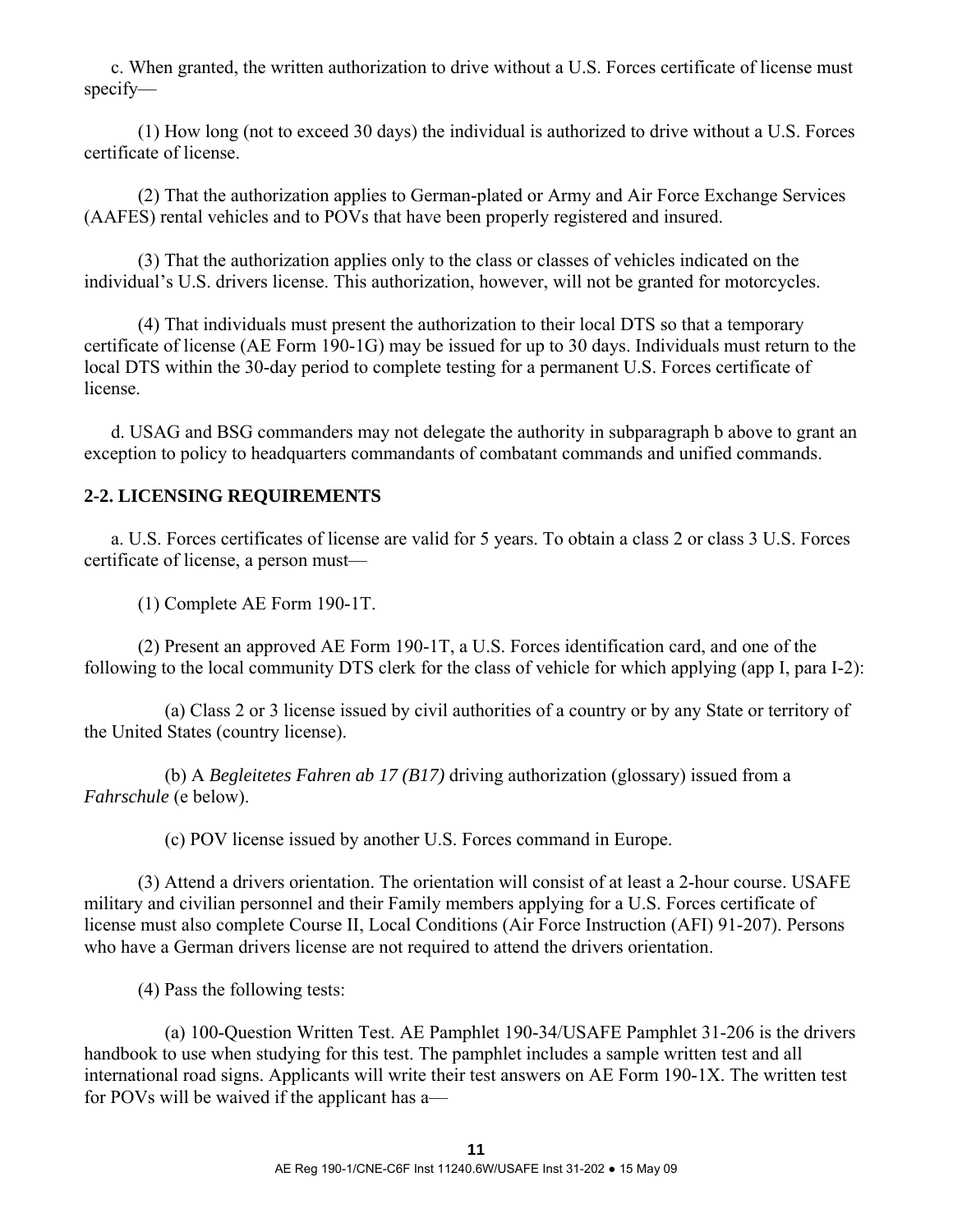1. Valid class 2 or 3 German drivers license, *B17* driving authorization, or is a member of a non-U.S. military force assigned to NATO. The test waiver does not apply to a suspended or revoked U.S. Forces certificate of license.

 2. Valid class 2 or 3 license issued by the European Union (EU) or another command belonging to the U.S. Forces in Europe. In this case, the applicant must submit AE Form 190-1T to the local community DTS within 30 days after arriving in Germany.

 (b) Eye Test. DTSs will administer the eye test to applicants younger than 65. Applicants 65 years and older must have their eyes examined by an optometrist or an eye-vision professional to obtain or renew a U.S. Forces certificate of license. Proof of eye-test results will not be accepted if the document is over 60 days old.

(5) Pay the prescribed licensing fee by check, money order, or credit card.

 b. Applicants who fail the test twice will be ineligible for retesting for 2 weeks. If an applicant fails the test a third time, the applicant will be declared ineligible for retesting for 60 days and must complete remedial driver training before retesting. (In cases of exceptional hardship, the 60-day waiting period may be waived. Normally, a waiver will be granted only if recommended by the commander or supervisor and approved by the officer responsible for operating the testing station.) Retesting will begin with the test the applicant failed.

 c. Applicants for a class 3 vehicle certificate of license will automatically receive a class 4 and 5 license to operate two-wheeled vehicles 50 cubic centimeters and below that can travel less than 50 kilometers per hour. If an individual received a class 3 license previously, he or she may apply for an amendment to add class 4 or class 5 free of charge, but the expiration date of the amended license must remain the same as the original. Individuals who do not qualify for a class 3 vehicle license (those who are less than 17 years old) may apply for a class 4 or class 5 certificate of license if they have a valid country or State license with that class.

 d. When a U.S. Forces certificate of license is issued based on a *B17* driving authorization (a(2)(b) above), the certificate of license will include all restrictions that apply to the *B17* driving authorization. The *B17* driving authorization must list all individuals authorized to accompany the holder of the *B17* driving authorization. The authorized individuals must be at least 30 years old, have had a drivers license for at least 5 years, and not received more than 3 points under the German drivers license system.

e. The permanent U.S. Forces certificate of license will be mailed to the applicant.

f. Licenses are not valid until signed in ink by the licensee.

g. Additional requirements for motorcycle applicants are as follows:

## **(1) Army Requirements.**

 (a) Army military and civilian personnel and their Family members who have a motorcycle license or motorcycle endorsement issued by civil authorities of a country or by a U.S. State or territory of the United States will be issued a temporary U.S. Forces certificate of license (AE Form 190-1G) that will be valid for only 2 calendar days (para 3-7g(3)). This temporary license will allow the applicant to operate a motorcycle to complete the following additional requirements: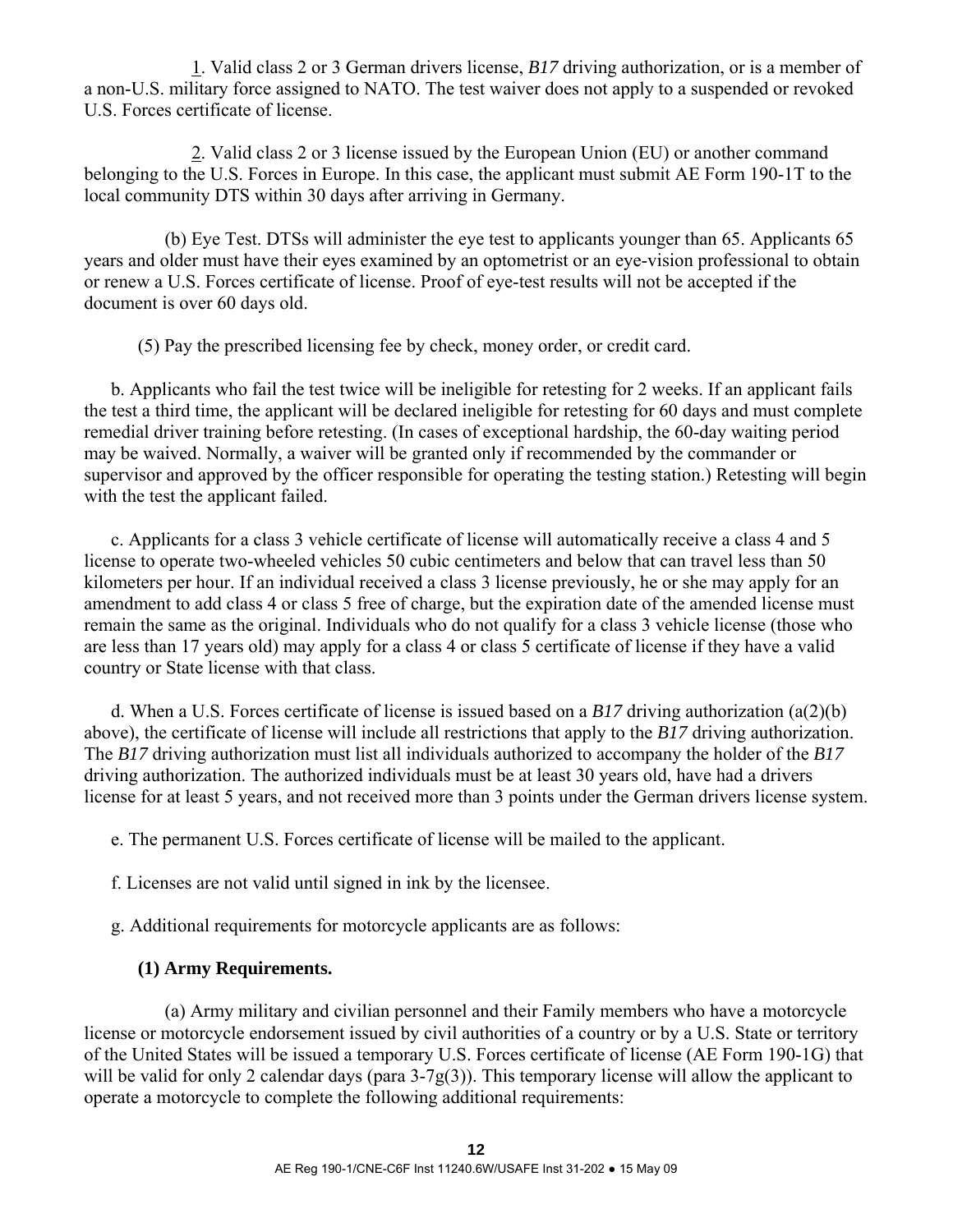1. Attend a 4-hour Army in Europe Motorcycle Orientation course.

2. Pass a 30-question written motorcycle test.

 3. Pass the Army in Europe Motorcycle-Proficiency Course conducted by the community DTS. Individuals may attend a *Fahrschule* at their own expense to receive a certificate of motorcycle riding proficiency on German highways if they fail the Army in Europe Motorcycle-Proficiency Course.

**NOTE:** Persons who have a motorcycle endorsement for one of the licenses listed in  $a(4)(a)1$  or 2 above are exempt from the requirements in 1 through 3 above.

 (b) Applicants who fail the test twice will be ineligible for retesting for 2 weeks. If an applicant fails the test a third time, the applicant will be declared ineligible for retesting for 60 days. (In cases of exceptional hardship, the 60-day waiting period may be waived. Normally, a waiver will be granted only if recommended by the commander or supervisor and approved by the officer responsible for operating the testing station.) Retesting will begin with the test the applicant failed.

 (c) Applicants who do not have a valid country license for a motorcycle (including a U.S. State-issued motorcycle drivers license or a U.S. State drivers license with a motorcycle endorsement) must do one of the following:

 1. Complete motorcycle training at a German drivers school (*Fahrschule*) and obtain a German motorcycle license. (Applicants must pay for this training.)

 2. Obtain either a drivers license for a motorcycle or a motorcycle endorsement issued by a U.S. State or territory.

(d) After completing the requirements in subparagraph a and  $(1)(a)$  or  $(1)(c)$  above, the applicant will be issued a temporary (60 day) motorcycle license (AE Form 190-1G) ((e) below). This temporary license will give the applicant time to complete an MSF motorcycle safety course.

 1. The MSF Experienced Rider Course (ERC) and the MSF Basic Rider Course (BRC) are offered by each USAG. The ERC is intended for experienced riders and includes hands-on training and evaluation. The BRC includes about 16 hours of classroom and hands-on training and evaluation.

2. An MSF course must be completed every 3 years to operate and register a motorcycle.

**NOTE:** Individuals who do not have a valid country or U.S. State drivers license for a motorcycle ((a) and (c) above) are forbidden from attending an MSF course sponsored by the U.S. Forces in Germany. MSF training is not authorized for individuals to operate a motorcycle with an attached sidecar or a trike.

 (e) After issuing AE Form 190-1G ((d) above), the DTS will send AE Form 190-1T and the fee to the RMV for processing. Under no circumstance will Army personnel who are required to take the Motorcycle-Proficiency Course be issued a 60-day temporary motorcycle license until they have completed the Motorcycle-Proficiency Course test or present a certificate of motorcycle riding proficiency on German highways ((a)3 above).

# **(2) Air Force and Navy Requirements.**

 (a) Air Force and Navy military and civilian personnel and their Family members who have a valid country license or a U.S. State-issued license for a motorcycle will be issued a temporary U.S. Forces certificate of license (AE Form 190-1G) that will be valid for 3 calendar days. This temporary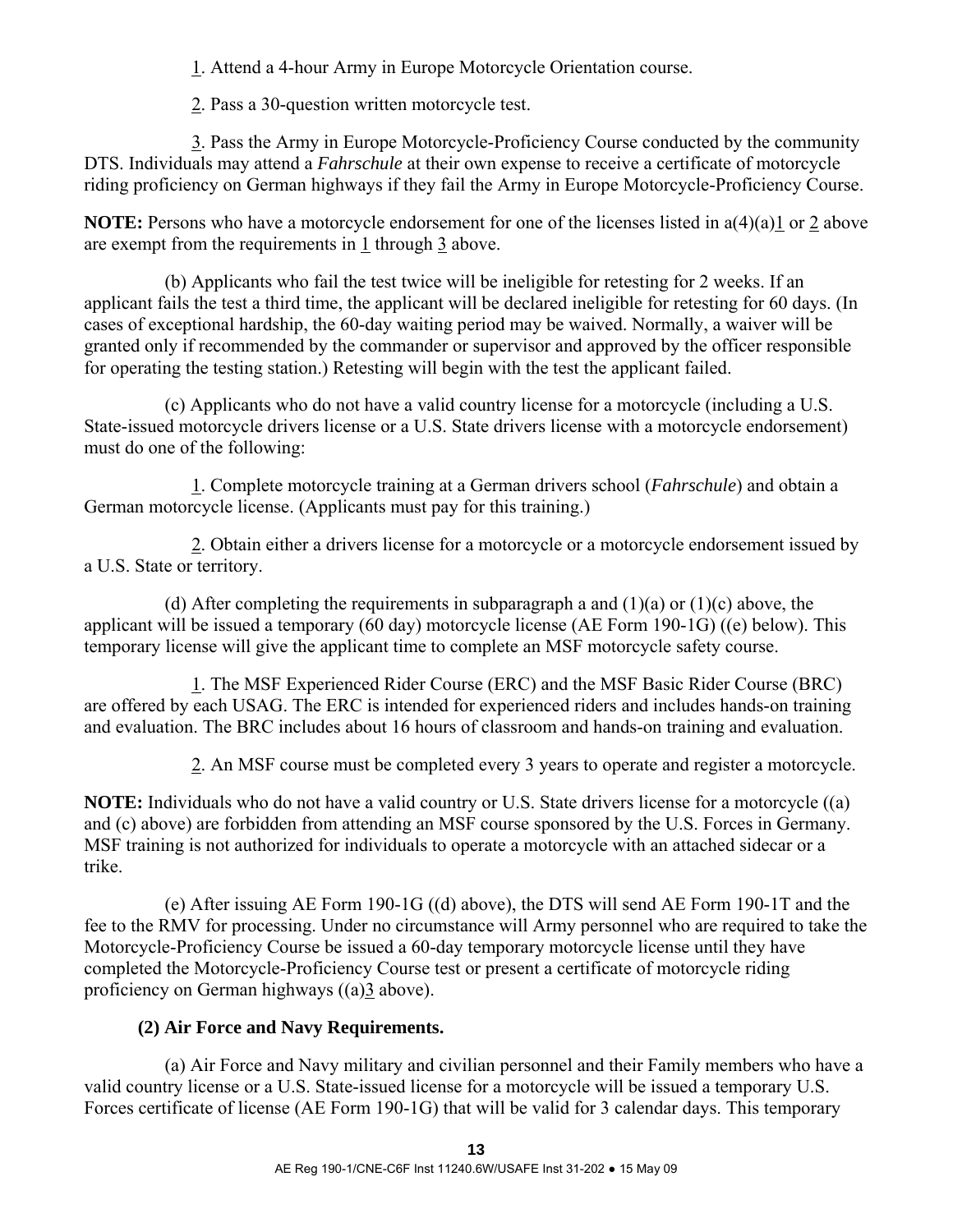license will allow the applicant to operate a motorcycle to complete the following additional requirements:

 1. The MSF Course. The MSF ERC and the MSF BRC are offered by each USAG. The ERC is intended for experienced riders and includes hands-on training and evaluation. The BRC includes about 16 hours of classroom and hands-on training and evaluation.

2. An MSF course must be completed every 3 years to operate and register a motorcycle.

 (b) Air Force personnel who do not have a valid country license or a U.S. State-issued license for a motorcycle ((a) above) may complete required command motorcycle and safety training. This training will not be conducted on public transportation routes. The installation motorcycle instructor will determine the degree of training needed based on the applicant's riding experience. The requirement to obtain a valid country license or endorsement in (a) above still applies to these personnel.

## **2-3. SPECIAL ISSUE OF U.S. FORCES CERTIFICATES OF LICENSE**

 a. Members of the U.S. Forces and civilian component on temporary duty (TDY) in Germany and in possession of a valid country license may take the drivers test to obtain a U.S. Forces certificate of license to operate a U.S. Forces-registered POV.

 b. Personnel whose driving privileges have been suspended or revoked may request restricted driving privileges under paragraph 2-20d.

 c. Personnel whose driving privileges have been revoked but who need to move a POV in connection with a permanent change of station (PCS) may apply through the revoking authority for a 5-day, temporary U.S. Forces certificate of license.

## **2-4. DISABLED PERSONS**

 a. A person with physical disabilities who is applying for a U.S. Forces certificate of license must present a written statement from a physician that the disabilities are not likely to interfere with the person's ability to operate motor vehicles safely.

 b. If an individual with a U.S. Forces certificate of license becomes disabled or suffers from a condition that will interfere with his or her ability to operate a motor vehicle safely (for example, a broken bone in a cast, vision problems, or when recovering from an operation), the individual's physician or the servicing medical facility will notify the appropriate licensing authority (RMV for the U.S. Forces) and the individual's command. Individuals with disabilities who drive must carry a statement from a physician stating that the disability is not likely to interfere with the individual's ability to drive safely.

 c. Military physicians will notify the RMV of patients with newly diagnosed seizure disorders and of patients arriving in Germany with previously diagnosed seizure disorders. A physician's review and recommendation following a seizure-free period of 3 years is required before these persons may apply or reapply for a U.S. Forces certificate of license.

 d. Applicants who are incapable of taking the written test because of a physical or mental infirmity are automatically ineligible for a U.S. Forces certificate of license. Applicants with English-language problems or physician-cleared conditions will be allowed to take the examination orally.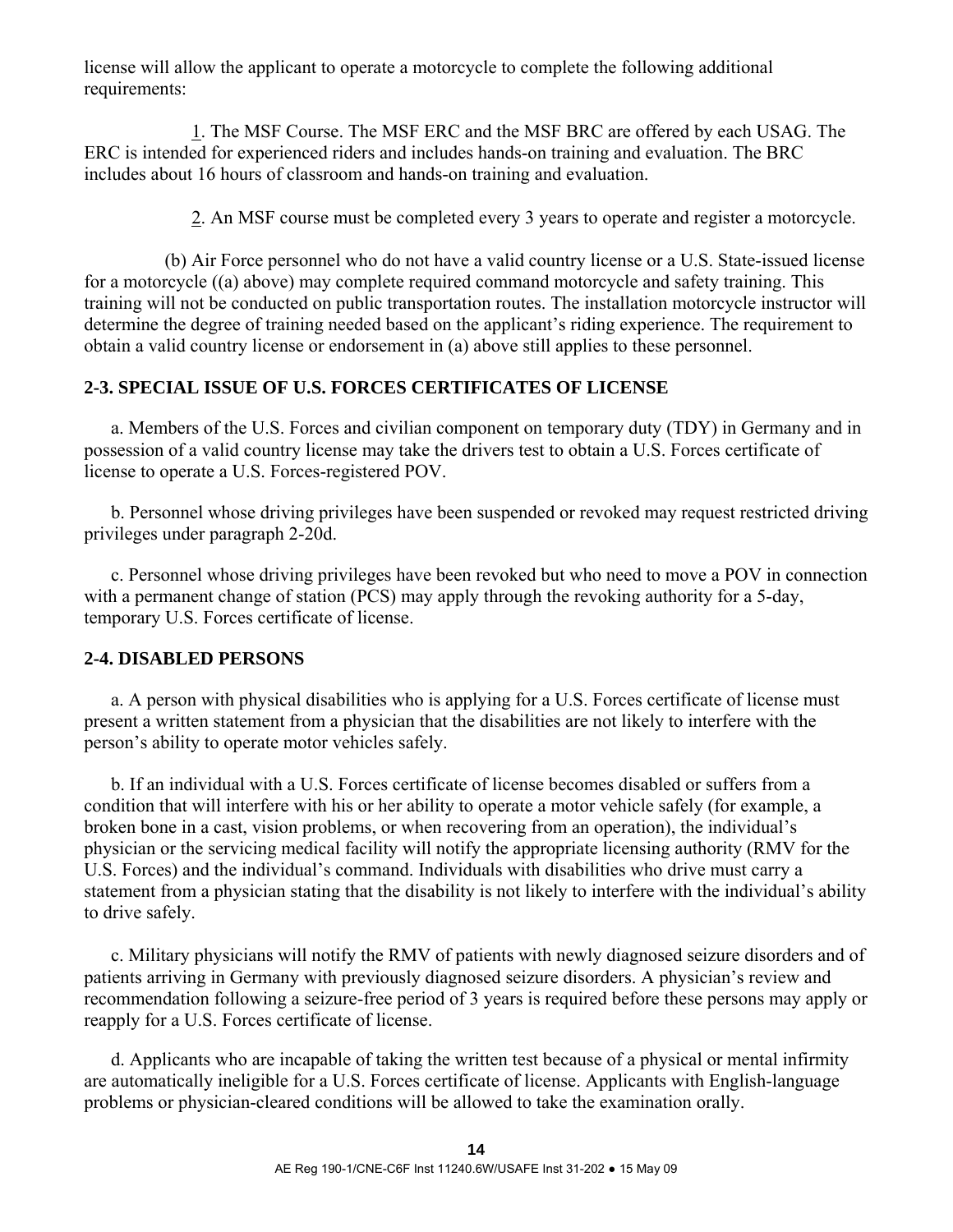## **2-5. RENEWING A U.S. FORCES CERTIFICATE OF LICENSE**

 a. Applicants may apply for a license renewal for up to 60 days before the license expires. This 60 day period applies to all vehicle classes.

b. Applicants for renewal must complete AE Form 190-1T and the eye test (para 2-2a(4)(b)).

 c. Applicants may submit AE Form 190-1T to renew an expired U.S. Forces certificate of license up to 1 year after the license has expired without having to take the written test; after 1 year, applicants will be required to take the written test. U.S. Forces personnel who have a U.S. Forces certificate of license and live in the United States may apply for license renewal by writing to the USAREUR RMV (Drivers License Section), Unit 29931, APO AE 09086-9931. The 1-year grace period applies only to license renewal, it is not an authorization to drive with an expired certificate of license.

 d. Individuals with a motorcycle class on their current U.S. Forces certificate of license must provide proof of having attended a valid MSF course within the last 3 years to keep the motorcycle class on their U.S. Forces certificate of license when the license is renewed.

## **2-6. REPLACING A U.S. FORCES CERTIFICATE OF LICENSE**

 a. If a U.S. Forces certificate of license is lost or destroyed, or if it becomes mutilated and is more than 3 years old, the licensee must complete the requirements in paragraph 2-2a(1) and (2) (except that a valid country license is not required) and take an eye test (para 2-2a(4)(b)) to request a replacement. If a license becomes mutilated within 3 years after the date of issue, the licensee may do either of the following:

 (1) Apply for a replacement license at no cost and without taking an eye test. In this case, the licensee will receive a replacement license with the same expiration date as that of the original license.

 (2) Apply for a replacement license, pay the replacement fee, and take an eye test. In this case, the licensee will receive a replacement license that is valid for 5 years.

 b. Personnel returning from deployments whose U.S. Forces certificate of license is mutilated, lost, or stolen may obtain a replacement license with the original expiration date at no cost, or they may take an eye test, pay the license fee, and receive a license valid for 5 years.

## **2-7. ADDITION OF VEHICLE CLASS**

Additions of vehicle classes on a U.S. Forces certificate of license may be made only if the individual has a valid country license indicating the class to be added. Licensees applying for an addition of a vehicle class to their existing U.S. Forces certificate of license will—

- a. Complete the requirements in paragraphs  $2-2a(1)$ ,  $(2)$ , and  $(4)(b)$ .
- b. Turn in their existing U.S. Forces certificate of license.

## **2-8. PERSONAL INFORMATION CHANGE**

Licensees will report changes to personal information (for example, name, unit address) to obtain a new U.S. Forces certificate of license. Licensees must turn in their existing license and complete the requirements in paragraph 2-2a(1) and (2).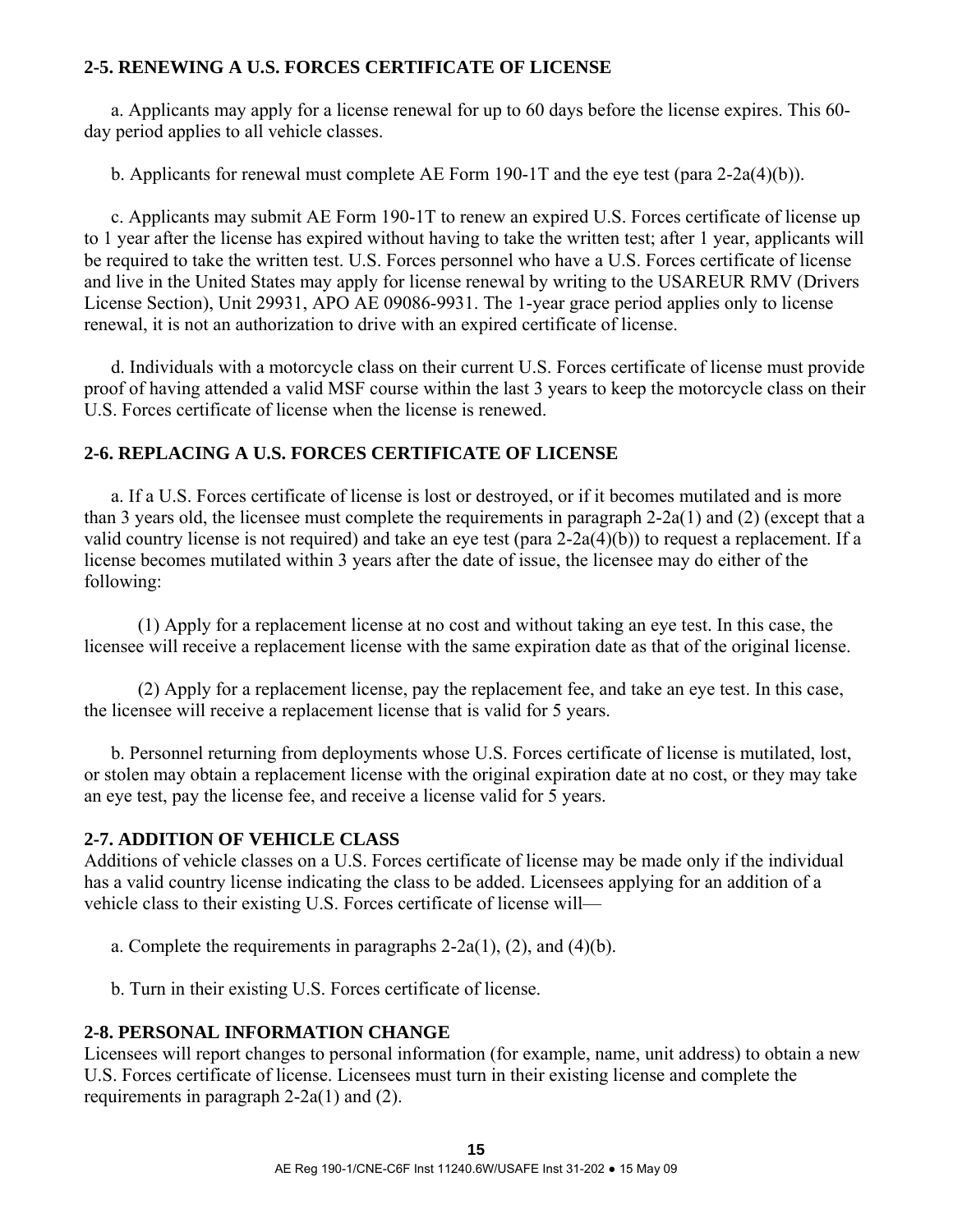### **2-9. ELIGIBILITY FOR GERMAN DRIVERS LICENSE**

 a. Family members who register POVs with German authorities and who are required to have a German drivers license may obtain a translation of their U.S. Forces certificate of license for a German drivers license by sending the following to the RMV:

(1) Copy of German vehicle registration.

(2) U.S. Forces certificate of license number.

(3) Administrative fee (by check, money order, or credit card).

 b. U.S. Forces members who do not have a valid country license may enroll in a *Fahrschule* and obtain a German drivers license on completion.

 c. Because requirements for German drivers licenses vary by office location, it is better to check with the local office to ensure its requirements can be met before applying for a translation letter.

#### **2-10. LOSS OF ELIGIBILITY**

 a. People who retire, are discharged or terminated from military or civilian service, or are barred theaterwide lose their eligibility to have a U.S. Forces certificate of license at 0001 hours the day after the retirement, discharge, termination, or the imposition of the theaterwide bars (AE Reg 550-175/ USNAVEUR Inst 5840.1E/USAFE Inst 51-702 and AE Reg 600-700).

 b. Family members lose eligibility on termination of their sponsor's eligibility or by divorce or loss of dependent status (AE Reg 550-175/USNAVEUR Inst 5840.1E/USAFE Inst 51-702 and AE Reg 600- 700).

 c. People in subparagraphs a and b above (except those who are under a theaterwide bar) may apply for a translation of their U.S. Forces certificate of license to obtain a German drivers license (except for class 2 vehicles). The translation should be requested 60 days before loss of eligibility by sending the following to the RMV:

 (1) Copy of German residence permits (*Aufenthaltsgenehmigung*) or German police registration (*Polizeiliche Anmeldung*). Applicants who are German citizens must provide a copy of their German passport or identification card (*Personalausweis*).

 (2) A document that shows loss of eligibility (for example, statement of retirement, expiration of term of service (ETS) orders, statement of termination, divorce documents).

(3) U.S. Forces certificate of license number.

(4) Prescribed administrative fee (by check, money order, or credit card).

 d. Individuals who have been separated for cause or misconduct, who have been discharged under less than honorable conditions, or who are under a theaterwide bar are not eligible for a U.S. Forces certificate of license translation. These individuals will have to complete standard German testing procedures to get a German drivers license.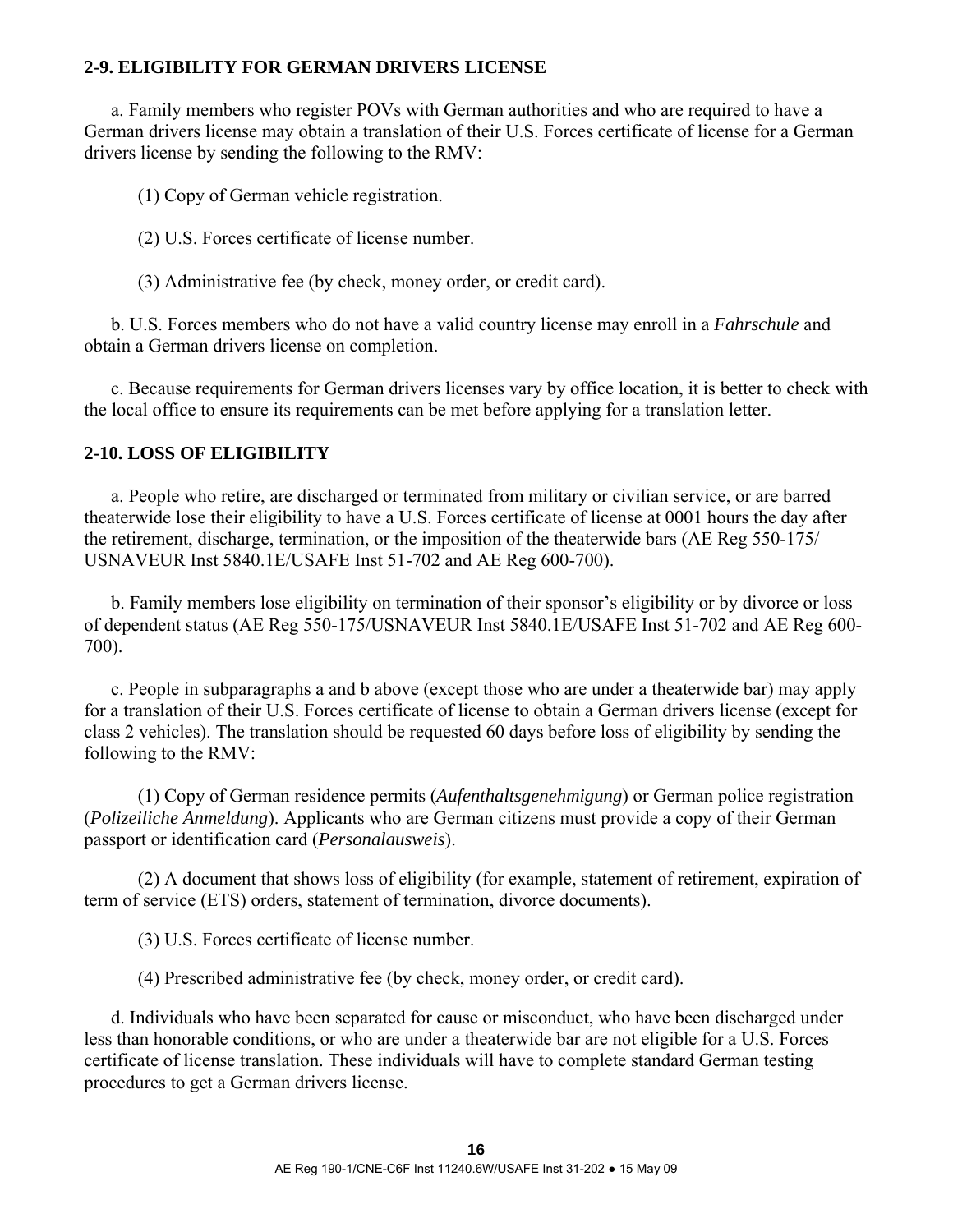e. Family members who remain in Germany after the rotation or death of the sponsor retain driving privileges for 90 days (AE Reg 550-175/USNAVEUR Inst 5840.1E/USAFE Inst 51-702 and AE Reg 600-700). These Family members may apply for a German drivers license during this period by completing the requirements in subparagraph c above.

 f. When a person again becomes eligible to hold a U.S. Forces certificate of license (for example, on PCS to Germany) and has a U.S. Forces certificate of license that has not yet expired, the license will be reactivated as long as the license has not expired. A change of address must be completed as soon as a new address is established.

### **2-11. IMPLIED CONSENT PROVISION**

 a. Persons who have a U.S. Forces certificate of license or who operate a POV are understood to have given their consent to chemical tests for alcohol or other drugs on their breath or in their blood or urine if lawfully stopped, apprehended, or cited for any offense allegedly committed while driving or otherwise in physical control of a motor vehicle. The chemical test, administered by either U.S. Forces or German civil authorities, is sufficient evidence for action under this publication. If a chemical test is administered by German civil authorities, U.S. Forces authorities also may administer a test. If multiple tests are administered, the results of the test administered closest to the time of the incident normally will be used to determine necessary administrative action. U.S. Forces or German civil authorities will determine which chemical test will be administered. Licensees cannot determine which chemical test will be given.

 b. Licensees who refuse to submit to chemical testing will be informed that failure to submit to or complete tests administered by U.S. Forces or German civil authorities will result in revocation of their U.S. Forces certificate of license.

 c. Administration of chemical tests may be delayed following a POV accident or offense. When administered, the results of the test will be considered valid under this publication despite the delay. For example, if someone drinks an alcoholic beverage after an accident but before administration of a chemical test, the results of the test will be used for purposes of suspension or revocation.

d. German civil authorities may forcibly administer chemical tests according to their laws.

#### **SECTION II LOSS OF DRIVING PRIVILEGES**

#### **2-12. GENERAL**

 a. Actions to declare a person ineligible for a U.S. Forces certificate of license or to suspend or revoke driving privileges will be taken according to paragraphs 2-13 through 2-16. The glossary defines suspending and revoking authorities, and appendix G summarizes responsibilities of these authorities.

 b. Commanders and supervisors will inform subordinates in writing of actions taken to declare them ineligible for a U.S. Forces certificate of license or to suspend or revoke their driving privileges (AE Form 190-1L). This written notice will include, but not be limited to, the following information:

(1) Nature and sequence of events and the actions taken.

(2) The period the suspension or revocation action will be in effect.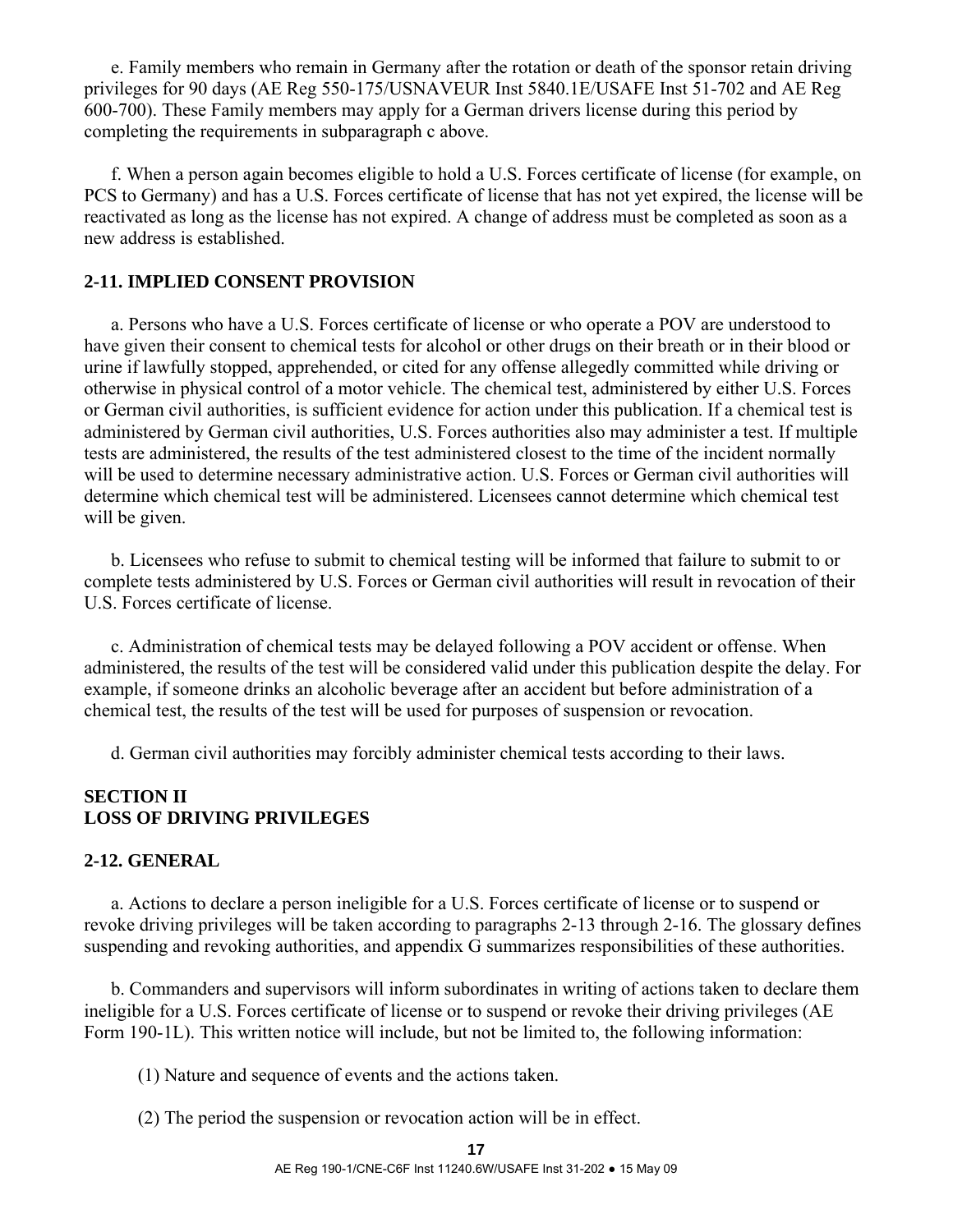(3) What is required before a person may get a U.S. Forces certificate of license (for example, attendance at an Army Substance Abuse Program (ASAP) or Alcohol and Drug Abuse Prevention and Treatment (ADAPT) Program, completion of licensing requirements at a *Fahrschule*).

(4) Rebuttal, appeal, and reinstatement procedures (paras 2-18 through 2-20).

 (5) A summary of disposition instructions for the handling of the U.S. Forces certificate of license and license plates, if applicable.

 c. Army commanders and supervisors will use DA Form 4833 or AE Form 190-1K to inform the RMV of actions they have taken.

 d. Air Force and Navy elements will use AE Form 190-1K to notify the RMV of action taken against a person licensed under this publication.

 e. Commanders, directors, and supervisors may exercise the prerogative of their subordinate commanders and supervisors. This action, however, will prevent the superior commander, director, or supervisor from acting as appellate authority in any resulting appeal. In such cases, the next higher-level commander, director, or supervisor will take action on an appeal.

 f. When a person subject to this publication has had his or her U.S. Forces certificate of license suspended or revoked, he or she will not drive any vehicle (including rental and Government nontactical vehicles) in Europe.

g. The suspending or revoking authority of the sponsor will be the same for Family members.

 h. U.S. Forces driving privileges will be immediately suspended pending resolution of incidents involving intoxication or drugs for personnel covered by this publication. Driving records will be "flagged" at the RMV until the offense is resolved by the offender's immediate chain of command.

## **2-13. DECLARATION OF INELIGIBILITY FOR A U.S. FORCES CERTIFICATE OF LICENSE**

 a. Revoking authorities will declare a person ineligible for a U.S. Forces certificate of license for at least 90 days for—

(1) Making a false statement in an attempt to get a U.S. Forces certificate of license.

(2) Operating a POV without being licensed as required by this publication.

(3) Operating a vehicle with an expired license.

 b. Revoking authorities may waive the ineligibility period only for (3) above if the individual's certificate of license has not been expired for more than 1 year. Additional offenses such as (1) and (2) above committed during the time the individual's certificate of license was expired will make the individual ineligible for this waiver. If no other offense has occurred (for example, individual cited during a gate inspection has an expired license plate), the individual will be required to immediately renew the certificate of license.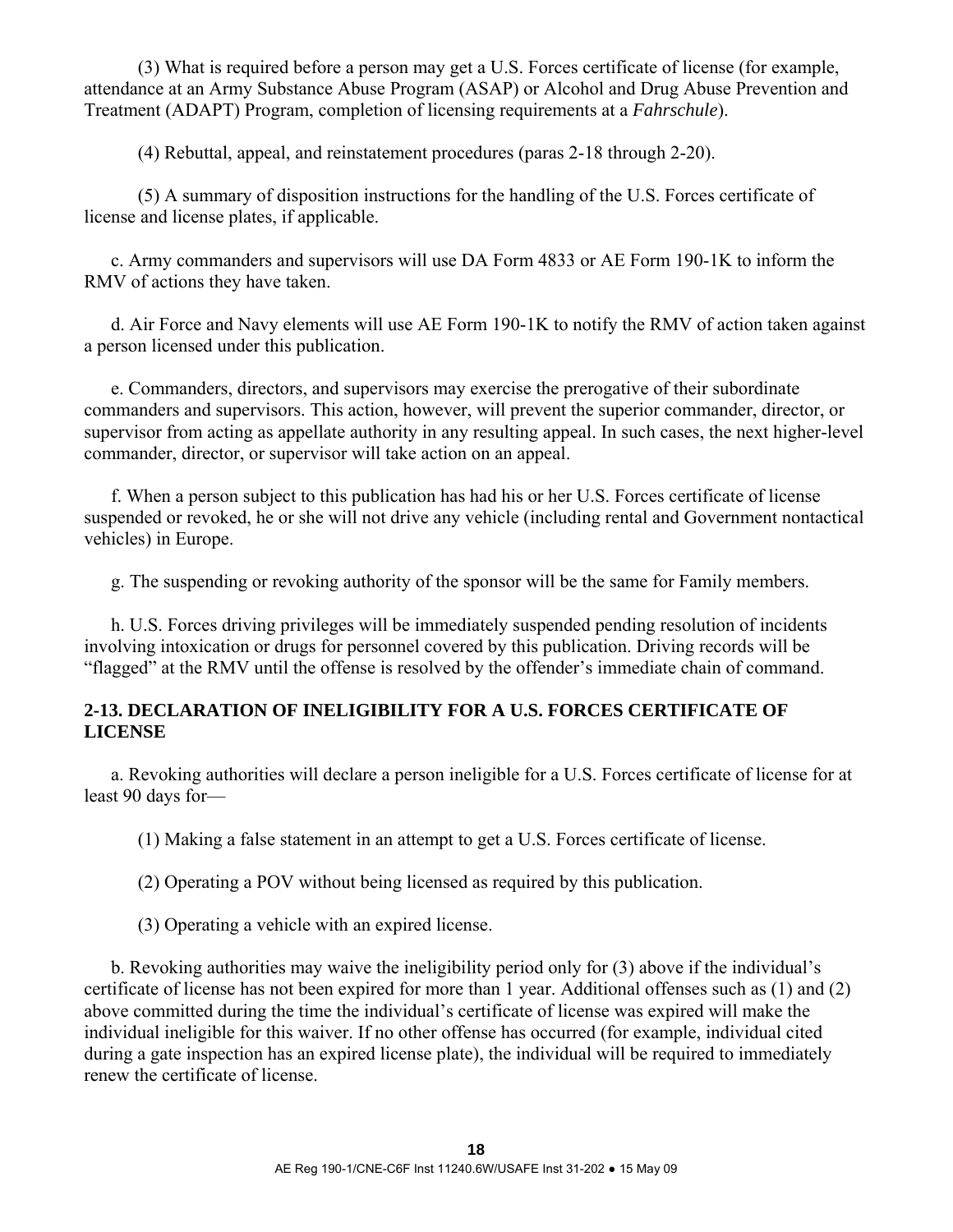c. Revoking authorities will declare a person ineligible for a U.S. Forces certificate of license for the same applicable period of suspension or revocation for—

 (1) Committing a violation while unlicensed that would be grounds for suspension or revocation if licensed.

(2) Having a military license (OF 346 or Air Force Form 2293) suspended or revoked.

(3) Driving a POV after being declared ineligible for a U.S. Forces certificate of license.

 d. Officers in charge of local DTSs will declare a person ineligible for a U.S. Forces certificate of license for the following periods:

(1) 1 year for using unauthorized assistance during an examination.

 (2) 60 days for failing to pass the written examination after three attempts. Any failure thereafter will result in an additional 60-day ineligibility.

 e. Persons declared ineligible will remain ineligible until they successfully petition the revoking authority for authorization for a U.S. Forces certificate of license.

### **2-14. SUSPENSIONS**

Suspensions will be discretionary or mandatory and for periods specified in subparagraphs a and b below. The period of suspension will begin on the date the U.S. Forces certificate of license is confiscated. Suspending authorities may suspend an individual's U.S. Forces certificate of license for a longer period (up to 1 year) than prescribed below when appropriate. Examples of when a longer suspension period is appropriate include when other measures have failed to improve a driver's performance, a driver commits repeated serious moving violations, or an individual repeatedly violates the installation parking policy. Offenses involving alcohol or controlled substances will require the licensee to attend and successfully complete an ASAP or ADAPT Program and remedial driver training.

**a. Discretionary Suspension.** Discretionary suspensions may be assessed for periods not to exceed 1 year. The suspending authority may suspend a licensee's driving privilege for the following:

(1) A period of time necessary to—

 (a) Evaluate a licensee's physical or mental disability after a physician has submitted a statement that the person is incapable of safely operating a POV. A U.S. Forces certificate of license will be returned only when a physician provides a statement that the person has recovered.

 (b) Assess a licensee's driving skill. When the suspending authority determines that the person lacks the necessary driving skill or knowledge, the authority may suspend a U.S. Forces certificate of license until the licensee has retaken and passed tests required by this publication. If a person fails to pass the tests for a Government drivers license (OF 346 or Air Force Form 2293), his or her U.S. Forces certificate of license may be suspended. (This suspension only applies to Navy and Air Force personnel.)

 (c) Investigate incidents involving the licensee. The driving privileges of involved persons may be suspended until the investigation is completed and final action is taken. In alcohol-related incidents, the commander or supervisor must immediately suspend the licensee's U.S. Forces certificate of license pending resolution.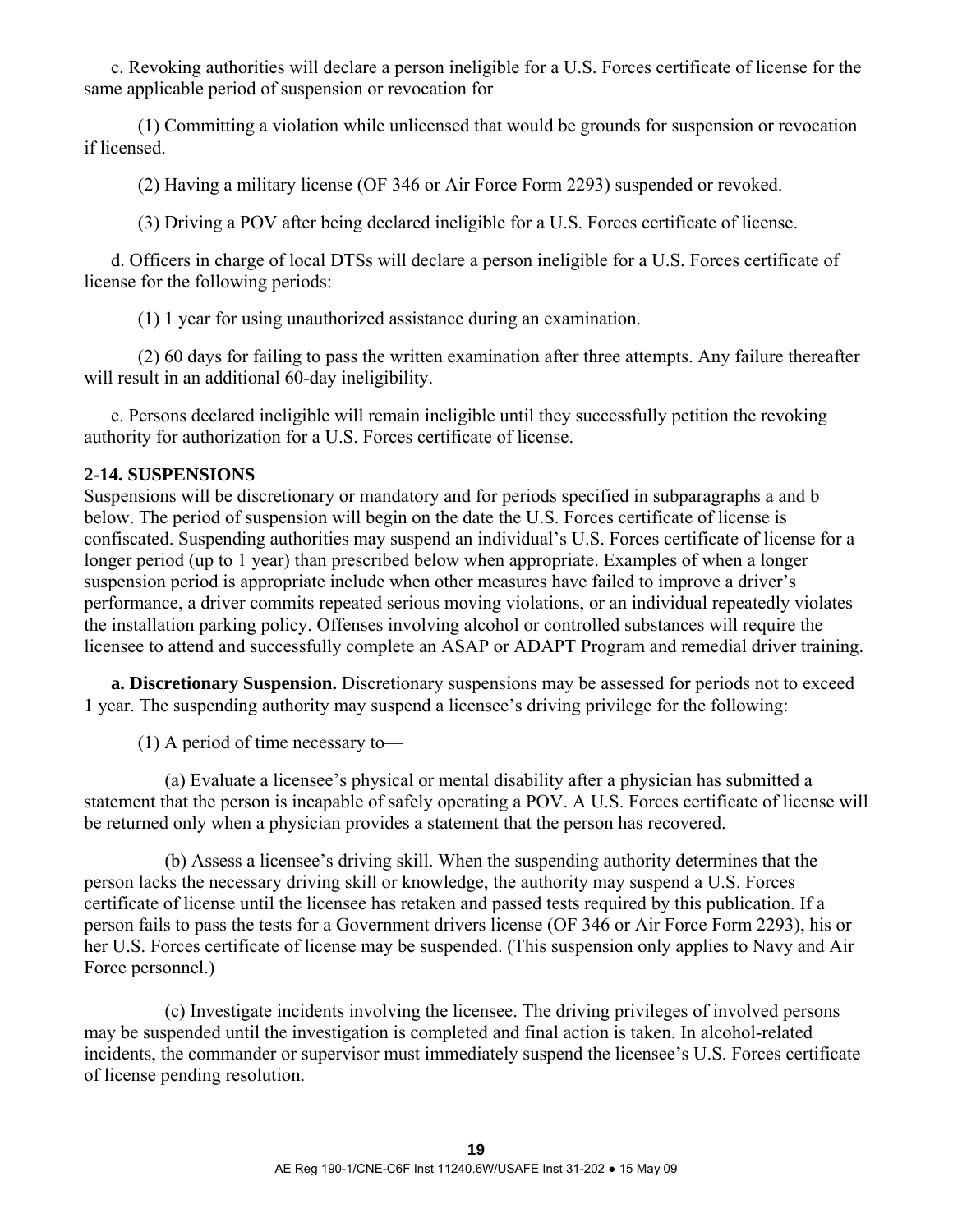(d) Review the licensee's failure to remove or cover indecent or obscene matter on a POV or to move the POV displaying indecent or obscene matter from the installation after being asked to do so (para 3-26).

(2) Owning or operating an unregistered or uninsured POV.

(3) A maximum of 180 days for—

(a) Displaying a lack of good judgment about safe and prudent operation of a POV.

(b) Misconduct that indicates the licensee's poor qualifications as a driver. Examples are—

1. Abuse of alcohol or controlled substances.

2. Habitual acts of violence.

3. Numerous (three or more) nonmoving violations.

 4. Allowing someone to operate a POV without a U.S. Forces certificate of license or without a U.S. Forces certificate of license valid for the vehicle class operated (except as provided for in para 4-10).

(c) Violating the provisions of paragraphs 3-23 or 3-26.

 (d) Transferring license plates to another POV without properly registering the plates to the POV.

(4) A maximum of 1 year for—

 (a) Committing two or more offenses in (3) above or subparagraph b below in a 180-day period.

 (b) Committing a traffic offense outside Germany that would require suspension or revocation under this publication if committed in Germany.

 (c) Using or allowing someone else to use a U.S. Forces certificate of license in an unlawful or fraudulent manner.

(d) Fleeing or attempting to flee a police officer after committing a traffic violation.

**b. Mandatory Suspension.** Mandatory suspensions will be assessed for 7 days, 30 days, 90 days, or 180 days as indicated below. The suspending authority will suspend driving privileges for—

 (1) 7 days for not wearing a seatbelt or requiring others to wear seatbelts or restraining devices while riding in a POV. This also applies to motorcyclists who do not wear or require their passengers to wear the proper protective clothing while operating or riding on a motorcycle.

(2) 30 days for—

(a) A second offense of (1) above. This also requires a counseling letter.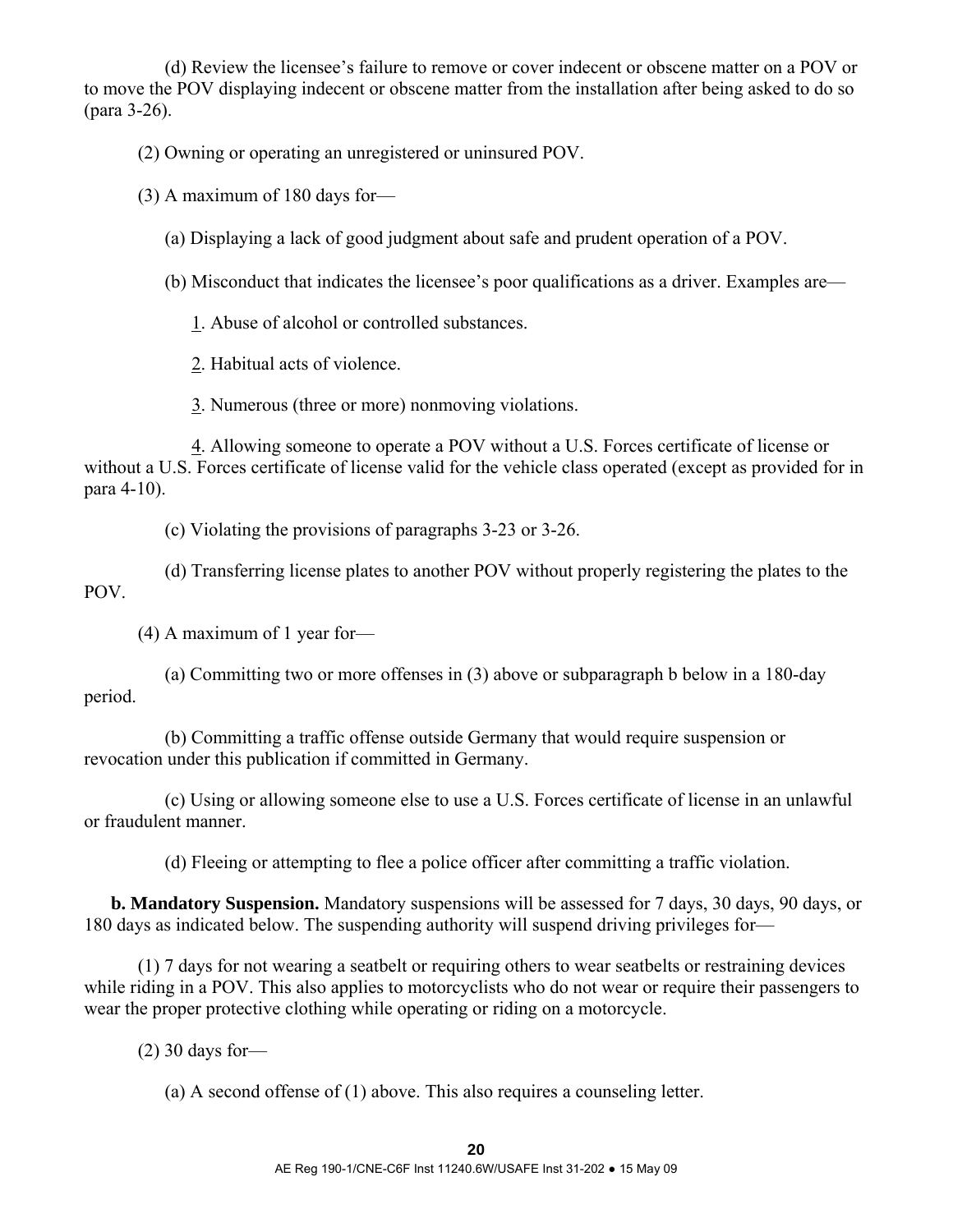(b) Not paying the license fee within the time specified after notification that the initial check was returned for insufficient funds.

(3) 90 days for—

 (a) Operating a POV with a BAC of 0.5 milligrams to 0.79 milligrams per 1.0 milliliter (0.05 grams to 0.079 grams per 100 milliliters) of whole blood. (Appendix J provides breath to blood alcohol level conversions to convert German police breathalyzer results to blood-test equivalents. American Evidentiary Breathalyzers such as those authorized for use by MP and SF automatically convert the readings.) Individuals charged with operating a vehicle at these levels are considered to be driving while intoxicated (DWI).

(b) Operating a class of vehicle other than the class for which licensed.

(c) Owning or operating an unregistered or uninsured POV (two or more offenses).

(4) 180 days for—

 (a) Having two convictions or having received two non-judicial punishments for reckless driving in a 1-year period.

 (b) Accumulating 12 or more traffic points in a 1-year period or 18 traffic points in a 2-year period. The offender must complete remedial driver training before his or her U.S. Forces certificate of license may be returned.

 (c) Failing to wear a seatbelt or to require passengers to wear a seatbelt or restraining device while riding in a POV (third and subsequent offenses).

 (d) Disposing of a POV in a manner not authorized by this publication. (This paragraph does not apply to renewing POV registration within 30 days after the registration expires.)

 (5) Drivers who have not yet reached their 21st birthday if found to be operating a POV on or off a U.S. military installations in Germany with any amount of alcohol in their blood up to 0.49 milligrams per 1.0 milliliter (0.049 grams per 100 milliliters) of whole blood. Driving privileges for these drivers will be suspended for 30 days for a first offense, 60 days for a second offense, and 90 days for a third offense. These drivers may also be subject to a monetary fine if caught by German authorities off the installation.

#### **2-15. REVOCATIONS**

Revocations are mandatory, take effect immediately, and remain in effect indefinitely. The period of revocation begins on the date the U.S. Forces certificate of license is confiscated. Offenses requiring mandatory revocation are listed in subparagraphs a and b below. Petitions for reinstatement are authorized only after 1 year for offenses in subparagraph a below and only after 5 years for offenses in subparagraph b below.

a. A petition for reinstatement is authorized after 1 year for—

 (1) Refusing to take or complete a lawfully requested chemical test under the implied consent provisions of paragraph 2-11.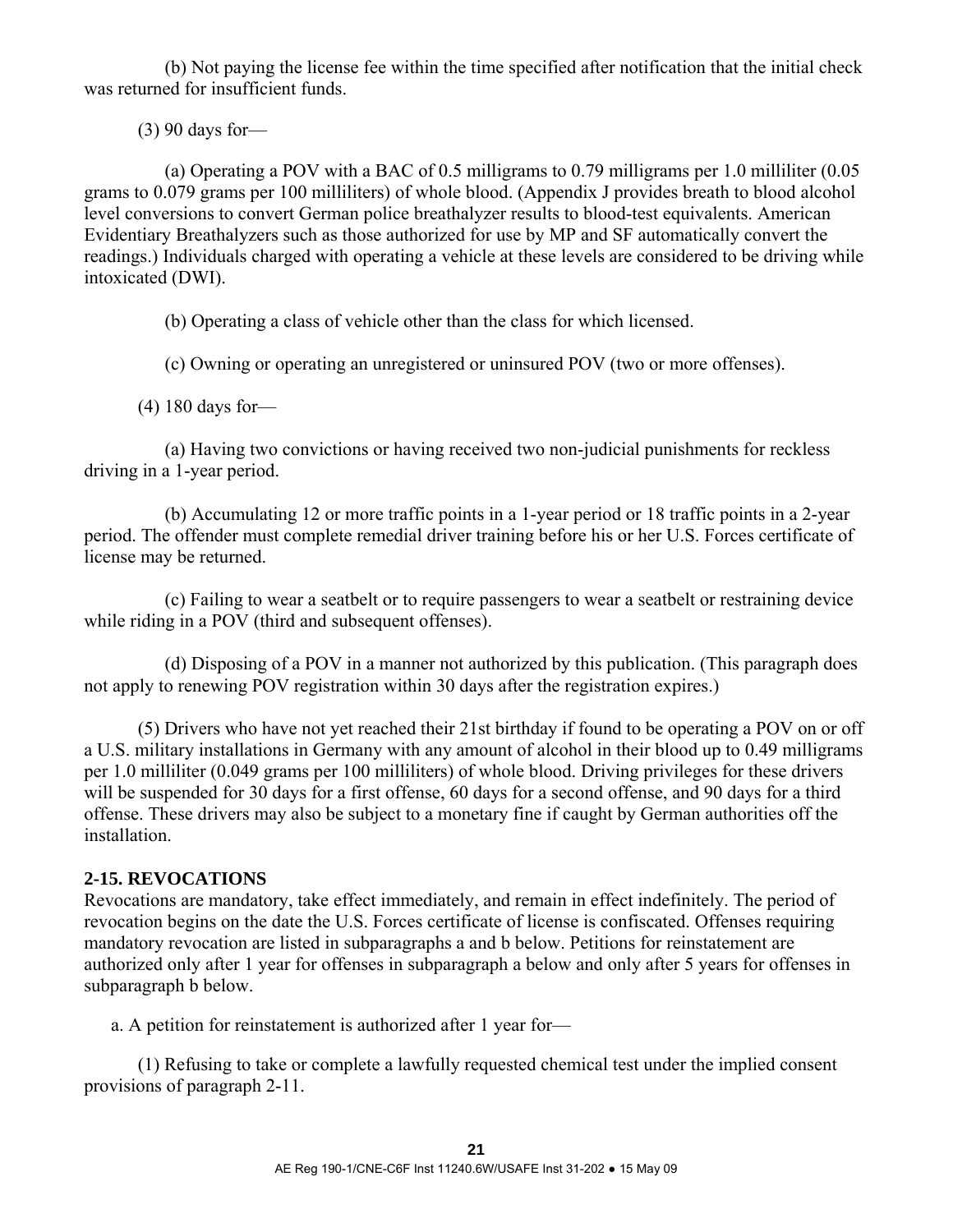(2) Operating a motor vehicle with a BAC of 0.8 or more milligrams per 1.0 milliliter (0.08 or more grams per 100 milliliters) of whole blood. (Appendix J provides breath to blood alcohol level conversions to convert German police breathalyzer results to blood-test equivalents. American Evidentiary Breathalyzers such as those authorized for use by MP and SF automatically convert the readings.) Individuals charged with operating a vehicle at these levels are considered to be DWI.

 (3) Testing positive for a substance listed in the Uniform Code of Military Justice (UCMJ), Article 112a, as a result of a chemical test administered according to paragraph 2-11.

(4) Being convicted by a military or civilian court of or receiving non-judicial punishment for—

(a) Manslaughter or negligent homicide resulting from operating a POV.

 (b) Drunken driving or driving while impaired by a substance described in the UCMJ, Article 112a.

 (c) Any offense in which a motor vehicle is used if the same or a closely related offense carries a maximum punishment of confinement at hard labor for 1 year or more or a punitive discharge under the UCMJ.

(d) Fleeing the scene of an accident that resulted in death or personal injury (hit and run).

 (e) Committing perjury or making a false affidavit or statement to responsible officials about owning or operating motor vehicles.

 (f) Obtaining a U.S. Forces certificate of license or helping someone else get a U.S. Forces certificate of license through unauthorized means or by using false pretenses to avoid licensing requirements.

b. A petition for reinstatement is authorized after 5 years for—

 (1) Driving a POV while the license was suspended, revoked, or after the person is declared ineligible.

(2) Committing, for the second time within the last 5-year period, the offenses of—

 (a) Operating a POV with a BAC of 0.5 milligrams or more per 1.0 milliliter of whole blood. (Appendix J provides breath-alcohol level equivalents.)

(b) Refusing to take a chemical test.

 (c) Testing positive for a substance described in the UCMJ, Article 112a, as a result of a chemical test administered under paragraph 2-11.

 c. Individuals who have a record of three alcohol-related traffic offenses or two or more offenses of driving while a license is revoked over any time period will be prohibited from ever receiving an U.S. Forces certificate of license. No exceptions to this policy are permitted for individuals who have been found guilty of three alcohol-related offenses.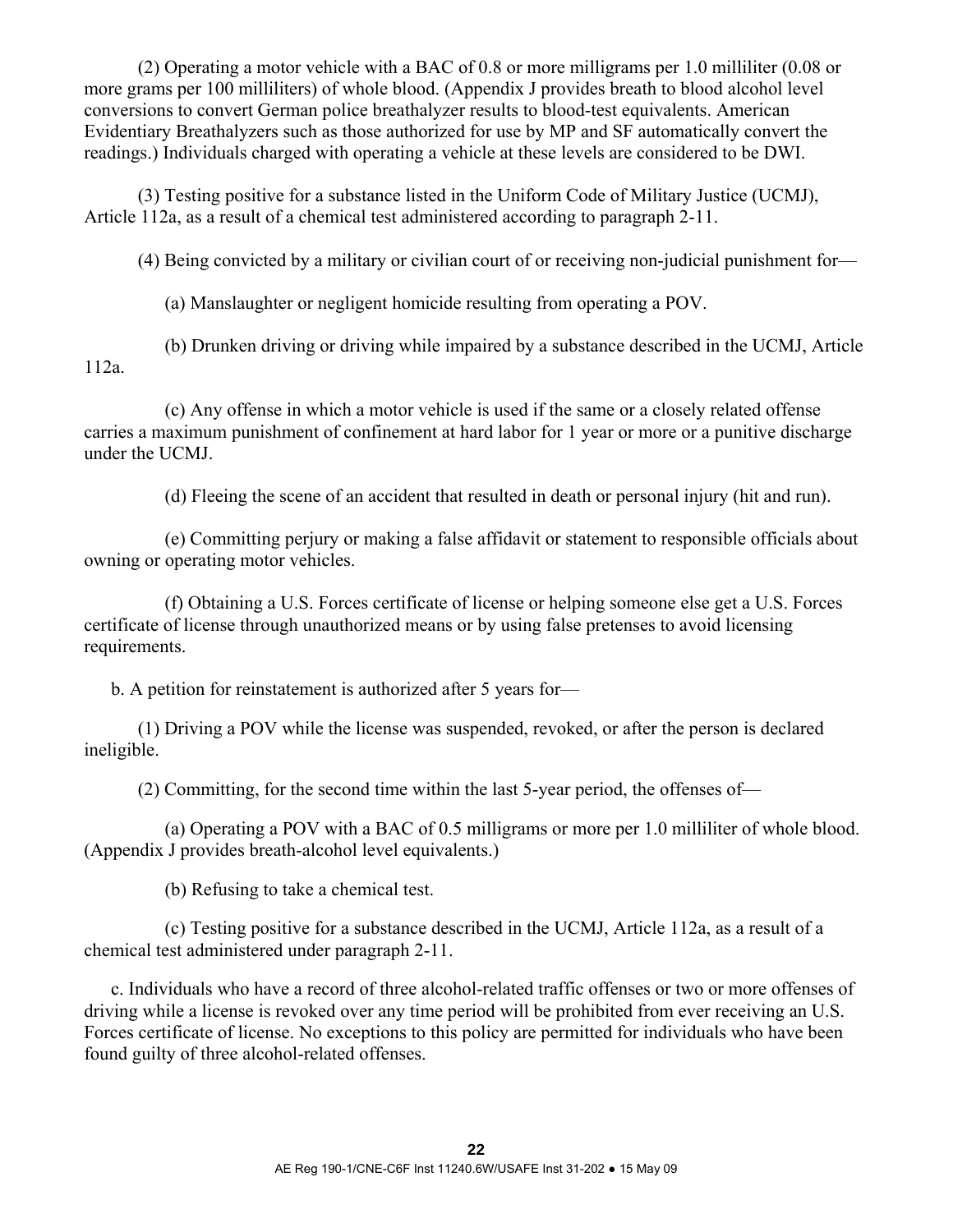d. The RMV will notify the U.S. State drivers agency of personnel whose driving privileges have been revoked for 1 year or more following final adjudication of an intoxicated-driving offense or for refusing to submit to a lawful BAC test. The notification will be sent to the State in which the person's drivers license was issued. This notification will include the basis for the revocation and the person's blood-alcohol level.

#### **2-16. REVOCATION BY CIVIL AUTHORITIES**

 a. U.S. Forces authorities must notify the RMV immediately on receiving information or reports from civil authorities that a person has been prohibited from driving in Germany (privileges withdrawn, suspended, or revoked). On receiving these reports, the RMV will suspend or revoke the person's driving privileges. If required by this publication, the RMV will suspend or revoke driving privileges for a period longer than requested by the civil authorities.

 b. If privileges have been suspended by a German court, requests for restricted driving privileges will not be granted until the German suspension has expired.

 c. Persons subject to this publication will not drive any vehicle in Europe if their privileges to drive have been withdrawn by civil authorities or if their U.S. Forces certificate of license has been suspended or revoked. Military commanders should refer to AE Regulation 600-55 for actions that may be taken against military drivers (OF 346 or Air Force Form 2293).

### **2-17. ADMINISTRATIVE ACTIONS, REPRIMANDS, REPORTS, AND DISPOSITION PROCEDURES**

**a. General Officer Reprimands and Administrative Actions.** Army commanders will take appropriate action against intoxicated drivers.

 (1) A written reprimand, administrative in nature, will be issued to active duty Soldiers in the cases described in (a) through (d) below. Any general officer and any officer frocked to the grade of brigadier general may issue this reprimand. Usually the general officer exercising general court-martial convening authority (GCMCA) jurisdiction over the Soldier will issue the reprimand. The reprimand will be filed according to AR 600-37.

 (a) Conviction by courts-martial or civilian court or imposition of nonjudicial punishment for an offense of drunk or impaired driving either on or off the installation.

 (b) Refusal to take or failure to complete a lawfully requested test to measure alcohol or drug content of the blood, breath, or urine, either on or off the installation, when there is reasonable belief of driving under the influence of alcohol or drugs.

 (c) Driving or being in physical control of a motor vehicle on post when the BAC is 0.80 or more milligrams per 1.0 milliliter, irrespective of other charges, on or off post.

 (d) Driving or being in physical control of a motor vehicle, either on or off the installation, when lawfully conducted chemical tests indicate the presence of illegal drugs.

 (2) Commanders may review the Service records of active duty Soldiers apprehended for offenses described in (1) above to determine if any of the following actions should be taken: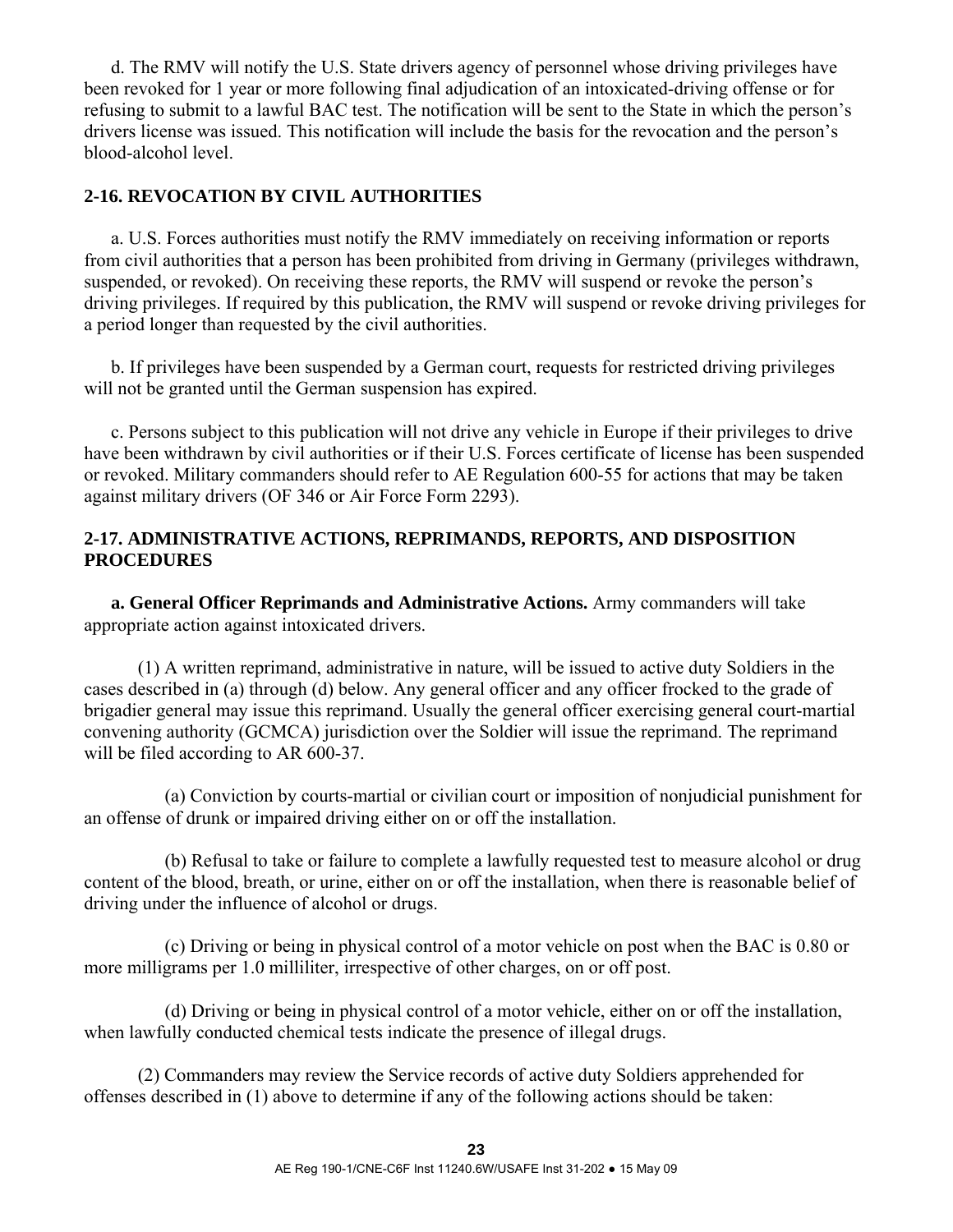(a) Administrative reduction according to AR 600-8-19.

(b) Bar to reenlistment according to AR 601-280.

(c) Administrative separation according to AR 635-200.

**b. Reports to the RMV.** Any authority who assesses traffic points or who suspends, revokes, or declares a person ineligible for a U.S. Forces certificate of license, will immediately report the action to the PM or the CSF. Reports will be made using DD Form 1408, DA Form 4833, or (for Air Force) AE Form 190-1K. The PM or CSF will review the action for propriety and send the completed action to the RMV. When a temporary suspension is based on physical or mental disability, the physician's statement will accompany the report. For revocations, the individual's U.S. Forces certificate of license must accompany the report.

### **c. Disposition of U.S. Forces Certificates of License and License Plates.**

 (1) Following suspension, the suspending authority will keep the U.S. Forces certificate of license until the suspension expires.

 (2) Following revocation, the revoking authority will send the U.S. Forces certificate of license to the RMV (b above).

 (3) After revocations, the POV will be registered as nonoperational (para 3-8d). License plates will be returned to the RMV for destruction unless a Family member has a valid U.S. Forces certificate of license and the POV registration lists the Family member's name.

## **2-18. REBUTTAL PROCEDURES**

 a. The suspending or revoking authority will evaluate each case to determine appropriate action. Only pertinent facts may be used to determine the appropriate action to be taken. An individual's character or service record will not be used to determine action. Whether administrative action is taken or not, the RMV must be immediately informed of the decision. If a decision is made to impose administrative sanctions, the suspending or revoking authority will—

 (1) Notify the person in writing that he or she has 10 days to submit a rebuttal. A request for a hearing may be granted at the discretion of the suspending or revoking authority.

 (2) Suspend the person's driving privileges pending the outcome of rebuttal proceedings. Alcohol and drug offenses automatically suspend driving privileges until final determinations are made.

 b. Once the rebuttal is reviewed, the suspending or revoking authority will notify the RMV in writing of the action taken.

 c. In cases in which an individual is charged with operating a POV with a BAC of 0.5 milligrams or more per 1.0 milliliter of whole blood or the equivalent breath-alcohol level (app J), or operating a POV while under the influence of any controlled substance, the imposition of administrative action to suspend or revoke the certificate of license is mandatory regardless of whether or not UCMJ action is taken. The suspending or revoking authority may "find in favor" of the person (that is, not declare a person ineligible, not suspend, or not revoke the license) only if the person was not operating the POV or the BAC results or drug-test results were incorrect or invalid.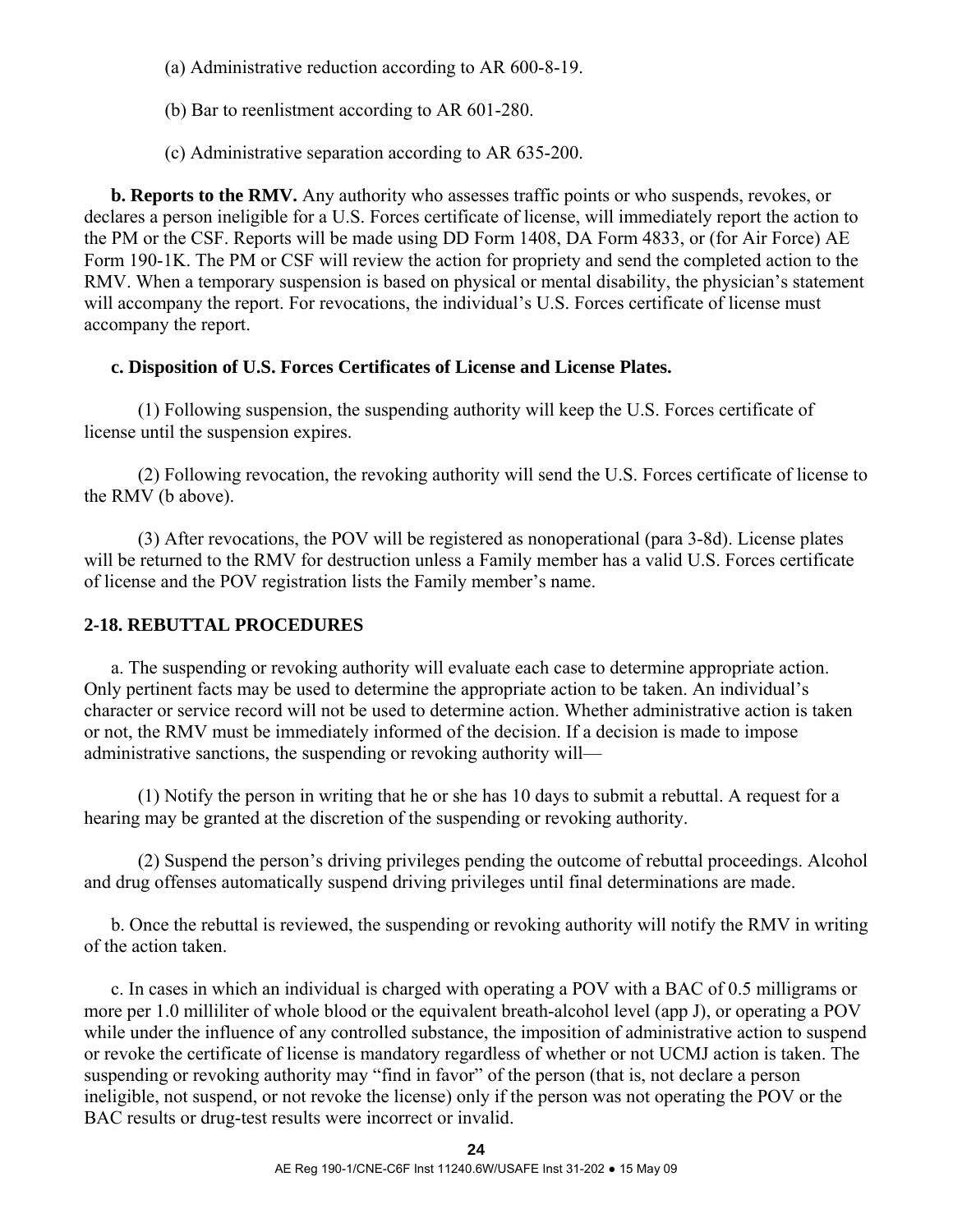### **2-19. APPEALS**

Adverse actions against a person may be appealed through command channels to the appellate authority (except for point-accumulation actions). Appellate authority is defined in the glossary, and a summary of appellate actions is in appendix G. A copy of actions taken by appellate authorities will be sent to the RMV. If the RMV does not receive the appeal by the suspense date indicated on the RMV notification letter, the notification letter date will be used as the final action date against the offender.

### **2-20. PETITIONS FOR REINSTATEMENT OF DRIVING PRIVILEGES (REVOCATIONS AND RESTRICTED DRIVING PRIVILEGES)**

 a. An individual whose driving privileges have been revoked may petition for reinstatement of driving privileges through the revoking authority to the reinstating authority (b below) according to the limits in paragraph 2-15. If the license was revoked because of offenses involving alcohol or controlled substances, the prerequisites for reinstatement are successful completion of an ASAP or ADAPT Program and remedial driver training. For other offenses not involving alcohol or controlled substances, the only prerequisite for reinstatement is completion of remedial driver training. Commanders considering petitions for reinstatement should consider all relevant facts related to the original revocation, to include the individual circumstances of each case and the deployment time, if any, of the individual involved.

 b. For Army personnel, the authority to reinstate revoked driving privileges for DWI (alcohol or drugs) will be the USAG commander or other authority designated in writing by the USAG commander. For Navy and Air Force personnel, the authority to reinstate revoked driving privileges will be according to OPNAV 11200.5C and Air Force Instruction 31-204, respectively. For Air Force personnel whose license was revoked for causes other than DWI, the authority to reinstate revoked driving privileges is limited to the BSG commander.

 c. If a petition for reinstatement is approved, the individual must successfully complete the requirements in paragraph 2-2 and have a valid country license for the vehicle class.

 d. The revoking or reinstating authority may grant a request for restricted driving privileges in the following cases if the requester has a valid country license:

 (1) An individual whose driving privilege has been suspended may request approval from the revoking authority (except for 7-day suspensions). If the request is approved, the revoking authority will provide a written statement specifying the exact hours and specific locations that the person may operate a POV. This statement must be provided to the local PM or CSF, the RMV, and the licensee.

 (2) An individual whose driving privilege has been revoked (with petition for reinstatement authorized after 1 year) may request approval from the reinstating authority. If the request is approved—

 (a) The requester will retake the required tests (para 2-2) if the requester has a valid country license for the vehicle class revoked and has completed remedial driver training. Completion of ASAP or an ADAPT Program is also required if the revocation is for an offense involving alcohol or controlled substances.

 (b) The reinstating authority will provide a written statement specifying the exact hours and specific locations the person may operate a POV. This statement must be provided to the local PM or CSF, the RMV, and the licensee.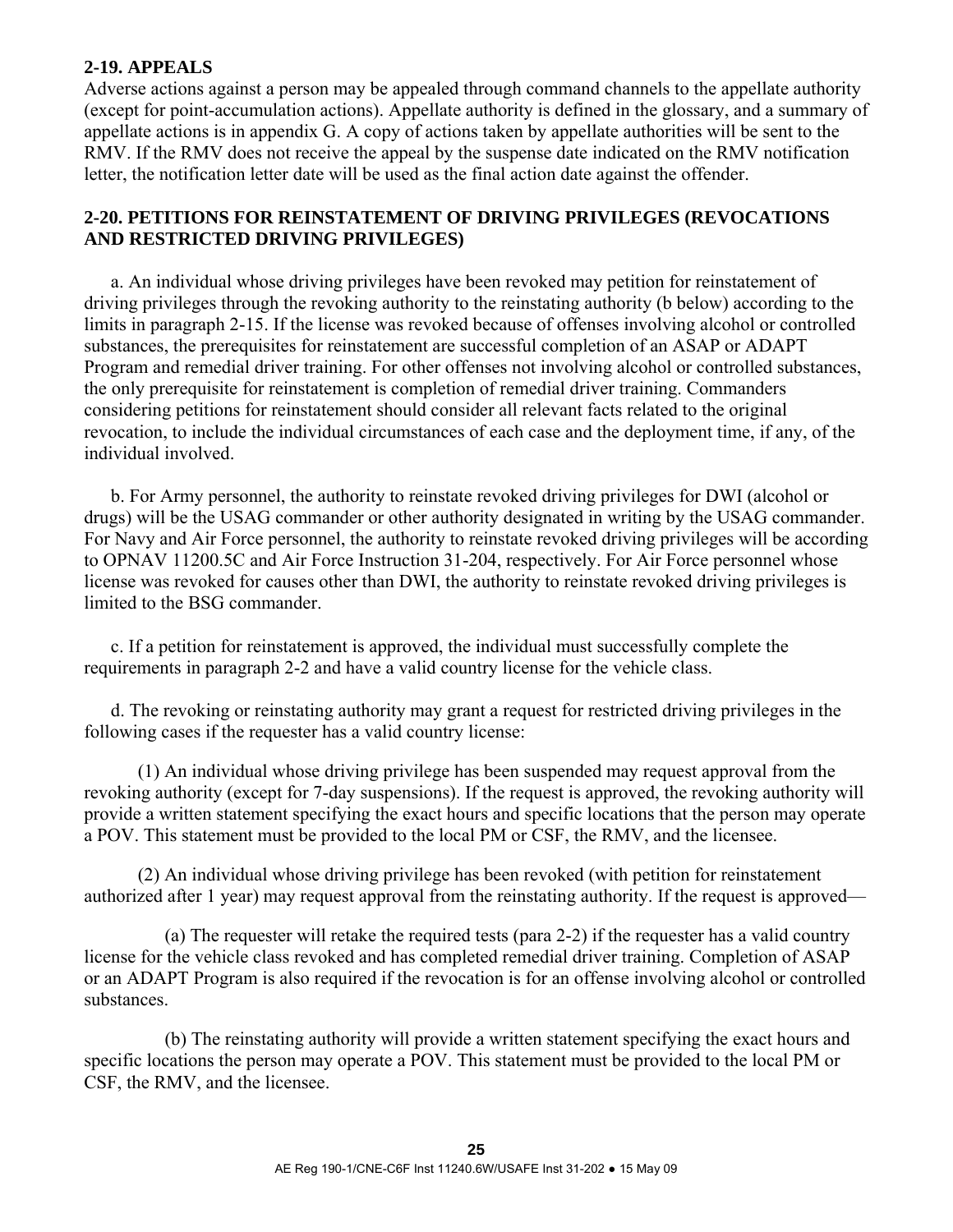e. The written statement  $(d(1)$  and  $(2)(b)$  above) and restricted U.S. Forces certificate of license must be in the person's possession when the person is operating a class 3 POV.

 f. People whose driving privileges have been revoked indefinitely (with petition for reinstatement authorized only after 5 years or permanently) will not be granted restricted driving privileges.

## **2-21. TRAFFIC-POINT ASSESSMENT SYSTEM**

 a. Table 2-1 is the traffic-point table. The traffic-point assessment system will not be modified or altered (for example, giving more or fewer points than indicated). If the driver commits more than one offense at a time, only the highest-point offense will be used plus one point if the driver is at fault for causing an accident. The point system applies to everyone holding a U.S. Forces certificate of license who has been found by commanders, supervisors, or military or German civil courts to have committed violations. Points will be assessed for violations committed while operating either military vehicles or POVs. On receipt of a traffic ticket, the unit commander or supervisor will conduct an inquiry and initiate a report of action (b below). Subordinates and their Family members have the right to appeal any adverse action taken against them (para 2-19). An appeal must be filed within 60 days after the offense. If an appeal is not filed within 60 days, the offense will become a permanent part of the person's driving record.

| Table 2-1                                                                                                                                                                                                                                                        |                                  |
|------------------------------------------------------------------------------------------------------------------------------------------------------------------------------------------------------------------------------------------------------------------|----------------------------------|
| <b>Traffic-Point Table</b>                                                                                                                                                                                                                                       |                                  |
| <b>Violation</b>                                                                                                                                                                                                                                                 | <b>Points</b><br><b>Assessed</b> |
| Reckless driving (willful and wanton disregard for the safety of people or property (UCMJ, Art 111)).                                                                                                                                                            | 6                                |
| Owner knowingly and willfully permitting a person to operate a motor vehicle when unlicensed or mentally or<br>physically impaired (for example, intoxicated).                                                                                                   | 6                                |
| Fleeing or leaving the scene of an accident after causing property damage.                                                                                                                                                                                       | 6                                |
| Driving a motor vehicle when mentally impaired by alcohol consumption (a BAC 0.5 milligrams to 0.79<br>milligrams per 1.0 milliliter of whole blood or breath). (Appendix J provides breath-alcohol level equivalents.)                                          | 6                                |
| Taking part in speed contests.                                                                                                                                                                                                                                   | 6                                |
| Exceeding stated speed limits:                                                                                                                                                                                                                                   |                                  |
| a. 1 to 10 miles per hour (mph) (1 to 16 kilometers per hour (kph)) over the posted speed limit.                                                                                                                                                                 | 3                                |
| b. 11 to 15 mph (17 to 25 kph) over the posted speed limit.                                                                                                                                                                                                      | 4                                |
| c. 16 to 20 mph (26 to 32 kph) over the posted speed limit.                                                                                                                                                                                                      | 5                                |
| d. 20 or more mph (33 or more kph) over the posted speed limit.                                                                                                                                                                                                  | 6                                |
| Driving too fast for conditions.                                                                                                                                                                                                                                 | $\overline{4}$                   |
| Following too closely.                                                                                                                                                                                                                                           | 4                                |
| Failing to yield right-of-way to an emergency vehicle.                                                                                                                                                                                                           | 4                                |
| Failing to stop for a schoolbus or at a school crossing signal.                                                                                                                                                                                                  | 4                                |
| Failing to obey traffic signals or traffic instructions of a law-enforcement officer, a traffic warden, or any<br>official regulating traffic device requiring drivers to stop, yield the right-of-way, not enter, or follow a specified<br>direction of travel. | 4                                |
| Passing improperly.                                                                                                                                                                                                                                              | 4                                |
| Failing to yield right-of-way (no official sign involved).                                                                                                                                                                                                       | 4                                |
| Failing to require any passenger on a motorcycle to wear required safety devices (for example, protective eye<br>device, helmet, proper protective clothing) on or off military installations.                                                                   | 3                                |

**26**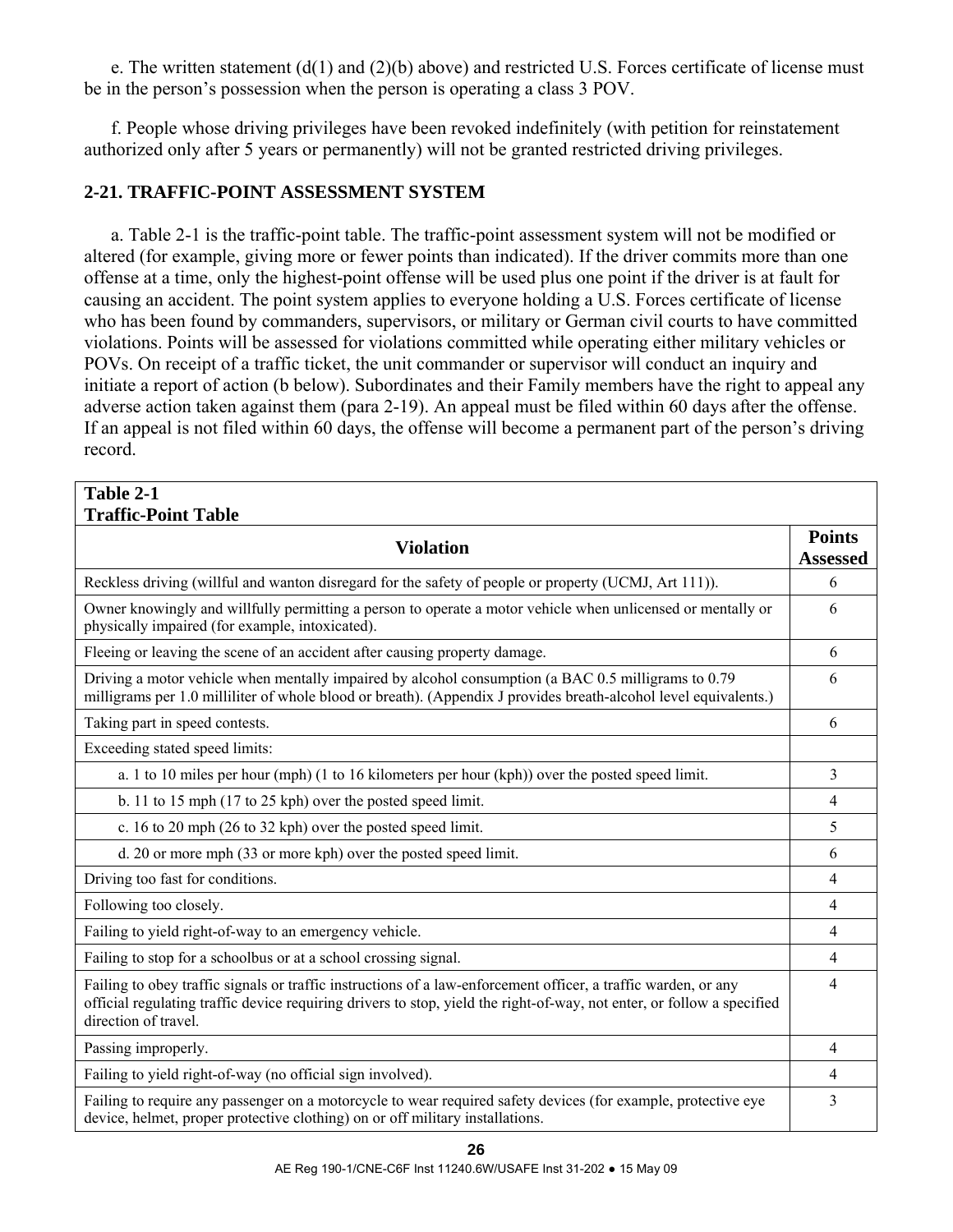#### **Table 2-1 Traffic-Point Table**

| Traffic-Point Table                                                                                                                                                                                                                                                                                                                                                                                                                                                                                                                                                                                                                              |                                  |
|--------------------------------------------------------------------------------------------------------------------------------------------------------------------------------------------------------------------------------------------------------------------------------------------------------------------------------------------------------------------------------------------------------------------------------------------------------------------------------------------------------------------------------------------------------------------------------------------------------------------------------------------------|----------------------------------|
| <b>Violation</b>                                                                                                                                                                                                                                                                                                                                                                                                                                                                                                                                                                                                                                 | <b>Points</b><br><b>Assessed</b> |
|                                                                                                                                                                                                                                                                                                                                                                                                                                                                                                                                                                                                                                                  |                                  |
| Failing to report involvement in an accident.                                                                                                                                                                                                                                                                                                                                                                                                                                                                                                                                                                                                    | 3                                |
| Turning improperly (no official sign involved).                                                                                                                                                                                                                                                                                                                                                                                                                                                                                                                                                                                                  | 3                                |
| Overtaking improperly.                                                                                                                                                                                                                                                                                                                                                                                                                                                                                                                                                                                                                           | 3                                |
| Committing other moving violations (for example, failing to maintain control, inattentive driving, improper<br>backing).                                                                                                                                                                                                                                                                                                                                                                                                                                                                                                                         | 3                                |
| Operating a POV while wearing headphones or using a cell phone (other than hands-free cell phone).                                                                                                                                                                                                                                                                                                                                                                                                                                                                                                                                               | 3                                |
| Operating a POV that does not meet the mechanical standards in appendix C.                                                                                                                                                                                                                                                                                                                                                                                                                                                                                                                                                                       | 3                                |
| Operating a vehicle that does not meet nonmechanical standards in appendix C (for example, window-tinting,<br>exhaust noise level, chassis or frame alteration, damaged glass, wheel spinners) or any violation capable of<br>endangering the driver, passengers, or other persons on or near the roadway where the vehicle is being<br>operated.                                                                                                                                                                                                                                                                                                | 3                                |
| Owning or operating an unregistered or uninsured POV.                                                                                                                                                                                                                                                                                                                                                                                                                                                                                                                                                                                            | $\overline{c}$                   |
| Failing to use available restraint-system devices or not requiring all passengers to use restraint-systems;<br>allowing children 12 years of age or younger to occupy the front seat without authorized safety equipment<br>suitable for the child and permitted for use in front seats (United States Department of Transportation (DOT)-<br>approved or approved in Germany under Economic Commission for Europe Regulation (ECE-R) 44/03));<br>allowing children 12 years of age or younger, or shorter than 150 centimeters (4 feet, 11 inches), to sit in the<br>back seat without DOT-approved restraint equipment suitable for the child. | $\overline{2}$                   |
| Driving too slowly for conditions.                                                                                                                                                                                                                                                                                                                                                                                                                                                                                                                                                                                                               | $\overline{2}$                   |
| Displaying license plates or decals in violation of this publication.                                                                                                                                                                                                                                                                                                                                                                                                                                                                                                                                                                            | 2                                |
| Making excessive noise while operating a POV (for example, inside: radio or stereo; or outside: producing<br>excessive exhaust noise or squealing tires ("burning rubber")).                                                                                                                                                                                                                                                                                                                                                                                                                                                                     | 2                                |
| Causing an accident (used only as an addition to points assessed for a specific offense).                                                                                                                                                                                                                                                                                                                                                                                                                                                                                                                                                        | 1                                |
| Failing to have U.S. Forces certificate of license and identification card in possession when operating a POV.                                                                                                                                                                                                                                                                                                                                                                                                                                                                                                                                   | 1                                |
| Operating a POV without corrective lenses when the U.S. Forces certificate of license requires wear of lenses.                                                                                                                                                                                                                                                                                                                                                                                                                                                                                                                                   | 1                                |
| Parking a POV where prohibited.                                                                                                                                                                                                                                                                                                                                                                                                                                                                                                                                                                                                                  | 1                                |
| NOTE: If alcohol is involved in any of the above violations, ASAP or ADAPT Program attendance and<br>completion of remedial driver training will be required.                                                                                                                                                                                                                                                                                                                                                                                                                                                                                    | 1                                |

 b. The suspending authority will assess traffic points and sign DD Form 1408, DA Form 4833, or AE Form 190-1K, and send the form to the PM or CSF within 45 calendar days. If the suspending authority fails to respond within 60 days after receiving DD Form 1408, DA Form 3946, or DA Form 3975, the PM or CSF will assess traffic points and send the form to the RMV. Local PMs and CSFs will advise suspending authorities of assessments. To cancel a PM or CSF action, the commander or supervisor will send a written notice to the RMV within 60 days after notification.

 c. Commanders or suspending authorities who take "no action" on DA Form 4833 must provide an explanation (for example, investigation revealed that the Soldier did not commit the offense and is innocent). If no explanation is provided, the USAREUR PM will take administrative action to properly assess points and advise the suspending authority of the assessment.

d. Traffic points will be posted on DA Form 3626 (para 2-22).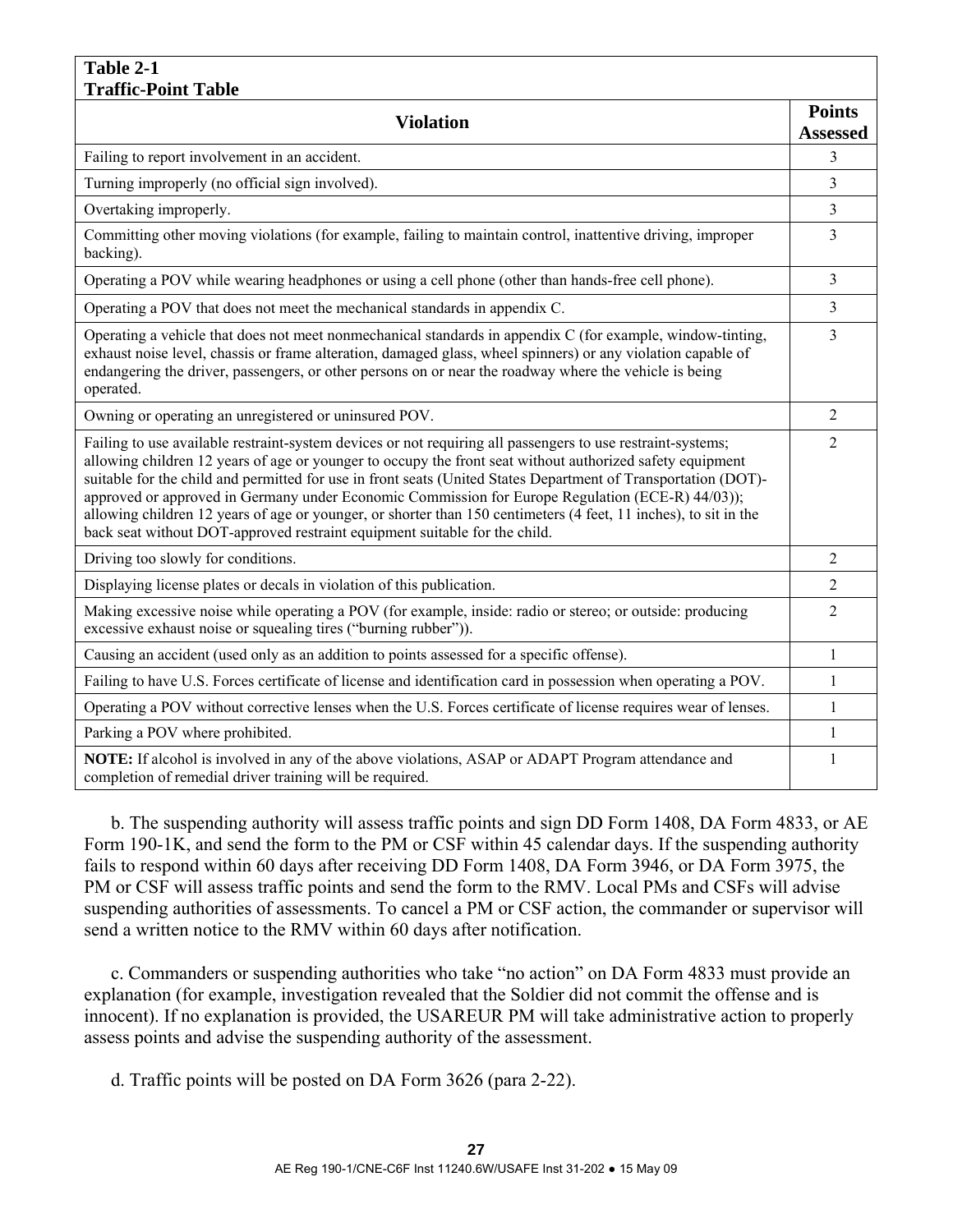e. The RMV will notify the commander or supervisor concerned when a subordinate's point assessments reach a total of—

(1) 12 or more points in 1 year.

(2) 18 or more points in 2 years.

 f. The commander or supervisor will take action to suspend the U.S. Forces certificate of license for 180 days (para 2-14b(4)) when a person reaches either of the limits in  $e(1)$  or (2) above.

 g. Points assessed against an individual will remain in effect for 2 years. The RMV will maintain driving record entries as required by AR 190-5/OPNAV 11200.5D/AFI 3l-218(I) and AFI 31-204.

## **2-22. REPORTS OF ACTIONS TAKEN**

 a. Commanders and supervisors will use DA Form 3626 to record point accumulation, counsel erratic drivers, and suspend or revoke driving privileges.

 b. Use of DA Form 3626 does not relieve commanders and supervisors from reporting revocations, suspensions, declarations of ineligibility, or traffic-point assessments. For these actions DD Form 1408, DA Form 4833, or AE Form 190-1K will be sent to the PM or CSF, who will send it to the RMV. The PM or CSF will assess traffic points when the commander or supervisor fails to respond within 60 days after receiving DD Form 1408, DA Form 3946, or DA Form 3975. The PM or CSF will send the appropriate form to the RMV.

 c. The USAREUR PM will administratively assess points if the commander or supervisor returns DA Form 4833 with "no action taken" but failed to complete the remarks block to explain why no action was taken (para 2-21c).

## **CHAPTER 3 POV REGISTRATION**

## **3-1. POLICY AND ENTITLEMENT**

 a. The following will register their POVs with the U.S. Forces in Germany immediately after taking possession of them:

 (1) Military and civilian personnel. Vehicles must be registered in the name of the sponsor. Family members may appear on the registration as joint owners, but authorization to register will be based solely on logistics-support authorization in AE Regulation 600-700.

 (2) Nonappropriated fund (NAF) organizations. NAF organizations must initially register and pay the registration fee for POVs that the NAF organization owns.

(3) Other authorized agencies or organizations (AE Reg 600-700).

 b. U.S. Forces-registered POVs will not be used for commercial enterprises nor will they display any advertisement for any business or commercial enterprise (AE Reg 210-70/USAFE Inst 211-16).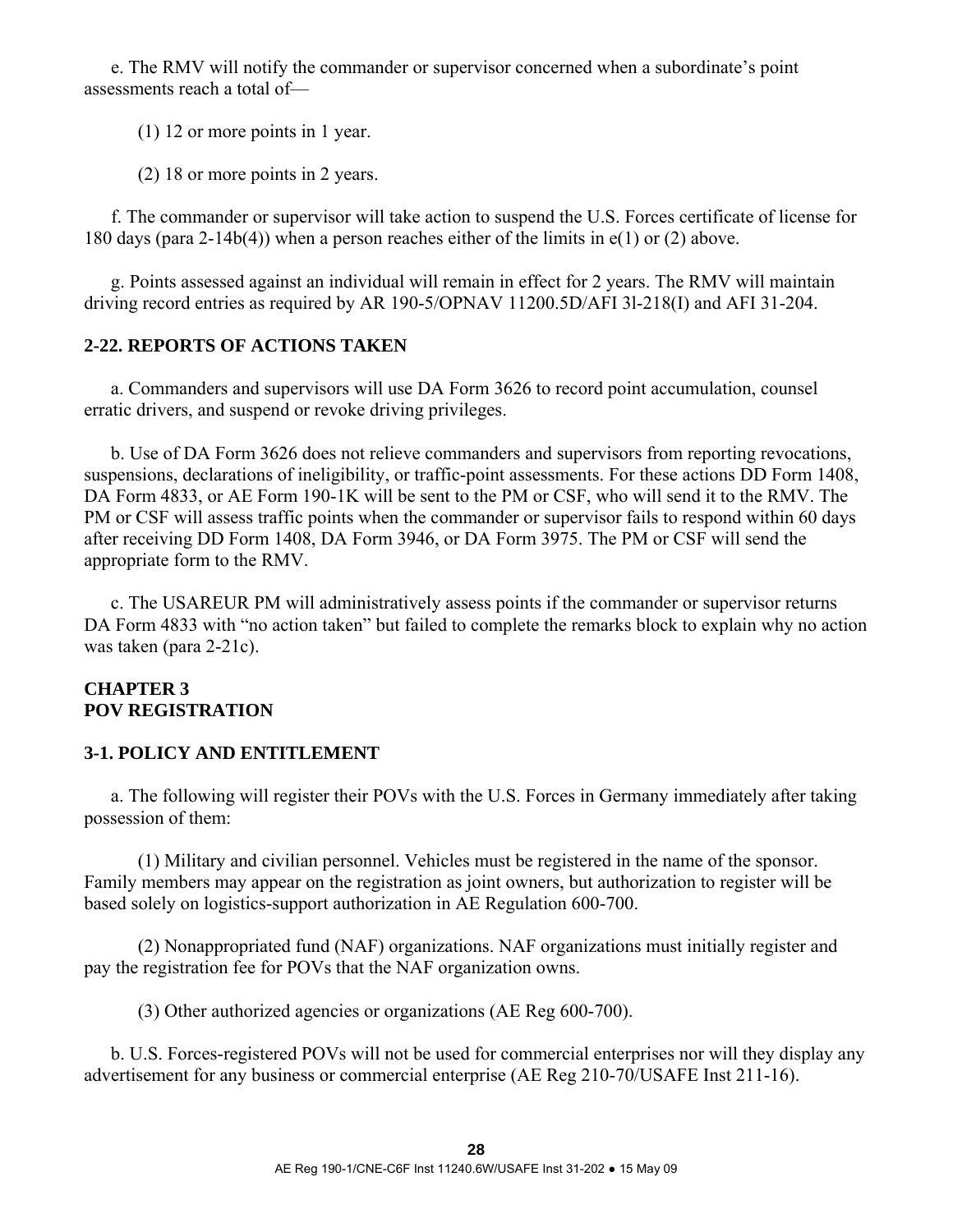c. Persons who transfer to Germany from a command in another European country and whose POVs have been registered with civil or U.S. Forces registration authorities must register their POVs with the RMV within 30 days after arriving in Germany.

 d. Employees of non-DOD agencies who work on or have routine access to U.S. military installations must register their vehicles with the installation.

 e. License plates will be issued for the vehicle specified on the POV registration certificate and will not be transferred to any other vehicle.

 f. A general or special power of attorney will be accepted to register a POV only if the grantee is the spouse of the registrant.

 g. The sponsor's information must be provided on all applications for a POV registration (AE Form 190-1AA), regardless of whom the legal owner of the POV is.

## **3-2. LIMITS ON NUMBER OF REGISTERED POVs**

a. The number of POVs a person may register at any one time is limited as follows:

 **(1) Accompanied Personnel.** Accompanied personnel are limited to three POVs and two recreational vehicles.

 **(2) Unaccompanied Personnel.** Unaccompanied personnel are limited to two POVs and one recreational POV.

b. The limits in subparagraph a above do not apply to—

- (1) NAF custodians.
- (2) Other authorized agencies and organizations.
- (3) Racing vehicles (para 3-24).

 c. Unit commanders may approve requests for an additional vehicle for military and civilian personnel in their commands. Civilian personnel assigned to units or organizations that do not have a military commander may request approval for additional vehicles from the USAG or USAFE unit or squadron commander in the area where they are assigned. These commanders may delegate approval authority to their deput, director of emergency services, or director of logistics. Personnel in all grades must use AE Form 190-1AG to request a waiver to exceed the POV limits in subparagraph a above. Only one POV may be included on each AE Form 190-1AG.

 d. No person may register additional vehicles until they have all of their existing registrations in compliance with the regulation.

 e. Request for additional vehicles beyond those authorized by the regulation that are approved by the chain of command (c above) may also require approval of the USAG or BSG commander or their designated representative in the garrison when they determine it is necessary to add more stringent controls for POV in their communities or area of responsibility.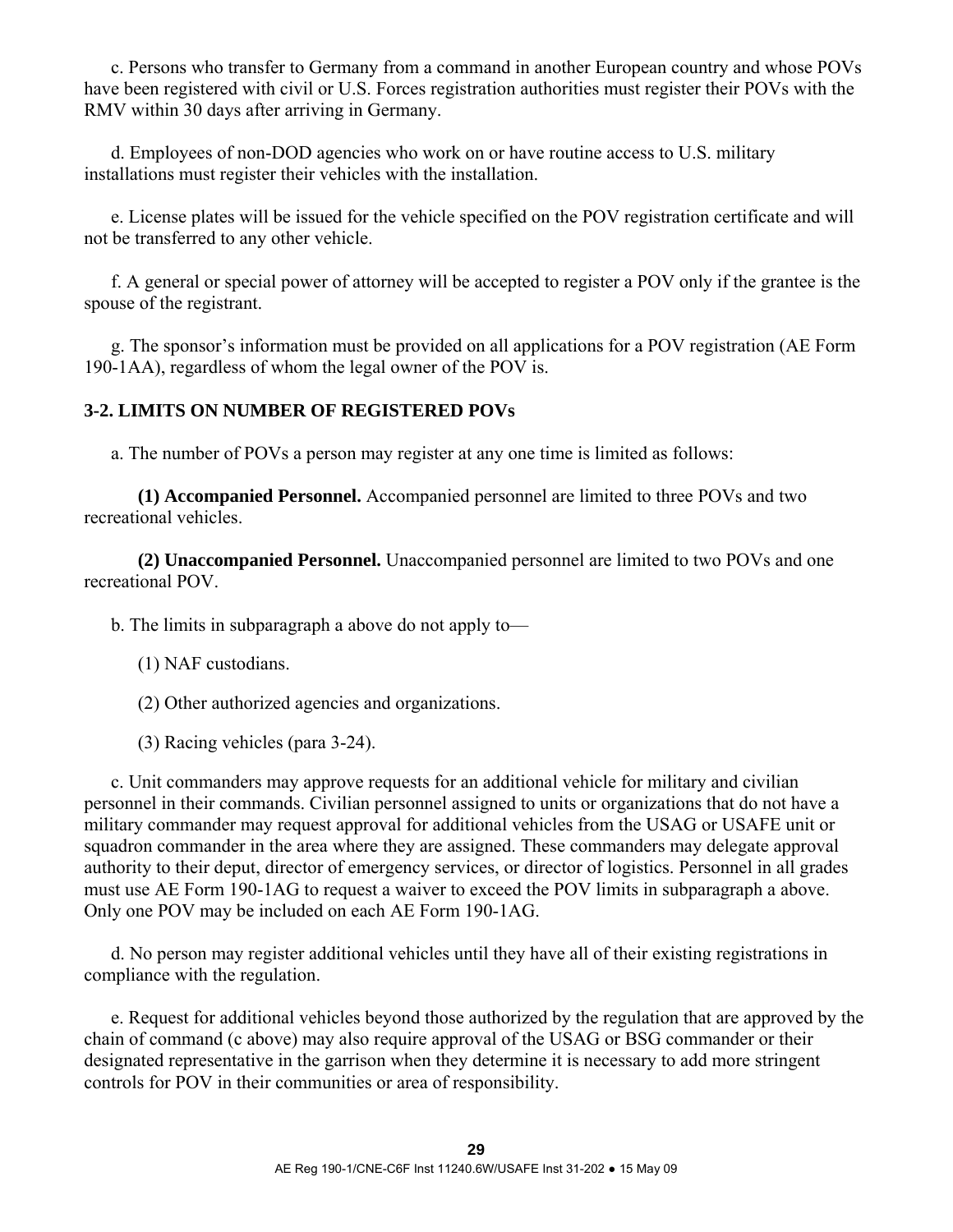#### **3-3. MECHANICAL STANDARDS**

 a. To register a POV as operational, the owner must ensure it meets the mechanical standards in appendix C.

 b. POVs must meet the minimum standards of exterior condition acceptable in the military and civilian community. Deficiencies (for example, extensive body damage, missing component parts, deterioration) will prevent a POV from meeting these standards.

 c. First-line supervisors or platoon sergeants will visually inspect subordinates' POVs at least every 180 days for violations of basic safety standards (for example, worn or bald tires, inoperative lights, broken windshields and glass, dangerous projections caused by rust, accidents) and record their findings on DA Form 3626. Supervisors will enforce basic safety standards by ensuring their subordinates do not operate unsafe vehicles until the vehicle is repaired, registered as nonoperational, or disposed of.

#### **3-4. INSPECTION REQUIREMENTS**

 a. A mechanical inspection must be completed not more than 75 days before registration renewal. Inspections older than 75 days will not be accepted as proof of inspection. No POV will be registered for more than 24 months without an inspection.

b. Inspection requirements (app C) must be met before registering a POV as operational.

 c. An inspection is required when the POV registration has been canceled for failure to renew the registration (AE Form 190-1A) or to provide proof of liability insurance. An inspection may also be required on request of the RMV.

d. Mechanical inspection requirements when POV ownership is transferred are as follows:

 (1) The buyer may have the POV inspected and receive a 1-year POV registration or accept the seller's inspection (unless it is within 60 days before expiration) and receive a POV registration with the seller's expiration date. If the buyer is from a different community than the seller, the buyer must obtain plates from the community where his or her duty station is located. The buyer will be issued a 30-day temporary registration after turning in the previous owner's plates. The buyer will then apply for new plates from his or her community within the 30-day period and receive the appropriate expiration period for the new plates.

 (2) POVs must be inspected if the transfer occurs within 60 days before the seller's POV registration expiration date.

 (3) Appendix C, paragraph C-3, lists actions to take if the buyer elects to have the POV inspected and it fails.

 (4) When a POV being transferred is 10 or more model years old (that is, the model year ends in the same digit of the year of transfer), the POV must pass a safety inspection within 30 days immediately before the date of transfer.

 e. New POVs (2 model years old or less and purchased for the first time) are exempt from the requirement for mechanical inspection before initial registration. Registrants of new POVs must, however, show a first-aid kit and warning triangle to the FRS. A copy of the manufacture's certificate of origin or manufacture statement of origin must be presented to the local FRS for chassis confirmation by the FRS clerk. POVs less than 6 model years old may be inspected and registered for 2 years (or may be inspected and registered each year if the owner wishes). POVs more than 6 model years old must be inspected annually.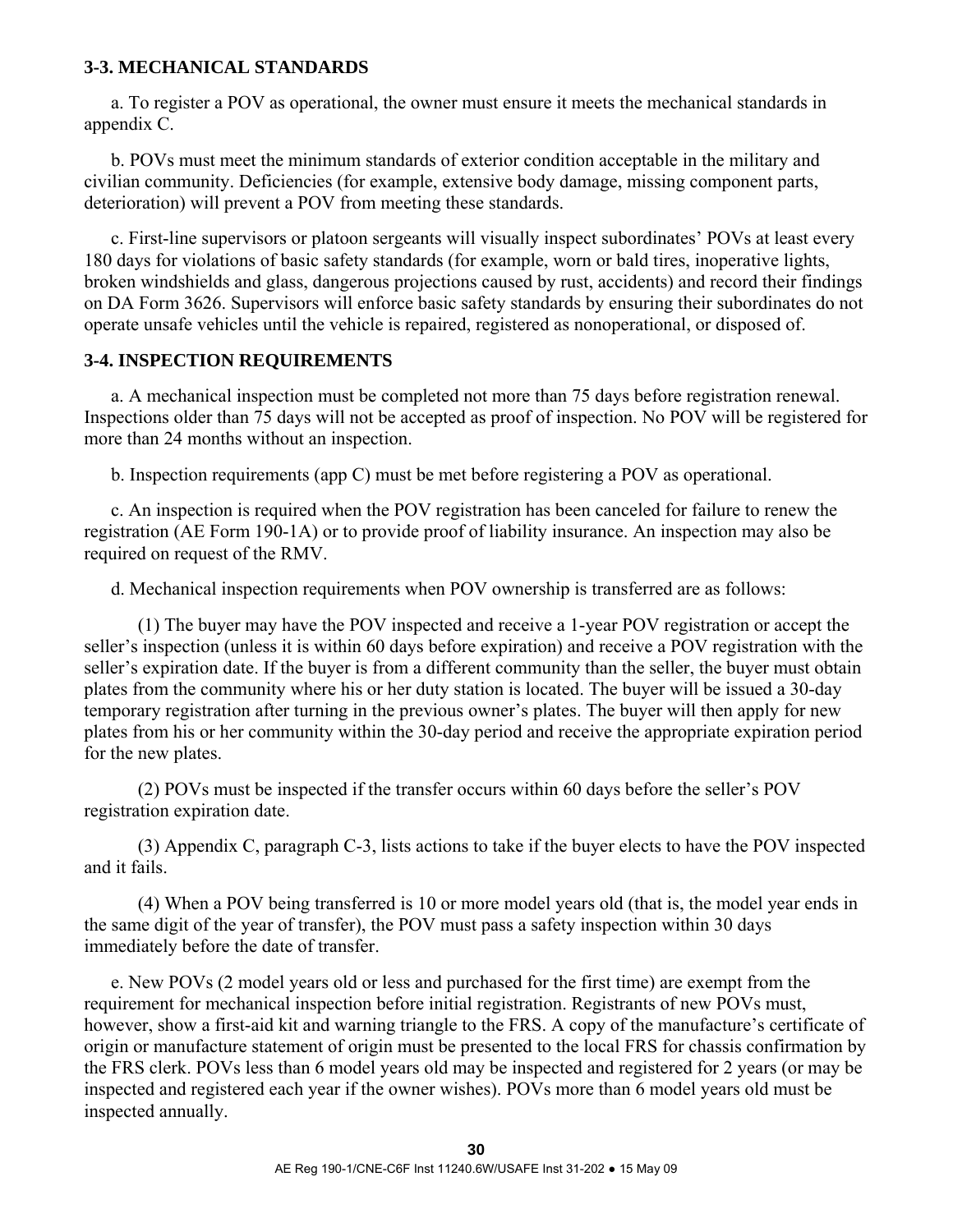f. Inspection stamps from other military communities on AE Form 190-1AA will be accepted by all FRSs for processing.

g. The POV inspector will—

 (1) Inspect every POV for installation of German plates. The inspector will indicate the results of the inspection on AE Form 190-1AA in the Specification block by checking the appropriate block: 2 long plates; 1 long plate, 1 short plate; or 2 short plates, as appropriate. The inspector will initial the entry. Use of small plates, except for vehicles that by construction will not take the long plates, violates the agreement between the United States and Germany and will not be approved.

(2) Determine whether a POV has U.S. or foreign specifications and stamp AE Form 190-1AA.

 h. After the POV passes inspection, the information has been verified by the appropriate community representative, and the AE Form 190-1AA has been signed, the form may be put in an envelope and placed in an authorized drop box (if used). The applicant will receive the new registration by mail. Applications may be placed in the drop box (if used) only if there are at least 2 weeks remaining on the registration. If less than 2 weeks are left on the registration, the applicant must go to the FRS for processing.

## **3-5. REGISTRATION REQUIREMENTS**

a. To obtain a U.S. Forces POV registration, applicants will—

(1) Complete AE Form 190-1AA.

(2) Provide proof of—

(a) Ownership (para 3-6a).

(b) Mechanical inspection (para 3-4).

 (c) Third-party liability insurance. An insurance confirmation card (ICC) from an authorized insurance company is the only acceptable proof of insurance for registration under this publication.

 1. The insurance must be in effect at the time of registration. ICCs must show either an effective or issue date that is less than 120 days before the date of application. ICCs with a future effective date will be rejected.

 2. If the effective date is left blank or noted "DOR" (date of registration) or "*Tag der Zulassung*" (date of registration), the ICC will be accepted if the issue date is not older than 120 days.

3. The name of the POV owner must match the name on AE Form 190-1AA.

4. The POV make and chassis number must match that on AE Form 190-1AA.

 (d) Customs clearance, if necessary (AE Reg 550-175/USNAVEUR Inst 5840.1E/USAFE Inst 51-702).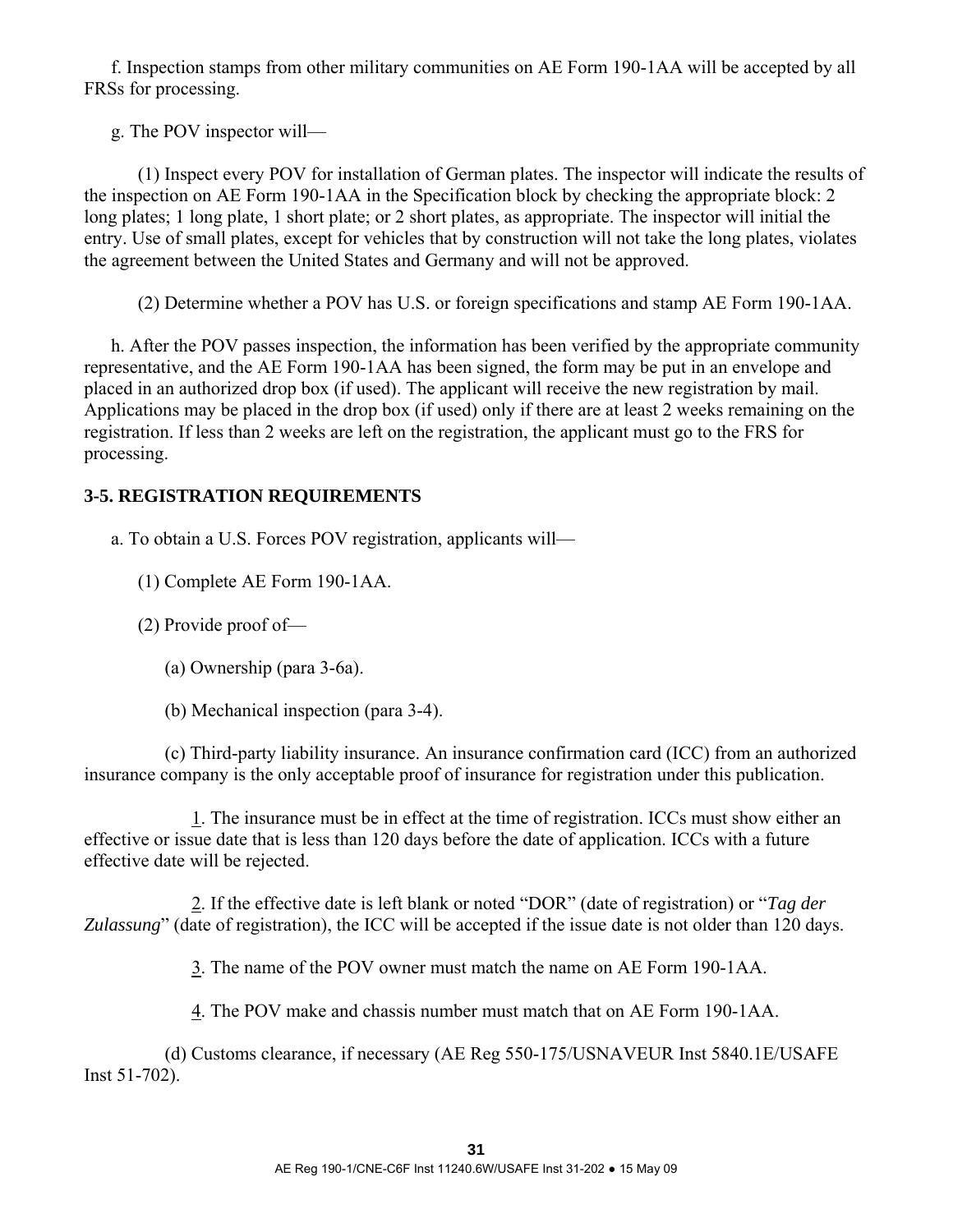(3) Have a valid U.S. Forces certificate of license or a temporary U.S. Forces certificate of license (AE Form 190-1G).

(4) Have a valid DOD ID card.

(5) Pay the registration fee (check, money order, or credit card).

b. The FRS will give the applicant the POV registration, license plates, and decals.

c. For used POVs purchased from vehicle dealerships in Germany, the FRS will verify the POV—

(1) Chassis number to ensure there is no previous lien.

 (2) Has cleared customs if the vehicle was purchased from the vendor's customs warehouse (*Zolllager*).

(3) Is not presently registered in the U.S. Forces registration system or the German system.

 d. NATO international military headquarters and U.S. Forces personnel stationed outside of Germany authorized U.S. Forces logistic support are authorized to be issued U.S. Forces license plates for 60 days to transport their POV out of Germany. These personnel must comply with the registration procedures in subparagraph a above. They must provide proof of insurance recognized by the German insurance headquarters, not insurance used to register in the country where they are stationed. They will, however, be authorized to operate their POV using their POV drivers license issued from the European command where they are stationed instead of a U.S. Forces certificate of license issued in Germany.

# **3-6. PROOF AND TYPES OF OWNERSHIP**

**a. Proof of Ownership.** The following documents are proof of ownership:

(1) POV registration or title document.

 (2) Bill of sale from the seller (for example, post or base exchange, German citizen) to the registrant. When purchasing a new POV and the final bill of sale has not been issued, the owner will use AE Form 190-1AJ.

 (3) A valid purchase order. If delivery of the registered POV has not been made, AE Form 190-1AC will be completed by the registrant and a representative of the company that sold the vehicle.

 (4) A copy of written authority from the U.S. leasing company to transport a leased vehicle to the new duty station in a foreign land and a copy of the lease agreement specifying the dates for which permission to use the leased vehicle has been granted.

**b. Co-Ownership.** A co-ownership registration may be issued to two people if at least one of them has a valid U.S. Forces certificate of license, the vehicle has a valid annual registration (that is, a registration that is not nonoperational or temporary), and if both people—

(1) Are eligible to register with the U.S. Forces.

(2) Transfer one-half interest of the POV to each other.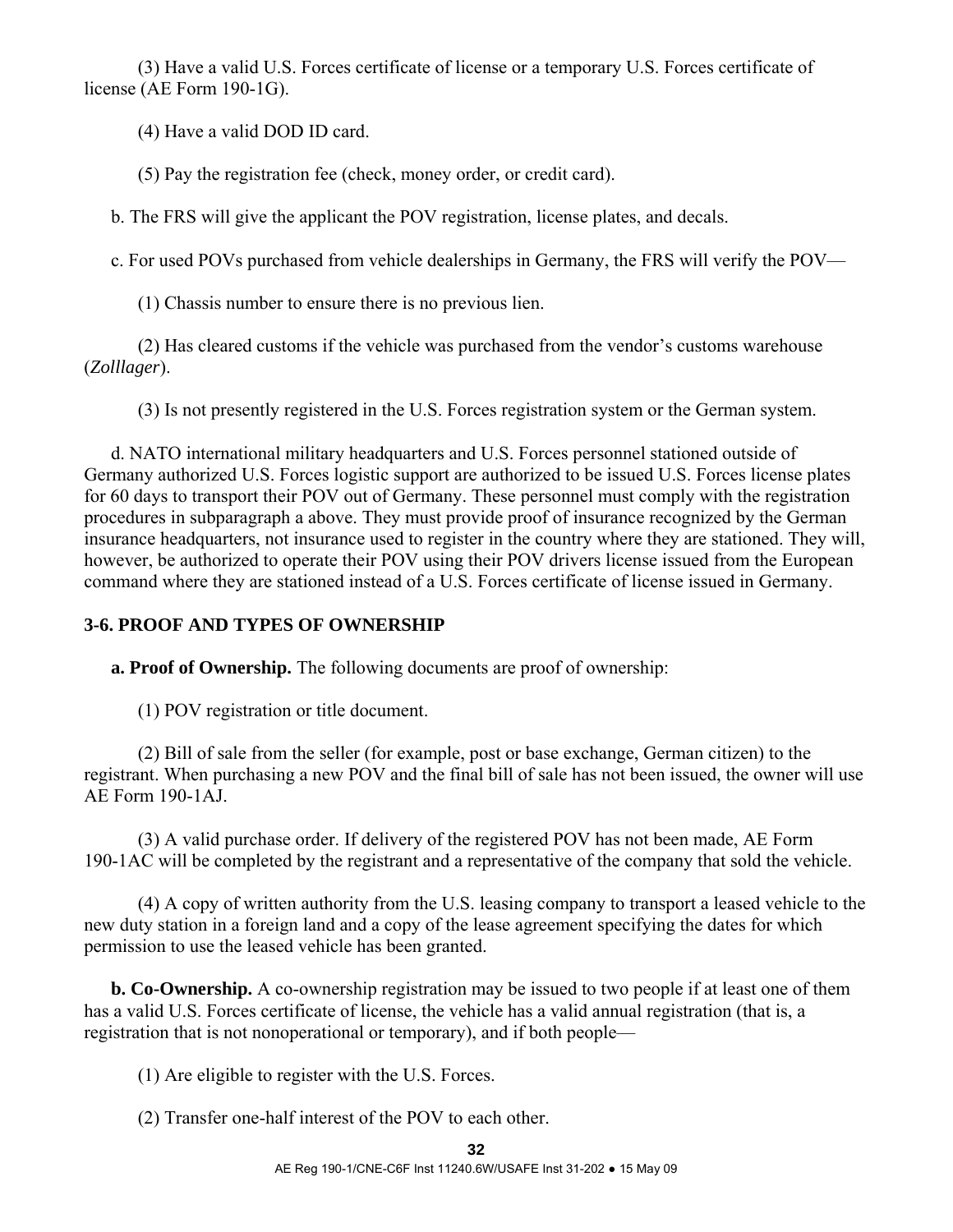(3) Complete and sign the personal information on AE Form 190-1AA.

(4) Sign the POV registration, renewal, or transfer.

(5) Have been authorized by the lienholder as co-owners (if applicable).

**NOTE:** Individuals with suspended or revoked certificates of license are not authorized a co-ownership registration. These individuals must comply with paragraph 2-17c.

**c. Joint Ownership.** Joint ownership registrations will be issued only to a sponsor and spouse at their request. Either may act for the other in any matter concerning the POV within the scope of this publication except when selling a POV. Both must sign the back of AE Form 190-1A or a bill of sale to complete the sale. Joint ownership requires the following:

(1) At least one person is eligible to register the POV.

 (2) A person wishing to delete his or her name from the joint ownership must submit a signed letter of authorization to the local FRS before new registration documents are issued. Otherwise, the new documents will include both names.

**d. Transfer of Ownership.** Ownership will not be changed or transferred while the vehicle is registered temporarily or as nonoperational.

# **3-7. 30-DAY TEMPORARY AND SPECIAL TEMPORARY REGISTRATION**

 a. Temporary registrations will be issued for POVs that will go through the mechanical inspection. To apply for a temporary registration, the applicant will—

(1) Complete two copies of AE Form 190-1AA.

(2) Fulfill other requirements in paragraph 3-5 (except for  $a(2)(b)$ ).

(3) Report to the FRS issuing the temporary plates for finalization of this transaction.

 b. Temporary registrations are valid initially for only 30 days. During the 30-day period, the POV must pass the mechanical inspection. If the POV fails the inspection for an immediate safety hazard, it must be registered as nonoperational immediately.

 c. FRSs will issue the POV registration with license plates. After the POV passes the mechanical inspection, the permanent license plates with the expiration decal attached, POV registration documents, and matching German emissions decal will be issued.

 d. POVs that cannot pass the mechanical inspection will be registered as nonoperational. Normally, license plates will be issued not more than twice during the 3-month nonoperational-registration period. The PM or CSF will determine how long the individual must wait to obtain the next set of license plates.

 e. Applicants may be denied operational registration privileges up to 60 calendar days by the PM or CSF if temporary license plates are not returned on the specified date.

f. Ownership of a POV will not be transferred while the POV is temporarily registered.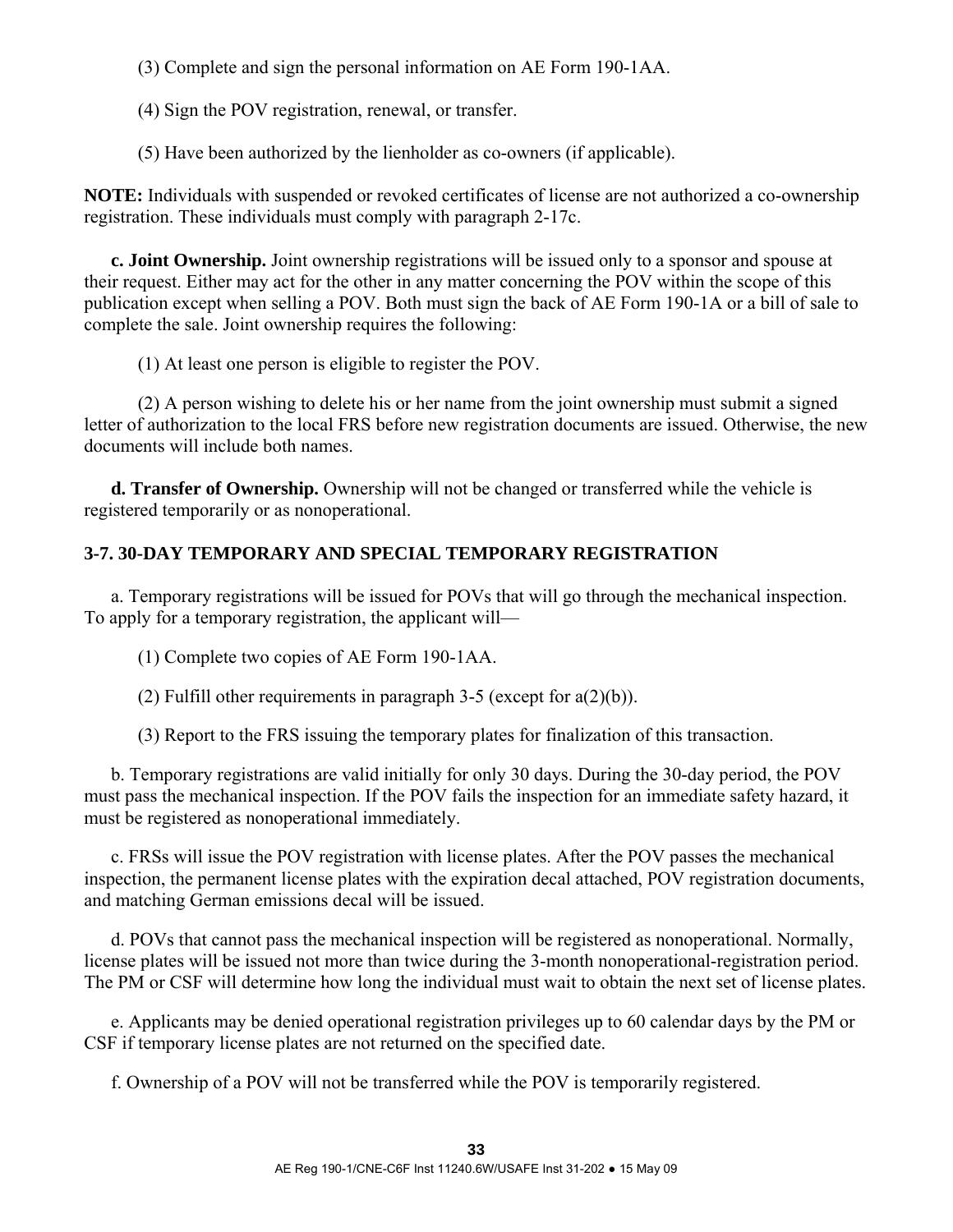g. The following are eligible to apply for a special temporary registration:

 (1) Persons whose driving privileges have been revoked but who must move a POV in connection with a PCS move. These persons may apply through the revoking authority for a 5-day temporary registration.

 (2) Persons who do not have a class 1, 1a, 1b, 4, or 5 U.S. Forces certificate of license allowing them to take the Motorcycle-Proficiency Course test.

 (3) Army applicants who have a motorcycle license or an endorsement on their State-issued license may apply for a temporary license in order to take the Motorcycle-Proficiency Course test. After successfully completing the Army in Europe motorcycle orientation and passing the written examination for motorcycle riders, applicants may request a temporary (2 calendar days) license and registration through their commander or supervisor. This license and registration may be used only to allow the applicant to ride to the test location to take the Motorcycle-Proficiency Course test. The temporary registration and license will normally be used as follows:

 (a) On day 1, the applicant will obtain the temporary license from the DTS. Using that license, the driver will then obtain a 2-calendar-day registration from the RMV.

**NOTE:** To be registered, the motorcycle must pass the mechanical inspection.

 (b) On day 2, the rider will use the temporary license and temporary registration to ride the motorcycle to the location of the Motorcycle-Proficiency Course test. If the applicant fails the Motorcycle-Proficiency Course test, the license will automatically expire and the applicant will be required to return the motorcycle to his or her quarters on a trailer or find a licensed driver to ride the motorcycle back to the quarters.

 (4) USAFE military and civilian personnel and their Family members applying for a motorcycle license may request a temporary (5 calendar days) registration that will begin 1 day before they attend the 4-hour motorcycle orientation course. The installation safety office, SF, and transportation office will develop and publish joint written procedures to use during the time between purchase of a twowheeled vehicle and completion of AFI 91-207 training requirements. Motorcycles of unlicensed riders may be transported or ridden to the Motorcycle-Proficiency Course by a person who is properly licensed.

### **3-8. NONOPERATIONAL REGISTRATION**

a. POVs will be registered as nonoperational when—

(1) The POV does not meet or ceases to meet the mechanical standards in appendix C.

(2) U.S. Forces driving privileges are suspended or revoked for longer than 30 days.

 (3) The POV registration is canceled (for example, failure to reregister, lack of third-party liability insurance).

 b. A nonoperational registration (AE Form 190-1AA) is valid for 3 months. Vehicles registered nonoperational may not be operated except when moving the POV from a delivery site to the local community holding lot for nonoperational POVs. POVs moved under these circumstances will be issued license plates for only 1 day. An insurance card (ICC) will be required to obtain the 1-day license plates.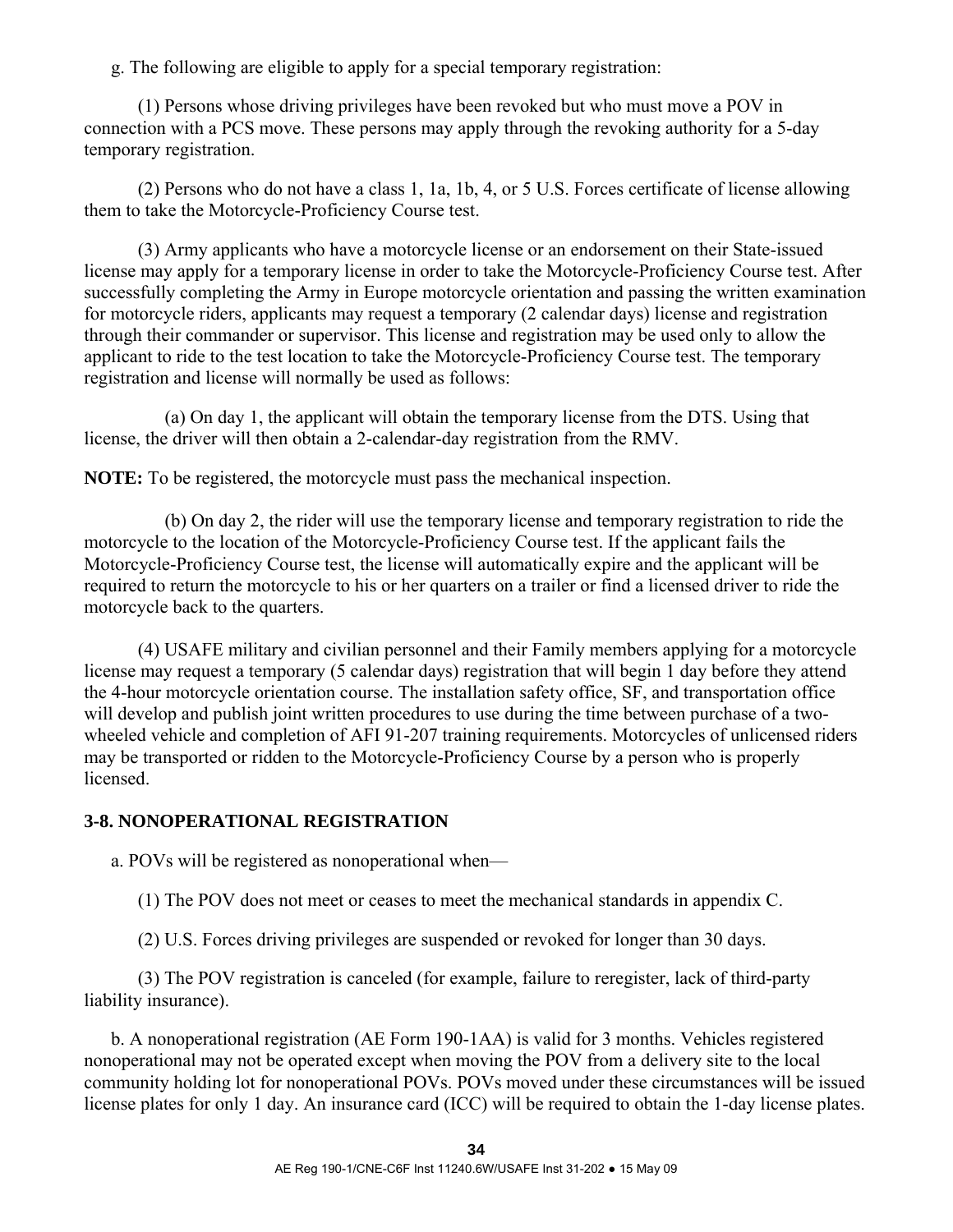c. To apply for a nonoperational registration using AE Form 190-1AA, the applicant must meet registration requirements in paragraph 3-5a (except (2)(b) and (c) and (3)). USAG and BSG commanders may require—

 (1) First-time nonoperational applications to be approved by an installation agency (for example, assistant installation coordinator (AIC), DOL).

 (2) That the POV be parked in a designated area before the owner can process the application at the local FRS.

 d. When a person's POV driving privilege is suspended or revoked for longer than 30 days and the POV must be registered nonoperational, the nonoperational registration will be valid for the period of suspension or revocation, but will not exceed 1 year. Because nonoperational registrations are valid for 3 months, applicants who need a nonoperational registration longer than 3 months will submit their requirements in writing to the RMV with appropriate documentation (e below).

 e. Requests for nonoperational registration for standard POVs (not recreational) will not exceed 3 months. Requests for nonoperational registrations for longer than 3 months, but no more than 6 months, requires the approval of the USAG or BSG commander. If the request is approved, applicants will take a copy of the approved request, the AE Form 190-1AA, and the prescribed fee to the local FRS. Motorcycles, trailers, race cars, and campers may be registered nonoperational for up to 6 months without having to get USAG or BSG commander approval.

f. To maintain a POV in a nonoperational status, the owner will—

(1) Park the POV in an authorized area (para 4-9b).

 (2) Remove the license plates and return them to the local FRS; and place the nonoperational decal so that it is clearly visible on the front windshield.

 (3) Ensure the POV registration is renewed or the POV is properly disposed of before the nonoperational registration expires.

 g. No POV will have more than one nonoperational registration without the approval of the USAG or BSG commander for the second and subsequent consecutive nonoperational registrations.

 h. POV ownership will not be transferred while the POV is registered as nonoperational unless approved by the USAG or BSG commander.

### **3-9. TRANSFERRING A POV TO ANOTHER PERSON ELIGIBLE TO REGISTER A POV WITH THE U.S. FORCES**

 a. When ownership of a POV is transferred, the buyer and seller will appear together at the local FRS. A valid POV registration will be used to transfer ownership. If the POV registration is lost or not available, the seller must apply for a new AE Form 190-1A before the transfer can be completed. A buyer cannot transfer a POV if there is a lien on the POV. A clear title or a letter of release from the lending institution is the only acceptable proof that there is no lien. The letter must specify the vehicle's year, make, model, and chassis number.

 b. If registering the POV as operational, the buyer must meet the requirements in paragraph 3-5 at the time of the transaction. The license plates and emissions decal will remain on the POV if the buyer is from the same community as the seller. If the buyer is not from the same community, the plates will be removed and the FRS clerk will issue a 30-day temporary registration. The buyer will have 30 days to turn in the temporary plates and obtain new plates from his or her local FRS.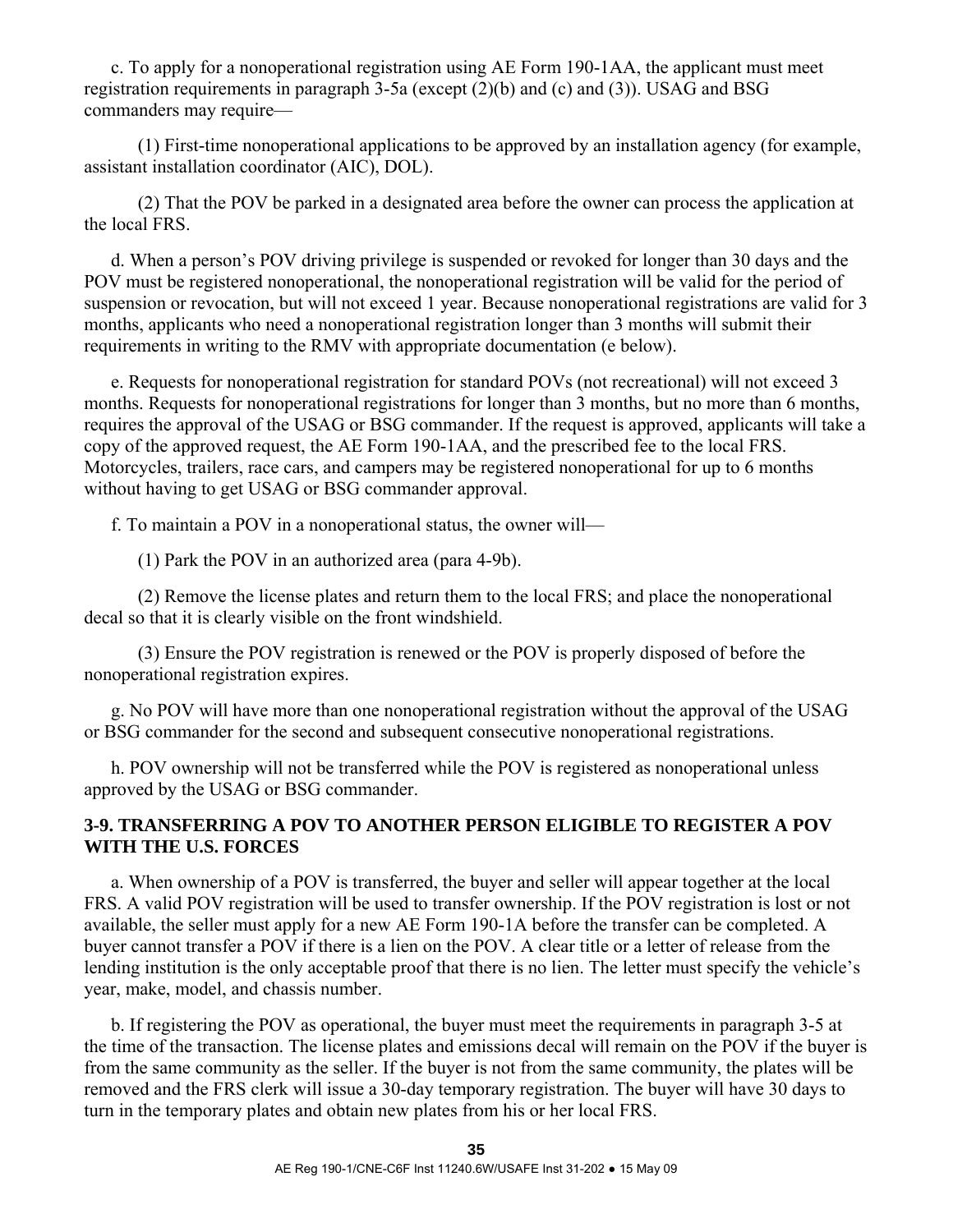c. If registering a POV as nonoperational, the buyer must meet requirements in paragraph 3-8c.

## **3-10. TRANSFERRING OR DISPOSING OF A POV TO PERSONS NOT ELIGIBLE TO REGISTER WITH THE U.S. FORCES**

POVs will not be transferred or otherwise disposed of if encumbered by a lien. The only proof of lienrelease is a clear title or a letter of release from the lending institution. The letter must specify the vehicle's year, make, model, and chassis number.

 a. A POV will not be transferred while temporarily registered. A vehicle registered as nonoperational may be transferred without the approval of the USAG or BSG commander only to a morale, welfare, and recreation (MWR) strip-lot; a DOL; or to a person or agency without SOFA status with the proper customs clearance according to AE Regulation 550-175/USNAVEUR Instruction 5840.1E/USAFE Instruction 51-702.

 b. A POV acquired in or imported to Germany under tax-exempt conditions will not be sold, given, or otherwise disposed of unless customs-clearance requirements are met. This does not apply when a U.S. Forces member registers a POV purchased from a dealer but never takes delivery of that POV (para 3-6a(3) of this reg and AE Reg 550-175/USNAVEUR Inst 5840.1E/USAFE Inst 51-702).

 c. When a POV is transferred or disposed of, vehicle documents (for example, U.S. title, *Kraftfahrzeugbrief* (German title)) and the transfer or title document copy of the POV registration will be given to the new owner.

 d. Once the POV is transferred or disposed of, the U.S. Forces plates and decals must be removed and turned in to the local FRS. The owner will also submit the following to the FRS:

(1) A bill of sale or other proof of disposition.

- (2) The fuel-allowance copy of the POV registration.
- (3) Customs clearance (if applicable).
- (4) Lien release.

## **3-11. RENEWAL REGISTRATION**

 a. POV registrations must be renewed before they expire. Approximately 75 days before the expiration date, the RMV will send the owner a partially completed AE Form 190-1AA as a reminder of the upcoming expiration, as a courtesy. Non-receipt of the renewal notice in no way relieves the owner of the responsibility to renew the registration.

(1) On receipt of AE Form 190-1AA, the POV owner will immediately—

- (a) Complete AE Form 190-1AA.
- (b) Have the vehicle inspected (app C).

 (c) Handcarry the completed 190-1AA with the registration fee to the FRS. Applications for renewal must include other applicable documentation (for example, a new ICC, lien release) (c below).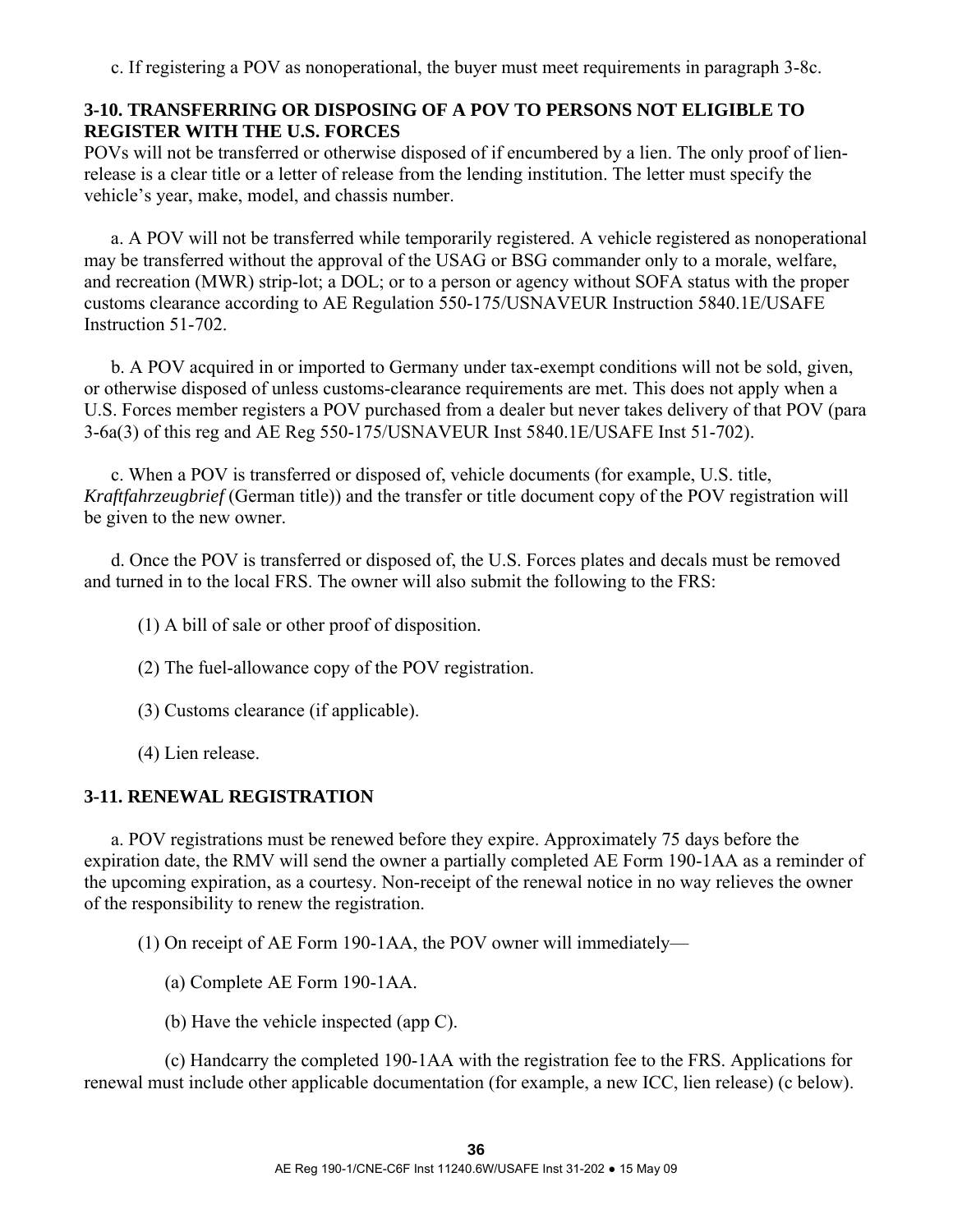(2) POV registrations that are renewed within 30 days after they expire will be renewed by completing all renewal requirements. Requirements include an inspection, payment of a late fee, and the normal renewal fee. The original plates will be renewed and remain on the POV.

 (3) If a POV registration has been expired for more than 30 days, the plates must be removed from the POV and the owner must register the POV as nonoperational, obtain a new ICC, apply for temporary plates, take the POV through an inspection, and obtain new plates and registration.

 (4) Military and DA civilian personnel on operational deployments may have their POV registrations extended at no cost on verification of deployment from their chain of command. Operational extensions will not be permitted beyond 24 months after the last inspection.

 b. Applicants may obtain nonoperational registrations by submitting one of the following to the RMV:

(1) A written approval according to paragraph 3-8e.

(2) A signed AE Form 190-1AA.

 c. After the POV passes the inspection and the information has been verified, the individual will take the application to the FRS for processing. Applicants who want the renewal mailed to them may drop the application in an FRS drop box (if used) if both of the following conditions are met:

 (1) Applicants have the FRS clerk verify logistic support is authorized. This must be done before placing the application in the drop box.

 (2) The registration will not expire for at least 2 weeks after the date the application is to be dropped in the box. If the registration will expire in less than 2 weeks, the applicant must go to the FRS to renew the registration and provide proof of continued logistic support by showing a valid U.S. Forces certificate of license and a DOD ID card.

 d. Deployed U.S. Forces members may add a non-Family member as an additional driver to their vehicle registration for the purpose of vehicle care and non-taxable fuel purchases using a special power of attorney. The person added as an additional driver must be a member of the Force with full logistic support. The deployed person will provide the additional driver the old registration and a copy of the power of attorney. The additional driver must pay the fee for replacement documents.

# **3-12. REQUIREMENT TO PROVIDE PROOF OF CONTINUING INSURANCE**

 a. The ICC is the only acceptable proof of third-party liability insurance for registration under this publication. Once an ICC is submitted with the AE Form 190-1AA, no further proof of insurance is necessary unless coverage is canceled by the insurance company or a license plate change has occurred. Whenever coverage is canceled, the owner must submit a new ICC and meet the requirements of paragraph 3-5a(2)(c). The date the ICC is received will be used to determine whether or not the insurance-coverage card has expired.

 b. Under German law, insurance companies must notify the RMV when coverage on any POV expires or is canceled for any reason (for example, failure to pay premium, failure to renew policy, change of insurance companies). On receipt of a cancellation notice, the RMV will check records to determine whether or not the POV owner has already submitted a new ICC (para 3-13).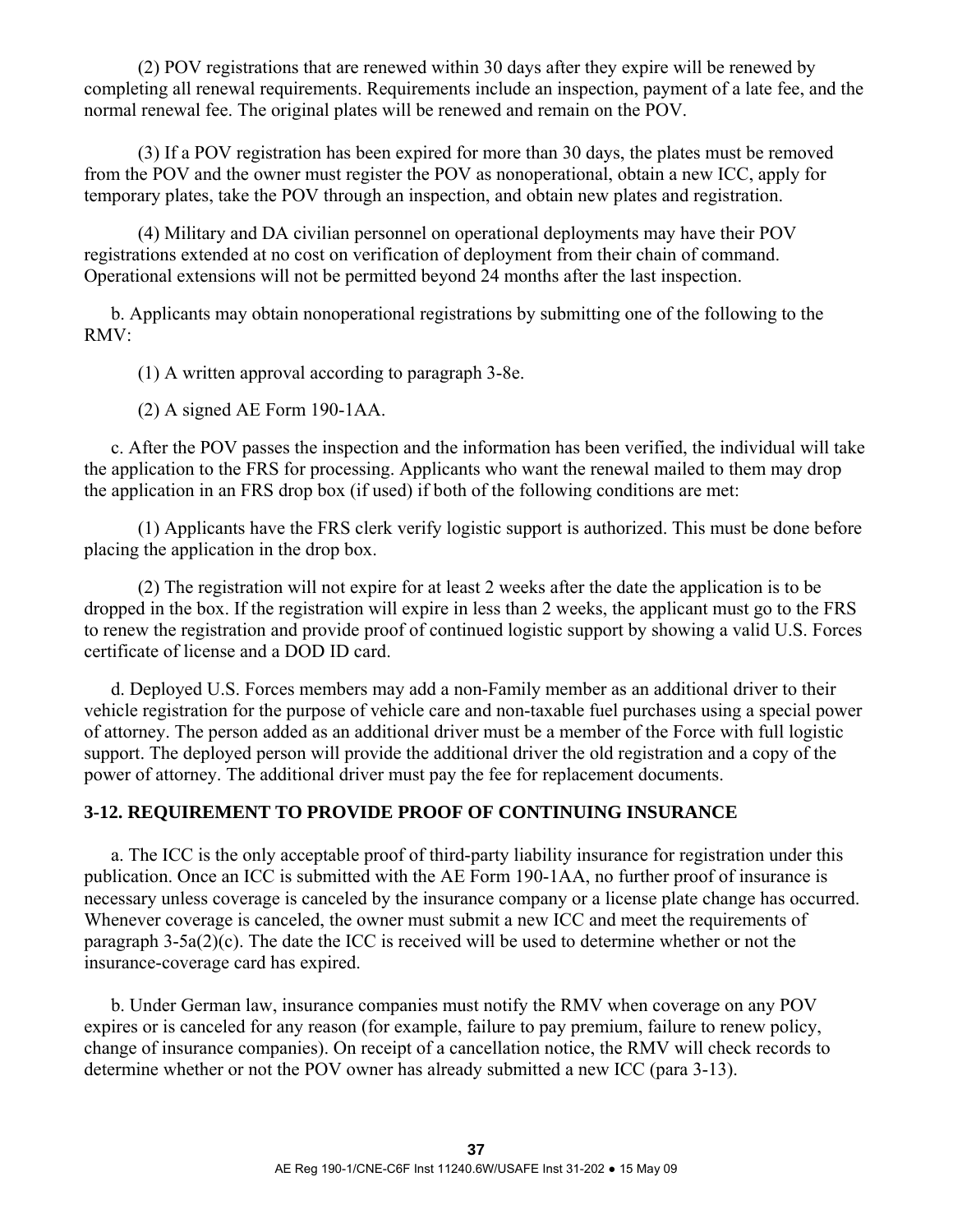c. If the RMV receives a notice of cancellation and the POV owner has not submitted a new ICC, the RMV will notify the owner of the requirement to provide a valid ICC within a specified time. If a new ICC is not received by the date specified, the RMV will cancel the POV registration and notify the owner's commander or supervisor. The MP or SF will immediately remove the POV license plates to ensure the POV is not operated on or after the date specified by the RMV until the POV is properly registered (para 3-5).

 d. Transactions between a POV owner and an insurance firm are private business matters. The RMV will not be liable or responsible for any situation caused by an alleged act or omission on the part of an insurance firm (for example, failure to provide an ICC, change of policy number, cancellation of insurance without notifying the POV owner).

## **3-13. REQUIREMENT TO REPORT CHANGES IN REGISTRATION INFORMATION**

 a. Owners will immediately report any change in registration information (for example, lien information, vehicle information, new insurance company, name or unit address change). To report lien, vehicle, or personal information changes, owners will complete AE Form 190-1AA and take it to the FRS for processing with documented proof of the change and the fuel-allowance copy of the POV registration.

b. If reporting a name change, the owner will submit an ICC showing the new name.

c. If reporting a change in insurance, the owner will do one of the following:

(1) Follow the procedures in subparagraph a above and submit a new ICC.

 (2) Send only the new ICC to the RMV (Insurance Section), Office of the Provost Marshal, HQ USAREUR/7A, Unit 29931, APO AE 09081-9931, or through the German mail (*Bundespost*) to *Amerikanische Zulassungsstelle* (Insurance Section), Postfach 420352, D-68282 Mannheim. This method allows for faster processing, but the POV registration will not be updated until renewal. ICCs submitted to update the registration file are subject to the requirements in paragraph 3-5a(2)(c).

d. No fee is charged for issuing amended registration documents.

 e. When an individual who has U.S. Forces-issued German license plates transfers to a new duty station within Germany, he or she must obtain new license plates that have the new duty station area prefix for the POV. When the plates are changed, the FRS clerk will send the old plates to the RMV.

### **3-14. INLAND MOVEMENT AND COMMERCIALLY SHIPPED POVs**

#### **a. Inland POV Movement.**

 (1) On notification of POV arrival, owners will provide the following documents to the local FRS:

(a) Valid U.S. Forces certificate of license.

(b) Valid ICC.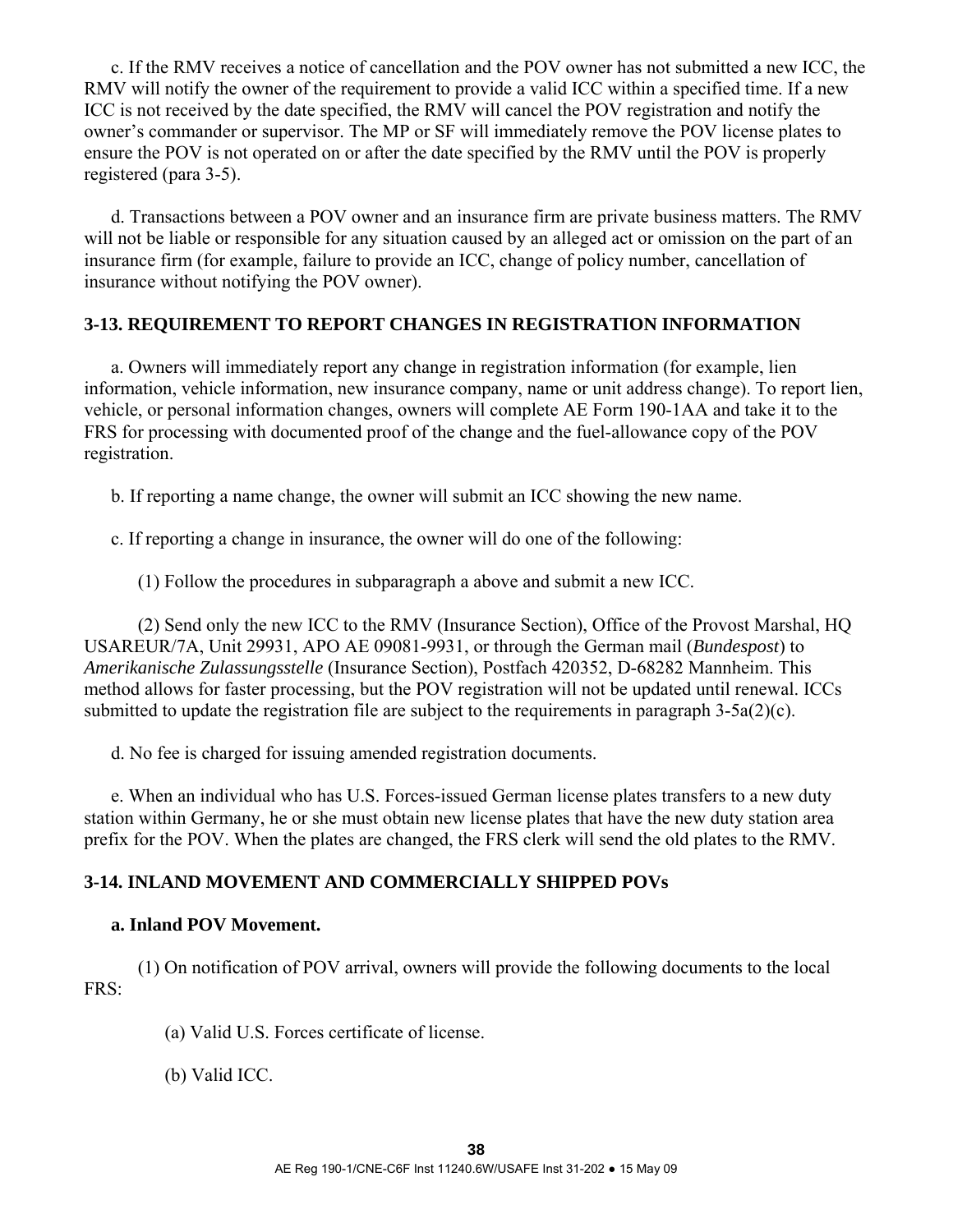(c) DD Form 788.

(d) DD Form 1173, DD Form 2764, or other DOD ID card.

(e) AE Form 190-1AA.

(f) Proof of ownership.

 (2) After providing the documents in (1) above to the FRS, owners will get 30-day temporary plates at the local FRS. See paragraphs 3-7a through e for 30-day registration instructions. POVs will not leave an installation without temporary or permanent U.S. Forces-provided plates properly attached to the POV.

 (3) Owners without a valid U.S. Forces certificate of license will register their POVs as nonoperational. If the community policy will not allow the owner to leave the POV at the delivery site, the owner will obtain the required liability insurance, obtain license plates that are good for 1 day (they must be returned the same day they are issued), and provide a licensed driver to move the POV to an approved site. When 1-day plates are returned, the registration clerk will provide copies of the nonoperational registration to the owner.

## **b. Government or Commercial Shipment of POVs (Bremerhaven and Other European Ports).**

 (1) Oversized POVs and second POVs shipped at Government expense can be picked up at the port after the owner has obtained 30-day plates from the local FRS (a(2) above). The owner must have the POV inspected immediately on return to the duty station and provide the FRS the items listed in  $a(1)(a)$  through (f) above.

 (2) Commercially shipped POVs may be picked up at the port after the owner has obtained 30 day plates from the local FRS. The owner must have the POV inspected immediately on return to the duty station and provide items in subparagraph a above to the FRS. Customs clearance must be completed by the owner with German customs authorities; shipping and transportation companies are not authorized to effect customs clearance (AE Reg 550-175/USNAVEUR Inst 5840.1E/USAFE Inst 51-702).

# **3-15. REPORTING LOST, STOLEN, OR RECOVERED VEHICLES AND LICENSE PLATES**

 a. If any vehicle registered or licensed by the RMV is stolen or one or both of the license plates are lost, stolen, or recovered, the owner make an immediate report to the nearest MP or SF station. If the station is not within a reasonable distance, the local civilian authorities will be notified. The MP or SF must be notified as soon afterwards as possible.

b. The MP and SF will act on these reports as indicated in appendix K.

## **3-16. REPLACING LOST, STOLEN, OR MUTILATED LICENSE PLATES, DOCUMENTS, AND DECALS**

a. If one or both plates are lost or stolen, the owner must—

- (1) Report the theft (para 3-15).
- (2) Complete AE Form 190-1AA.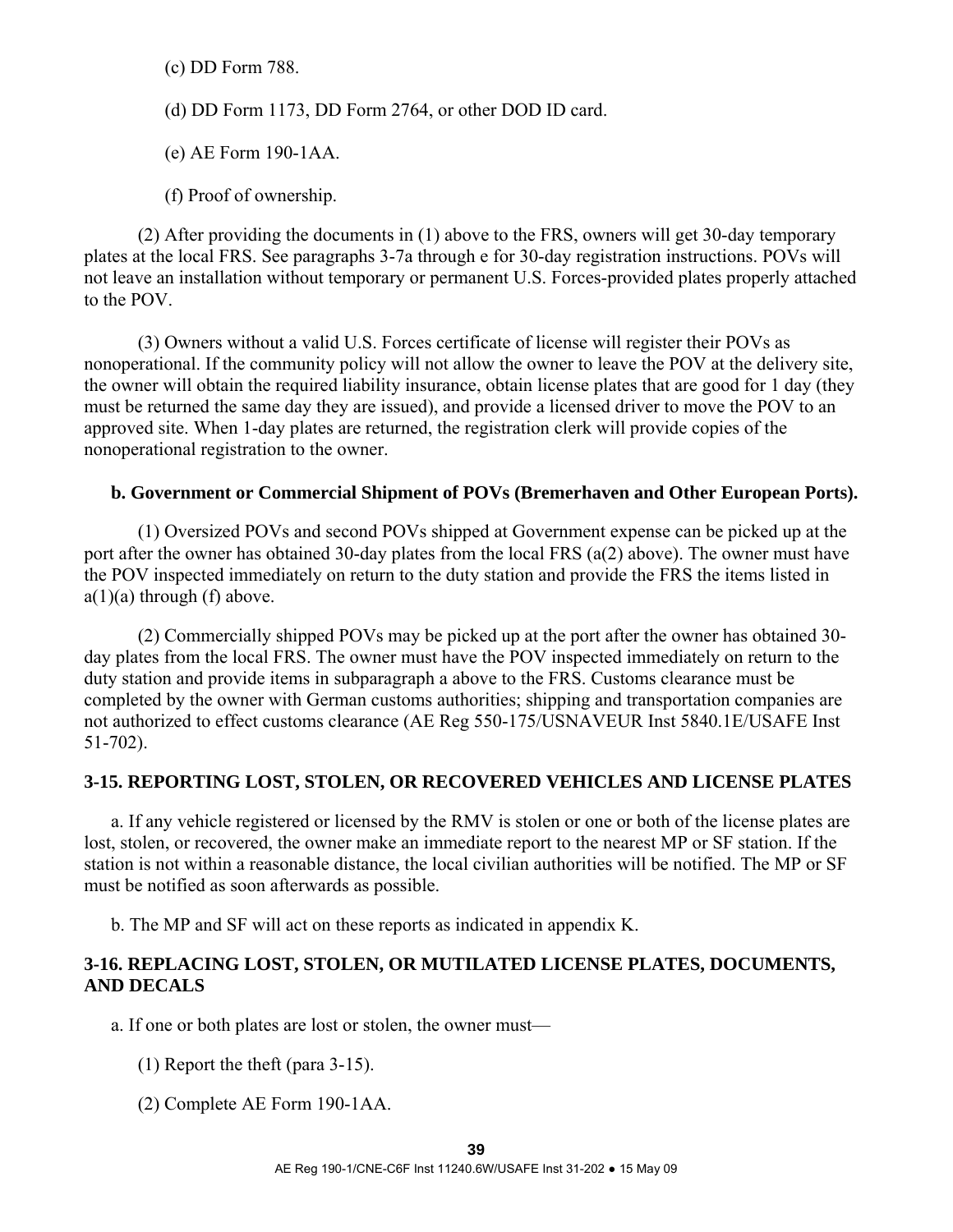(3) Return the POV registration and license plate (if any) to the local FRS.

 (4) Pay a registration fee (by check, money order, or credit card). The owner will receive new permanent plates and documents valid for the remainder of the registration period or for 1 year with a new inspection.

b. If one or both plates are mutilated, the procedures in a(2) through (4) above apply.

c. If documents are lost, stolen, or mutilated, the procedures in a(2) and (4) above apply.

 d. If the emissions or verification decal is lost, destroyed, or mutilated because of windshield damage, the applicant may pay the prescribed fee, complete the mechanical inspection, and apply for a new 1-year POV registration and new license plates or decline the mechanical inspection and use the time remaining on the current registration.

## **3-17. POV REGISTRATION CERTIFICATES**

The two types of POV registration certificates are as follows:

## **a. AE Form 190-1A.**

 (1) AE Form 190-1A is a two- or three-part form issued for permanent operational and nonoperational registrations.

 (2) This document is proof of vehicle ownership. The registration document includes the authorization for petroleum, oils, and lubricants (POL) rations for 1 or 2 years. POL rations are based on the horsepower (*Pferdestärke* (PS) or kilowatt (kW)) of the POV (AE Reg 600-17).

 (3) A copy of the POV registration must be in the POV while it is being operated. Any part may be used for proof of registration during re-inspection.

 (4) If the POV is nonoperational, it must be registered nonoperational. The nonoperational decal must be attached to the inside (driver's side) of the windshield (except trailers and motorcycles). The installation nonoperational storage facility may require owners of POVs registered as nonoperational to provide the fuel-allowance part of the registration.

(5) The POV registration or title document will be used to transfer ownership.

# **b. AE Form 190-1A for Leased Vehicles.**

(1) AE Form 190-1A is valid for 1 year and may be issued only by the RMV.

 (2) AE Form 190-1A permits individuals to obtain POL authorization for vehicles they have leased for an extended period (1 year or longer).

 (3) Customers will provide the local FRS a valid ID card, U.S. Forces certificate of license, copies of the original leasing contract, a German registration form, and the registration fee.

 (4) The local FRS must verify logistic support and all required documents before sending them to the RMV for processing.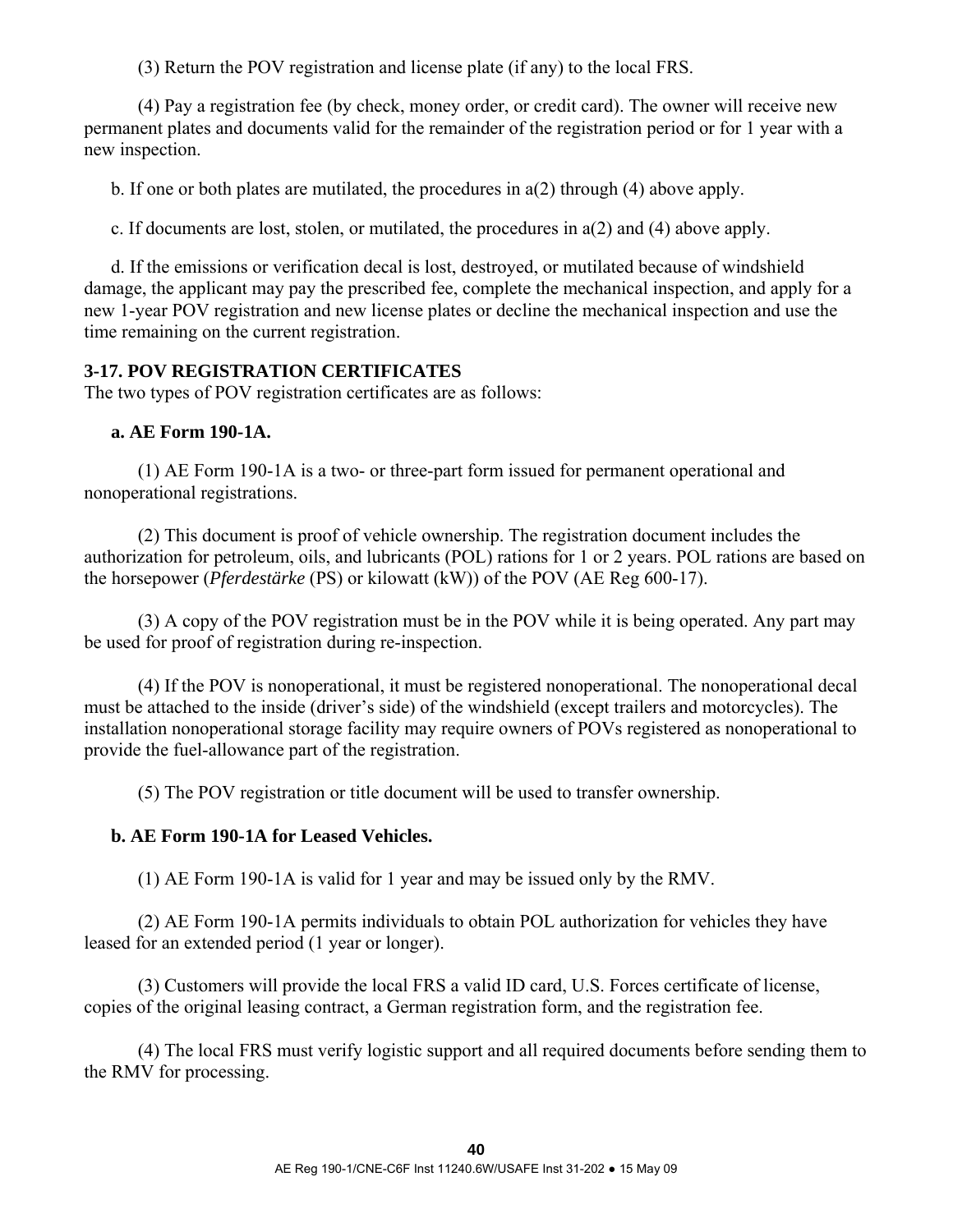# **3-18. DISPLAYING LICENSE PLATES**

 a. License plates will be attached horizontally to the front and rear of the POV at the location prescribed by the manufacturer and the law so that both plates are clearly visible. The rear plate will be centered under a light or placed between lights on either side. (Motorcycles and trailers will display one plate attached horizontally to the rear.) License plates will be attached firmly to the POV using bolts, screws, mounts, or brackets. Use of string or wire to secure license plates is prohibited. The FRS will issue two long German license plates for all U.S. Forces-registered POVs (except motorcycles and trailers). These plates will not be bent or altered to fit the POV. If a long plate will not fit the POV, the owner may ask the FRS to provide one small plate in place of a long plate. To be issued two small plates, the POV owner must request an exception to policy in writing and send it to the RMV. Only the RMV may approve issuing two small plates.

**NOTE:** Improper mounting of license plates may result in cancellation of the vehicle registration and corresponding cancellation of the vehicles fuel cards.

 b. Drilling holes through the face of license plates for attachment is authorized as long as the licenseplate letters and numbers are not obstructed.

 c. POVs will not be operated with license plates obscured by mutilation, dirt, or grime except for short periods (for example, after a traffic accident or during bad weather).

d. Attaching old license plates or signs to U.S. Forces-provided license plates is not authorized.

 e. Owners who operate a POV displaying license plates that are covered (for example, with plastic or glass), canceled, altered, defaced, forged, or not clearly visible and properly secured are subject to—

(1) Removal of the license plates by commanders, MP, or SF.

(2) Reregistering the POV according to paragraph 3-7.

 f. The transfer of license plates to other POVs is prohibited. License plates are issued only for the vehicle specified on the registration certificate. Personnel will not transfer or allow to be transferred or otherwise dispose of license plates other than as prescribed in this publication.

 g. A third license plate without decals may be issued on a case-by-case basis for POVs with bicycle racks when the rack obscures the vehicle's rear license plate. A POV application (AE Form 190-1AA) must be completed and the appropriate fee paid before the third plate is manufactured and issued. The third plate may not be used for any other purpose except for placement on a bicycle rack.

#### **3-19. REGISTRATION DECALS**

Displaying unauthorized decals, stickers, or banners on U.S. Forces-registered POVs may result in cancellation of the vehicle registration, failure of the mechanical inspection, or both. U.S. installation and DOD decals must be removed before registering the vehicle in Germany. Only the following decals may be displayed:

**a. Installation Verification Decal.** Installation verification decals (if required) will be issued to employees of non-DOD agencies who work on or have routine access to U.S. military installations. These personnel must register their vehicles with the installation and obtain a decal using AE Form 190-1AT (para 3-1d). The decal must be affixed to the inside bottom-left corner (driver's side) of the windshield.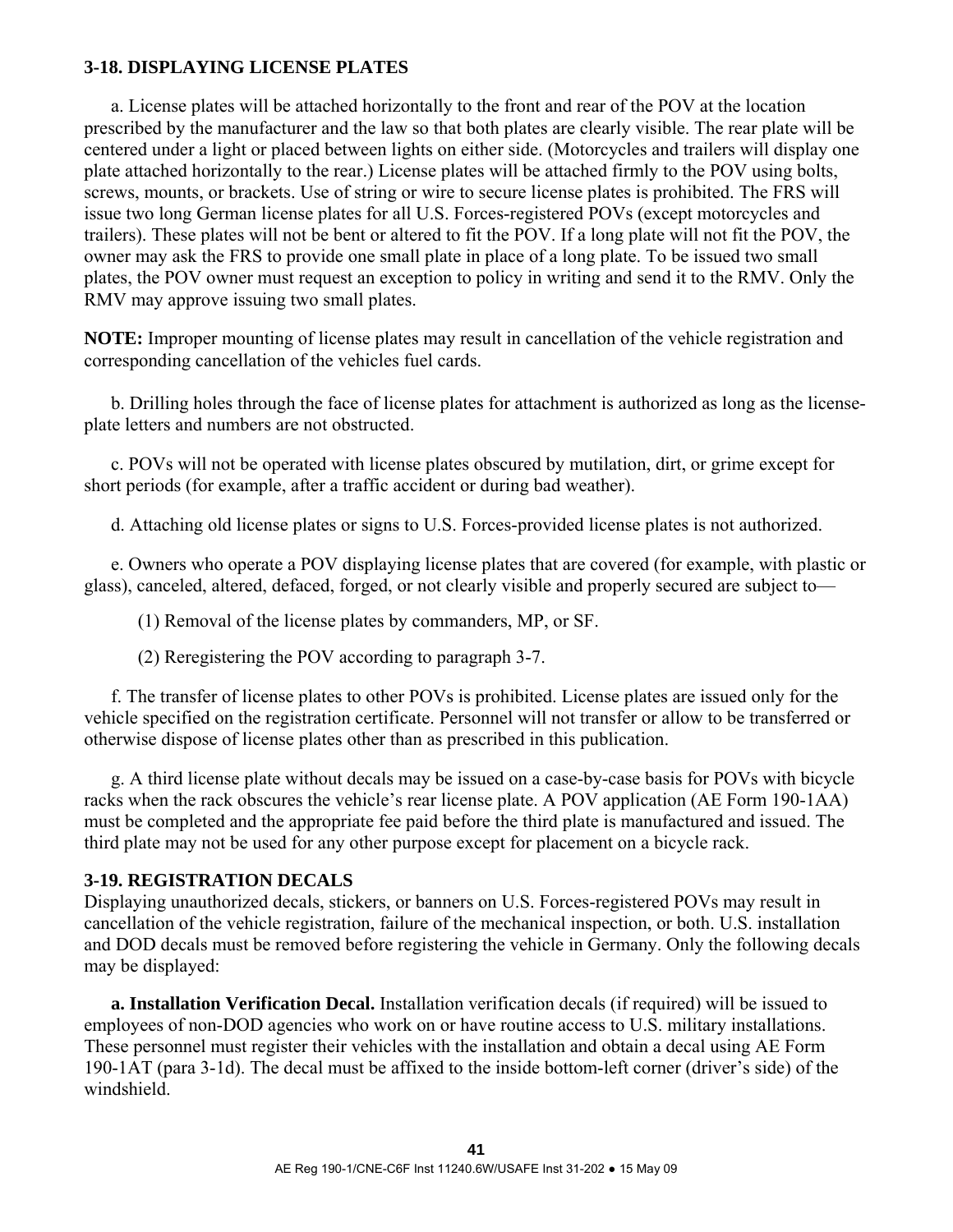**b. Expiration Decal.** An expiration decal will be issued with initial and renewal registrations. This decal shows the month and year the permanent POV registration expires. The expiration decal must be placed on each license plate. Only the most recent inspection decal may be shown on the POV.

 **c. International Decals.** In addition to decals in subparagraphs a and b, an oval international "USA" decal (which the owner must obtain) is required if the POV crosses international borders using U.S. Forces "European-style" license plates. U.S. Forces POVs with German license plates issued by the U.S. Forces will use the "D" decal. No other international decal is permitted on a U.S. Forces-registered POV.

**d. Emission Decal (***Abgassonderuntersuchung* **(***ASU***)).** This is a six-sided decal that shows emissions requirements are met. The decal is used with German license plates and will be mounted on the front license plate.

 **e. Emission-Restriction Decal.** German authorities have established environmental zones and environmental-protection zones that prohibit motor vehicles from being driven in them without a decal certifying that the vehicle is manufactured to a standard that makes its emissions acceptable to drive in those areas. The emission-restriction decal must be displayed on the lower right side of the windshield (opposite side from the driver). Paragraph C-26 provides more information about this decal.

 **f. Handicap Parking Permit.** Handicap parking permits may be displayed when authorized by appropriate officials. If approved, the U.S. handicap decal must be hung on the rearview mirror with the silhouette of the handicap symbol facing forward. The handicap parking permit will be issued once the authorized individual provides the RMV an approved copy of the United States Army Europe Regional Medical Command (ERMC) authorization letter and two passport-sized pictures of the handicapped person. There is no fee for this service. The individual can either provide this paperwork to the local FRS or send it directly to the RMV for processing. The handicap parking permit will be valid for use only on U.S. military installations and facilities in the ERMC area of responsibility and only for the eligibility dates indicated on the permit. A permanent handicap parking permit will be valid for a maximum of 4 years from the date of issue. The use of DOD handicapped decals is not authorized in Europe.

**g. European Highway Toll-Fee Decal.** This decal is issued to show proof of having paid to operate a POV on a specific European country's roadways. This decal must be placed on the border (driver's side) of the windshield.

### **3-20. REPOSSESSION OF POVs BY LIENHOLDERS**

 a. Lienholders who are eligible to register POVs with the RMV will do so immediately after repossessing a POV.

 b. Lienholders who are not eligible to register POVs with the RMV are responsible for complying with applicable German laws. When a U.S. Forces-registered POV is repossessed on a U.S. facility, the responsible U.S. authority will ensure that the license plates and all U.S. Forces decals are removed and turned in to the local FRS, MP station, or SF station.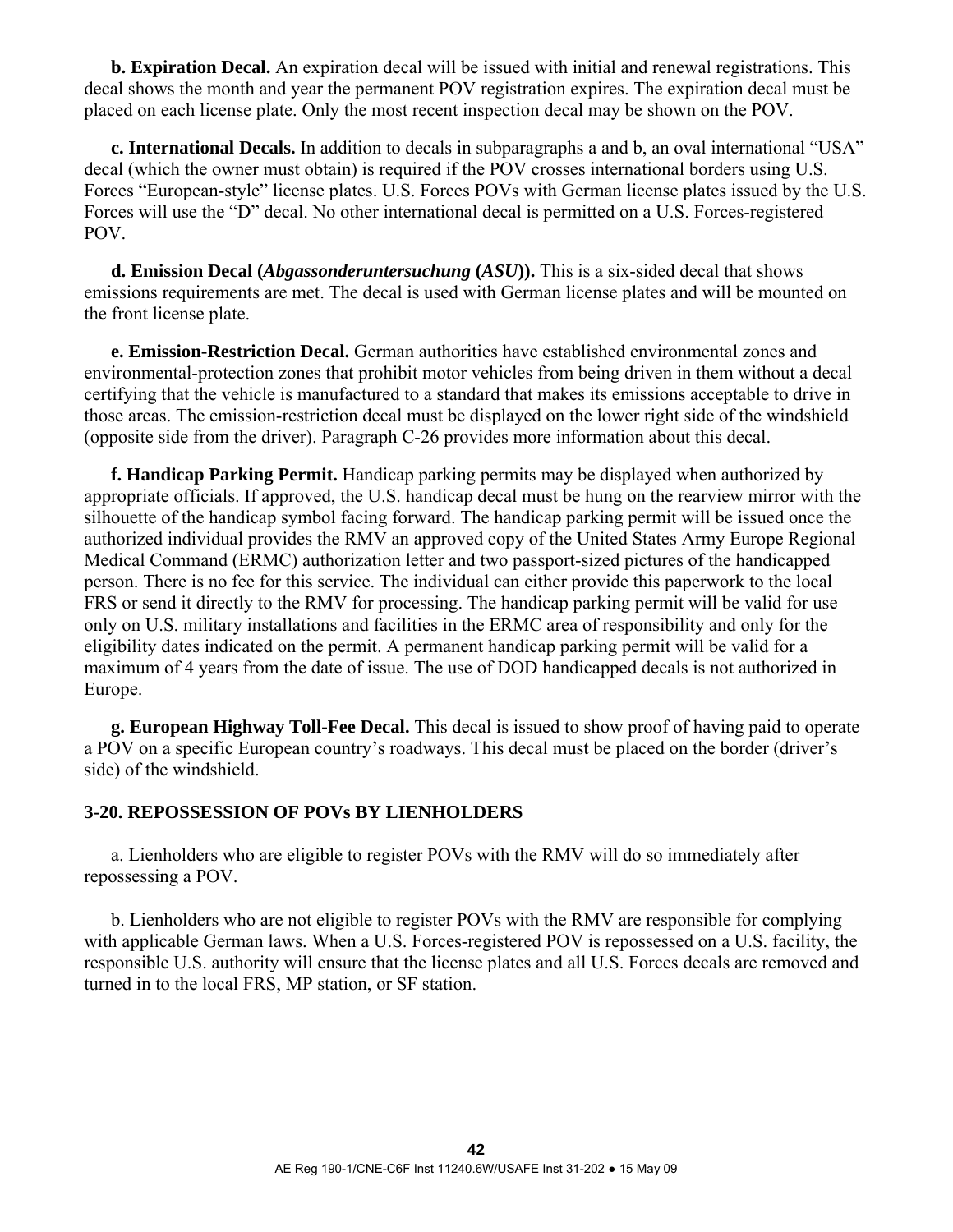# **3-21. PROCEDURES FOR CLEARING A POV**

a. For POVs shipped or transported from Germany—

 (1) The owner will request AE Form 190-1S for each POV shipped or otherwise removed from Germany. The AE Form 190-1S will be completed at the local FRS.

 (2) The local FRS will verify the information on AE Form 190-1S and send the form to the RMV for processing.

 (3) U.S. Forces-issued German license plates must be turned in to the FRS before shipping or transferring a POV out of Germany. When these plates are turned in, U.S. Forces POV license plates valid for 90 days will be issued free of charge if the current registration is valid for more than 90 days. This also applies to owner-agent transactions. Registrants who ship their POVs out of country with U.S. Forces-issued German license plates will be required to reimburse the RMV for the current cost of new license plates to clear the local FRS. Personnel being reassigned within Germany must turn in their AE Form 190-1A and registration plates for their previous duty station and obtain the German plates for their new duty station within 30 days after reassignment.

b. For POVs disposed of by other methods (para 4-11)—

(1) The owner must submit AE Form 190-1S to the FRS and—

 (a) If the POV is to be sold to a person in Germany who has no SOFA status (AE Reg 600-700), the transaction must be processed through United States Forces Customs-Europe and German customs authorities for payment of duties by the purchaser. If the transaction takes place outside of Germany, no customs clearance in Germany is required by the owner and the purchaser as long as the customs clearance takes effect in the EU member State or the country of residence of the purchaser and taxes were paid to the respective EU customs authorities. If no taxes were paid, the German customs authorities can demand payment of taxes by the U.S. Forces member who sold the vehicle.

 (b) If the POV was sold to a person with SOFA status, make the transfer with the buyer at the FRS.

 (c) If the POV was donated to the local MWR fund, provide proof that the POV has been donated. (A copy of AE Form 190-1Z or the back of the POV registration may be used for proof.)

 (2) The local FRS will verify the information on AE Form 190-1S and send the form to the RMV for processing.

 c. The responsible USAG or BSG commander who has completed abandoned-vehicle procedures, including customs clearance in coordination with United States Forces Customs-Europe officials, for a POV must notify the local FRS of the procedures that were followed to dispose of and remove the POV from the U.S. Forces registration system.

 d. In all cases, all license plates must be turned in before disposal or sale to persons or vendors who do not have SOFA status.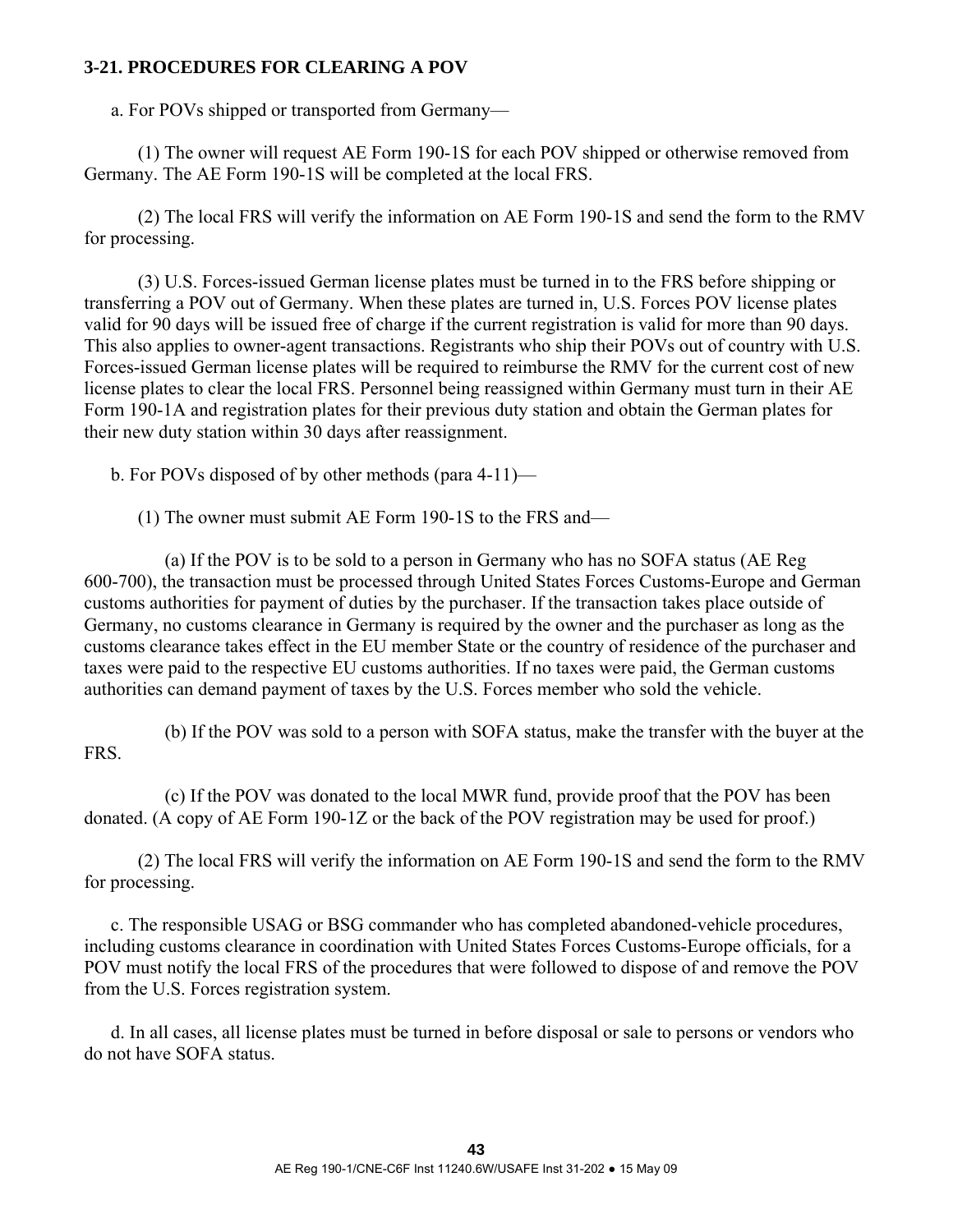#### **3-22. DISPOSITION BY AN AGENT**

 a. If an owner is unable to dispose of a POV before departing, an agent may be given authority to dispose of the POV by being appointed on AE Form 190-1AD. AE Form 190-1AD is valid for 90 days. Only AE Form 190-1AD, witnessed and dated at the FRS or the local staff judge advocate office, will be accepted as an agent appointment. A person may be an agent for only one POV at a time. The use of an agent in no way relieves the owner of responsibility for ensuring proper disposition of his or her POV.

 b. A power of attorney is granted when both owner and agent appear at the FRS and complete AE Form 190-1AD in the presence of the station clerk. The clerk will verify the identities of both the sponsor owner and the agent and ensure both are eligible to register a POV with the RMV. The agent must also be a sponsor and must read and sign AE Form 190-1AF. For military personnel, the agent must be of equal or higher grade than the owner.

 c. If the owner is clearing, the owner and the agent must complete AE Form 190-1AA. The FRS clerk will then issue the agent a POV registration valid for 90 days. AE Form 190-1AA must include personal information of both the owner and agent and the name and address of the lienholder if the POV is encumbered by a lien. During the 90-day appointment, the agent must ship, transfer, or otherwise properly dispose of the POV. The agent must properly dispose of the POV before the agent outprocesses and departs.

 d. If the requirements in subparagraph c above have not been met before the expiration of the 90 days, the agent will register the POV in his or her name. If the POV is registered as operational, the agent will submit an ICC in his or her name. If there is a lien on the POV, the agent must obtain a lien release from the lienholder before registering the POV solely in the agent's name.

#### **3-23. WITHDRAWAL OF REGISTRATION PRIVILEGES**

 a. Operational registration privileges may be suspended for a period of at least 30 days, but not to exceed 180 days, if the owner does one of the following:

(1) Fails to register or reregister a POV 30 days or more after the registration expires.

(2) Operates a POV that does not meet mechanical standards (app C).

 (3) Operates a POV without insurance. The Vehicle Registry Information Network (VERINET) provides the latest valid insurance status.

(4) Abandons a POV.

(5) Alters license plates or fails to secure them properly (para 3-18a).

 (6) Fails to submit payment within the time specified for the registration fee after notification that the initial check was returned for insufficient funds.

 (7) Refuses to remove or cover indecent or obscene bumper stickers, signs, writing, or graphic depictions on a POV (para 3-26).

(8) Transfers license plates to another POV without properly registering the other POV.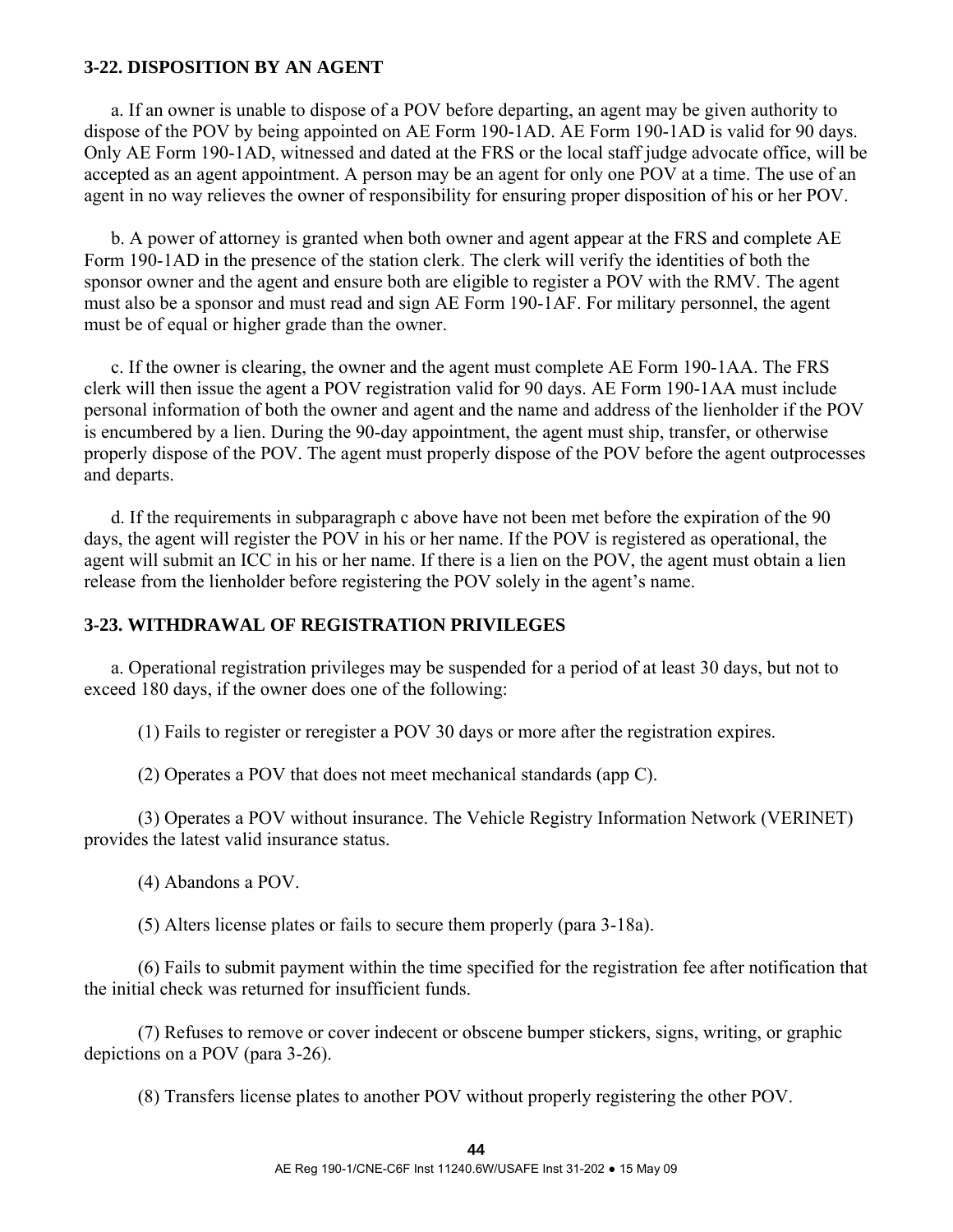b. Suspending authorities acting under this paragraph will notify the PM or CSF of suspensions.

 c. Owners may appeal suspensions of registration privileges to the appellate authority if they believe the suspending authority has acted unjustly. The decision of the appellate authority will be final.

### **3-24. REGISTRATION OF VEHICLES USED EXCLUSIVELY FOR RACING EVENTS**

 a. POVs used exclusively for racing events must be registered. Requirements for racing-vehicle registration are the same as those for regular-POV registration (para 3-5) except—

 (1) The completed AE Form 190-1AA and a written request will be sent through the chain of command for USAG or BSG commander approval. AE Form 190-1AA requires USAG or BSG commander approval regardless of the applicant's rank or grade.

(2) Proof of insurance or mechanical inspection is not required.

 (3) Neither license plates nor decals will be issued since racing vehicles cannot be operated or towed on public roads. Racing vehicles will be transported to and from racing sites only on a trailer or dolly.

 b. Owners will comply with the requirements of German law and local racing-club regulations. This includes provisions concerning third-party liability insurance and mechanical standards.

 c. AE Form 190-1A issued by the RMV will be overstamped with "Racing Vehicle" and be valid for 1 year.

### **3-25. LOSS OF ELIGIBILITY**

 a. People who have retired, are discharged, are placed on a theaterwide bar, or have terminated military or civilian service lose their eligibility for U.S. Forces POV registration at 0001 hours the day after the termination or retirement. Family members lose eligibility on termination of their sponsor, by divorce, or by loss of SOFA status (AE Reg 550-175/USNAVEUR Inst 5840.1E/USAFE Inst 51-702, AE Reg 600-700, and USAFE Inst 36-3001).

 b. Personnel may register their POVs with German authorities after losing their eligibility for U.S. Forces registration. Personnel who have been separated for cause, misconduct, placed on a theaterwide bar, or discharged under other than honorable conditions are not eligible for a registration translation. Others who wish to register with German authorities will request a translation for a German registration from the RMV and—

 (1) Turn in license plates and the copies of the U.S. Forces POV registration to the local FRS up to 60 days before loss of eligibility. Registration personnel will note on the registration that the license plates were returned.

(2) Obtain a German drivers license (para 2-10c).

(3) Send the following to the RMV:

(a) A copy of the German residence permit (*Aufenthaltsgenehmigung*).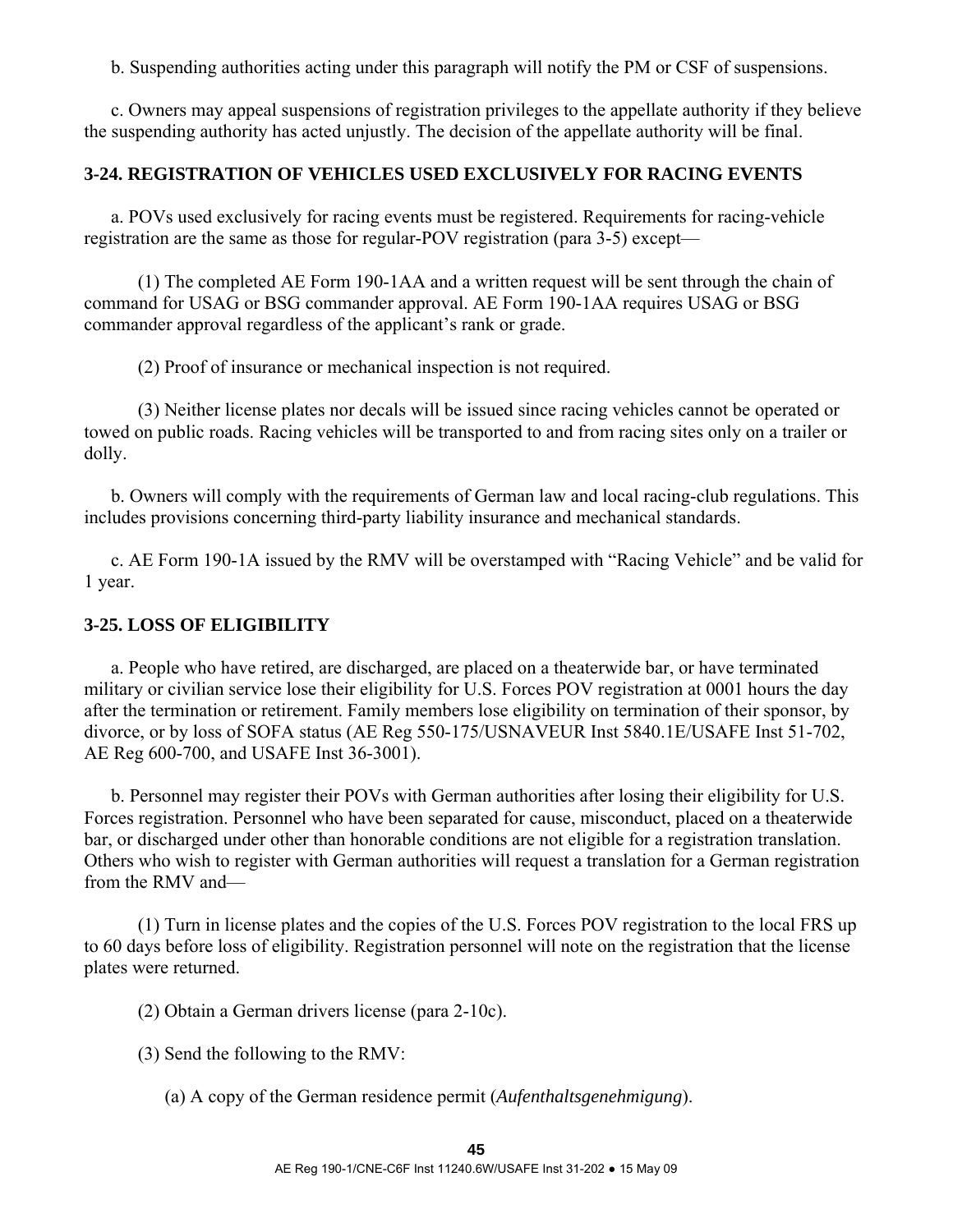(b) Proof of loss of U.S. Forces logistic support.

(c) A translation fee.

 c. Family members who remain in Germany after the rotation or death of the sponsor retain eligibility for POV registration for 90 days after a sponsor's rotation or death (AE Reg 550-175/ USNAVEUR Inst 5840.1E/USAFE Inst 51-702 and AE Reg 600-700). Unaccompanied Family members who remain in Germany after their sponsor's departure on a PCS will receive full logistic support for 90 days after the sponsor's departure. These Family members may register with the German authorities during this 90-day period by completing the requirements in subparagraph b above.

 d. Military members in Germany who are retiring from the U.S. Forces and taking terminal leave in Germany until their retirement date and who want to continue to operate their POV with their current U.S. Forces license plates, must—

(1) Request a new registration that will be valid up to the day before retirement.

(2) Return the U.S. Forces license plates on the date the registration expires.

# **3-26. RESTRICTIONS ON DISPLAY OF WRITTEN OR GRAPHIC MATERIAL ON POVs**

 a. U.S. Forces-registered POVs (including those registered as nonoperational) displaying indecent or obscene bumper stickers, license plates, signs, writing, or graphic depictions of any sort will not be permitted on any area under the control of U.S. Forces that has any of the following:

(1) AAFES or other personal or private business or retail-sales facilities.

- (2) Athletic facilities.
- (3) Childcare facilities.
- (4) Commissaries.
- (5) Department of Defense Dependents Schools facilities.
- (6) Family housing.
- (7) Libraries.
- (8) Playgrounds.
- (9) Recreational facilities.
- (10) Theaters.
- (11) Youth services facilities.

 b. POVs displaying indecent or obscene matter will be denied entry to areas in subparagraph a above until the indecent or obscene matter is removed or covered. Drivers and owners of POVs displaying indecent or obscene matter in the areas in subparagraph a above will be asked to remove or cover the indecent or obscene matter or to move the POV from the area.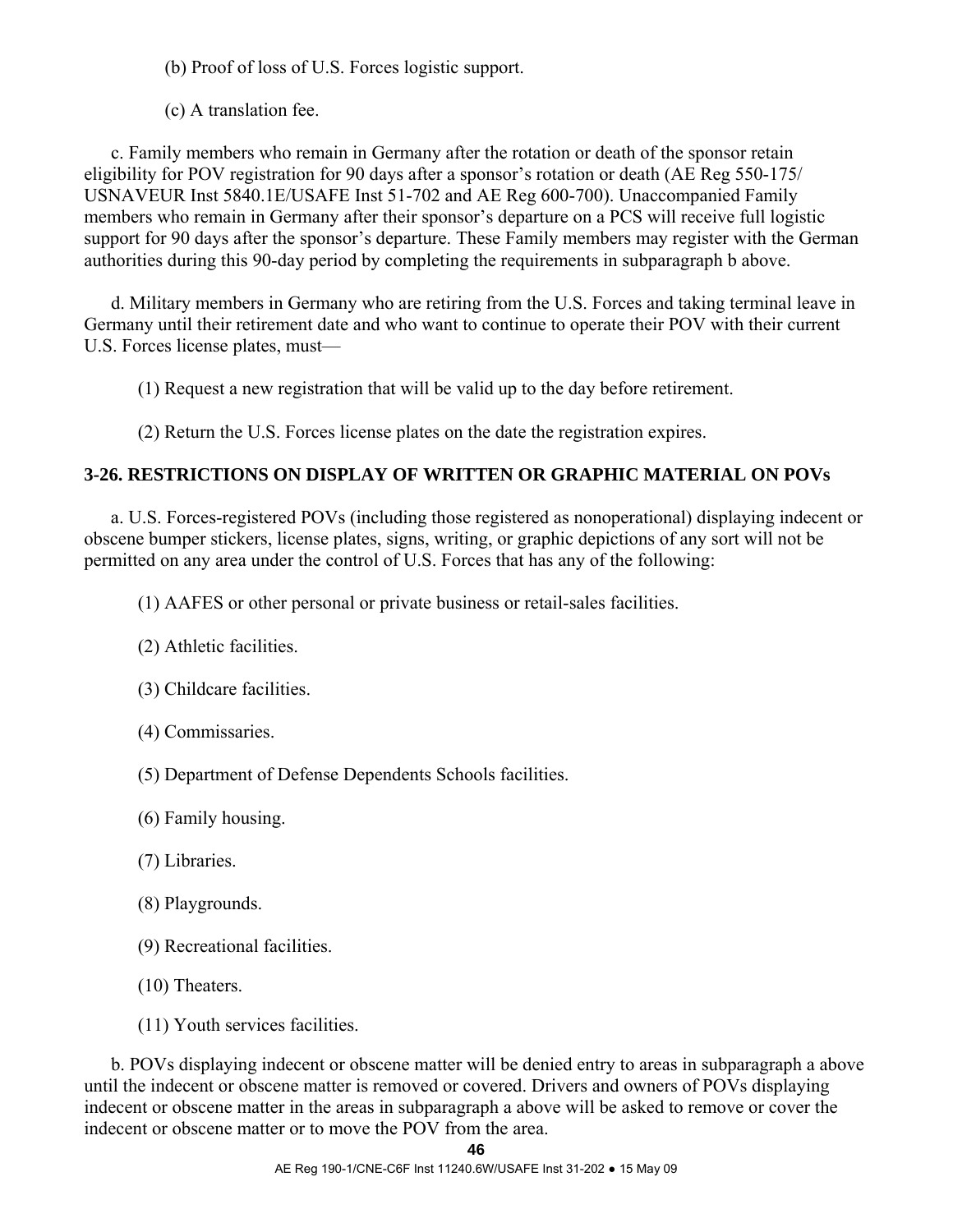c. Drivers and owners of POVs displaying indecent or obscene matter are subject to having their U.S. Forces certificates of license suspended (para 2-14) if they—

 (1) Allow the POV to enter the areas in subparagraph a above after being informed that they are denied entry until the matter is removed or covered.

(2) Fail (after being given the option) to—

 (a) Remove or cover indecent or obscene matter on the POV located on the area in subparagraph a above.

(b) Move the POV from the areas in subparagraph a above.

 d. The use of decals and material attached to the POV that shows connection with the United States (for example, old installation or inspection decals, U.S. patriotic decals, American slogan decals) are prohibited on POVs with U.S. Forces-provided German license plates. Removing these decals will help prevent the POVs from displaying the owner's affiliation with the U.S. Forces in Germany. This policy does not apply to decals and permits prescribed in paragraph 3-19.

# **CHAPTER 4 MISCELLANEOUS PROVISIONS AND REQUIREMENTS**

# **SECTION I TRAFFIC LAWS AND REGULATIONS**

## **4-1. GENERAL**

 a. U.S. Forces POV-licensed drivers will comply with German traffic laws and regulations when operating POVs in Germany. Operation of POVs—

(1) In other countries is governed by the laws of those countries.

 (2) On U.S.-controlled property is governed by German traffic laws as well as U.S. regulations and procedures (chap 5, sec II).

 b. Displaying a nationality decal and providing an international insurance (green) card is mandatory for entry into all European countries. U.S. Forces-registered vehicles with German license plates will not display the USA decal; they must have the D decal (para 3-19c).

 c. Possession of an international drivers license is recommended when traveling to other European countries. The international license is not valid in the country where it is issued.

### **4-2. RESERVED POV PARKING**

Reserved POV parking spaces for specific people or activities may be as designated by the USAG or BSG commander. Parking by permit number rather than name, grade, or position is strongly recommended for security reasons.

# **4-3. POV SECURITY**

POV owners will secure their vehicles when parked and unattended. Failure to secure a POV may result in a citation from law-enforcement personnel.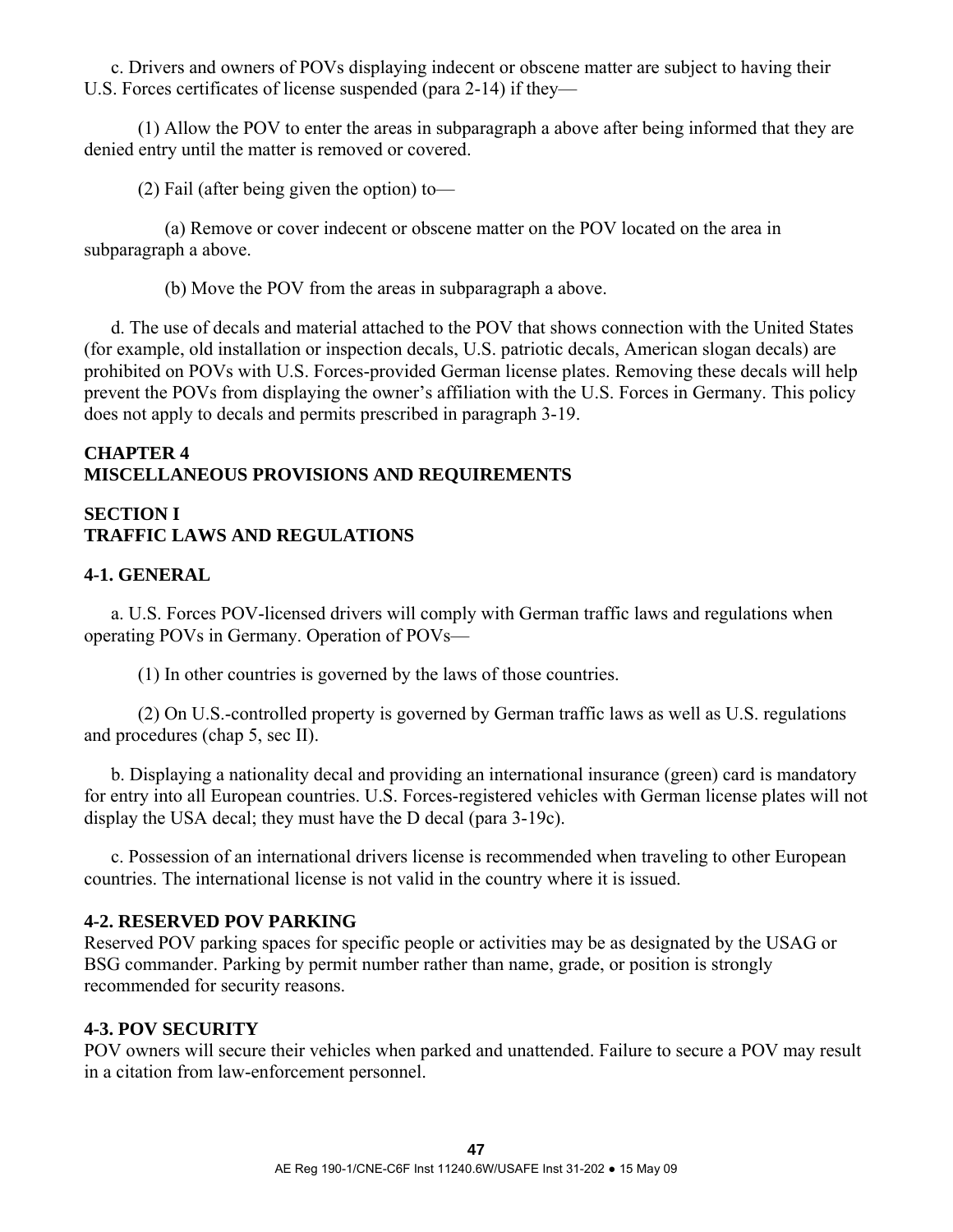#### **4-4. SAFETY-EQUIPMENT REQUIREMENTS FOR GERMANY**

German law requires the following safety equipment:

a. Emergency-warning devices and first-aid kits. Appendix C provides requirements for these items.

b. Seatbelts that meet the following specifications:

 (1) Shoulder belts must cross the shoulder and chest, not the face or neck. Lap belts must be low over the hips, snug, and not twisted.

 (2) German law states that children 12 years old or younger, or shorter than 150 centimeters (4 feet, 11 inches), are required to use suitable child-restraint devices that have been approved by either the ECE-R 44/03, ECE-R 44/04, or DOT when these children are transported in a POV. Children must be seated in a rear seat if the POV has one.

 (3) Children under 13 years old who weigh more than 22 kilograms (48 pounds) will use booster seats or other suitable approved devices designed for use with a vehicle's three-point (lap and shoulder) seatbelts. Booster seats will not be used with two-point seatbelts (lap belts).

 (4) Owners of POVs equipped only with two-point seatbelts in the rear seats should consider having three-point systems professionally installed.

 (5) POVs equipped only with two-point seatbelts in the rear seats must transport a child weighing over 22 kilograms (48 pounds) in a suitable approved device secured in the front seat with a three-point seatbelt. Additional children weighing over 22 kilograms (48 pounds) will be secured using the twopoint seatbelts in the rear seat.

 c. Motorcycle helmets and eye-protection devices when operating two-wheeled motorized vehicles, trikes, or four wheeled all-terrain vehicles.

### **4-5. SCHOOLBUSES**

Drivers must stop when approaching or following schoolbuses that are stopped to allow passengers to get on or off. This rule applies only on U.S. Forces-controlled property.

### **4-6. LENDING AND BORROWING POVs**

 a. If POV owners permit other U.S. Forces POV-licensed drivers or drivers authorized in paragraph 4-10 to operate their POV, the drivers must carry the appropriate registration certificate for that POV.

 b. If the POV will be operated outside Germany, the owner must provide the driver written permission and the international insurance (green) card in addition to the POV registration.

### **4-7. ACTION IN CASE OF AN ACCIDENT**

 a. Germany has a Good Samaritan Law that requires everyone, in case of an accident or common danger or distress, to render the appropriate aid expected under the circumstances. Failure to render aid can result in a fine or imprisonment.

 b. POV drivers will immediately notify the MP or SF of accidents on U.S. installations. If the accident occurs off a U.S. installation, drivers will—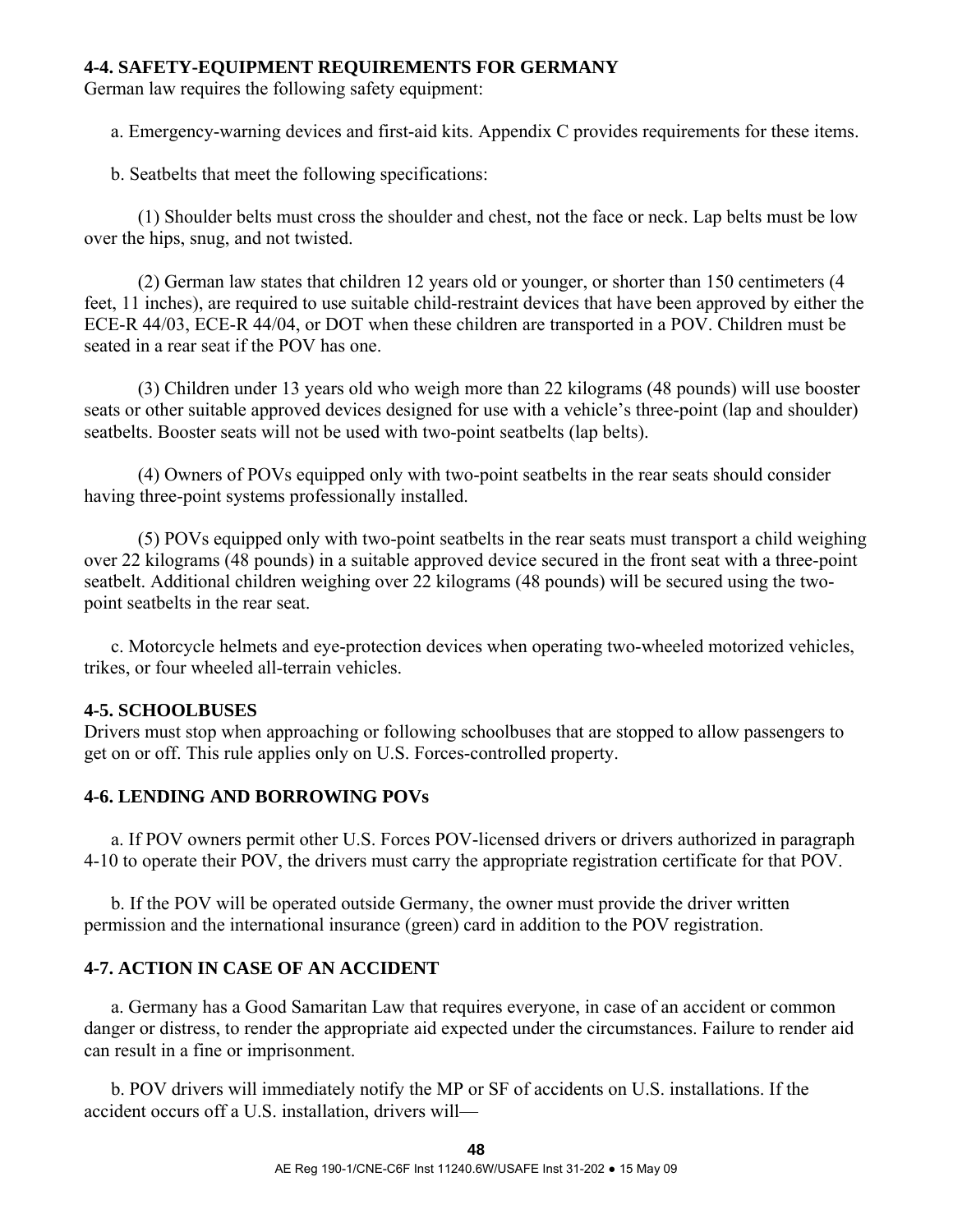(1) Notify the German police immediately. German police may, however, not respond to accidents if no injuries are involved.

 (2) Report the accident to the MP or SF within 72 hours. This will help drivers if they have to appear in court and when insurance companies need information.

 c. AE Form 190-1Y explains specific actions to take when involved in an accident. This form is available from the local FRS and should be kept in the POV to be readily available.

# **SECTION II PROVISIONS, REQUIREMENTS, AND PROHIBITIONS ON POV OPERATION AND DISPOSAL**

### **4-8. USE OF TAX-FREE POL IN RENTED AND LEASED VEHICLES**

People who rent German-registered vehicles may use tax-free POL products in these vehicles when authorized by commanders according to AE Regulation 600-17.

## **4-9. PROHIBITIONS ON UNREGISTERED OR UNLICENSED POVs**

 a. Persons subject to this publication will not operate or park a POV or permit a POV to be operated or parked on any public highway, public area, Family housing area, or military installation unless it is properly registered under this publication. Additionally, operation of pocket bikes (glossary) on public roads or installations is prohibited. They may not be registered or licensed in Germany.

 b. POVs with a nonoperational or racing registration must be parked on U.S.-controlled property as designated by the USAG or BSG commander or on property owned or rented by the POV owner if authorized by the USAG or BSG commander.

# **4-10. OPERATION OF U.S. FORCES-REGISTERED POVs BY PERSONS NOT LICENSED UNDER THIS PUBLICATION**

 a. Operation of a POV registered under this publication by persons not holding a valid U.S. Forces certificate of license is prohibited except—

 (1) By persons employed and licensed under German law as chauffeurs (including chauffeurs and drivers employed under contract by a person subject to this publication) to move motor vehicles to and from a port in the course of their employment. These people must have a valid German drivers license and written permission from the employer to operate the POV.

 (2) By local national employees employed by NAF and other authorized organizations. These people must have a valid drivers license that is recognized by German authorities and written permission from their employer. The written permission will be in English and German and note the individual's drivers license number.

 (3) For short and reasonable periods by garage attendants, driving instructors, testing personnel, and mechanics licensed by German authorities.

(4) By guests of POV owners when both of the following apply:

 (a) A U.S. Forces-licensed member of the POV owner's household is present while the vehicle is operated.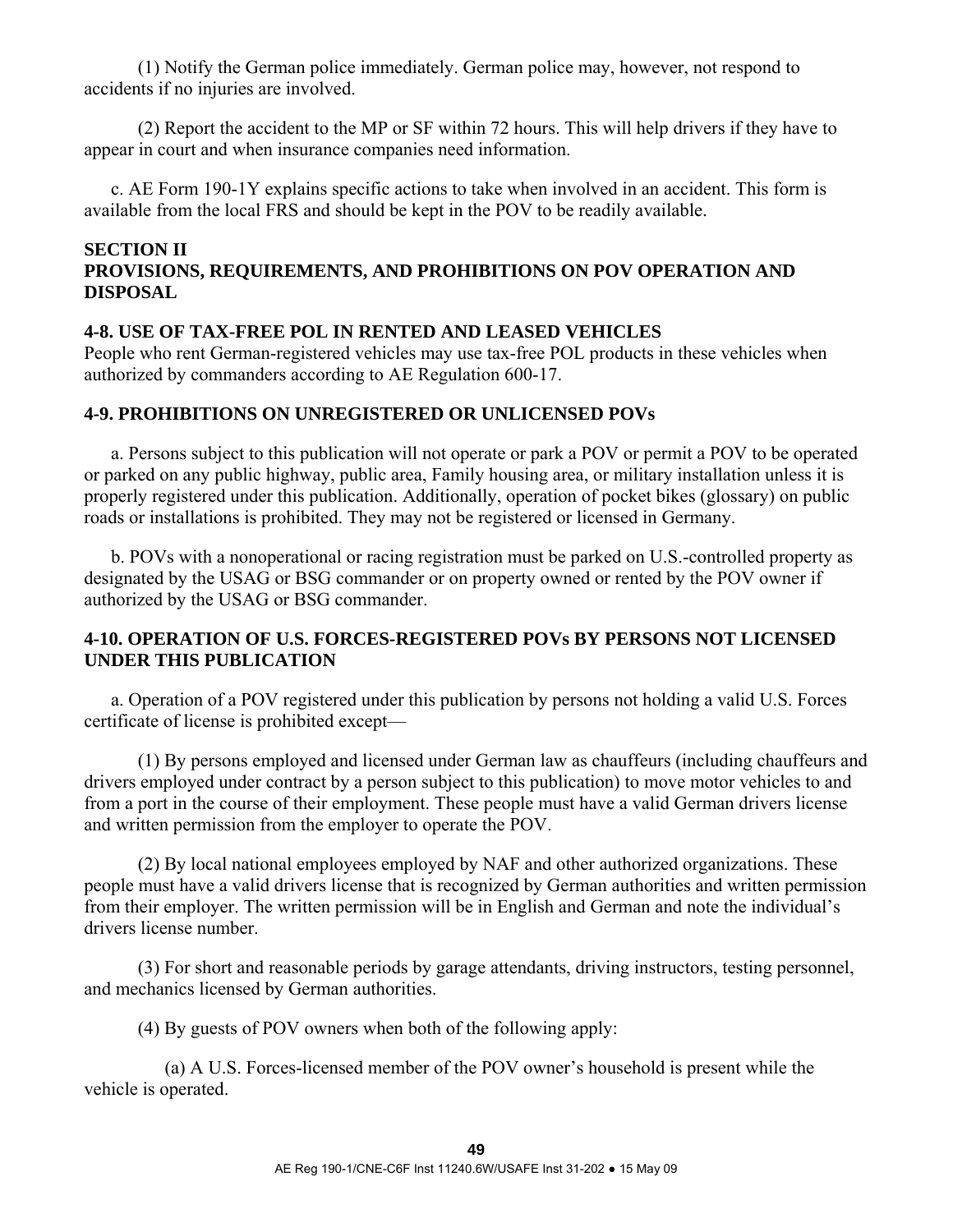(b) The guest who operates the POV has a valid drivers license that is recognized by German authorities.

 (5) By armed forces members of other Sending States in Germany (for example, Canada, United Kingdom) if these members have a valid license recognized by German authorities.

(6) By exception as prescribed in paragraph 2-1b.

 b. The independent operation of U.S. Forces-registered POVs by visiting, nondependent Family members and guests is subject to AE Regulation 550-175/USNAVEUR Instruction 5840.1E/USAFE Instruction 51-702. Requests for permission for such visitors to operate a U.S. Forces-registered POV on their own will be presented in person to the appropriate local military customs field office.

 c. Visiting spouses of U.S. Forces personnel stationed in Germany who are not command- or agencysponsored may use AE Form 190-1AP to obtain permission to operate their spouse's U.S. Forcesregistered POV for up to 90 days. If the visiting spouse will be in Germany for more than 90 days, the spouse who is not command- or agency-sponsored must apply for a U.S. Forces certificate of license.

 (1) To apply for AE Form 190-1AP, the spouse who is not command- or agency-sponsored must have a valid country license and an international drivers license.

 (2) If the USAREUR PM grants approval, the local military customs office will issue AE Form 190-1AQ to the visiting spouse. The visiting spouse must have this form in his or her possession when operating the sponsor's U.S. Forces-registered POV.

### **4-11. DISPOSING OF POVs**

 a. U.S. Forces-registered POVs must be properly disposed of before the owner leaves Germany. Appendix E explains the various ways to properly dispose of POVs and provides NATO SOFA and U.S.-German customs policy and procedures.

 b. During initial vehicle registration, registrants must acknowledge the following warning, which is written below block 47 on AE Form 190-1AA:

*I am aware that AR 190-5/OPNAV 11200.5D/AFI 31-218(1) and the installation traffic code provide for the removal and temporary impoundment of privately owned motor vehicles that are either parked illegally or, for unreasonable periods, interfering with military operations, creating a safety hazard, disabled by accident, left unattended in a restricted or control area, or abandoned. I agree to reimburse the United States for the cost of towing and storage should my motor vehicle, because of such circumstances, be removed and impounded.* 

### **4-12. LOSS OF LOGISTIC SUPPORT**

Commanders and supervisors of individuals who have registered POVs with the U.S. Forces must notify the RMV in writing when any of those individuals have obtained logistic support to register their POVs through employment or service in their organization and are reassigned to another country, are terminated (voluntary or involuntarily) from their duty position, or lose entitlement to logistic support in any manner and do not properly clear through central clearance. This serves as an additional control to protect the Forces from illegal use of tax- and duty-free privileges and protects the U.S. Government from insurance claims for POVs that are being operated in Germany without entitlement and insurance. These notifications may be sent to the USAREUR PM (AEAPM-VR), Unit 29931, APO AE 09086- 9931, or sent by fax to DSN 386-7273.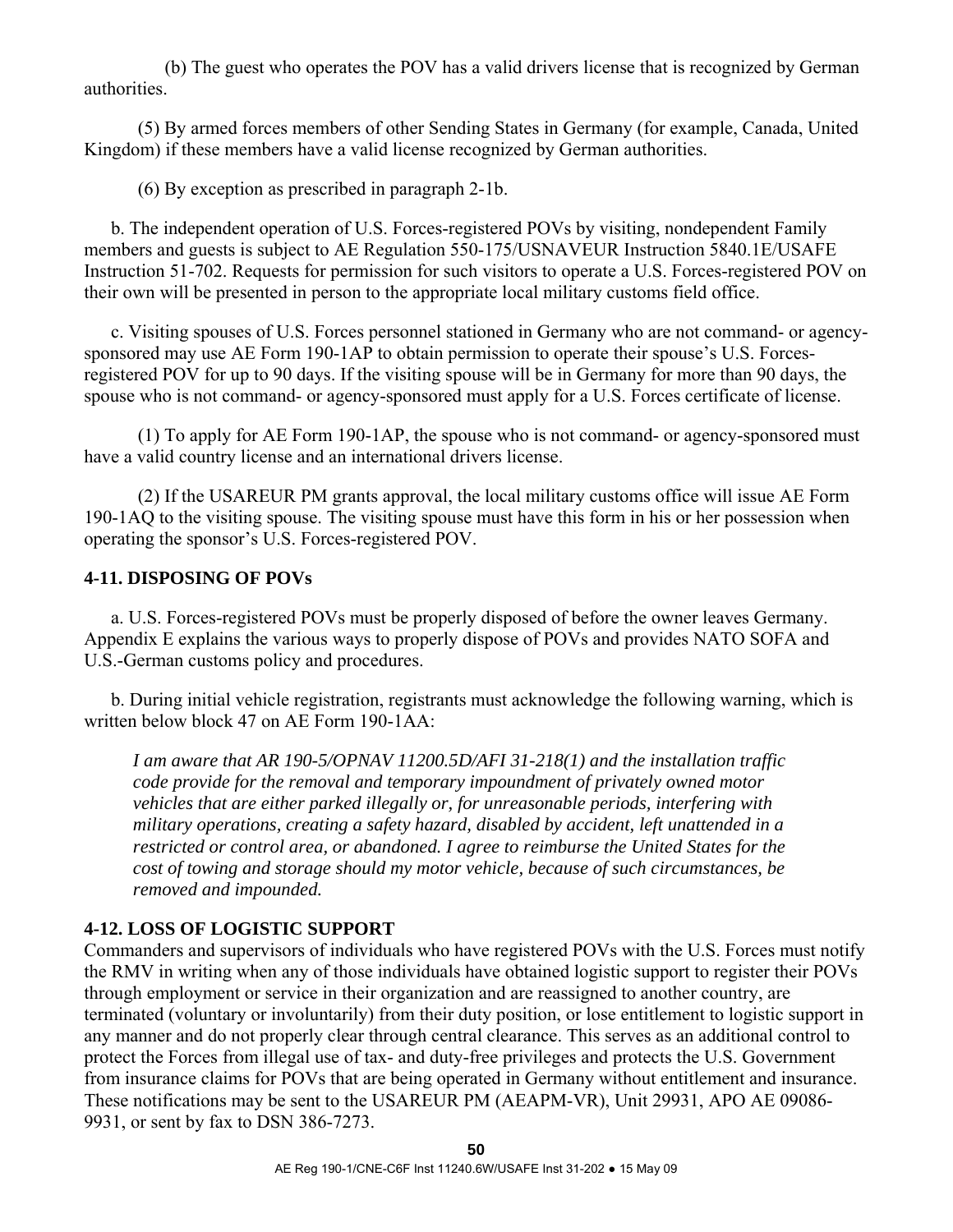### **4-13. GERMAN LICENSE PLATES**

 a. German license plates issued to U.S. Forces personnel to use while they are stationed in Germany are the property of the U.S. Government. The German License Plates Agreement Statement (fig 4-1) provides information about use of these plates. No deviations from the policy on the size of license plates will be granted (para 3-18). The long German license plates must be used when the vehicle construction allows this.

 b. U.S. Forces-issued German license plates must be returned to the local FRS before the POV departs Germany, is transferred to someone who is not a member of the Force in Germany, is transferred to another location within Germany, or is otherwise disposed of. The FRS will give the owner an AE Form 190-1S after the owner proves the POV has been properly disposed of. This form will be the owner's proof that the German plates were turned in.

 c. All applicants for German license plates will be required to sign the German License Plates Agreement Statement (fig 4-1) before taking possession of the German license plates. By signing the statement, applicants acknowledge that they are aware that if they do not comply with the agreement and return the plates, their driving and registration privileges could be suspended.

## **4-14. EXCEPTIONS TO POLICY**

The USAREUR PM through the Registrar may grant exceptions to policy in this publication unless prevented by international agreements or other directives. Requests for exceptions to policy will be sent through command channels to the USAREUR PM (AEAPM-VR), Unit 29931, and APO AE 09086- 9931.

# **CHAPTER 5 U.S. FORCES TRAFFIC CODE FOR INSTALLATIONS IN GERMANY**

## **SECTION I GERMAN TRAFFIC ORDINANCE**

### **5-1. PURPOSE**

This chapter regulates activities of drivers and pedestrians on U.S. Forces installations. In general, the German Traffic Ordinance will apply on all U.S. Forces installations in Germany. Exceptions to the German Traffic Ordinance on U.S. Forces-controlled installations are explained in paragraphs 5-5 through 5-7 and in AE Miscellaneous Publication 190-1A. AE Miscellaneous Publication 190-1A will be given to drivers of vehicles that are not registered by the U.S. Forces when the operators are given their installation pass to enter a U.S. Forces installation.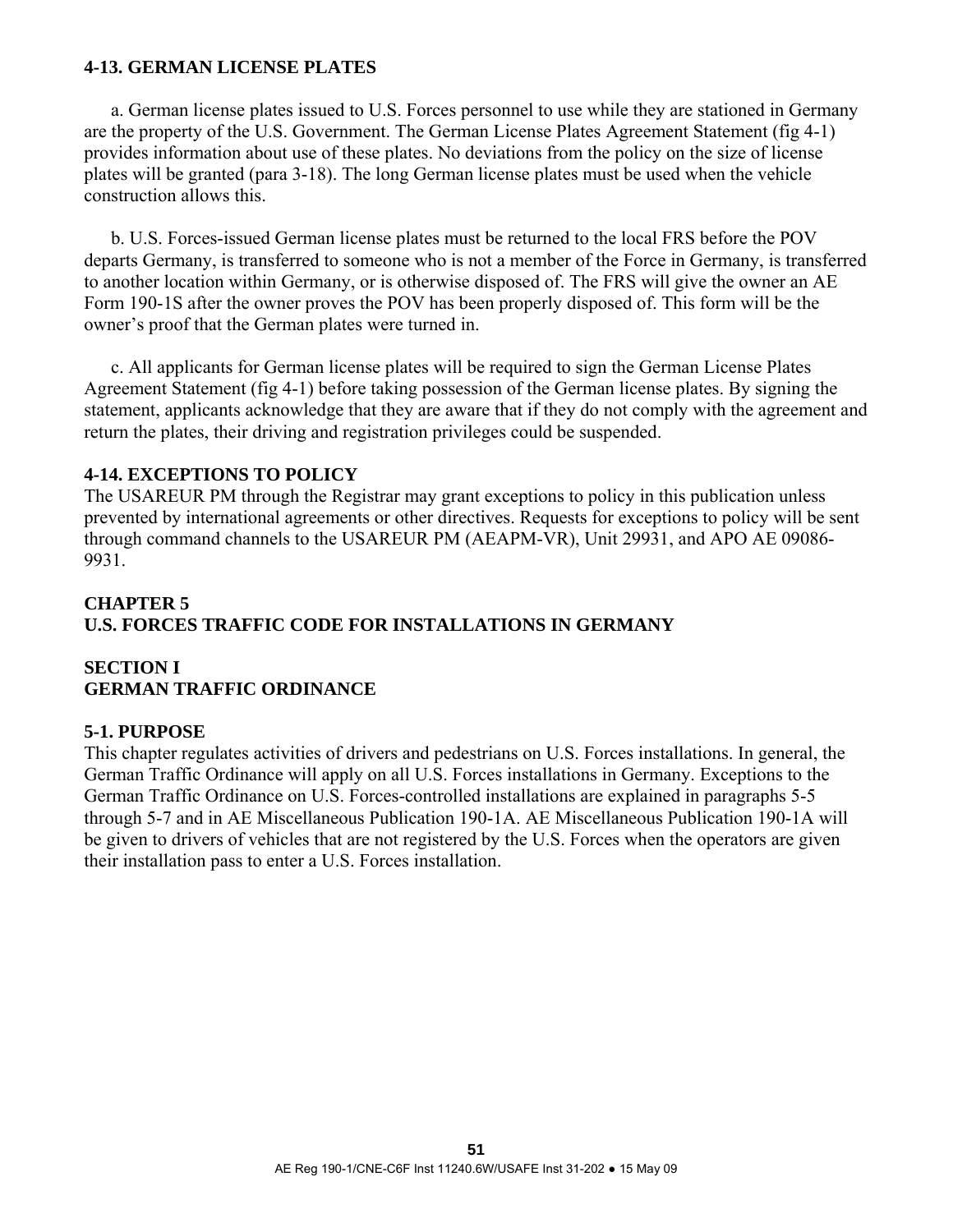#### **GERMAN LICENSE PLATES AGREEMENT STATEMENT (AE Reg 190-1/CNE-C6F Inst 11240-6V/USAFE Inst 31-202)**

German License Plate Number:

1. The German license plates listed above are the property of the U.S. Government. They must be returned if I PCS, transfer outside of Germany or to another location within Germany, separate from the U.S. Forces, or otherwise lose logistic support as a member of the Force. I understand the German license plates being issued to me will remain the property of the U.S. Government and must be returned to the local field registration station (FRS) before disposing of or transferring the privately owned vehicle (POV) to someone without logistics support in Germany or shipping the vehicle out of Germany. I understand the license plates must be returned to my local FRS without exception. I also understand that failure to return the license plates to the U.S. Government may result in legal or administrative actions against me.

2. These license plates must be attached to the front and rear of the POV so that both plates are clearly visible. (Motorcycles and trailers must display one plate attached to the rear.) Plates must be firmly attached using bolts, screws, or brackets. Drilling or punching of two or more holes for attachment is authorized as long as the numbers and letters are not obstructed. Bending, cutting, or mutilating plates to fit the POV is against German law and U.S. Forces regulations and will result in cancellation of my registration. However, minor bending to conform to the vehicle's contour is permissible as long as the degree of bend does not crease the license plate or distort its view.

3. I understand that two long plates will be issued to my POV if the POV is designed to use the long plates. This is not optional; it is required by German law with exceptions only for POVs that by construction cannot accept a long plate and only for the front or back when one or the other position will accept the long plate. In this case, one short plate and one long plate will be issued. This may require removing the front U.S. license plate bracket so the long plate will fit on the front of the POV. Normally the short plate will be mounted in the rear, but in a few cases, the short plate may have to be mounted in the front with the long plate mounted in the rear of the POV. On a very few POVs, short plates will have to be mounted to the front and rear of the POV. This will be strictly controlled as it violates German law and the agreement the U.S. Forces made with the German Government for use of the German license plates.

Signature: \_\_\_\_\_\_\_\_\_\_\_\_\_\_\_\_\_\_\_\_\_\_\_\_\_\_\_\_\_\_\_\_Date: \_\_\_\_\_\_\_\_\_\_\_\_\_\_\_

# **Figure 4-1. German License Plates Agreement Statement**

### **5-2. RESPONSIBILITIES**

Commanders will ensure that personnel subject to this publication follow German Traffic Ordinance requirements and prohibitions, which are listed in AE Pamphlet 550-19, appendix E (*https://www.aeaim.hqusareur.army.mil/library/pam/pdf/aep550-19-appe.pdf*)

### **5-3. RULES OF THE ROAD AND GENERAL PROVISIONS**

The following are explained in the order listed in AE Pamphlet 550-19, appendix E, part I:

- a. Basic rules.
- b. Use of roads by vehicles.
- c. Speed.
- d. Distance.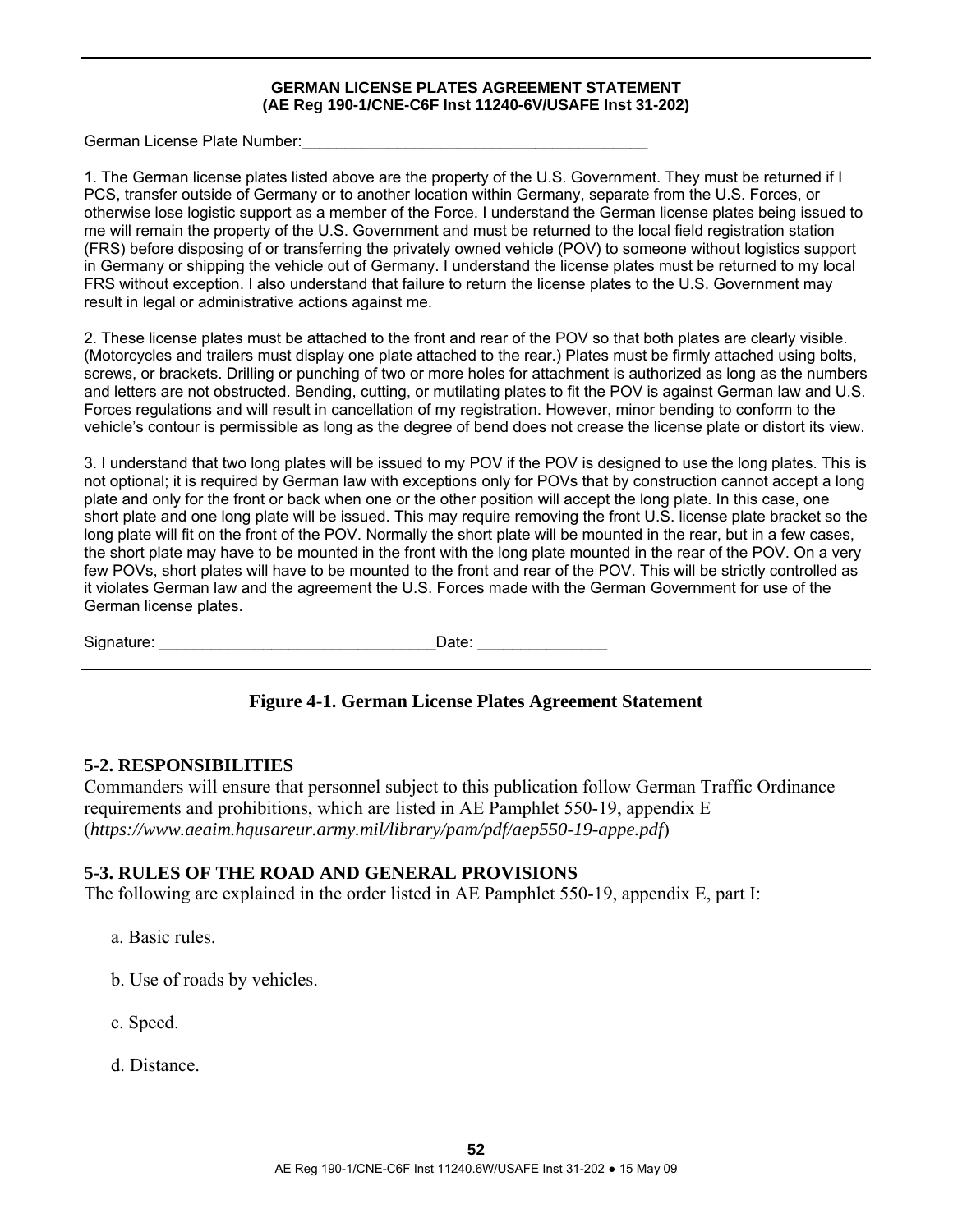e. Passing.

f. Driving past.

- g. Use of traffic lanes by motor vehicles.
- h. Right-of-way.
- i. Turning, turning around, and backing up.
- j. Traffic circle.
- k. Entering and pulling away.
- l. Special traffic situations.
- m. Stopping and parking.
- n. Parking-time-monitoring devices.
- o. Duty to exercise care when entering and alighting.
- p. Vehicles immobilized on the road.
- q. Towing of vehicles.
- r. Warning signs.
- s. Lighting.
- t. Autobahns and roads reserved for motor vehicles.
- u. Railroad crossings.
- v. Public means of transportation and schoolbuses.
- w. Transportation of persons.
- x. Safety belts, protective helmets.
- y. Load.
- z. Other duties of the driver of a vehicle.
- aa. Specific types of means of conveyance.
- bb. Pedestrians.
- cc. Pedestrian crosswalks.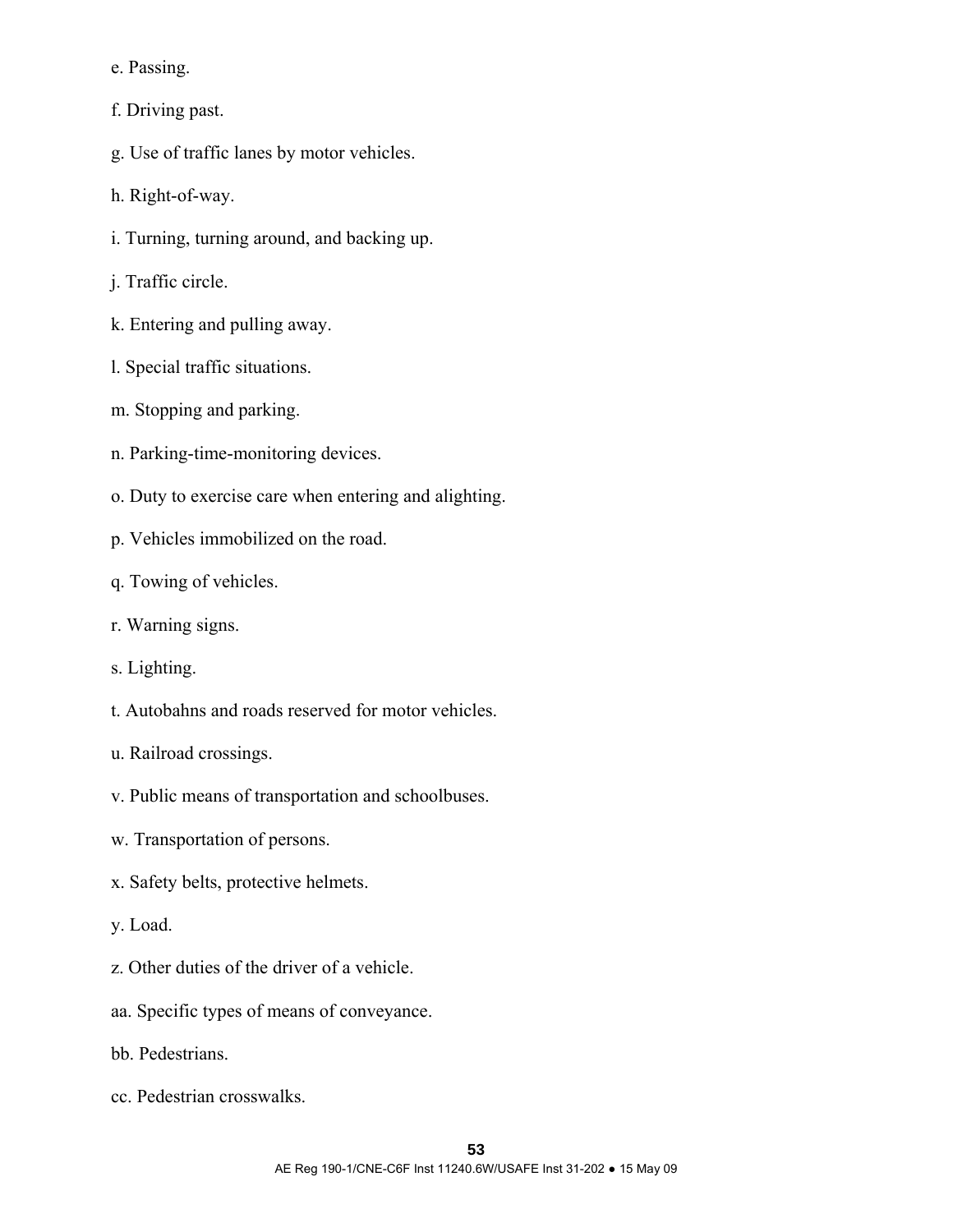dd. Formations.

ee. Animals.

ff. Excessive use of the road.

gg. Environmental protection and prohibition to drive on Sundays.

hh. Sports and games.

ii. Obstructions to traffic.

jj. Impairment of traffic.

kk. Accidents.

ll. Special privileges.

## **5-4. SIGNS AND TRAFFIC DEVICES**

AE Pamphlet 550-19, appendix E, part II, explains the following:

- a. Signals and instructions by police officers.
- b. Changing and constant light signals and green arrows.
- c. Blue and yellow flashing lights.
- d. Traffic signs.
- e. Warning signs.
- f. Regulatory signs.
- g. Guiding signs.
- h. Traffic devices.

# **SECTION II INSTALLATION RULES**

# **5-5. MISCELLANEOUS RULES**

 **a. Reckless Driving.** Drivers will not operate vehicles in a reckless manner.

 **b. Driving in Reverse (Improper Backing).** Drivers will not drive in reverse unless it is safe to do so and does not interfere with other traffic. Driving in reverse while on an autobahn is strictly prohibited.

 **c. Obstructing the Driver's View.** Drivers will not operate vehicles if cargo or passengers obstruct the driver's view or the driver's control of the vehicle.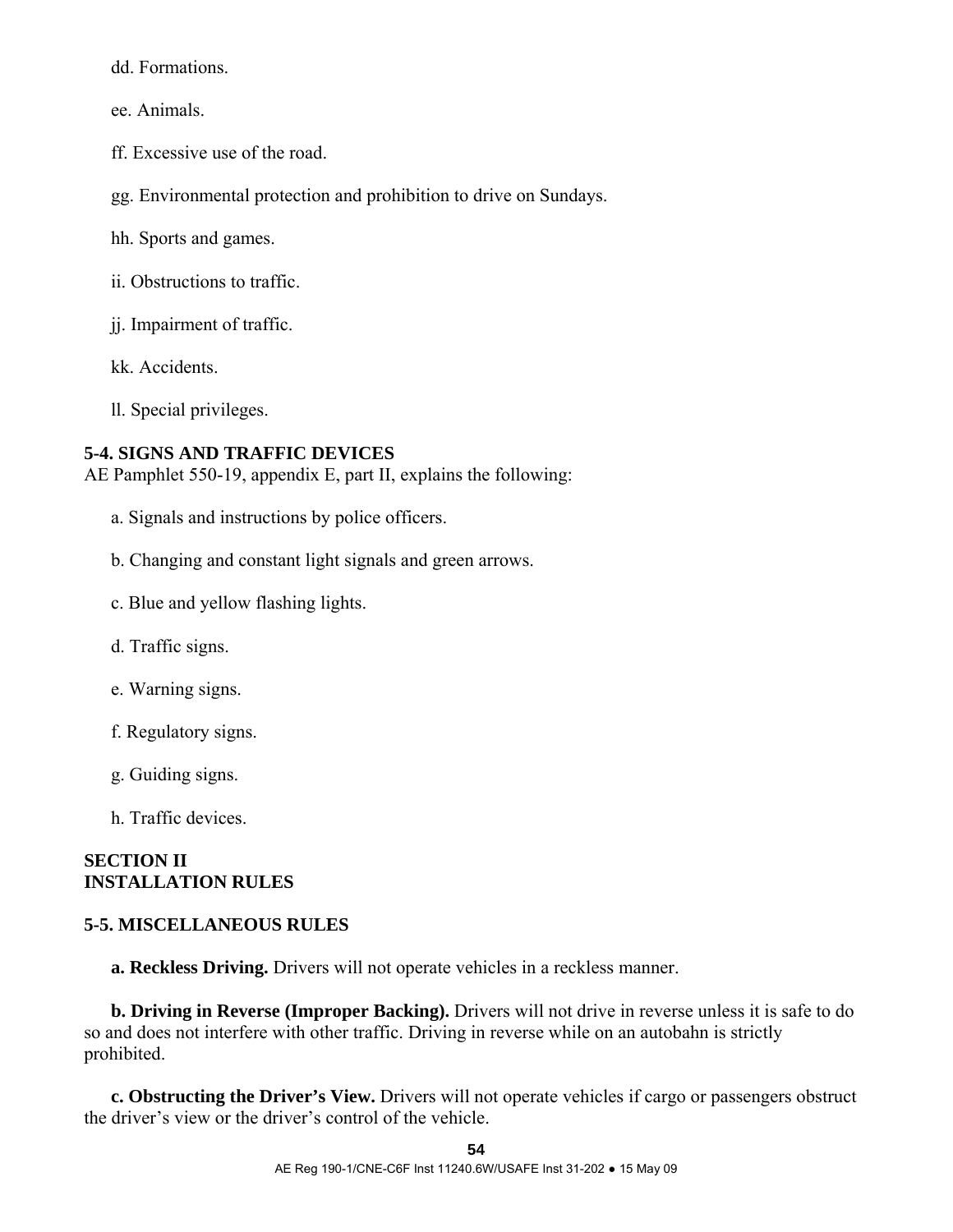**d. Maximum Numbers of Passengers.** Vehicles will carry only the number of passengers for whom there are permanently installed seats.

 **e. Opening Vehicle Doors.** Doors of vehicles will be opened only when it is safe and only when it will not interfere with traffic.

 **f. Secure Loads.** Drivers will not move vehicles unless cargo in or on the vehicle is secured and will not shift or fall off or out of the vehicle.

## **g. Seatbelts and Other Restraining Systems.**

 **(1) Drivers and Passengers of the U.S. Government Vehicles and POVs On or Off U.S.- Controlled Property.** Drivers and passengers will wear or use available restraining systems when in U.S.-Government vehicles and POVs on and off U.S.-controlled property.

 **(2) Children 12 Years of Age or Younger.** Children 12 years of age or younger or shorter than 150 centimeters (4 feet, 11 inches) are required to sit in the back seat and use restraint equipment suitable for the child and approved by either ECE-R 44/03, ECE-R 44/04, or DOT.

**h. Buses.** German traffic law requires that drivers following a bus must—

 (1) Stop (on a two-lane road) when the bus has its left warning signal flashing to indicate that it is about to pull out and merge with traffic.

 (2) Slow down to a walking speed (7 kph) when the bus has both signals flashing and has stopped to allow passengers to enter or exit the bus. German law does not require stopping for schoolbuses on public roads off U.S.-controlled areas. Drivers approaching a schoolbus in either direction in U.S. controlled areas must stop before reaching the schoolbus if the bus is stopped and children are getting on or off the bus. Drivers will not proceed until the schoolbus proceeds.

 (3) Drive carefully (at a reduced but not designated speed) when the bus has its right signal on to indicate that it is about to reach a bus-stop.

### **i. Cell Phones.**

 (1) The use of hand-held cell phones when driving a vehicle or riding a bicycle is prohibited. "Hands-free" speaking systems that can be used without the driver having to take his or her hands off the steering wheel and that do not force the driver to take his or her eyes off the road may be used. Hand-held telephones may be used only when the vehicle is stationary and the motor is turned off.

 (2) Walkers and joggers may not use cell phones or wear listening devices that impede their hearing or their ability to detect impending danger.

*j.* Excessive Noise. POV operators will not play their radios or stereos so loudly that they can be heard more than 10 feet from the POV with the windows up or make noise with their motor, exhaust, or tires that is louder than normal use (for example, racing motors, using exhaust systems that are not issued by the POV manufacturer, squealing tires).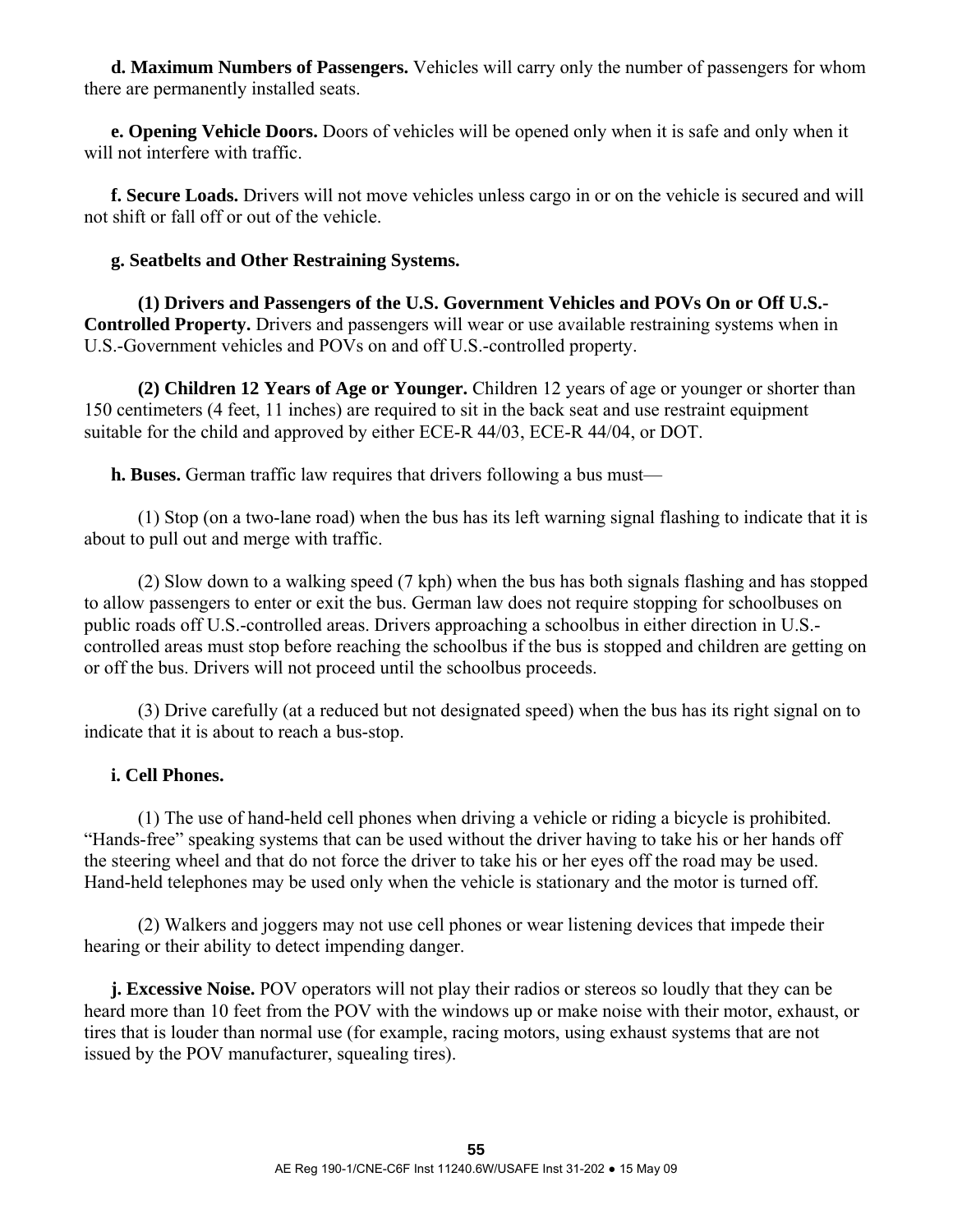# **k. Maximum Speed.**

(1) The maximum speed limit for vehicles in U.S.-controlled areas is 30 kph or as posted.

(2) Changes to the 30-kph limit must be posted prominently in all areas affected by the change.

 (3) The maximum speed for passing marching troops (including physical-training formations) is 15 kph.

 **l. Minimum Speed.** Drivers will not drive so slowly that they impede the normal flow of traffic unless conditions indicate a slow speed is necessary.

**m. Racing.** Except in an officially recognized event approved by an appropriate authority, no one will participate in the following events on U.S.-controlled areas:

(1) Attempts to set a speed record.

(2) Exhibitions of speed or acceleration.

(3) Races.

# **5-6. MOTORCYCLES AND SIMILAR VEHICLES**

 **a. General.** A motorcycle operator has the same rights and responsibilities as the driver of any other vehicle under this publication. This section prescribes additional guidance unique to operating motorcycles.

# **b. Motorcycle Safety.**

 (1) Motorcycle operators will ride only on the permanently attached seat. Operators will not carry another person on a motorcycle unless the motorcycle is designed to carry more than one person. Passengers must ride on the permanent and regular seat (if designed for two persons) or a sidecar.

 (2) Persons riding a motorcycle must sit facing forward with one leg on each side of the motorcycle.

 (3) Motorcycle operators will not carry bundles, packages, or other articles that prevent them from keeping both hands on the handlebars.

 (4) Motorcycle passengers will not interfere with the operation or control of the motorcycle or the view of the operator.

 (5) Motorcycle riders will not attach themselves or the motorcycle to any other vehicle on the road.

(6) Motorcycle operators and passengers will wear—

 (a) A helmet properly fastened under the chin. Helmets must meet the standards set by the American National Standards Institute, the Snell Memorial Foundation Standards, the *Institut für Zweiradsicherheit e.V.* (Institute for Two-Wheel Safety), or the Economic Commission of Europe for bicycle helmets.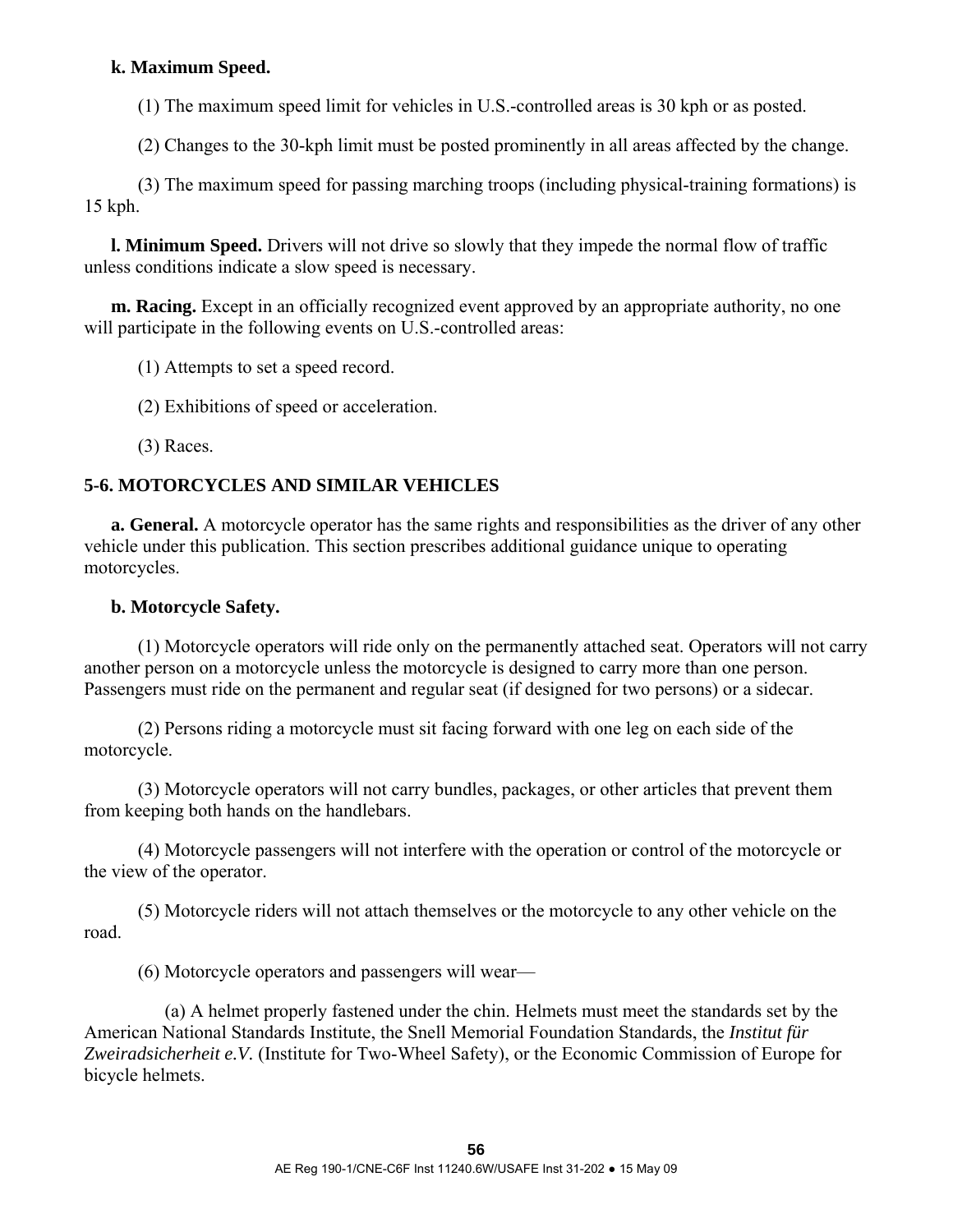(b) Eye protection. Eye protection must meet the Vehicle Equipment Safety Commission Regulation standards or the European equivalent. Eye protection must be impact- or shatter-resistant goggles or a full-face shield properly attached to the helmet. A windshield or eye glasses alone are not proper eye protection.

 (c) Protective clothing. Clothing will include clothing required by DODI 6055.4, the *Institut für Zweiradsicherheit e.V.*, or the European equivalent—

1. Full-fingered gloves.

 2. High-visibility garments (bright-colored clothing (for example, yellow, bright green, red, orange) for day travel and reflective clothing for night travel). When wearing military uniforms, military operators will wear a brightly colored reflective PT-style vest that is clearly visible from the front and rear of the motorcycle. Operators in military uniform may also wear brightly colored approved motorcycle riding jackets. The Army PT jacket worn with an orange or yellow reflective belt (worn diagonally across the shoulder) meets both day and night requirements.

 3. Over-the-ankle footwear according to DODI 6055.4, paragraph E3.2.7.1.3. Footwear should be made of sturdy leather and have a good oil-resistant sole to reduce slipping hazards. Service boots meet this requirement.

4. Long-sleeved shirt or jacket.

5. Full-length trousers.

 **c. Motorcycle Operations on Roads With Traffic Lanes.** Motorcycle operators—

(1) May use a full lane. Drivers of other vehicles will not deprive motorcycles of a lane.

(2) Will not drive between lanes of traffic or between adjacent lines of vehicles.

(3) Will not travel side-by-side in the same lane.

 **d. Motorcycles and Other Vehicles With Motorcycle-Type Engines.** The following traffic rules apply to motorcycles and other motorized and self-propelled, open, two-wheel, three-wheel, and fourwheel vehicles powered by an engine:

(1) Headlights and taillights must be turned on when the vehicle is in operation.

(2) Each side of the handlebars must have a rearview mirror.

 (3) Pocket bikes and similar vehicles will not be registered, licensed, or operated on public roads or on installations in Germany unless certified by manufacturers as legal for highway use.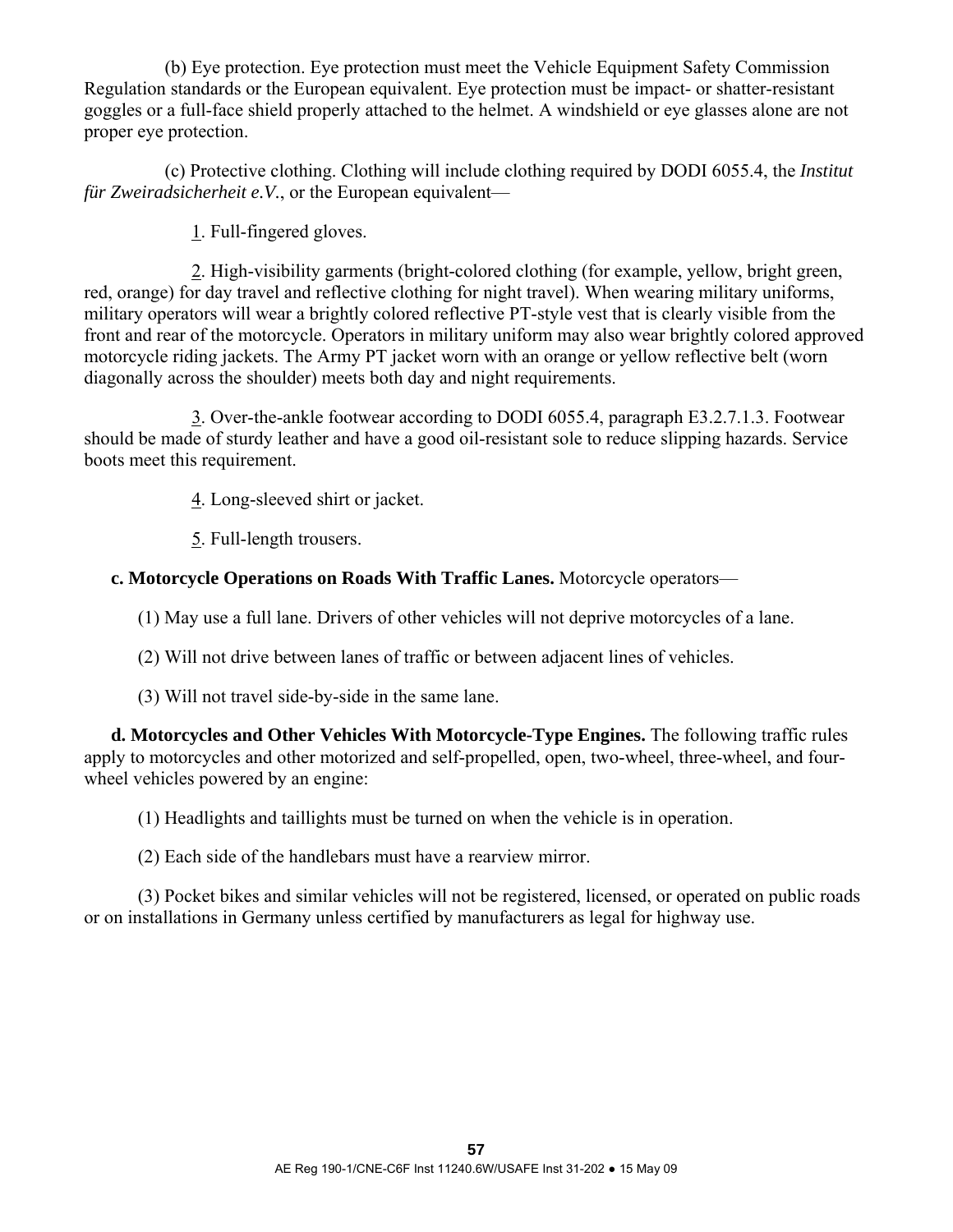### **5-7. BICYCLES AND SKATEBOARDS**

#### **a. Riding.**

(1) Bicyclists will—

(a) Ride only on a seat attached to the bike.

 (b) Carry only the number of people the bicycle is designed and equipped to carry. Passengers must sit in an authorized, attached seat.

(d) Not ride side by side.

 (e) Not carry bundles, packages, or other articles that prevent the bicyclist from keeping at least one hand on the handlebars.

 (f) Not ride a bicycle while using a cell phone. Bicycle operators will not use cell phones or wear listening devices that impede hearing and the detection of impending danger. Individuals apprehended by German police using a cell phone while riding a bicycle may be fined.

 (2) People riding bicycles, scooters, rollerskates, sleds, skateboards, or toy vehicles will not attach themselves to other moving vehicles.

 **b. Riding Areas.** Bicyclists will—

(1) Use paths, sidewalks, or parts of the road marked for bicycle use when available.

(2) Ride as far to the right of the road as possible.

(3) Be careful when passing a stopped vehicle or a vehicle going in the same direction.

#### **c. Safety Equipment.**

 (1) Bicycles ridden during hours of darkness must have a headlight that emits a white light and a taillight that emits a red light. Bicyclists will wear light-colored clothing or reflective accessories.

(2) Bicycles must have standard brakes that, when applied, safely stop the bicycle.

 (3) Bicycle wheels must have two reflectors mounted 180 degrees apart on the spokes. Bicycle pedals must have reflectors designed and placed to be visible from the front and rear of the bicycle during darkness.

 (4) Bicycle operators and passengers on U.S. Forces installations must wear an approved helmet properly fastened under the chin. Helmets must meet the standards set by the American National Standards Institute, the Snell Memorial Foundation Standards, the *Institut für Zweiradsicherheit e.V.*, or the Economic Commission of Europe for bicycle helmets.

**NOTE:** As an exception, local national personnel are not required to wear a safety helmet when riding a bicycle on U.S. military installations in Germany. It is, however, highly recommended that they do so.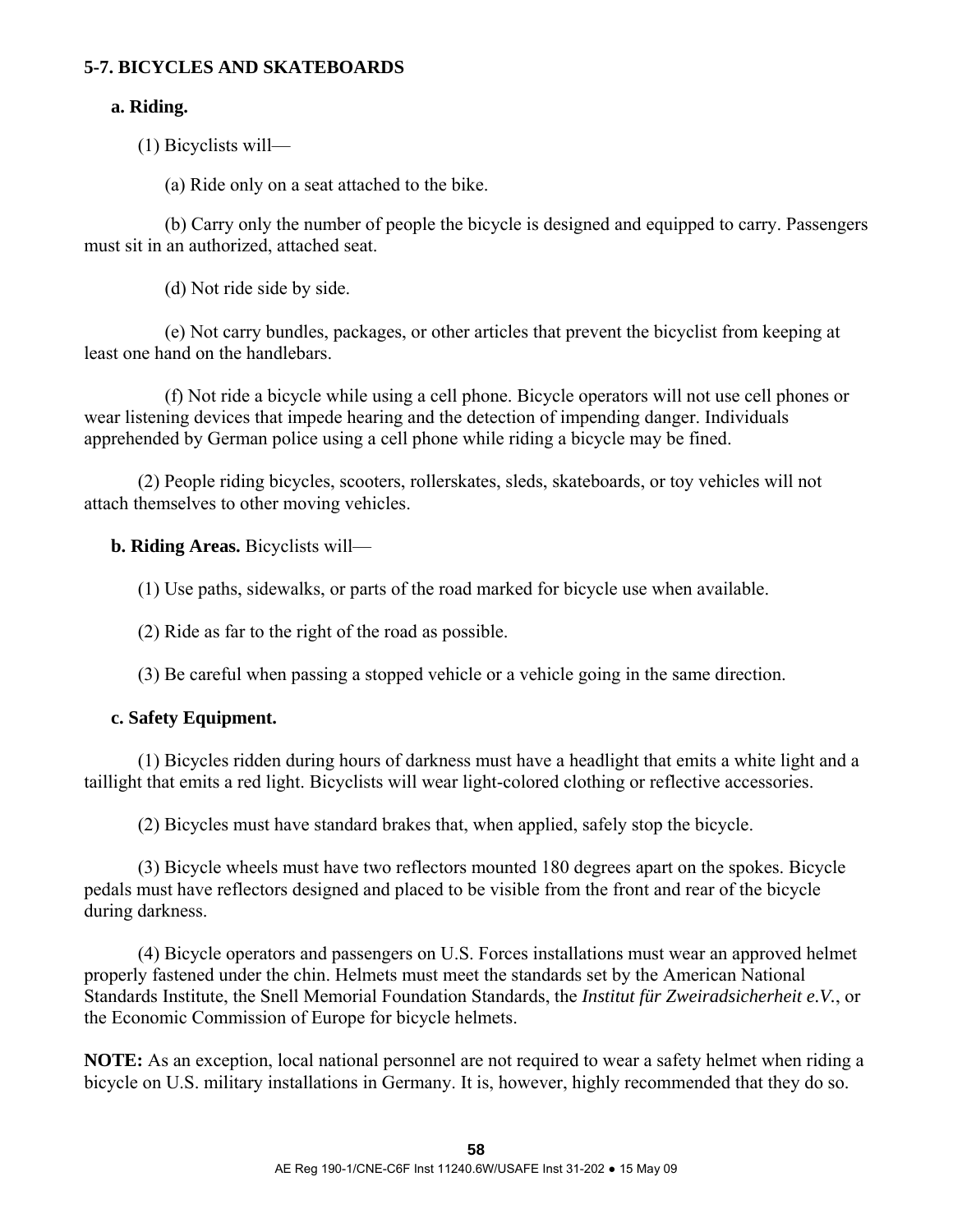#### **d. Skates and Skateboards.**

**(1) General.** Skaters, skateboarders, and kick-scooter riders will—

(a) Use the right side of paths, trails, and sidewalks or other designated areas.

(b) Not skate or ride skateboards or scooters in traffic.

(c) Yield to pedestrians.

(d) Not carry anyone or ride with more than one person on the board.

 (e) Not use cell phones or wear listening devices that impede hearing and the detection of impending danger.

**(2) Safety Equipment.** Skaters, skateboarders, and kick-scooter riders will wear—

(a) Protective gear according to standards for bicycle helmets (c(4) above).

(b) Kneepads, elbow pads, and wrist guards.

(c) Light-colored clothing or reflective accessories.

#### **5-8. EMERGENCY VEHICLES**

 a. When an emergency vehicle using an audible or visual signal approaches, pedestrians will yield the right-of-way to the emergency vehicle.

 b. Drivers of emergency vehicles must drive with regard to other drivers and pedestrians using the road.

# **CHAPTER 6 MWR STRIP-LOT SAFETY REQUIREMENTS FOR THE RESALE OF PRIVATELY OWNED VEHICLES**

### **6-1. PURPOSE**

This chapter prescribes procedures that MWR strip-lots must follow when reselling whole POVs. The sale of a POV engine and chassis together is considered the sale of a whole POV.

#### **6-2. APPLICABILITY**

This chapter applies to Army and Air Force MWR strip-lots in Germany.

### **6-3. PROCEDURES FOR RESALE**

 a. POVs may be resold only at *Technischer Überwachungsverein* (*TÜV*)-approved MWR strip-lots. Approved strip-lots must meet strict regulatory conditions, including proper recycling procedures, equipment, storage, and training for the staff.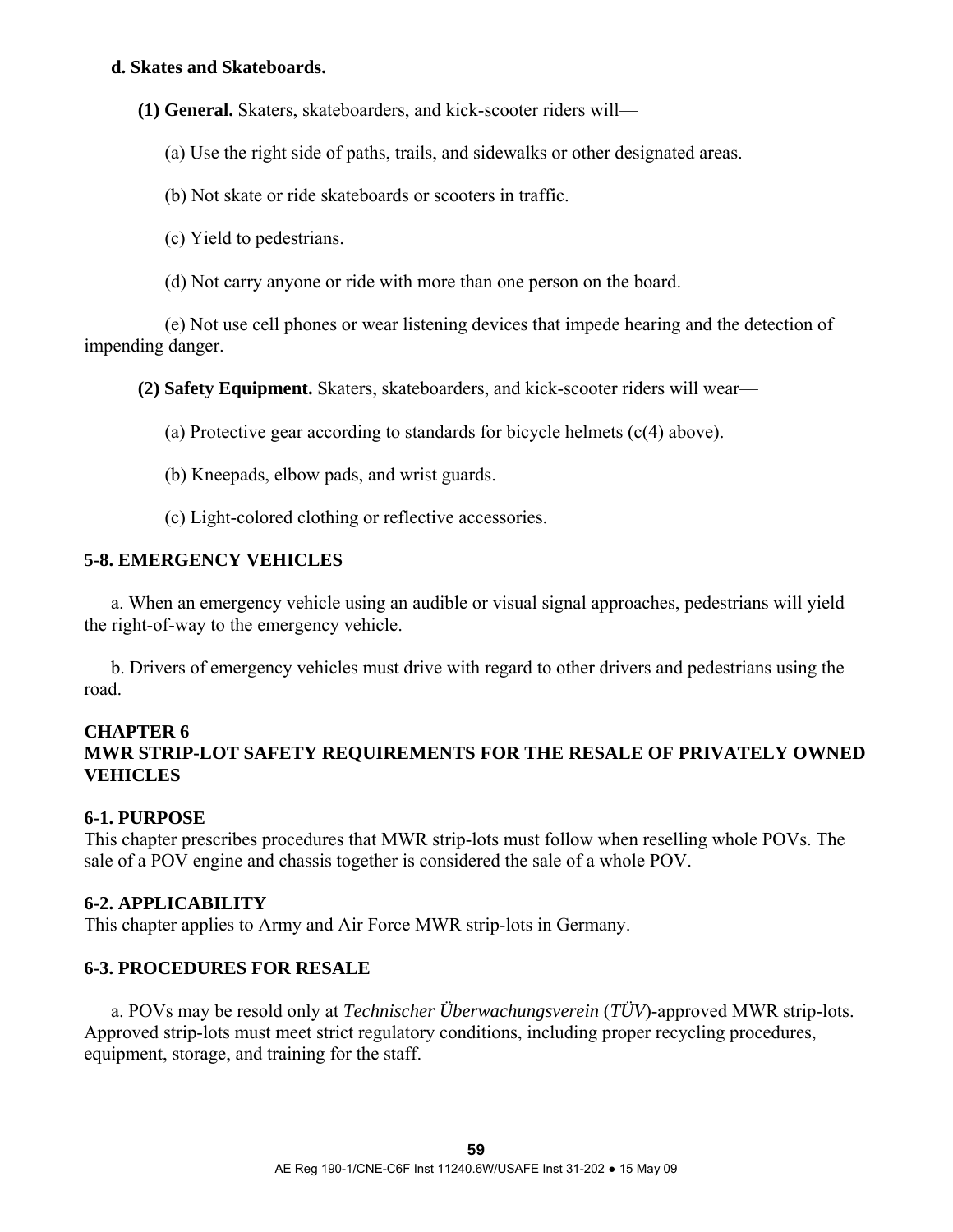b. All POVs for resale must be inspected by an MWR-certified mechanic to determine the condition of the brakes, exhaust, drive train, engine, and other safety-related systems. The certified mechanic will determine if the POV may be sold based on the following conditions:

(1) Capability of an average car enthusiast to make repairs.

(2) The estimated cost of repairs compared to the age and value of the POV.

 (3) Availability of parts on the market for the year, make, and model of the POV. Problems discovered will be clearly and prominently posted on the POV to inform prospective buyers of the POV's condition.

c. If any one of the following applies to the POV, it cannot be sold:

(1) Major damage to 30 percent or more of its outer body panels.

(2) The frame has been altered.

(3) Excessive rust.

 (4) More than 25 hours would be needed to repair the POV based on the Mitchell System or All Data Online System.

(5) Fire damage has affected its safety systems.

 d. Vehicles sold by the strip-lot will not be released for removal without the buyer showing a valid military ID and a registration (operational or nonoperational) in the name of the buyer.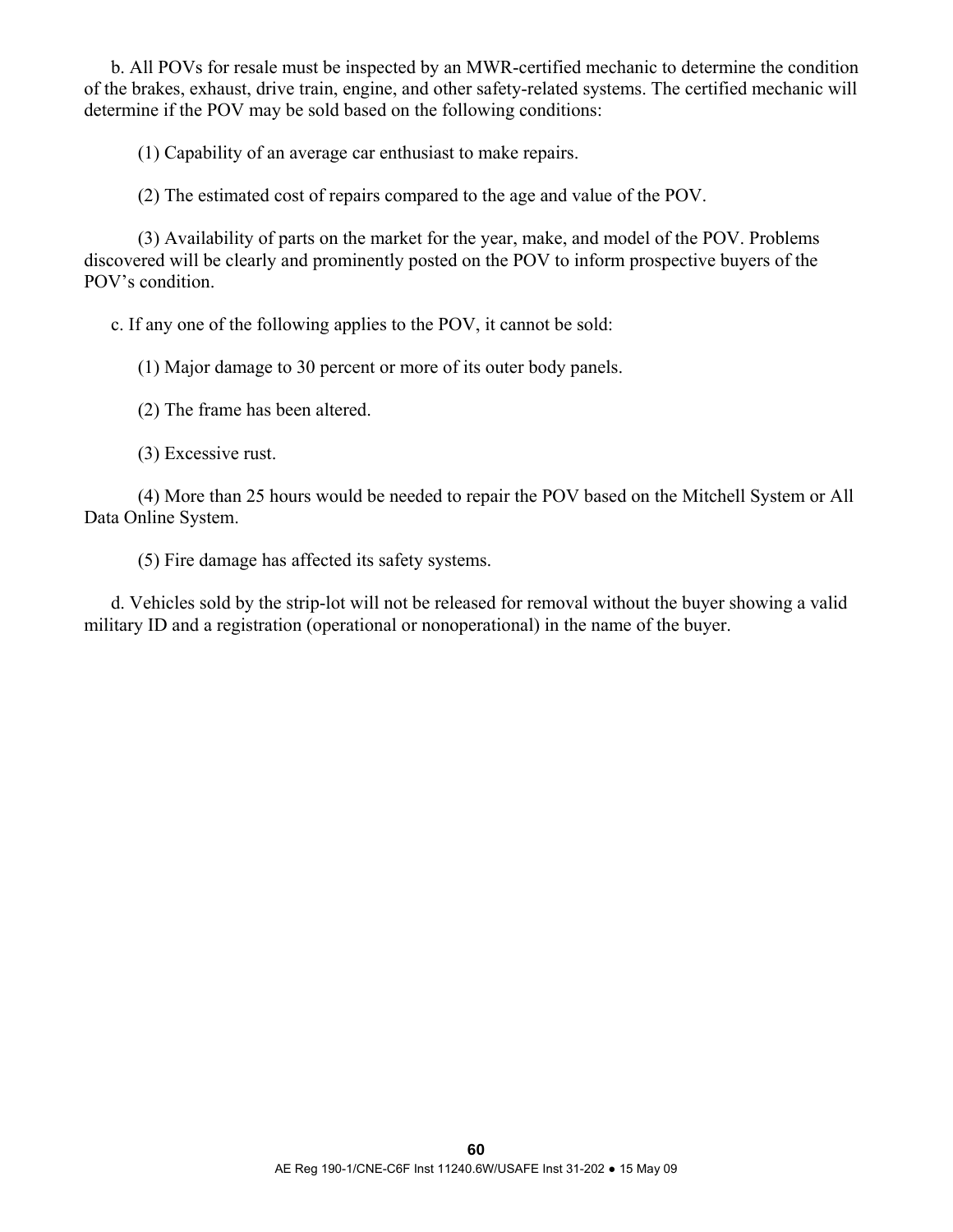# **APPENDIX A REFERENCES**

# **SECTION I PUBLICATIONS**

United Nation Economic Commission for Europe Regulation (ECE-R) 13, Braking on Vehicles of Categories M, N and O (*http://www.unece.org/trans/main/wp29/wp29regs1-20.html*)

ECE-R 41, Uniform Provisions Concerning the Approval of Motor Cycles With Regard to Noise (*http://www.unece.org/trans/main/wp29/wp29regs41-60.html*)

ECE-R 44, Uniform Provisions Concerning the Approval of Restraining Devices for Child Occupants of Power-Driven Vehicles ("Child Restraint System") (*http://www.unece.org/trans/main/wp29/wp29regs41-60.html*)

ECE-R 48, Installation of Lighting and Light-Signaling Devices on Motor Vehicles (*http://www.unece.org/trans/main/wp29/wp29regs41-60.html*)

ECE-R 69, Rear Marking Plates for Slow-Moving Vehicles (*http://www.unece.org/trans/main/wp29/wp29regs61-80.html*)

ECE-R 70, Rear Marking Plates for Long Vehicles (*http://www.unece.org/trans/main/wp29/wp29regs61-80.html*)

ECE-R 104, Retro-Reflective Markings for Heavy and Long Vehicles and Their Trailers (*http://www.unece.org/trans/main/wp29/wp29regs101-120.html*)

Uniform Code of Military Justice

Code of Federal Regulations, Title 40, volume 16, part 205, Transportation Equipment Noise Emmission Controls

DOD Instruction 6055.4, DOD Traffic Safety Program

DOD 4160.21-M, Defense Materiel Disposition Manual

AR 25-400-2, The Army Records Information Management System (ARIMS)

AR 190-5/OPNAV 11200.5D/AFI 31-218(I), Motor Vehicle Traffic Supervision

AR 215-1, Military Morale, Welfare, and Recreation Programs and Nonappropriated Fund Instrumentalities

AR 600-8-19, Enlisted Promotions and Reductions

AR 600-37, Unfavorable Information

AR 601-280, Army Retention Program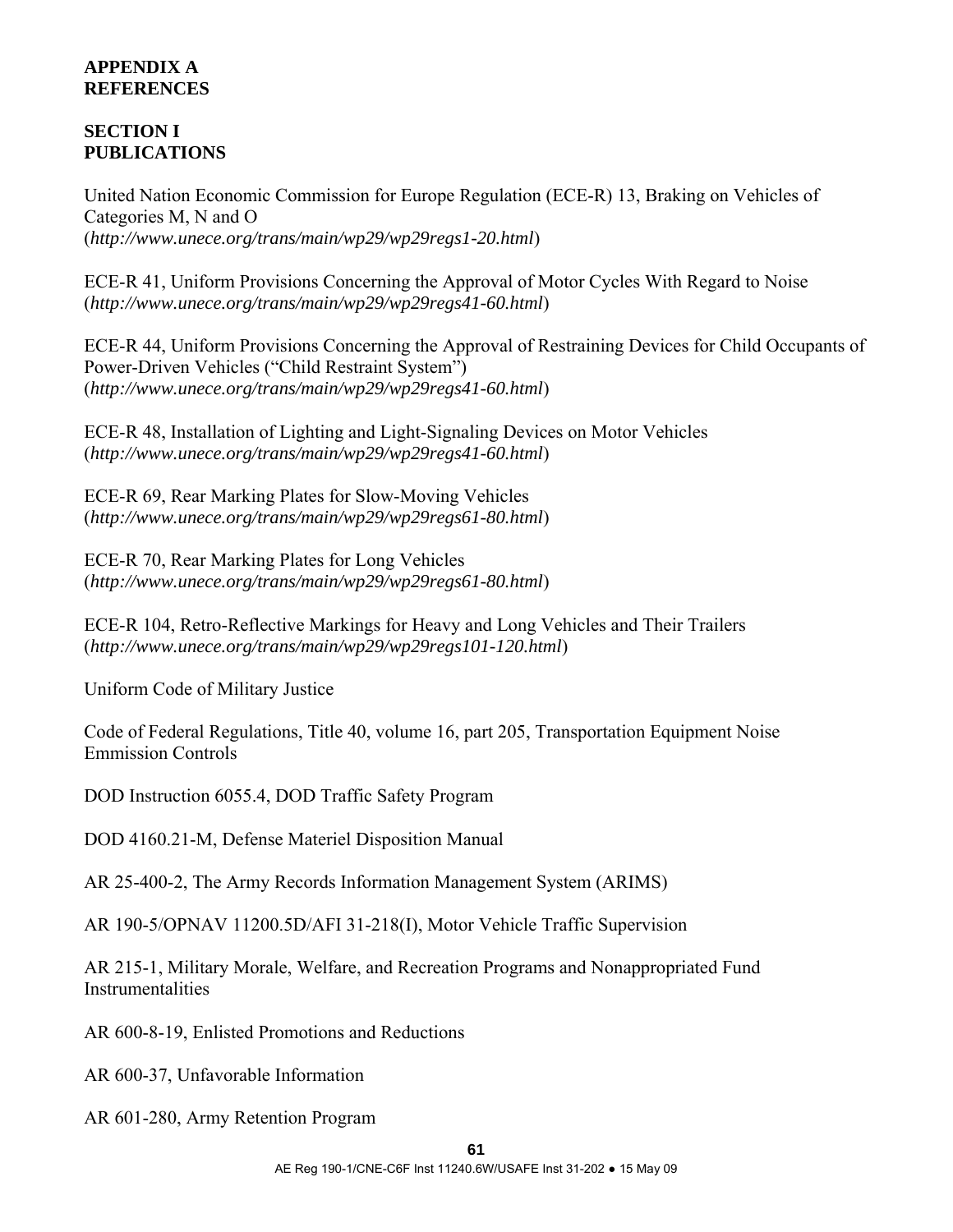AR 635-200, Active Duty Enlisted Administrative Separations

AFI 31-204, Air Force Motor Vehicle Traffic Supervision

AFI 33-360, Publications and Forms Management

AFI 91-207, The US Air Force Traffic Safety Program

Air Force Manual 33-363, Management of Records

Air Force Policy Directive 31-1, Integrated Defense

USEUCOM Directive 45-7, Country Regulations

AE Regulation 210-70/USAFE Instruction 211-16, On-Post Commercial Solicitation

AE Regulation 550-175/USNAVEUR Instruction 5840.1E/USAFE Instruction 51-702, U.S. Forces Customs Controls in Germany

AE Regulation 600-1, Regulated Activities in Europe

AE Regulation 600-17, Retail Sales of Motor Fuel to Individuals in Germany

AE Regulation 600-55, Driver- and Operator-Standardization Program

AE Regulation 600-700, Identification Cards and Individual Logistic Support

AE Pamphlet 190-34/USAFE Pamphlet 31-206, Drivers Handbook and Examination Manual for Germany

AE Pamphlet 190-34-1/USAFE Pamphlet 31-206V1, Driver Examination for Germany (Version 1) for Privately Owned Vehicle Operators of the U.S. Forces

AE Pamphlet 190-34-2/USAFE Pamphlet 31-206V2, Driver Examination for Germany (Version 2) for Privately Owned Vehicle Operators of the U.S. Forces

AE Pamphlet 550-19, Compilation of Selected German Laws

AE Miscellaneous Publication 190-1A, *Für US-Liegenschaften in Deutschland geltende Verkehrsregeln*/Traffic Rules for U.S. Forces Installations in Germany

USAFE Instruction 36-3001, Issue and Control of USAFE Identification (ID) Cards (*http://www.e-publishing.af.mil/shared/media/epubs/USAFEI36-3001.pdf*)

# **SECTION II FORMS**

OF 346, U.S. Government Motor Vehicle Operator's Identification Card

DD Form 788, Private Vehicle Shipping Document for Automobile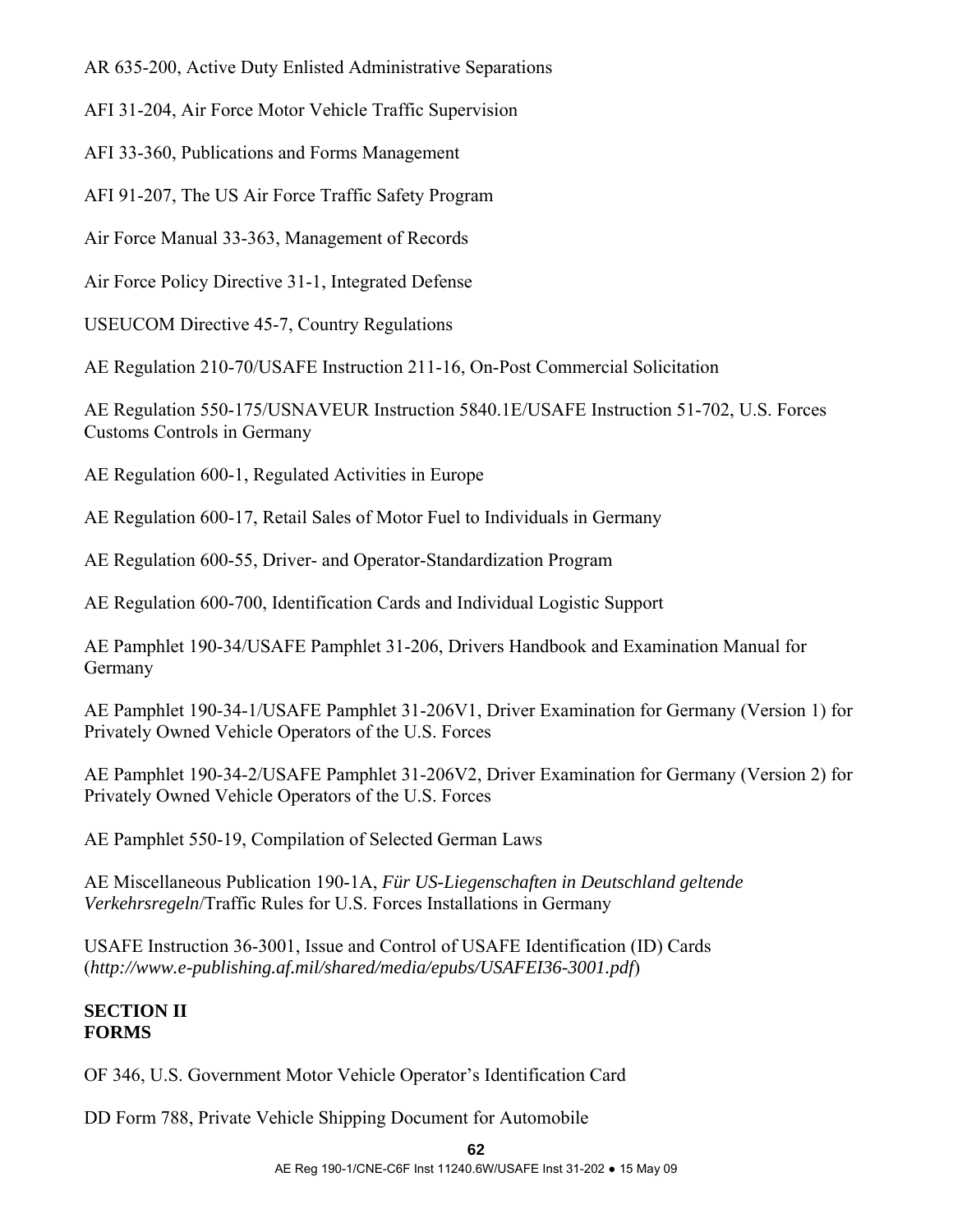DD Form 1173, Uniformed Services Identification and Privilege Card

DD Form 1408, Armed Forces Traffic Ticket

DD Form 2504, Abandoned Vehicle Notice

DD Form 2764, United States DOD/Uniformed Services Civilian Geneva Convention Identification Card

DA Form 2062, Hand Receipt/Annex Number

DA Form 2028, Recommended Changes to Publications and Blank Forms

- DA Form 3626, Vehicle Registration/Driver Record
- DA Form 3946, Military Police Traffic Accident Report
- DA Form 3975, Military Police Report
- DA Form 4833, Commander's Report of Disciplinary or Administrative Action
- Air Force Form 2293, U.S. Air Force Motor Vehicle Operator Identification Card

AE Form 550-175A, Application for Import/Export Certificate/Purchase Permit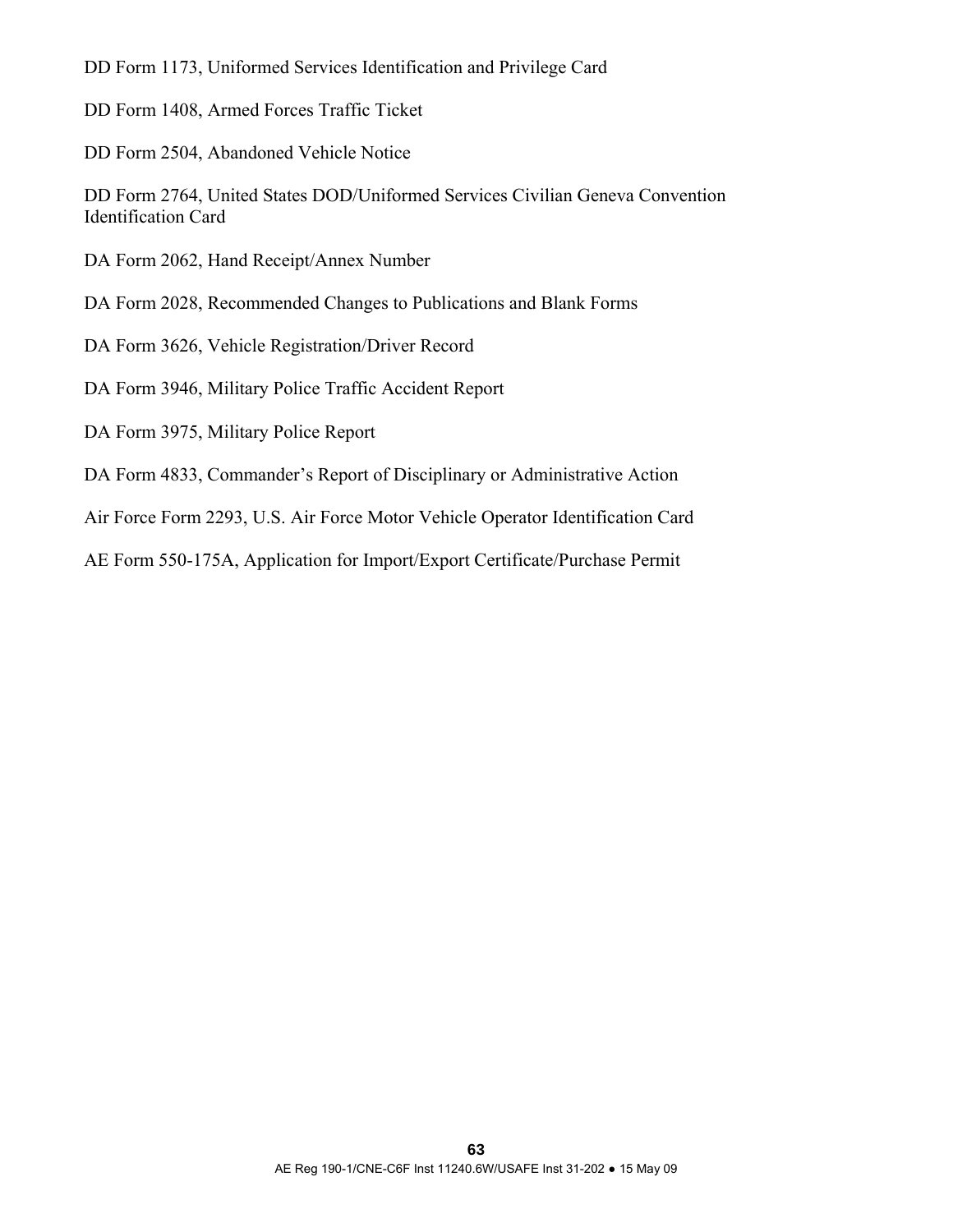# **APPENDIX B PUBLICATIONS AND FORMS**

Table B-1 lists publications and forms prescribed by this publication. Source codes are explained at the end of this appendix.

| <b>Table B-1</b><br><b>Publications and Forms</b> |                 |                                                                                                                                                                               |  |
|---------------------------------------------------|-----------------|-------------------------------------------------------------------------------------------------------------------------------------------------------------------------------|--|
| <b>Item</b>                                       | *Source<br>Code | <b>Title</b>                                                                                                                                                                  |  |
| AE Form 190-1A                                    | V               | U.S. Forces POV Registration/Title Certificate/Zulassung<br>Besitzurkunde für Privatekraftfahrzeuge                                                                           |  |
| AE Form 190-1F                                    | $\mathbf{V}$    | U.S. Forces Certificate of License/The United States Forces in<br>Germany                                                                                                     |  |
| <b>AE Form 190-1G</b>                             | Y               | Temporary U.S. Forces Certificate of License/Provisorischer<br>Führerschein                                                                                                   |  |
| AE Form 190-1H                                    | $\bf{I}$        | Vehicle Mechanical Safety Inspection Record/Inspektionbericht für<br>mechanische Sicherheit des Fahrzeuges                                                                    |  |
| <b>AE Form 190-1I</b>                             | $\bf{I}$        | Vehicle Mechanical Safety Inspection Record (Motorized Two-<br>Wheeled Vehicle)/Inspektionsbericht für mechanische Sicherheit des<br>Fahrzeuges (Zweiräderiges Motorfahrzeug) |  |
| AE Form 190-1K                                    | A               | Report of Administrative Action                                                                                                                                               |  |
| AE Form 190-1L                                    | $\mathbf V$     | Commander's Notice                                                                                                                                                            |  |
| <b>AE Form 190-1S</b>                             | $\mathbf T$     | Request for POV Registration/Insurance Cancellation                                                                                                                           |  |
| AE Form 190-1T                                    | A               | Application for U.S. Forces POV Certificate of License and Allied<br>Transactions                                                                                             |  |
| AE Form 190-1X                                    | D               | Answer Sheet—Driver Examination for Germany for Privately<br><b>Owned Motor Vehicle Operators</b>                                                                             |  |
| AE Form 190-1Y                                    | D/T             | What To Do If You Have an Accident                                                                                                                                            |  |
| AE Form 190-1Z                                    | $\mathbf R$     | Certification of Release/Donation of POV                                                                                                                                      |  |
| AE Form 190-1AA                                   | A               | Application for Motor Vehicle Registration or Renewal and Allied<br>Transactions                                                                                              |  |
| AE Form 190-1AB                                   | $\mathbf R$     | Community Daily Activity Report (CDAR)                                                                                                                                        |  |
| AE Form 190-1AC                                   | $\mathbf R$     | Certificate of Nondelivery of Vehicle                                                                                                                                         |  |
| AE Form 190-1AD                                   | $\mathbf R$     | Special Power of Attorney To Operate, Register, Sell, or Otherwise<br>Dispose of a Privately Owned Vehicle (POV)                                                              |  |
| AE Form 190-1AF                                   | $\mathbf R$     | <b>Agent's Responsibilities</b>                                                                                                                                               |  |
| AE Form 190-1AG                                   | $\mathbf R$     | Request for Waiver to the Limit of POVs Authorized to Register                                                                                                                |  |
| AE Form 190-1AH                                   | R               | Vehicle Disposal Cost Report                                                                                                                                                  |  |
| AE Form 190-1AJ                                   | $\mathbf R$     | Suspense/Clearance Form                                                                                                                                                       |  |
| AE Form 190-1AP                                   | $\mathbf R$     | Request for Exception to Policy (Authority To Operate POV)                                                                                                                    |  |
| AE Form 190-1AQ                                   | $\mathbf R$     | Authority to Operate a POV (Non-command-Sponsored Spouse)                                                                                                                     |  |
| AE Form 190-1AR                                   | D               | Answer Sheet-Driver Examination for Germany for Privately<br>Owned Vehicle Motorcycle Operators                                                                               |  |
| AE Form 190-1AS                                   | A               | Warning Notice of Possible Abandonment                                                                                                                                        |  |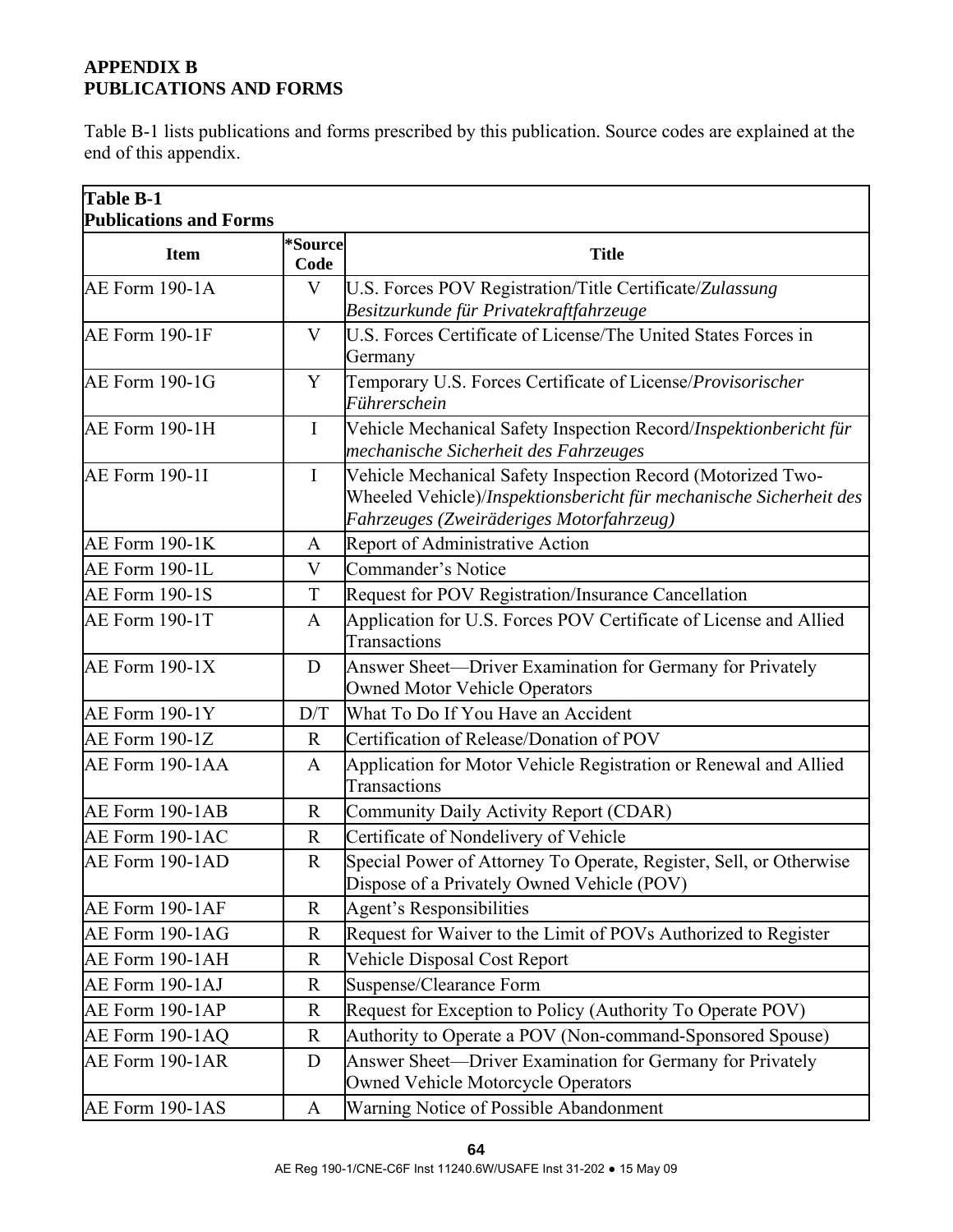# **Table B-1 Publications and Forms**

| Publications and Forms                                      |                                                                                                                                               |                                                                                                                         |  |  |
|-------------------------------------------------------------|-----------------------------------------------------------------------------------------------------------------------------------------------|-------------------------------------------------------------------------------------------------------------------------|--|--|
| <b>Item</b>                                                 | *Source<br>Code                                                                                                                               | <b>Title</b>                                                                                                            |  |  |
| AE Form 190-1AT                                             | $\mathbf R$                                                                                                                                   | Application for U.S. Forces Installation Registration/Antrag für eine<br>Zufahrtsberechtigung für US Einrichtungen      |  |  |
| AE Form 190-1AU                                             | $\mathbf R$                                                                                                                                   | Report of Stolen/Lost/Recovered Vehicle/License Plates                                                                  |  |  |
| AE Pamphlet 190-34/<br><b>USAFE Pamphlet 31-206</b>         | D                                                                                                                                             | Drivers Handbook and Examination Manual for Germany                                                                     |  |  |
| AE Pamphlet 190-34-1/<br><b>USAFE Pamphlet 31-</b><br>206V1 | D                                                                                                                                             | Driver Examination for Germany (Version 1) for Privately Owned<br>Vehicle Operators of the U.S. Forces                  |  |  |
| AE Pamphlet 190-34-2/<br><b>USAFE Pamphlet 31-</b><br>206V2 | D                                                                                                                                             | Driver Examination for Germany (Version 2) for Privately Owned<br>Vehicle Operators of the U.S. Forces                  |  |  |
| AE Pamphlet 190-34-3/<br><b>USAFE Pamphlet 31-</b><br>206V3 | D                                                                                                                                             | Driver Examination for Germany (Version 3) for Privately Owned<br>Vehicle Operators of the U.S. Forces                  |  |  |
| AE Pamphlet 190-34-4/<br><b>USAFE Pamphlet 31-</b><br>206V4 | D                                                                                                                                             | Driver Examination for Germany (Version 4) for Privately Owned<br>Vehicle Operators of the U.S. Forces                  |  |  |
| AE Pamphlet 190-34-5                                        | D                                                                                                                                             | Motorcycle Examination for Privately Owned Motorcycle Operators<br>in Germany (Version 1)                               |  |  |
| AE Pamphlet 190-34-6                                        | D                                                                                                                                             | Motorcycle Examination for Privately Owned Motorcycle Operators<br>in Germany (Version 2)                               |  |  |
| AE Pamphlet 550-160/<br><b>USAFE Pamphlet 31-205</b>        | $\mathbf{A}$                                                                                                                                  | Insuring Your Car in Germany                                                                                            |  |  |
| AE Label 190-1A                                             | $\mathbf I$                                                                                                                                   | POV Inspection Reject Label                                                                                             |  |  |
| AE MISC PUB 190-1A                                          | $\mathbf{A}$                                                                                                                                  | Traffic Rules for U.S. Forces Installations in Germany/Für US-<br>Liegenschaften in Deutschland geltende Verkehrsregeln |  |  |
| *Source Code Explanation                                    |                                                                                                                                               |                                                                                                                         |  |  |
| Code                                                        | <b>Supply Source</b>                                                                                                                          |                                                                                                                         |  |  |
| A                                                           | For Army units: Director, United States Army Publications Distribution<br>Center, Europe, Unit 25310, APO AE 09090-9997                       |                                                                                                                         |  |  |
|                                                             |                                                                                                                                               | For Air Force units: HQ USAFE/DAP-RPDC, APO AE 09012                                                                    |  |  |
| D                                                           | Only for driver testing stations: Director, United States Army Publications<br>Distribution Center, Europe, Unit 25310, APO AE 09090-9997     |                                                                                                                         |  |  |
| $\mathbf I$                                                 | Only for POV inspection stations: Director, United States Army Publications<br>Distribution Center, Europe, Unit 25310, APO AE 09090-9997     |                                                                                                                         |  |  |
| V                                                           | Only for Registry of Motor Vehicles use                                                                                                       |                                                                                                                         |  |  |
| $\mathbf T$                                                 | Only for field registration stations: Director, United States Army Publications<br>Distribution Center, Europe, Unit 25310, APO AE 09090-9997 |                                                                                                                         |  |  |
| $\mathbf R$                                                 | Form may be reproduced locally                                                                                                                |                                                                                                                         |  |  |
| Y                                                           | Accountable forms procured from Registry Motor Vehicles                                                                                       |                                                                                                                         |  |  |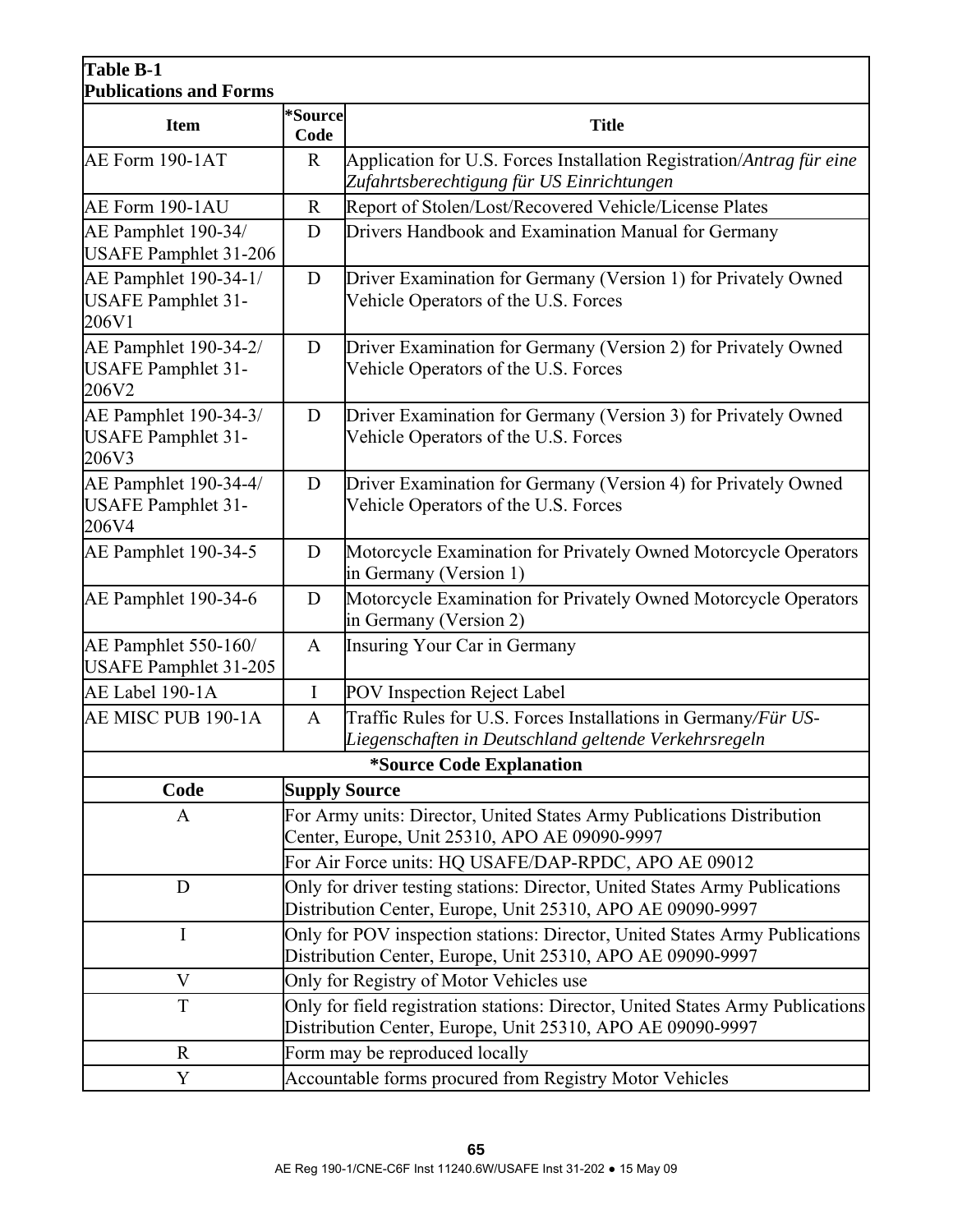### **APPENDIX C POV INSPECTION STATIONS**

# **SECTION I REQUIREMENTS AND RESPONSIBILITIES**

### **C-1. GENERAL**

a. This appendix prescribes—

 (1) Responsibilities and requirements for establishing privately owned vehicle (POV) inspection stations.

(2) POV mechanical and safety inspection standards.

 b. Procedures for POV mechanical and safety inspection standards in this appendix are the responsibility of IMCOM-Europe (IMEU-LOD-M). Clarifications may be obtained from IMCOM-Europe (IMEU-LOD-M), Unit 29353, APO AE 09014-9353.

 c. Inspectors will use AE Form 190-1H for motorized vehicles with three or more wheels and AE Form 190-1I for motorcycles.

d. Mechanical and safety inspections will be conducted at no expense to the POV owner.

 e. The use of an Army post office (APO) designation, unit or geographic location, or other nonmaterial factors will not be used as a reason to deny POV owners a safety inspection.

 f. U.S. Forces members may obtain a courtesy inspection before selling or buying a U.S. Forcesregistered POV or before buying a German-registered POV if the POV is properly registered and operational. The inspector will not inspect a vehicle that does not have a valid registration. The U.S. Forces member must be present for such inspections. At no time will inspections be provided to dealers. Only U.S. Forces members will be allowed in U.S. Forces inspection facilities.

 g. U.S. Forces-registered POVs must carry a first-aid kit that meets or exceeds German legal requirements and standards of *Deutsche Industrienorm* (*DIN*) (German Industry Standard) 13164. POV inspectors will check for a first-aid kit in the POV during the inspection. Inspectors will not open the kit.

 h. U.S. Forces-registered POVs must carry an approved portable, reflectorized warning triangle. Inspectors will not open the warning triangle. Vehicles weighing over 2.8 metric tons will be rejected if they are not equipped with an approved warning triangle, four-way flasher, or portable flashing lamp.

 i. The person in charge of the inspection facility should attempt to resolve disagreements between inspectors and POV owners when applying standards in this appendix. Disagreements that cannot be resolved locally will be referred to IMCOM-Europe (IMEU-LOD-M), Unit 39353, APO AE 09014- 9353.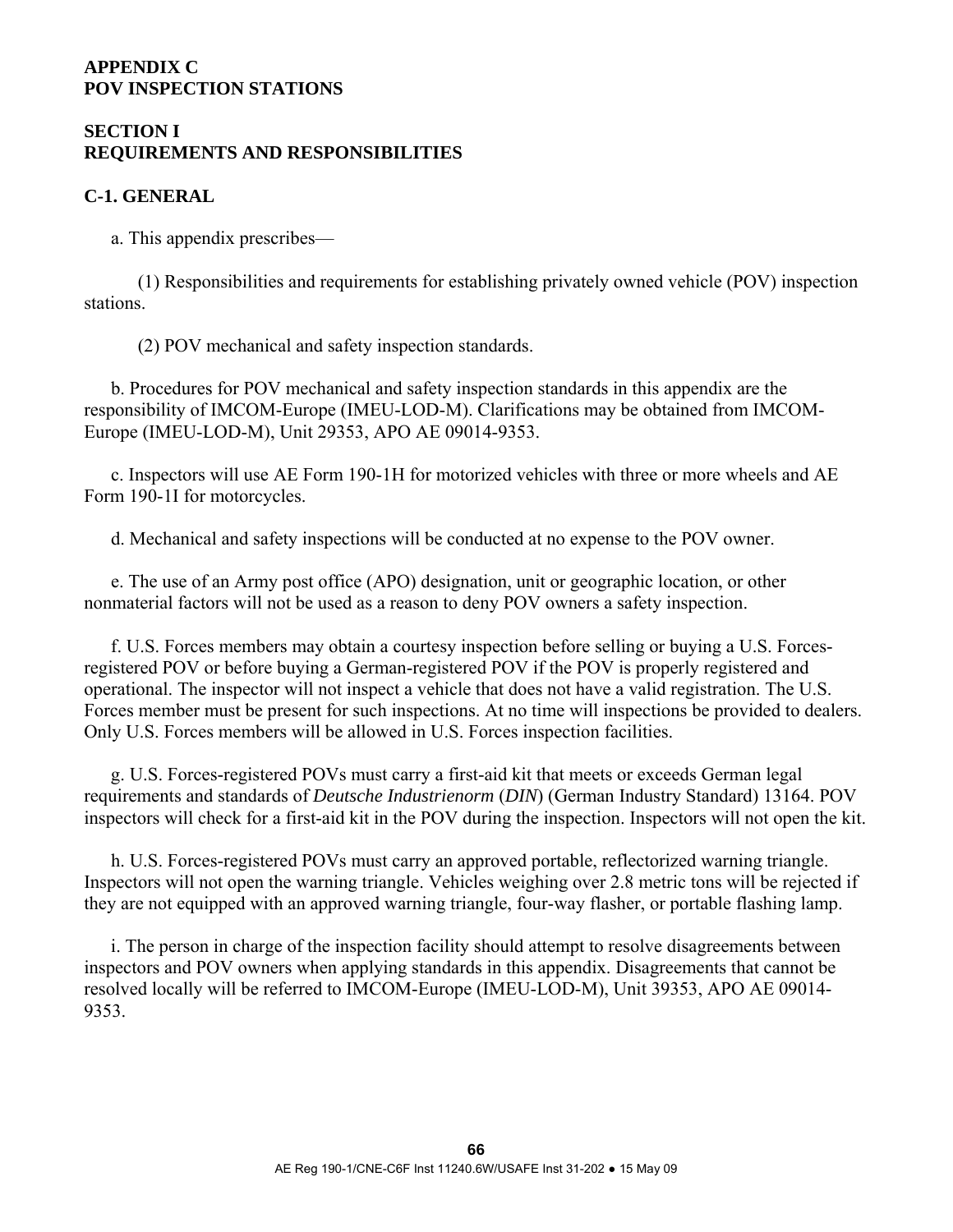# **C-2. INSPECTION FACILITIES REQUIREMENTS**

 a. Facilities for mechanically inspecting POVs will be established and maintained based on local needs, as determined by the Logistics Field Operating Activity (Maintenance) (LFOA-M) and the installation commander (for Air Force units).

 b. The LFOA-M will request approval to establish or discontinue POV mechanical inspection facilities from IMCOM-Europe (IMEU-LOD-M), Unit 29353, APO AE 09014-9353. These requests must include the following:

(1) The distance (one way) to the nearest POV inspection station.

(2) The average number of monthly inspections.

 (3) The availability of adequate inspection and testing facilities and equipment. An inspection station must be in an enclosed building and have at least the following equipment available for the inspector:

(a) A pit, ramp, or lift.

(b) Adequate drop-lights.

 (c) A U.S. Department of Transportation (DOT)-approved (or equivalent) headlightalignment device.

(d) A hydraulic pit-jack.

(e) A brake-testing machine.

(f) A paved brake-test strip.

 (4) The availability of qualified inspectors to operate the inspection facility. The Director, LFOA-M, and the appropriate USAFE installation commander will designate (in writing) personnel authorized to inspect POVs. The names of POV inspectors must be posted in a clearly visible place at the POV inspection station. To qualify as an inspector, a person must hold—

(a) The military pay grade of at least E5 or civilian (U.S. or local national) equivalent.

 (b) The Army military occupational specialty (MOS) 63B, Air Force specialty code 2T3XX, or equivalent U.S. or local national civilian job series.

# **C-3. RESPONSIBILITY WHEN A POV FAILS INSPECTION**

 a. Before inspecting a U.S.-Forces-registered vehicle, the POV inspector will stamp AE Form 190-1A with the official inspection stamp and enter the date inspected in the signature block of the fuel allowance copy. If the vehicle owner has lost the fuel-allowance copy of the POV registration, the transfer copy will be stamped. For a German-registered vehicle, the back cover of the *Kraftfahrzeugbrief* (*KFB*) (vehicle registration certificate) or the remarks section in the new version must be stamped and dated. This provision does not apply to courtesy inspections. For vehicles registered in countries other than Germany, the original copy of the bill of sale will be stamped and dated. In all cases, the POV inspector will stamp and date the AE Form 190-1H or AE Form 190-1I and give it to the POV owner. If a non-U.S. Forces-registered vehicle is to be given a courtesy inspection, the owner of the vehicle must be present with the buyer when the vehicle is inspected.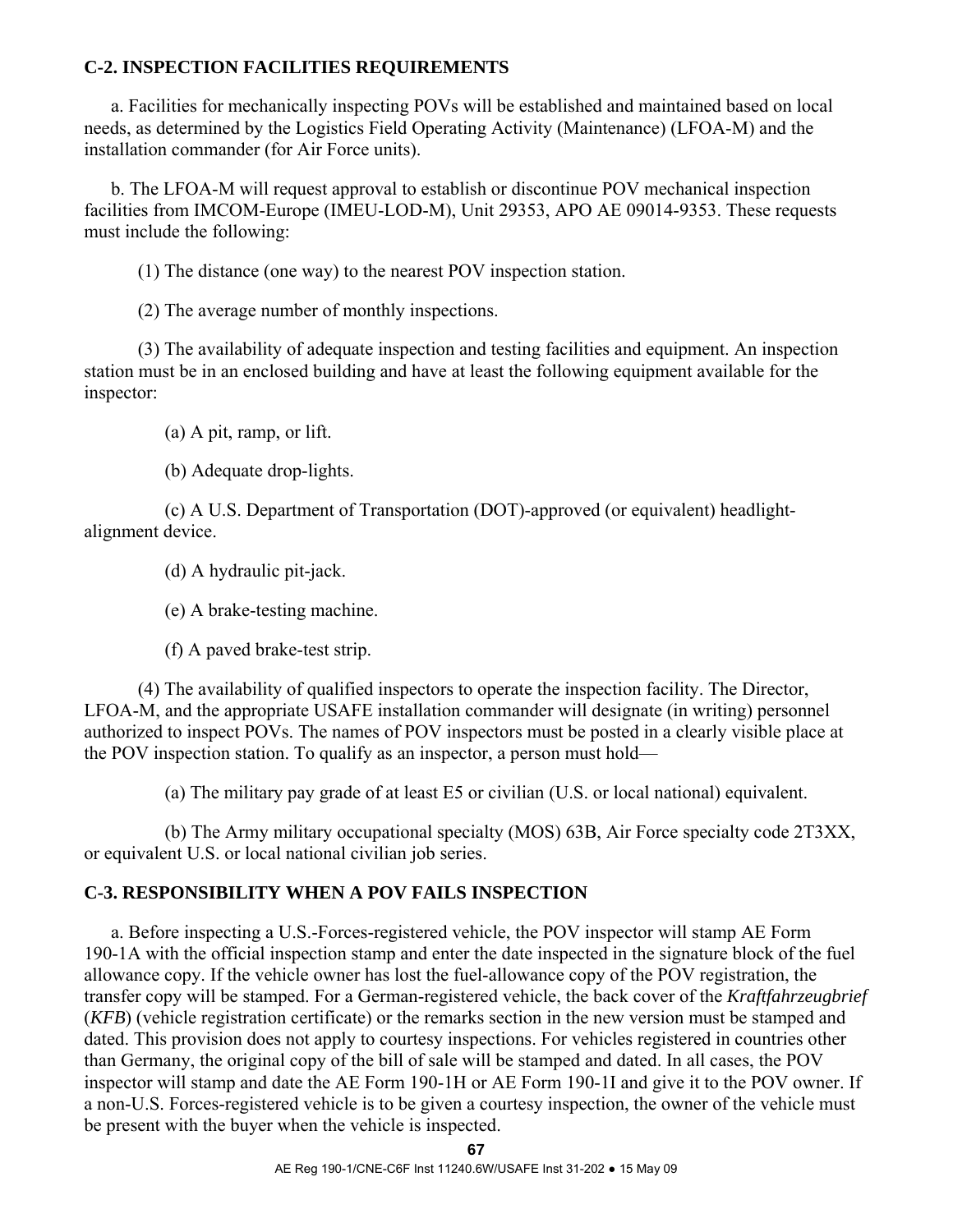b. If a POV fails a thoroughly completed mechanical inspection, the inspector will—

 (1) Stamp the fuel-allowance copies of AE Form 190-1A with "REJECTED," the date, and official inspection stamps.

(2) Stamp AE Label 190-1A with the official stamp of the inspection station.

 (3) If the deficiency constitutes an immediate safety hazard, the AE Form 190-1H or AE Form 190-1I will be stamped "UNSAFE TO OPERATE," AE Label 190-1A will be dated 5 workdays from the inspection date, and operation of the vehicle will be authorized only from the inspection station to a point for repair or disposal.

 c. A previously inspected vehicle will be re-inspected only for the deficiencies listed on the validated AE Form 190-1H or AE Form 190-1I unless the inspection period exceeds 30 days. Previously inspected vehicles exceeding the 30-day period must undergo a complete new inspection. AE Form 190-1I will be used only if the fuel-allowance copy of the POV registration, *KFB*, or bill of sale bearing the stamp of the original inspection station is present. If the stamp is missing from either document, a complete mechanical inspection will be done.

# **C-4. PROCEDURES FOR ISSUING SAFETY STAMPS**

 a. The LFOA-M will procure, issue, control, and dispose of POV safety inspection stamps. The LFOA-M will manage these stamps.

 (1) Safety inspection stamps are controlled and accountable items. They will be kept in a locked container at the end of the business day or at other times when they are not being used. The LFOA-M will maintain accountability for one safety stamp for each facility conducting safety inspections. The LFOA-M will maintain accountability for all unused stamps.

 (2) The LFOA-M will issue stamps using DA Form 2062. Requests to replace stamps that are lost, stolen, mutilated, or worn must be in writing. The LFOA-M and the appropriate USAFE installation commanders will report loss or theft to military police, security forces, the office of special investigations, or the criminal investigation division. Requests by telephone for stamps will be accepted only as exceptions. Requests by telephone must be followed by written requests within 10 calendar days after the call.

 (3) The LFOA-M will provide replacement stamps on a one-for-one basis within 2 workdays after receiving the written request. The stamp and DA Form 2062 will be sent by registered mail or picked up by a courier if prearranged. Not more than one stamp is authorized per station.

 b. On receipt of the stamp, the receiver will sign the original DA Form 2062 and return it with the old stamp (or what is left of the old stamp) to the LFOA-M by registered mail.

c. The LFOA-M mailing address is LFOA-M, Unit 26622, APO AE 09244-6622.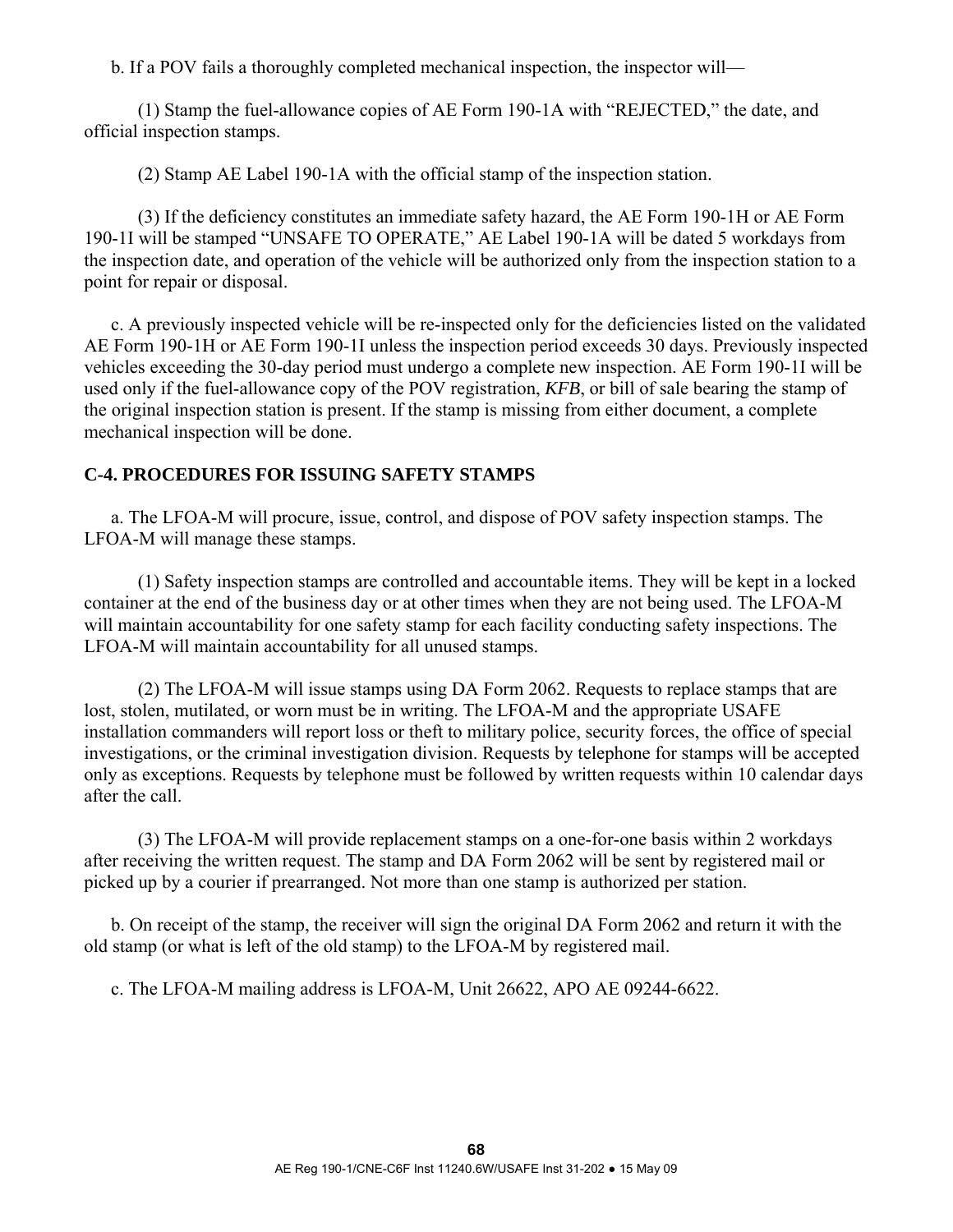### **SECTION II POV MECHANICAL STANDARDS**

# **C-5. DEFINITIONS**

### **1958 Geneva Agreement**

The Agreement Concerning the Adoption of Uniform Technical Prescriptions for Wheeled Vehicles, Equipment and Parts Which Can Be Fitted and/or Used on Wheeled Vehicles and the Conditions for Reciprocal Recognition of Approvals Granted on the Basis of These Prescriptions (available at *http://www.unece.org/trans/main/wp29/wp29wgs/wp29gen/wp29fdocstts.html*).

#### **1997 Vienna Agreement**

The 1997 Vienna Agreement Concerning the Adoption of Uniform Conditions for Periodical Technical Inspections of Wheeled Vehicles and the Reciprocal Recognition of Such Inspections.

### **Economic Commission for Europe regulation (ECE-R)**

A regulation annexed to the 1958 Geneva Agreement.

#### **inappropriate repair or modification**

A repair or modification that adversely affects the road safety of the vehicle.

#### **international technical inspection certificate**

A certificate about the first registration after manufacture and the periodical technical inspections of wheeled vehicles in compliance with Article 1 and appendix 2 of the 1997 Vienna Agreement (above).

#### **periodical technical inspection**

A procedure by which authorized technical inspection centers responsible for conducting inspection tests declare, after carrying out required verifications, that wheeled vehicles conform to established requirements.

### **verification**

Proof of compliance with established requirements through tests and checks carried out using techniques and equipment currently available, and without the use of tools to dismantle or remove any part of the vehicle.

#### **wheeled vehicle**

Motor vehicles of categories M2, M3, N2, and N3, and trailers of categories O3 and O4, as specified in the Consolidated Resolution on the Construction of Vehicles (R.E.3) (*http://www.unece.org/trans/main/wp29/wp29wgs/wp29gen/wp29fdoc/78r1a2e.pdf*), used in international transport whose permissible maximum mass exceeds 3,500 kilogram, except those used to carry passengers and having not more than eight seats in addition to the driver's seat.

# **C-6. GENERAL**

 a. POVs must meet the minimum standards of exterior condition considered acceptable according to German requirements. POVs that have deficiencies (for example, missing grill or fenders; broken windows; extensive body damage; deteriorated tailgates, engine covers, trunk lids, or running boards) will be rejected.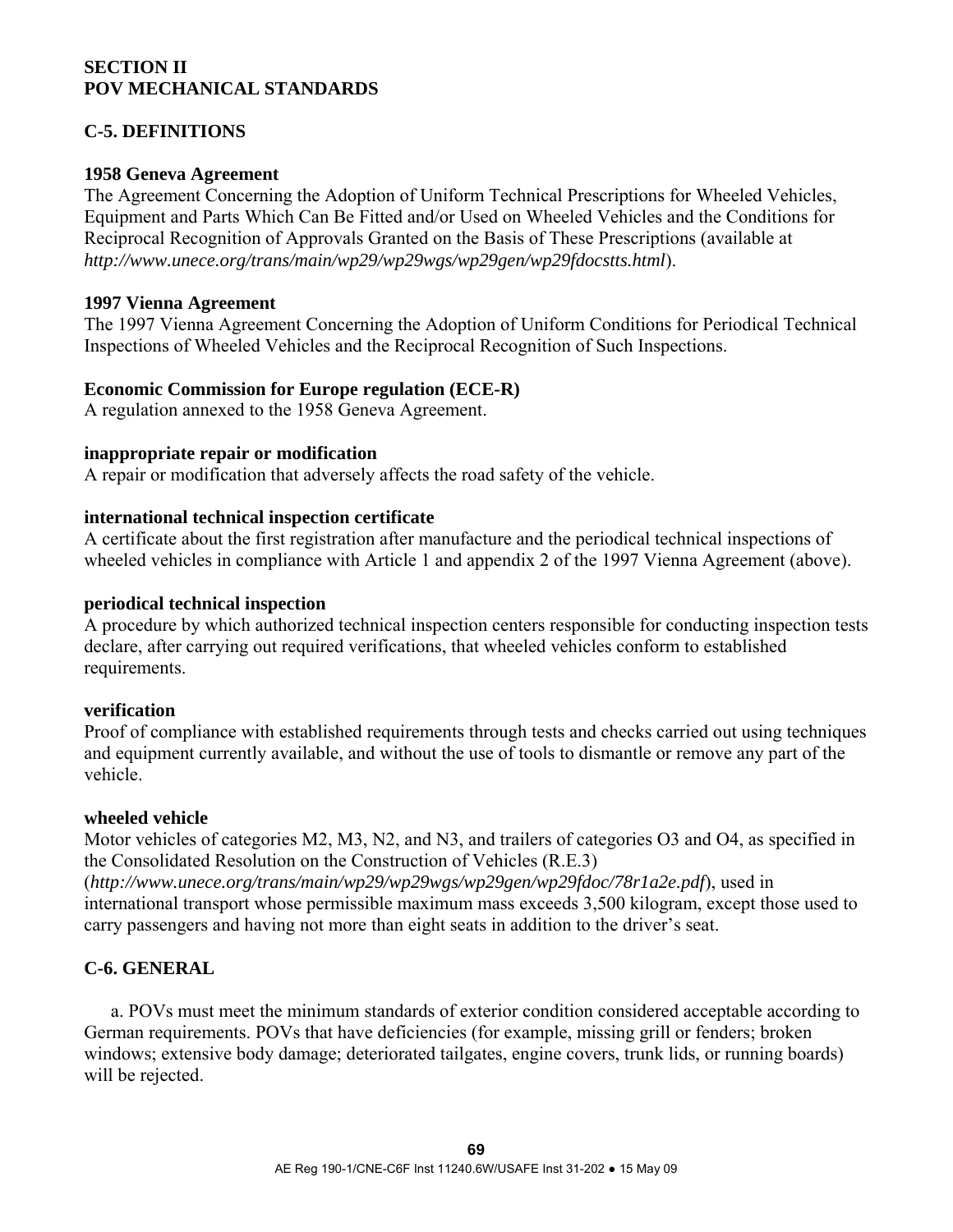b. POVs will be rejected for any other reason not covered in this publication that could cause loss of life or limb, or render the vehicle unsafe to operate. Another inspector or the inspector's supervisor may be asked to provide a second opinion in these cases.

 c. Receipts for ordered replacement parts will not be acceptable substitutes for repairs required to meet mechanical standards in this appendix except when the part does not pose an immediate safety hazard (for example, cracked lens of a turn-signal light).

 d. POV inspectors will not use sharp instruments (for example, screwdrivers, tire tools, razor blades) when checking for body or frame rust or other body condition. Only hand pressure or a small rubber mallet may be used.

 e. The inspector may pass a vehicle with minor defects such as inoperable license-plate light, parking light, back-up light, or lens with small cracks. The defects will be documented on the POV inspection form (AE Form 190-1H or AE Form 190-1I), and the owner will be told to have the deficiencies corrected. If a vehicle is found to have both major defects and minor defects, all defects must be corrected before re-inspection.

## **C-7. BODY**

 a. Vehicles with major alterations to the frame (for example, bent, cut, rewelded) must have a U.S. Department of Transportation (DOT) or *Technischer Überwachungsverein* (*TÜV*) certification.

 b. Spoilers attached to vehicles must meet the manufacturer's installation specifications. Homemade spoilers or spoilers that do not meet the manufacturer's specifications will be grounds for rejection.

 c. Minimum body ground clearance must not be less than 8 centimeters for flexible body parts such as ground-effect spoilers or air dams and 11 centimeters for hard parts such as exhaust, frame components, and suspension.

### **C-8. ENGINE AND TRANSMISSION**

 a. The vehicle will be rejected if there is evidence of an ongoing slow leak of oil or antifreeze or saturation of the underbody of the vehicle. If there is evidence of a slow leak, the undercarriage must be cleaned and re-inspected to verify whether or not there is still a slow leak. The vehicle will be rejected if there is an excessive leak. An excessive leak is any leak that allows fluid to drop from the vehicle onto the ground while the vehicle is being inspected.

 b. Vehicles with automatic transmissions that start when the gearshift lever is in gear will be rejected.

 c. A vehicle will be rejected if the gearshift of the vehicle can be placed into reverse gear without engaging the lock-out mechanism on both automatic and standard transmission vehicles.

d. A vehicle will be rejected if the clutch shows evidence of slipping.

# **C-9. PAINTING AND MARKING**

 a. Painting or markings resembling those normally used on U.S. Government-owned vehicles and markings that might associate a POV with a foreign government are prohibited.

b. After-market luminous paintings or markings may be used only on the rear of a POV.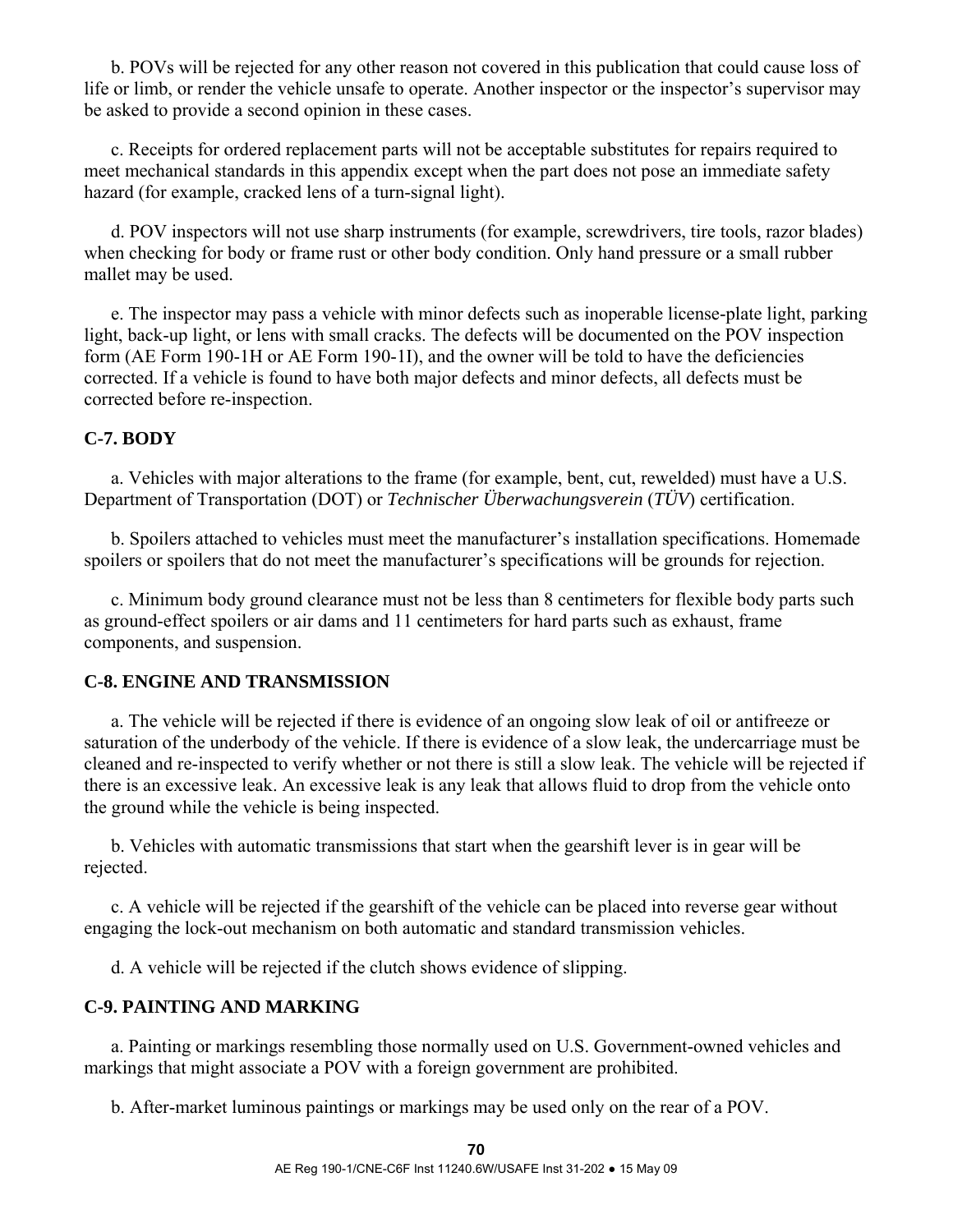# **C-10. LIGHTS**

a. Fog lights are not required. If fog lights are installed, they must be operational.

b. Installation of any of the following types of lighting is prohibited:

 (1) White, amber, or any other color lights behind the grill for the purpose of lighting up the grill unless equipped by the manufacturer.

(2) Lights in the wheel wells, under fenders, under the body, or behind the tires.

 (3) Additional lighting in or around the vehicle windshield, windows, or rear window that does not enhance vehicle safety. Vehicles must not have more than two original or additional stoplights affixed in the rear window.

 (4) Decorative lighting around the license plate; and parking, marking, and fog lights of colors other than white or amber as provided by the manufacturer.

 c. Headlight height (measured from the center of the headlight to the ground) less than 56 centimeters or higher than 137 centimeters will be grounds for rejection.

### **C-11. MIRRORS**

 a. Each passenger car must have an inside rearview mirror and an outside rearview mirror of unit magnification on the driver's side. The inside mirror must provide a maximum field of view 200 feet (61 meters) to the rear of the vehicle on a level road surface. The outside mirror must provide the driver with a view of a level road surface extending 8 feet (2.5 meters) from the tangent plane 35 feet (11 meters) behind the driver's eyes.

 b. The mirror mounting must provide a stable support for the mirror and allow for mirror adjustment by tilting in both the horizontal and vertical directions. Neither the outside mirror nor the mirror mounting may protrude farther than the widest part of the vehicle body except to the extent necessary to produce a field of view meeting or exceeding the requirements in subparagraph a above.

 c. A two-wheeled motor vehicle must be equipped with two rearview mirrors. Each mirror must be mounted with a stable support so that the horizontal center of the reflective surface is at least 11 inches (275 millimeters) outward of the longitudinal centerline of the motorcycle. The mirrors must be adjustable by tilting in both the horizontal and vertical directions.

d. Right-hand drive vehicles must have a left- and a right-side mirror.

e. Mirrors must not be discolored, cracked, or broken.

 f. Vehicles with rear tinted windows missing one or both exterior mirrors will be grounds for rejection.

#### **C-12. SEATBELTS**

 a. Passenger cars manufactured to U.S. specifications after 1 January 1968 must comply with Federal Standard 208 (49 Code of Federal Regulations). Federal Standard 208 requires a seatbelt for each forward-facing seat position or passive protection at all positions (for example, buses with padded seats).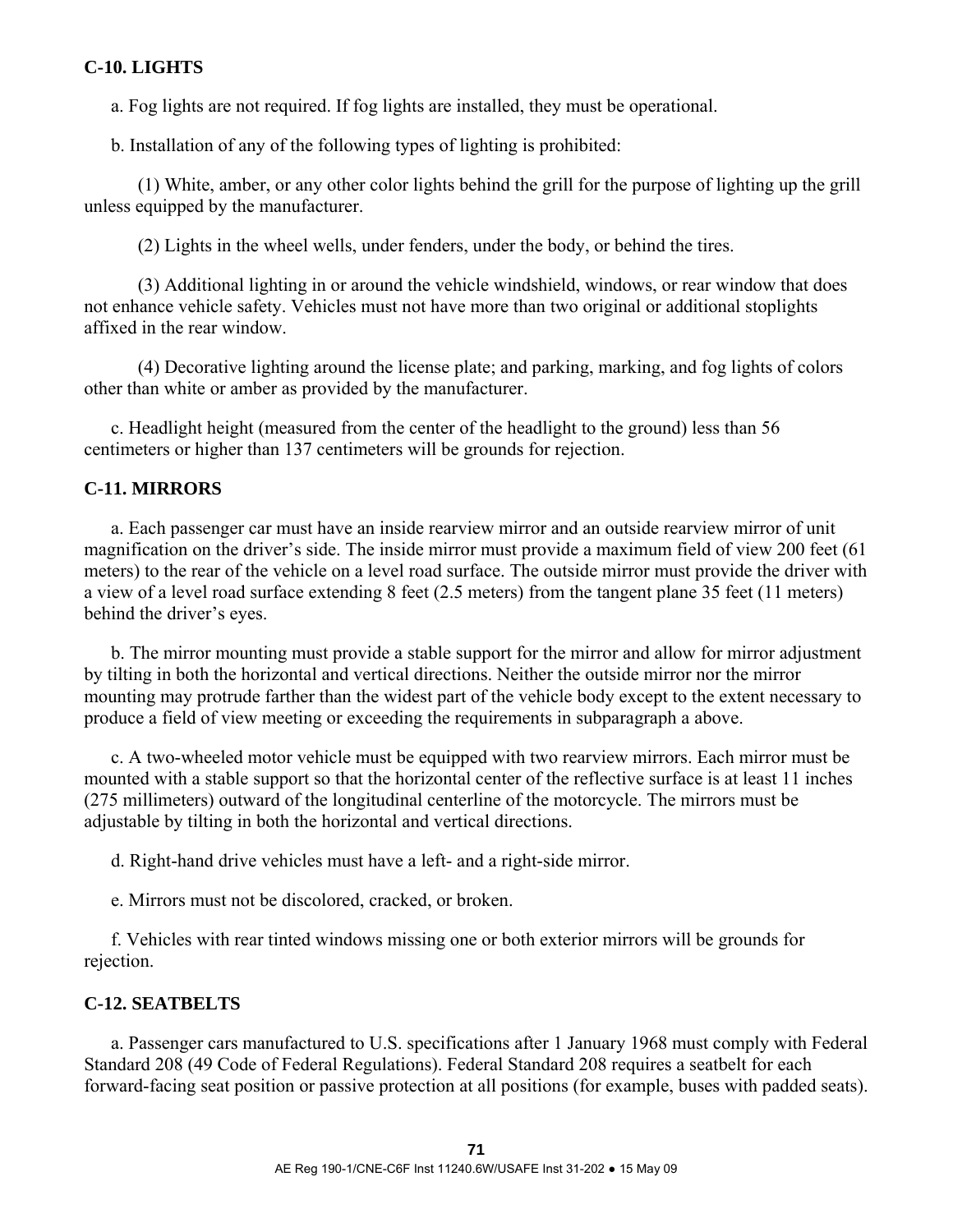b. All vehicles made to foreign specifications or American vehicles made before 1 January 1968 must be equipped with at least a lap belt for the driver and front-seat passenger positions.

 c. If a vehicle is designed and equipped with a customized kit including single point-mounted chairs (captain's chairs), all of the chairs must be equipped with at least a lap belt.

# **C-13. STEERING SYSTEMS**

 a. A vehicle will be rejected if the centrifugal velocity boot is torn or indicates evidence that it is slinging grease from being torn, split, or dry-rotted. Special attention should be shown to the brake pad area to ensure that a torn boot has not contaminated the pads with grease or the drive shaft universal joint has not been compromised by a lack of grease.

b. A vehicle will be rejected if the steering wheel lock does not function properly.

 c. A vehicle will be rejected if the steering wheel or steering column has in-and-out, sideways, or upand-down play. Adjustable steering-wheel columns must lock positively in all adjustment positions in accordance with the manufacturer's specifications.

### **C-14. BRAKES**

 a. Brake-test machines will be used when operational. When brake-test machines are not operational, a road test will be conducted. POVs that have been altered (lowered) to an extent that prevents enough ground clearance to safely enter and exit the brake-test machine without causing damage to the spoilers, exhaust, or suspension will be road tested (b below). Refusal of the POV owner to permit a road test of the POV will result in the immediate termination of the inspection.

 b. Road tests will be conducted on a level (not to exceed plus or minus 1 percent grade), dry, smooth, hard-surfaced road that is free of loose material, oil, and grease. Tests will be restricted to a designated area in the vicinity of the inspection station. The service brake will be applied and the vehicle will be brought to a stop as follows:

 **(1) Vehicles With a Gross Vehicle Weight Rating (GVWR) of 10,000 Pounds (4,500 Kilograms) or Less.** The service brake system must stop the vehicle in a distance of 25 feet (7.6 meters) or less from a speed of 20 miles per hour (mph) (32 kilometers per hour (kph)) without leaving a 12-foot (3.7 meters) wide lane.

 **(2) Vehicles With a GVWR of More Than 10,000 Pounds (4,500 Kilograms).** The servicebrake system must stop single-unit vehicles, except truck-tractors, in a distance of not more than 35 feet (10.6 meters), and combination vehicles and truck-tractors in a distance of not more than 40 feet (12 meters), from a speed of 20 mph (32 kph) without leaving a 12-foot (3.7 meters) wide lane.

 c. Motorcycles, trikes, and quads must have a split-service brake system or two independently activated service-brake systems. The equipment-brake tests will be conducted by the owner under the supervision of the POV inspector.

**NOTE:** Tire inflation pressure should be within the limits recommended by the tire manufacturer before either the brake-machine test or road test is conducted.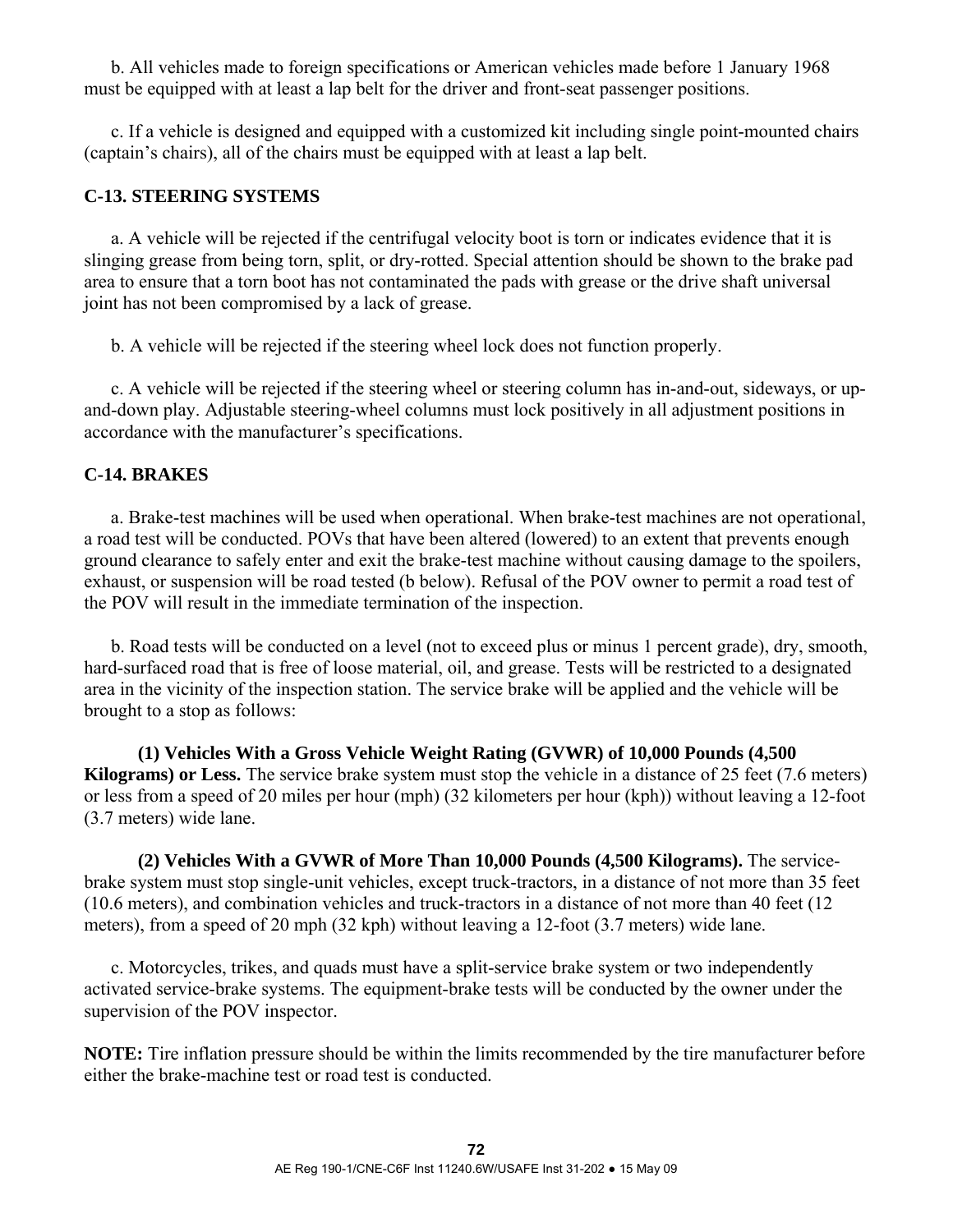### **C-15. TIRES AND RIMS**

 a. The tread depth of the vehicle tires must be at least 1/16 of an inch (1.6 mm). Inspectors will use a tread-depth gauge at any two adjacent major grooves at three areas spaced approximately equally around the outside of the tire. If at any point the tire tread is less than 1/16 of an inch (1.6 mm), the tire is excessively worn. Tires must be free of chunking, breaks, bumps, knots, or bulges showing cord or tread separation from the casing or other adjacent materials. The use of re-grooved tires is prohibited. Tire cords or belting materials must not be exposed to the naked eye or when cuts or abrasions on the tire are probed.

 b. Spare tires, including emergency space-saving tires, will be subject to inspection and must meet the same standards as all other tires on the vehicle. Any condition likely to cause injuries to personnel or faulty component parts (for example, excessively worn tires, deeply cut or exposed cords, cracked rubber, flat tire, missing spare tire) will be grounds to fail the POV during the inspection. POV owners must be advised that if they have a defective spare tire or missing spare tire while traveling on the autobahn, they will be in violation of German traffic law and could be fined. Newer-model POVs with no-flat safety, self-inflating tires that do not come equipped with a spare tire are exempt from this requirement.

c. Spinning rims attached to vehicles are prohibited and will cause the vehicle to be rejected.

 d. POVs with tires that extend beyond the outermost portion of the fender well when viewed from above are not authorized and will be rejected.

 e. A tire rim must not be bent, cracked, have elongated bolt holes, or have any indication of repair by welding. Tire and rim combinations other than those recommended by the manufacturer will cause the POV to be rejected. Wheel nuts and bolts must be in place and tight.

 f. German law requires that vehicles have "adequate tires" for winter driving. This means that in high-snow areas, vehicles must have snow tires mounted. In areas not regarded as "snow prone," the use of all-season tires with an M/S label or a snowflake label are acceptable. Vehicle owners should check with an authorized tire dealer for any unique restrictions in their area. Winter tires should have a tread depth of at least 3 millimeters.

### **C-16. EXHAUST SYSTEM**

 a. The exhaust system must be secured tightly and free of leaks. Tailpipes must extend behind the rear wheels or beyond the side edge or rear of the vehicle body unless prevented by the manufacturer's specifications.

b. A POV may be rejected if it emits excessive blue or black smoke.

 c. All parts of the exhaust line must be strong enough to resist normal hand pressure applied by the inspector. All repairs to exhaust systems must be made by welding or component replacement. Repairs using muffler or exhaust tape or chemical weld compounds (for example, liquid metal) are meant as temporary repairs and will not be accepted. Securing attachments must be present, tight, and similar to original manufacturer parts.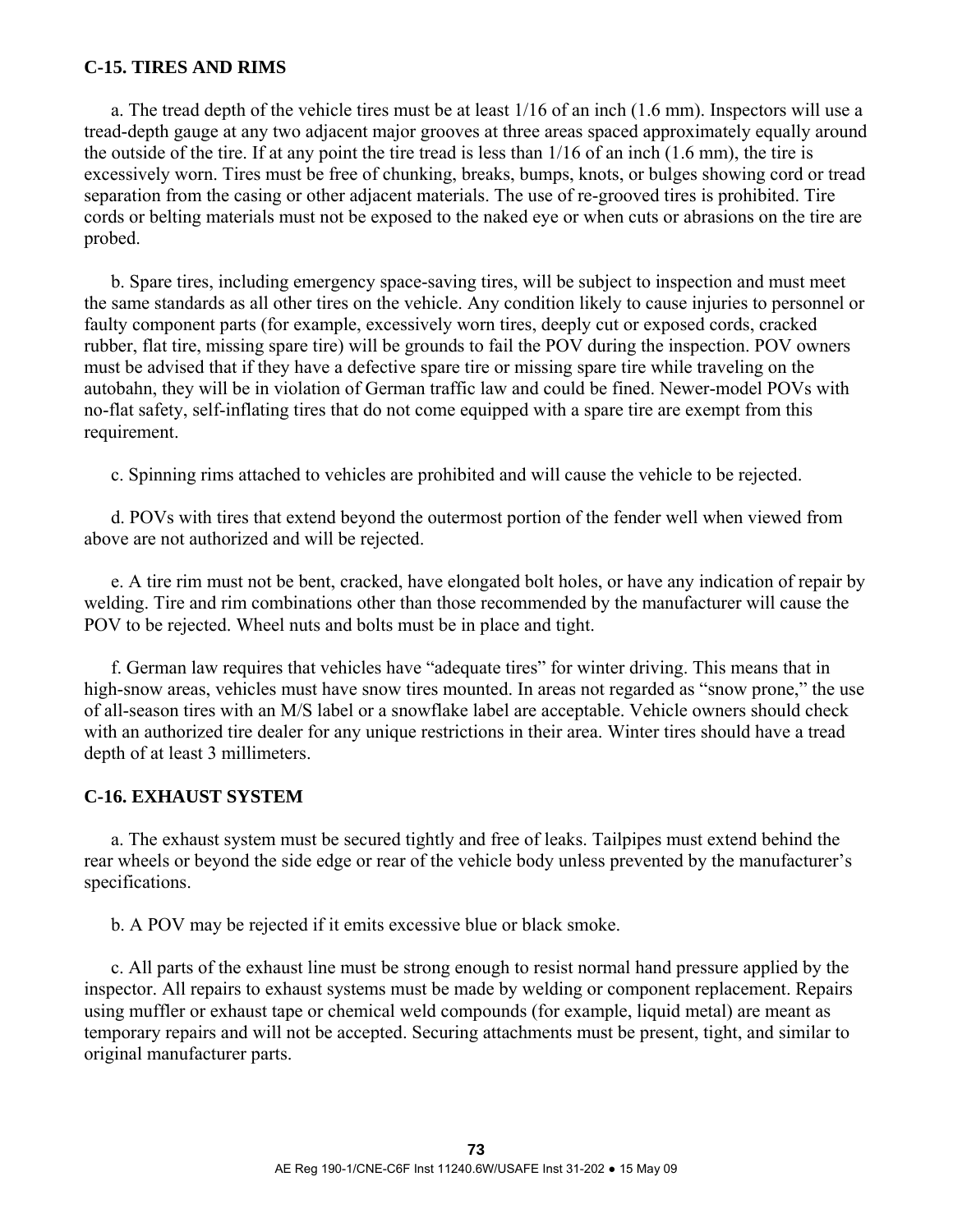# **C-17. AIRBAGS**

Vehicles equipped with airbags must have the airbags operational. A vehicle will be rejected if the light that indicates the airbag has been activated stays illuminated or is missing.

### **C-18. MOTORCYCLES**

 a. Inspectors will reject motorcycles that have been altered to change the center of gravity or wheelbase from that established by the manufacturer. Motorcycles with alterations hazardous to other highway users (for example, missing chain-guards or fenders) will be rejected. Motorcycles with aftermarket, straight-through exhaust pipes and motorcycles with original mufflers that have the sound absorber removed will be rejected. Steel wool and other like material will not be used in lieu of factory baffles to pack mufflers for sound dampening.

b. After-market installed turn-signal lights must meet the following requirements:

 (1) Front turn-signal lights must be positioned 100 millimeters from the edge of the headlight, 170 millimeters from each other (from the edge of the turn-signal lights), and 350 millimeters above the ground (from the low edge of the turn-signal light). Front turn-signal lights must be amber.

 (2) Rear turn-signal lights must be positioned 120 millimeters from each other (from the edge of the turn-signal lights) and 350 millimeters from the low edge of the turn-signal light to the ground. Rear turn-signal lights may be amber or red.

 c. Motorcycles with factory-installed amber running lights that are on when the engine is running are authorized.

### **C-19. QUADS AND TRIKES (LIGHT MOTOR VEHICLE)**

 a. Quads and trikes must be equipped with the following items as prescribed by the *Straßenverkehrs-Zulassungs-Ordnung* (*StVZO*) (Road Traffic Licensing Regulation) and recommended manufacturer's specification:

(1) One headlight with high- and low-beam if the vehicle has a width of 100 centimeters or less.

(2) Two headlights with high- and low-beam if the width of the vehicle exceeds 100 centimeters.

(3) One taillight if the vehicle has a width of 100 centimeters or less.

(4) Two taillights if the width of the vehicle exceeds 100 centimeters.

(5) License-plate light (rear).

(6) Turn signals and four-way flasher.

(7) Two stoplights.

(8) Signal horn.

(9) Back-up light if the quad is equipped with a reverse gear.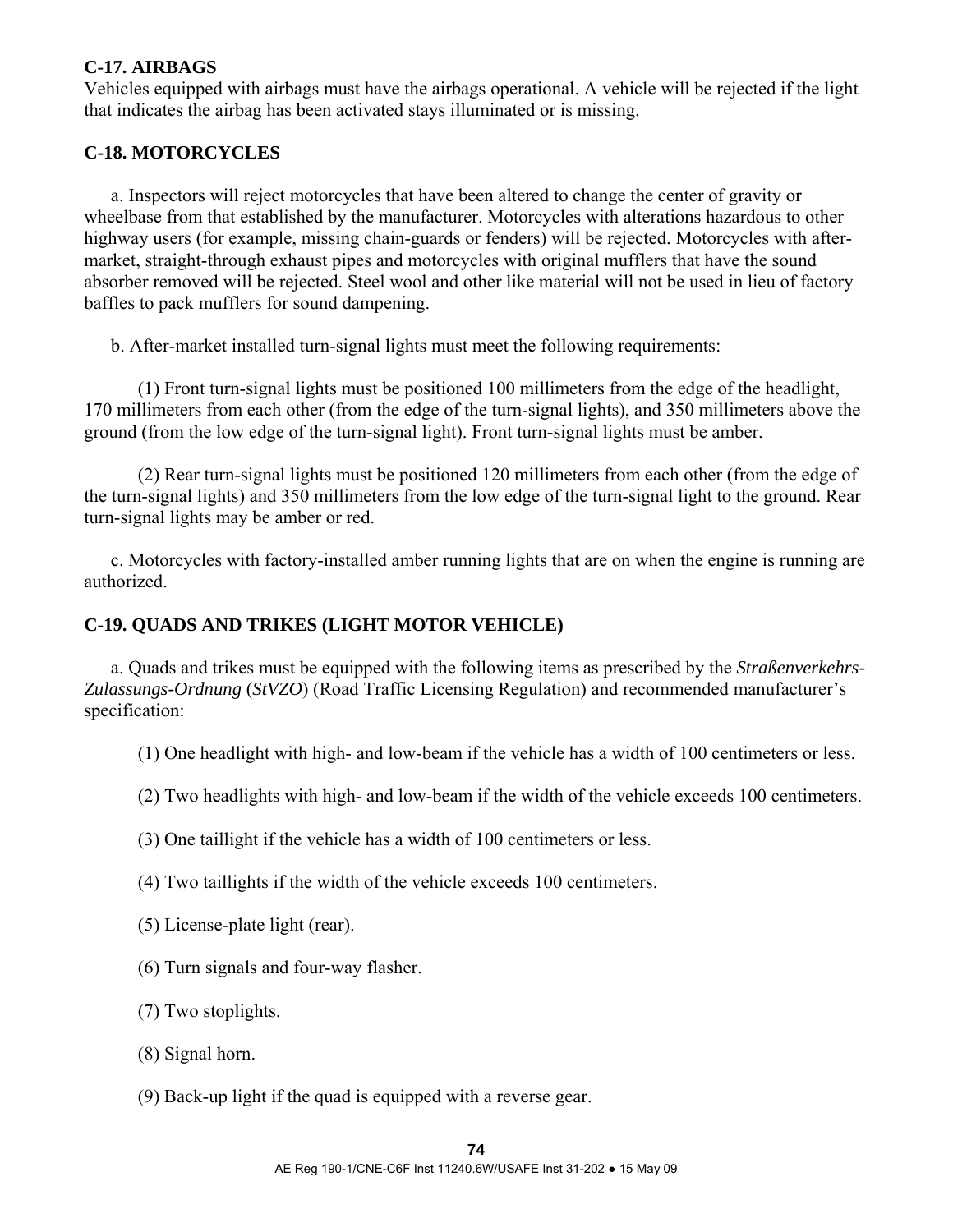(10) Mirror outside left and right.

(11) Front and rear fenders.

(12) Speedometer.

(13) Seatbelts for each seat when equipped by the manufacturer.

b. A quad may be equipped with a separate front and rear brake system similar to motorbikes.

 c. Quads and trikes must carry a warning triangle and first-aid kit. Operators must wear the same protective clothing and equipment as motorcycle riders (para 5-6b(6)).

d. Quads and trikes over 400 kilograms net weight must be equipped with a reverse gear.

# **C-20. TRAILER-TOWING VEHICLES**

a. Trailer-towing vehicles must be equipped with—

 (1) Electrical receptacles for connecting trailer lights (taillights, directional lights, and stoplights). This does not apply to class A, A1, and M vehicles when the taillights, directional lights, and stoplights of the towing vehicle can be clearly seen over the towed trailer.

 (2) Two outside rearview mirrors that enable the driver to see beyond the towed trailer or camper.

 b. Commercially designed trailer hitches must be attached to the vehicle framework for vehicles towing trailers with a gross weight (trailer weight including load) of more than 2,000 pounds (900 kilograms). The hitches must be attached to the vehicle according to the manufacturer's specifications.

# **C-21. TRAILERS**

 a. Commercially manufactured and homemade trailers must be registered. For homemade trailer frames, the shape of the metal frame structural parts must be U, I, L, or box. The frame must support the intended load without bending or swaying. Commercial axles and suspension-system components capable of supporting loaded trailers must be used. The suspension system must support the intended load without swaying or dipping.

 b. Trailer wheels must be covered or equipped with fenders that prevent trailer tires from throwing objects into the path of following vehicles.

 c. Trailer taillights, directional lights, stoplights, and reflectors must meet the same requirements as those for the towing vehicle. This does not apply to trailers towed by class A, A1, and M vehicles when the taillights, directional lights, and stoplights of the towing vehicle can be clearly seen over the towed trailer. The trailer-light system must match the towing vehicle electrical system (1-circuit or 2-circuit system) and have reflective triangles (6 inches (15 centimeters) on each side) mounted as close to the outer edges as possible.

 d. The owner is responsible for the strength of all welds and bolts used for attachments on homemade trailers. All nuts must be secured with lock washers or cotter pins.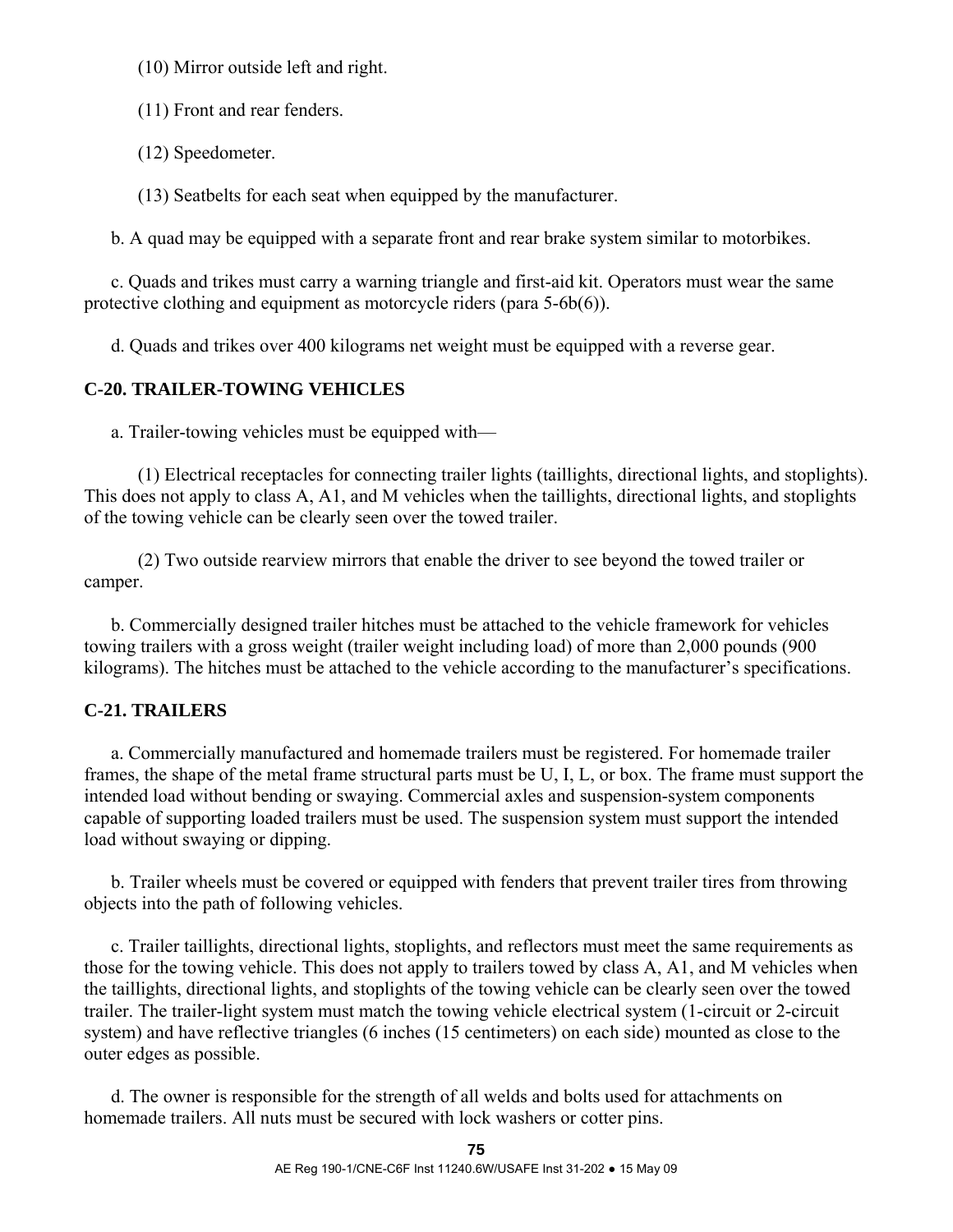e. The trailer hitch or coupling must be of commercial make.

f. Trailers with commercial tandem axles are acceptable.

 g. Brakes are required on trailers when the gross weight exceeds 1,650 pounds (750 kilograms) or one-half of the weight of the towing vehicle. The owner must provide verified written proof of gross weight and have a date plate attached to the frame that displays the serial number, verified gross weight, and maximum payload weight. Trailers that exceed 1,650 pounds (750 kilograms) gross weight must be equipped with brakes and a safety chain or cable that would engage the brakes if the trailer became detached.

 h. A trailer brought in for inspection must be accompanied by the vehicle that will tow it. This will allow the inspector to check for proper connections, mountings, and compatibility.

# **C-22. WINDOW TINTING**

Only window tinting manufactured within the glass by the manufacturer of the vehicle is authorized. After-market clear or tinted film is prohibited. Vehicles found with after-market tinting during inspection will be rejected.

# **SECTION III PERIODICITY OF TECHNICAL INSPECTIONS**

# **C-23. INSPECTION PROCEDURES AND REASONS FOR REJECTION**

The inspection must cover at least the items shown in table C-1.

| <b>Table C-1</b>                                            |                                                                                                     |                                                                                                                                                                                                                                                                                                                                          |
|-------------------------------------------------------------|-----------------------------------------------------------------------------------------------------|------------------------------------------------------------------------------------------------------------------------------------------------------------------------------------------------------------------------------------------------------------------------------------------------------------------------------------------|
| <b>Inspection Items, Methods, and Reasons for Rejection</b> |                                                                                                     |                                                                                                                                                                                                                                                                                                                                          |
| <b>ITEM</b>                                                 | <b>METHOD</b>                                                                                       | <b>REASONS TO REJECT</b>                                                                                                                                                                                                                                                                                                                 |
|                                                             | 0. GENERAL                                                                                          |                                                                                                                                                                                                                                                                                                                                          |
| 0.1. Applies to all test<br>items and vehicle               | The described methods should be applied but may<br>be replaced or supplemented by equally effective | Not in accordance with regulations.                                                                                                                                                                                                                                                                                                      |
| parts                                                       | methods if respective inspection regulations<br>already exist in Germany.                           | Poor repair or modification.                                                                                                                                                                                                                                                                                                             |
|                                                             |                                                                                                     | Installation of improper vehicle parts.                                                                                                                                                                                                                                                                                                  |
| <b>1. IDENTIFICATION OF THE VEHICLE</b>                     |                                                                                                     |                                                                                                                                                                                                                                                                                                                                          |
| 1.1. Registration<br>number plates                          | Visual inspection.                                                                                  | Vehicle registration plates mounted on the<br>vehicle in a location other than the one<br>specified by the manufacturer.<br>Registration plates mounted using incorrect<br>mounting bracket or not mounted directly to<br>the bumper or vehicle body.<br>Plates mounted in areas that do not meet<br>manufacturer or legal requirements. |
| 1.2. Vehicle<br>identification or serial<br>number          | Visual inspection.                                                                                  | Missing or cannot be found.<br>Incomplete or illegible.<br>Not in accordance with vehicle documents or<br>records.                                                                                                                                                                                                                       |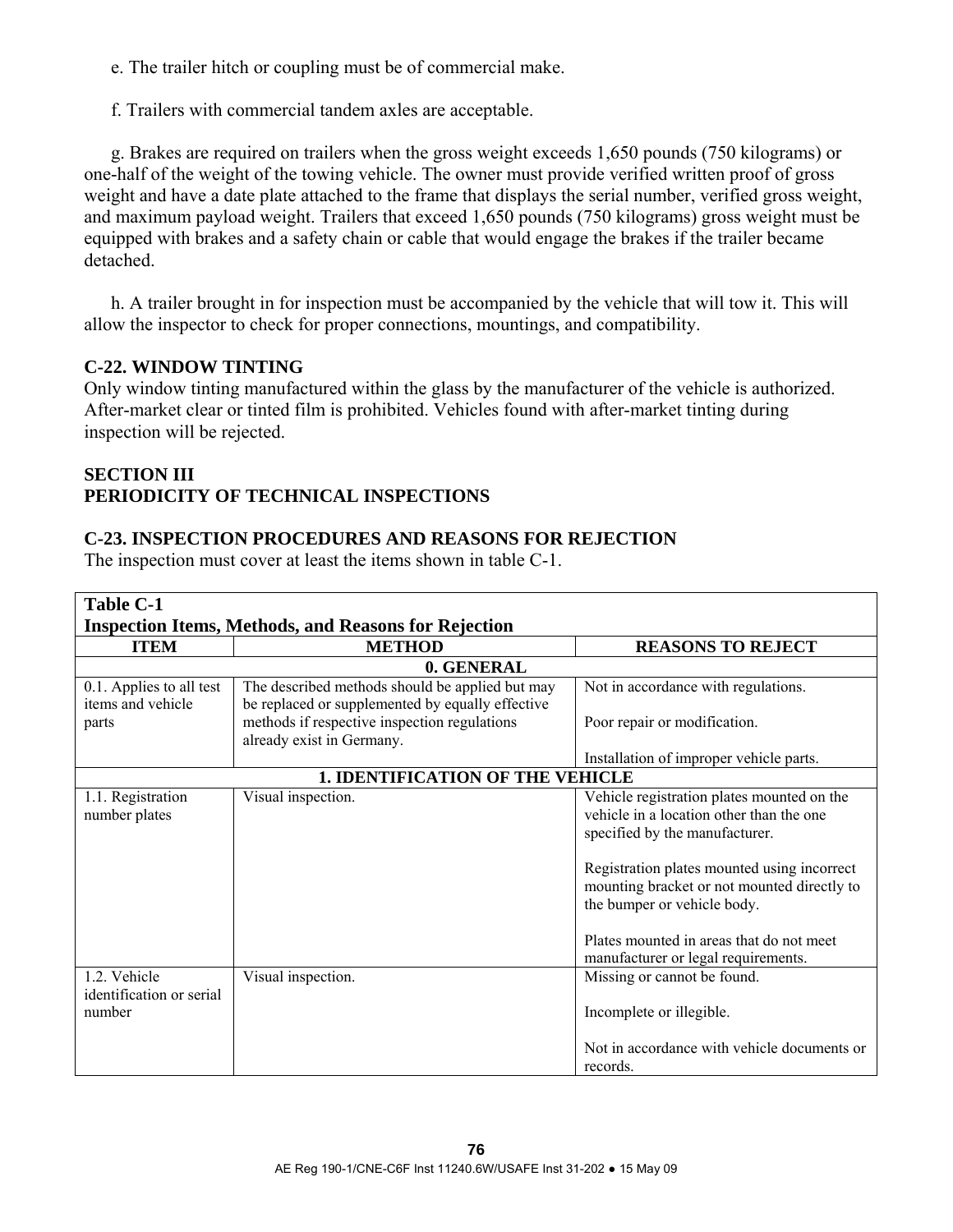| <b>Table C-1</b>                                            |                                                                                                                                                                                                              |                                                                                                                                                                          |  |
|-------------------------------------------------------------|--------------------------------------------------------------------------------------------------------------------------------------------------------------------------------------------------------------|--------------------------------------------------------------------------------------------------------------------------------------------------------------------------|--|
| <b>Inspection Items, Methods, and Reasons for Rejection</b> |                                                                                                                                                                                                              |                                                                                                                                                                          |  |
| <b>ITEM</b>                                                 | <b>METHOD</b>                                                                                                                                                                                                | <b>REASONS TO REJECT</b>                                                                                                                                                 |  |
|                                                             | 2. BRAKING EQUIPMENT                                                                                                                                                                                         |                                                                                                                                                                          |  |
| 2.1. Mechanical condition and operation                     | NOTE: Brake components will not be removed during inspection.                                                                                                                                                |                                                                                                                                                                          |  |
| 2.1.1. Service brake<br>pedal pivot                         | Visual inspection of the components while the<br>braking system is operated.                                                                                                                                 | Pivot too tight.                                                                                                                                                         |  |
|                                                             | Vehicles with power-assisted braking systems                                                                                                                                                                 | Bearing worn.                                                                                                                                                            |  |
|                                                             | should be inspected with the engine switched off.                                                                                                                                                            | Excessive wear or play.                                                                                                                                                  |  |
| 2.1.2. Pedal condition<br>and travel of the brake           | Visual inspection of the components while the<br>braking system is operated.                                                                                                                                 | Excessive or insufficient reserve travel.                                                                                                                                |  |
| operating device                                            | Vehicles with power-assisted braking systems                                                                                                                                                                 | Brake control not releasing correctly.                                                                                                                                   |  |
|                                                             | should be inspected with the engine switched off.                                                                                                                                                            | Antislip provision on brake pedal missing,<br>loose, or worn smooth.                                                                                                     |  |
| 2.1.3. Power source or<br>reservoir                         | Visual inspection of the components at normal<br>working pressure. Check time required for vacuum<br>or air pressure to reach safe working value and<br>function of warning device, multi-circuit-protection | Insufficient pressure or vacuum to give<br>assistance for at least two brake applications<br>after the warning device has operated, or<br>gauge shows an unsafe reading. |  |
|                                                             | valve, and pressure-relief valve.                                                                                                                                                                            | The time taken to build up air pressure or<br>vacuum to safe working value is not in<br>accordance with regulations.                                                     |  |
|                                                             |                                                                                                                                                                                                              | Multi-circuit-protection valve or pressure-<br>relief valve not working.                                                                                                 |  |
|                                                             |                                                                                                                                                                                                              | Air leak causing a noticeable drop in<br>pressure or audible air leaks.                                                                                                  |  |
|                                                             |                                                                                                                                                                                                              | External damage likely to affect the function<br>of the braking system.                                                                                                  |  |
| 2.1.4. Low-pressure<br>warning gauge or<br>indicator        | Functional check.                                                                                                                                                                                            | Malfunctioning or defective gauge or<br>indicator.                                                                                                                       |  |
| 2.1.5. Hand-operated<br>brake control valve                 | Visual inspection of the components while the<br>braking system is operated.                                                                                                                                 | Control cracked, damaged, or excessively<br>worn.                                                                                                                        |  |
|                                                             |                                                                                                                                                                                                              | Malfunction of control valve.                                                                                                                                            |  |
|                                                             |                                                                                                                                                                                                              | Control insecure on valve or valve insecure.                                                                                                                             |  |
|                                                             |                                                                                                                                                                                                              | Loose connections or leaks in system.                                                                                                                                    |  |
|                                                             |                                                                                                                                                                                                              | Unsatisfactory operation.                                                                                                                                                |  |
| 2.1.6. Parking-brake                                        | Visual inspection of the components while the                                                                                                                                                                | Ratchet not holding correctly.                                                                                                                                           |  |
| lever control, parking-<br>brake ratchet                    | braking system is operated.                                                                                                                                                                                  | Excessive wear at lever pivot or in ratchet<br>mechanism.                                                                                                                |  |
|                                                             |                                                                                                                                                                                                              | Excessive movement of lever indicating<br>incorrect adjustment.                                                                                                          |  |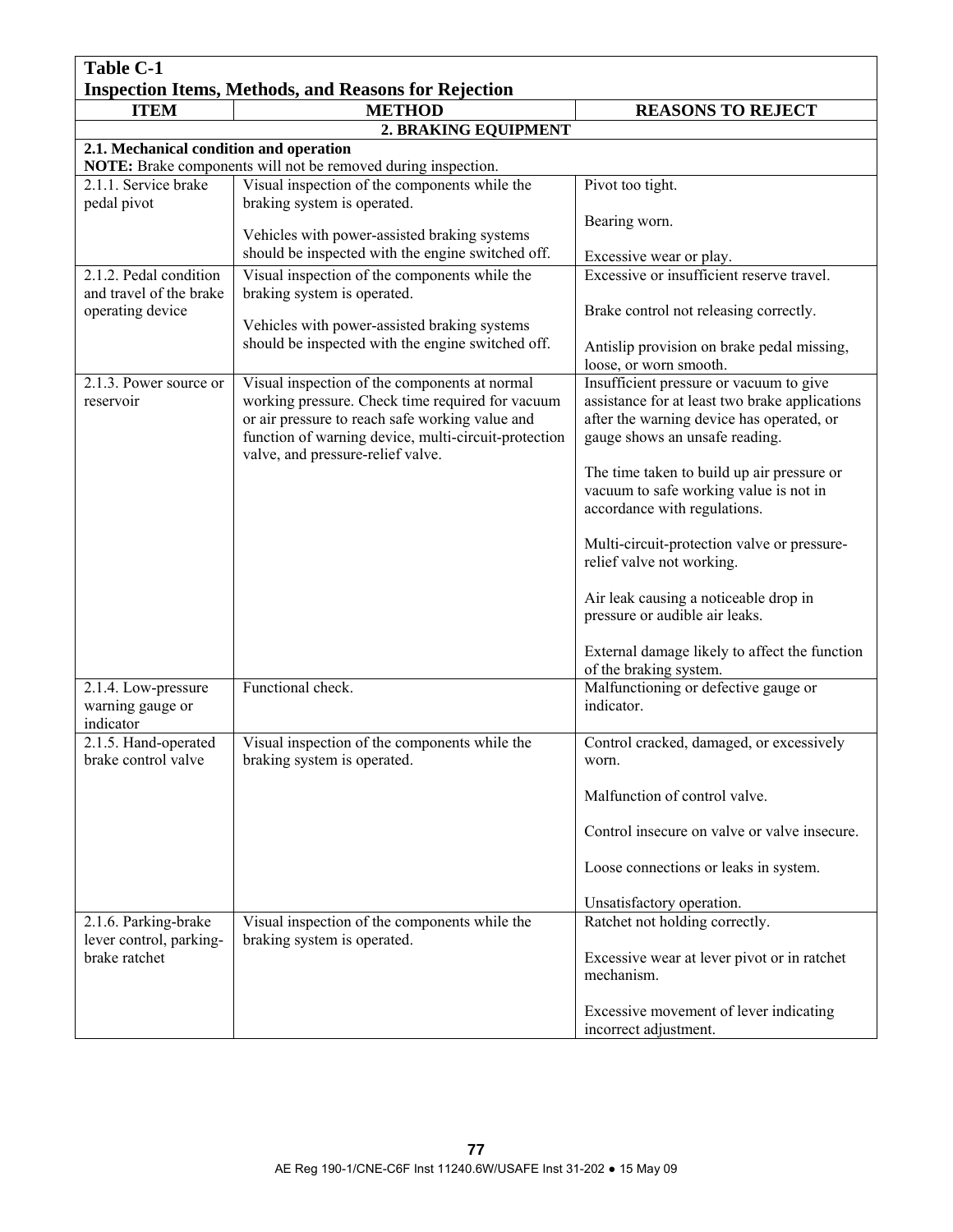| <b>Table C-1</b>                                            |                                                                              |                                                               |  |
|-------------------------------------------------------------|------------------------------------------------------------------------------|---------------------------------------------------------------|--|
| <b>Inspection Items, Methods, and Reasons for Rejection</b> |                                                                              |                                                               |  |
| <b>ITEM</b>                                                 | <b>METHOD</b>                                                                | <b>REASONS TO REJECT</b>                                      |  |
| $2.1.7$ . Braking valves                                    | Visual inspection of the components while the                                | Valve damaged or excessive air leak.                          |  |
| (foot valves, un-<br>loaders, governors)                    | braking system is operated.                                                  | Excessive oil discharge from compressor.                      |  |
|                                                             |                                                                              | Valve insecure or inadequately mounted.                       |  |
|                                                             |                                                                              | Hydraulic fluid discharge or leak.                            |  |
| 2.1.8. Couplings for                                        | Disconnect braking system coupling between                                   | Tap or self-sealing valve defective.                          |  |
| trailer brakes                                              | towing vehicle and trailer.                                                  | Tap or valve insecure or inadequately<br>mounted.             |  |
|                                                             |                                                                              | Excessive leaks.                                              |  |
| 2.1.9. Energy storage                                       | Visual inspection.                                                           | Tank damaged, corroded, or leaking.                           |  |
| reservoir pressure<br>tank                                  |                                                                              | Drain device inoperative.                                     |  |
|                                                             |                                                                              |                                                               |  |
|                                                             |                                                                              | Tank insecure or inadequately mounted.                        |  |
| $2.1.10$ . Brake servo<br>units, master cylinder,           | Visual inspection of the components while the<br>braking system is operated. | Defective or ineffective servo unit.                          |  |
| and hydraulic systems                                       |                                                                              | Master cylinder defective or leaking.                         |  |
|                                                             |                                                                              | Master cylinder insecure.                                     |  |
|                                                             |                                                                              | Insufficient brake fluid.                                     |  |
|                                                             |                                                                              | Master cylinder reservoir cap missing.                        |  |
|                                                             |                                                                              | Brake fluid warning light illuminated or<br>defective.        |  |
|                                                             |                                                                              | Incorrect functioning of brake fluid level<br>warning device. |  |
| 2.1.11. Rigid brake                                         | Visual inspection of the components while the                                | Risk of failure or fracture.                                  |  |
| pipes                                                       | braking system is operated.                                                  | Pipes or connections leaking.                                 |  |
|                                                             |                                                                              | Pipes damaged or excessively corroded.                        |  |
|                                                             |                                                                              | Pipes misplaced.                                              |  |
| 2.1.12. Flexible brake                                      | Visual inspection of the components while the                                | Risk of failure or fracture.                                  |  |
| hoses                                                       | braking system is operated.                                                  |                                                               |  |
|                                                             |                                                                              | Hoses damaged, chafing, twisted, or too<br>short.             |  |
|                                                             |                                                                              | Hoses or connections leaking.                                 |  |
|                                                             |                                                                              | Hoses bulging under pressure.                                 |  |
|                                                             |                                                                              | Hoses porous.                                                 |  |
| 2.1.13. Brake linings                                       | Visual inspection.                                                           | Lining or pad excessively worn.                               |  |
| and pads                                                    |                                                                              | Lining or pad contaminated with oil, grease,                  |  |
|                                                             |                                                                              | or other substance.                                           |  |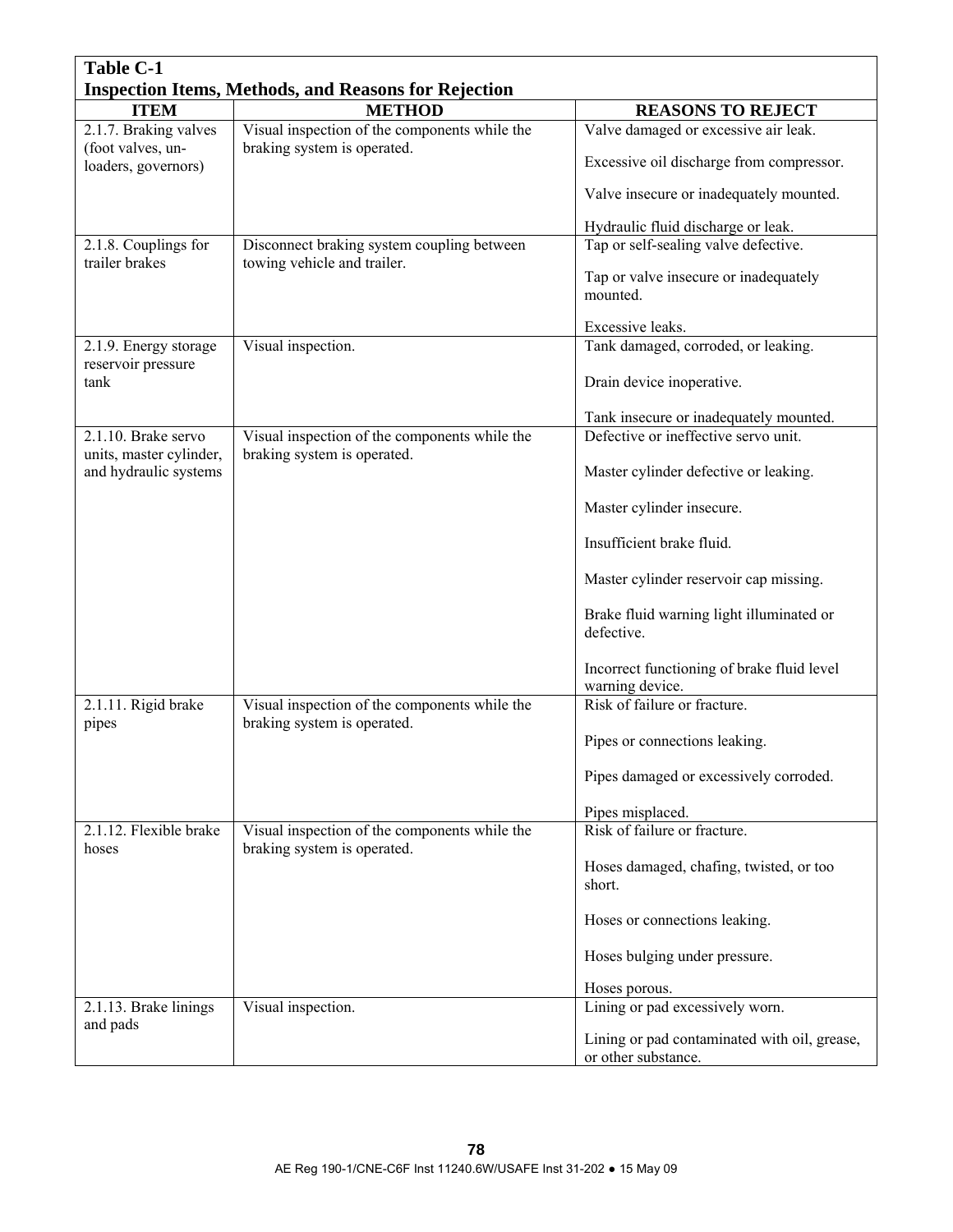| <b>Table C-1</b>                                       |                                                                              |                                                                                                      |
|--------------------------------------------------------|------------------------------------------------------------------------------|------------------------------------------------------------------------------------------------------|
|                                                        | <b>Inspection Items, Methods, and Reasons for Rejection</b>                  |                                                                                                      |
| <b>ITEM</b>                                            | <b>METHOD</b>                                                                | <b>REASONS TO REJECT</b>                                                                             |
| 2.1.14. Brake drums,<br>brake discs                    | Visual inspection.                                                           | Drum or disk excessively worn, excessively<br>scored, cracked, insecure, or fractured.               |
|                                                        |                                                                              | Drum or disk contaminated with oil, grease,<br>or other substance.                                   |
|                                                        |                                                                              | Back plate insecure.                                                                                 |
| 2.1.15. Brake cables,                                  | Visual inspection of the components while the                                | Cable damaged or knotted.                                                                            |
| rods, levers, linkages                                 | braking system is operated.                                                  | Component excessively worn or corroded.                                                              |
|                                                        |                                                                              | Cable, rod, or joint insecure.                                                                       |
|                                                        |                                                                              | Cable guide defective.                                                                               |
|                                                        |                                                                              | Restriction to free movement of the braking<br>system.                                               |
|                                                        |                                                                              | Abnormal movement of the levers/linkage<br>indicating maladjustment or excessive wear.               |
| 2.1.16. Brake                                          | Visual inspection of the components while the                                | Actuator cracked or damaged.                                                                         |
| actuators including<br>spring brakes, or               | braking system is operated.                                                  | Actuator leaking.                                                                                    |
| hydraulic cylinders.                                   |                                                                              | Actuator insecure or inadequately mounted.                                                           |
|                                                        |                                                                              | Actuator excessively corroded.                                                                       |
|                                                        |                                                                              | Insufficient or excessive travel of operating<br>piston or diaphragm mechanism.                      |
|                                                        |                                                                              | Dust covers missing or excessively damaged.                                                          |
| 2.1.17. Load-sensing<br>valve                          | Visual inspection of the components while the<br>braking system is operated. | Defective linkage.                                                                                   |
|                                                        |                                                                              | Linkage incorrectly adjusted.                                                                        |
|                                                        |                                                                              | Valve seized or inoperative.                                                                         |
|                                                        |                                                                              | Valve missing.                                                                                       |
|                                                        |                                                                              | Inappropriate repair or modification.                                                                |
|                                                        |                                                                              | Missing data plate.                                                                                  |
|                                                        |                                                                              | Data illegible or not in accordance with<br>regulations.                                             |
| 2.1.18. Automatic<br>slack adjusters and<br>indicators | Visual inspection.                                                           | Adjuster damaged, seized or having<br>abnormal movement, excessive wear, or<br>incorrect adjustment. |
|                                                        |                                                                              | Adjuster defective.                                                                                  |
|                                                        |                                                                              | Incorrectly installed.                                                                               |
| 2.1.19. Endurance                                      | Visual inspection.                                                           | Insecure connectors or mountings.                                                                    |
| braking system<br>(where fitted or                     |                                                                              | System obviously defective.                                                                          |
| required)<br>2.1.20. Automatic                         | Disconnect brake coupling between towing vehicle                             | Trailer brake does not automatically apply                                                           |
| operation of trailer                                   | and trailer.                                                                 | when coupling disconnected                                                                           |
| brakes                                                 |                                                                              |                                                                                                      |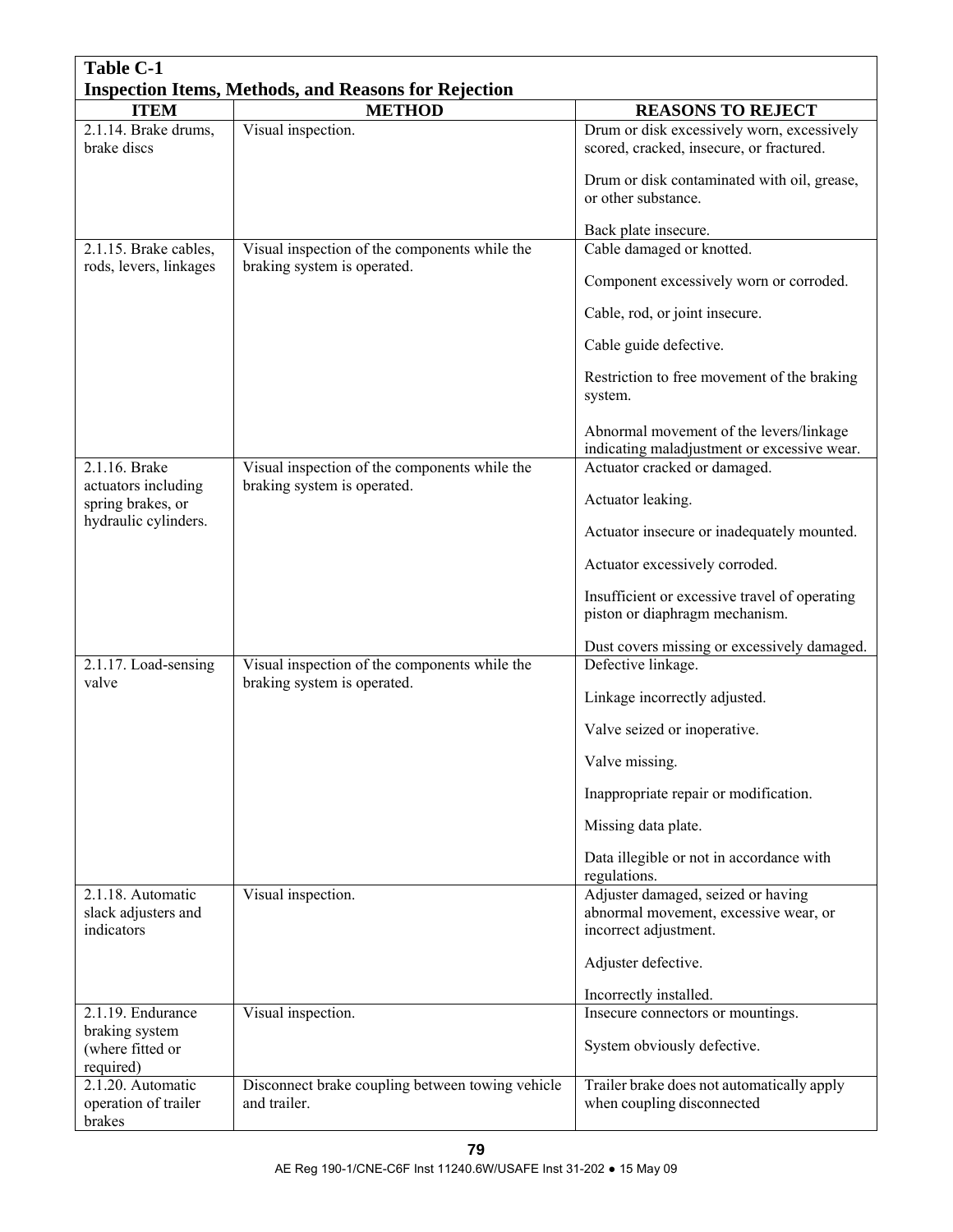| <b>Table C-1</b>                                            |                                                                                                                                                                                                                                                                                                                                                                           |                                                                                                                                                                                                                                                                                                  |  |
|-------------------------------------------------------------|---------------------------------------------------------------------------------------------------------------------------------------------------------------------------------------------------------------------------------------------------------------------------------------------------------------------------------------------------------------------------|--------------------------------------------------------------------------------------------------------------------------------------------------------------------------------------------------------------------------------------------------------------------------------------------------|--|
| <b>Inspection Items, Methods, and Reasons for Rejection</b> |                                                                                                                                                                                                                                                                                                                                                                           |                                                                                                                                                                                                                                                                                                  |  |
| <b>ITEM</b>                                                 | <b>METHOD</b>                                                                                                                                                                                                                                                                                                                                                             | <b>REASONS TO REJECT</b>                                                                                                                                                                                                                                                                         |  |
| 2.1.21. Complete<br>braking system                          | Visual inspection.                                                                                                                                                                                                                                                                                                                                                        | Other system devices such as brake-fluid<br>pump or air dryer show external damage or<br>are excessively corroded in a way that<br>adversely affects the braking system.                                                                                                                         |  |
|                                                             |                                                                                                                                                                                                                                                                                                                                                                           | Leakage of air or brake fluid.                                                                                                                                                                                                                                                                   |  |
|                                                             |                                                                                                                                                                                                                                                                                                                                                                           | Any component unsecured or improperly<br>mounted.                                                                                                                                                                                                                                                |  |
| 2.1.22. Test                                                | Visual inspection.                                                                                                                                                                                                                                                                                                                                                        | Missing.                                                                                                                                                                                                                                                                                         |  |
| connections where                                           |                                                                                                                                                                                                                                                                                                                                                                           |                                                                                                                                                                                                                                                                                                  |  |
| fitted or required                                          |                                                                                                                                                                                                                                                                                                                                                                           | Damaged, unusable, or leaking.                                                                                                                                                                                                                                                                   |  |
|                                                             | 2.2. Service braking performance and efficiency                                                                                                                                                                                                                                                                                                                           |                                                                                                                                                                                                                                                                                                  |  |
| 2.2.1. Performance                                          | During a road test or a test on a static brake-testing<br>machine, apply the brakes progressively up to                                                                                                                                                                                                                                                                   | Inadequate braking effort on one or more<br>wheel.                                                                                                                                                                                                                                               |  |
|                                                             | maximum effort.                                                                                                                                                                                                                                                                                                                                                           | Braking effort from any wheel is less than 70<br>percent of maximum effort recorded from the<br>other wheel on the same axle; or in the case<br>of testing on the road, the vehicle deviates<br>excessively from a straight line.                                                                |  |
|                                                             |                                                                                                                                                                                                                                                                                                                                                                           | No gradual variation in brake effort such as<br>grabbing.                                                                                                                                                                                                                                        |  |
|                                                             |                                                                                                                                                                                                                                                                                                                                                                           | Abnormal lag in brake operation of any<br>wheel.                                                                                                                                                                                                                                                 |  |
|                                                             |                                                                                                                                                                                                                                                                                                                                                                           | Excessive fluctuation of brake force during<br>each complete wheel revolution.                                                                                                                                                                                                                   |  |
| 2.2.2. Efficiency                                           | Test with a static brake-testing machine if<br>operational and available. If not, a road test<br>indicating proper brake function using a<br>decelerometer. For goods vehicles, the laden<br>braking system performance should be assessed by<br>testing the vehicle laden, by evaluation using a<br>method based on extrapolation, or by some other<br>acceptable means. | Does not give at least the minimum figure as<br>follows:<br>Category M2 and M3: 50%<br>Category N2 and N3: 43%<br>Category O3 and O4: 40%                                                                                                                                                        |  |
|                                                             | 2.3. Secondary emergency braking system performance                                                                                                                                                                                                                                                                                                                       |                                                                                                                                                                                                                                                                                                  |  |
| 2.3.1. Performance                                          | If the secondary braking system is separate from<br>the service braking system, use the method                                                                                                                                                                                                                                                                            | Brake inoperative on one side.                                                                                                                                                                                                                                                                   |  |
|                                                             | specified in 2.2.2.                                                                                                                                                                                                                                                                                                                                                       | Braking effort from any wheel is less than 70<br>percent of maximum effort recorded from<br>another wheel on the same axle specified; or<br>in the case of testing on the road, the vehicle<br>deviates excessively from a straight line.<br>No gradual variation in brake effort<br>(grabbing). |  |
| 2.3.2. Efficiency                                           | If the secondary braking system is separate from                                                                                                                                                                                                                                                                                                                          | Braking effort less than 50 percent of the                                                                                                                                                                                                                                                       |  |
|                                                             | the service braking system, use the method<br>specified in 2.2.2.                                                                                                                                                                                                                                                                                                         | service brake performance defined in 2.2.2 in<br>relation to the maximum authorized mass or,<br>in the case of semi-trailers, to the sum of the<br>authorized axel loads.                                                                                                                        |  |
|                                                             | 2.4. Parking brake performance and efficiency                                                                                                                                                                                                                                                                                                                             |                                                                                                                                                                                                                                                                                                  |  |
| 2.4.1. Performance                                          | Apply the brake during a road test with a                                                                                                                                                                                                                                                                                                                                 | Brake inoperative on one side or, in the case                                                                                                                                                                                                                                                    |  |
|                                                             | decelerometer or test on a static brake-testing                                                                                                                                                                                                                                                                                                                           | of road-testing, the vehicle deviates                                                                                                                                                                                                                                                            |  |
|                                                             | machine.                                                                                                                                                                                                                                                                                                                                                                  | excessively from a straight line.                                                                                                                                                                                                                                                                |  |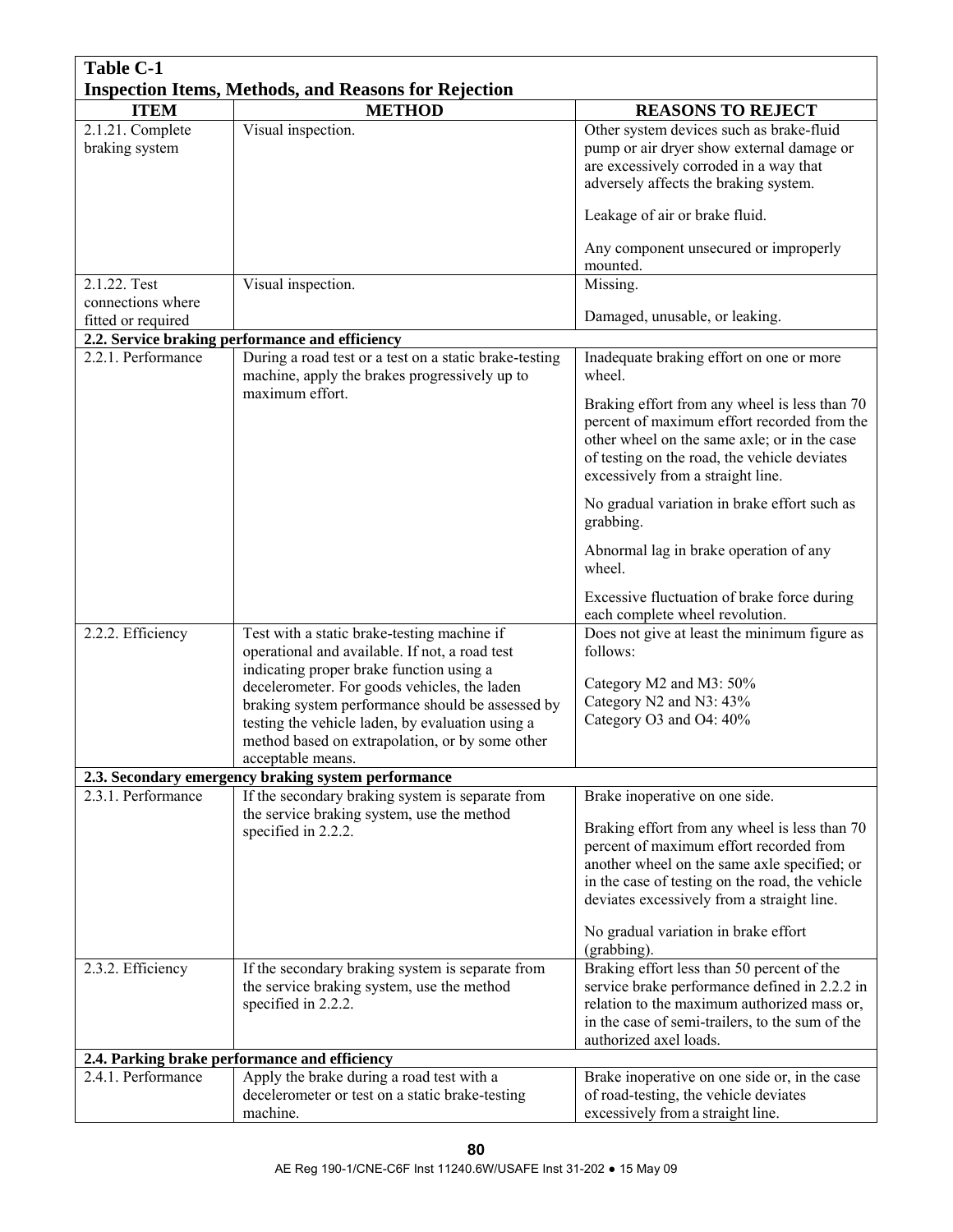| <b>Table C-1</b>                                            |                                                                                                                                                                                                                                           |                                                                                                                                                                                                                                                                     |  |
|-------------------------------------------------------------|-------------------------------------------------------------------------------------------------------------------------------------------------------------------------------------------------------------------------------------------|---------------------------------------------------------------------------------------------------------------------------------------------------------------------------------------------------------------------------------------------------------------------|--|
| <b>Inspection Items, Methods, and Reasons for Rejection</b> |                                                                                                                                                                                                                                           |                                                                                                                                                                                                                                                                     |  |
| <b>ITEM</b>                                                 | <b>METHOD</b>                                                                                                                                                                                                                             | <b>REASONS TO REJECT</b>                                                                                                                                                                                                                                            |  |
| 2.4.2. Efficiency                                           | Test with a static brake-testing machine or by a<br>road test using either an indicating or recording<br>decelerometer or with the vehicle on a slope of<br>known gradient. Goods vehicles should, if possible,<br>be tested while laden. | For all vehicles, does not give at least a<br>braking ratio of 16 percent in relation to the<br>maximum authorized mass; or for motor<br>vehicles, 12 percent in relation to the<br>maximum authorized combination mass of<br>the vehicle—whichever is the greater. |  |
| 2.5. Endurance<br>braking system<br>performance             | Visual inspection and, where possible, testing<br>whether the system functions.                                                                                                                                                           | No gradual variation of efficiency (not<br>applicable to exhaust brake systems).                                                                                                                                                                                    |  |
| 2.6. Antilock braking<br>system                             | Visual inspection of warning device.                                                                                                                                                                                                      | System not functioning.<br>Warning device malfunctioning.                                                                                                                                                                                                           |  |
|                                                             |                                                                                                                                                                                                                                           | Warning device shows system malfunction.                                                                                                                                                                                                                            |  |
| 3.1. Mechanical condition                                   | 3. STEERING                                                                                                                                                                                                                               |                                                                                                                                                                                                                                                                     |  |
| 3.1.1. Steering-gear<br>condition                           | With the vehicle over a pit or on a hoist and with<br>the road wheels off the ground, rotate the steering                                                                                                                                 | Roughness in operation of gear.<br>Sector shaft twisted or worn spline.                                                                                                                                                                                             |  |
|                                                             | wheel from lock to lock. Visually inspect the<br>operation of the steering gear.                                                                                                                                                          | Excessive wear in sector shaft.                                                                                                                                                                                                                                     |  |
|                                                             |                                                                                                                                                                                                                                           | Excessive "end float" of sector shaft.                                                                                                                                                                                                                              |  |
|                                                             |                                                                                                                                                                                                                                           | Leaking.<br>Steering gear casing not properly attached.                                                                                                                                                                                                             |  |
| 3.1.2. Steering-gear<br>casing attachment                   | With the vehicle on a pit or hoist and the weight of<br>the vehicle road wheels on the ground, rotate the<br>steering wheel clockwise and anticlockwise or use                                                                            | Elongated fixing holes in chassis.                                                                                                                                                                                                                                  |  |
|                                                             | a specially adapted wheel-play detector. Visually<br>inspect the attachment of gear casing to chassis.                                                                                                                                    | Missing or fractured fixing bolts.<br>Steering-gear casing fractured.                                                                                                                                                                                               |  |
| 3.1.3. Steering-<br>linkage condition                       | With the vehicle over a pit or on a hoist and with<br>the road wheel on the ground, rock the steering<br>wheel clockwise and anticlockwise or use a                                                                                       | Relative movement between components that<br>should be fixed.                                                                                                                                                                                                       |  |
|                                                             | specially adapted wheel-play detector. Visually<br>inspect steering components for wear, fractures,                                                                                                                                       | Excessive wear at joints.<br>Fractures or deformation of any component.                                                                                                                                                                                             |  |
|                                                             | and security.                                                                                                                                                                                                                             | Absence of locking devices.                                                                                                                                                                                                                                         |  |
|                                                             |                                                                                                                                                                                                                                           | Misalignment of components (for example,<br>track rod, drag link).                                                                                                                                                                                                  |  |
|                                                             |                                                                                                                                                                                                                                           | Dust cover missing, damaged, or severely<br>deteriorated.                                                                                                                                                                                                           |  |
| 3.1.4. Steering-<br>linkage operation                       | With the vehicle over a pit or on a hoist and with<br>the road wheels on the ground and the engine                                                                                                                                        | Moving steering linkage is fouling a fixed<br>part of the chassis.                                                                                                                                                                                                  |  |
|                                                             | running, rotate the steering wheel from lock to<br>lock. Visually inspect movement of linkages.                                                                                                                                           | Steering stops not operating.                                                                                                                                                                                                                                       |  |
| 3.1.5. Power steering                                       | Check steering system for leaks and hydraulic fluid<br>reservoir level (if visible). With the road wheels on                                                                                                                              | Fluid leak.<br>Insufficient fluid.                                                                                                                                                                                                                                  |  |
|                                                             | the ground and with the engine running, check that<br>the power-steering system is operating.                                                                                                                                             | Mechanism not working.                                                                                                                                                                                                                                              |  |
|                                                             |                                                                                                                                                                                                                                           | Mechanism fractured or insecure.                                                                                                                                                                                                                                    |  |
|                                                             |                                                                                                                                                                                                                                           | Misalignment or fouling of components.                                                                                                                                                                                                                              |  |
|                                                             |                                                                                                                                                                                                                                           | Cables or hoses damaged or excessively<br>corroded.                                                                                                                                                                                                                 |  |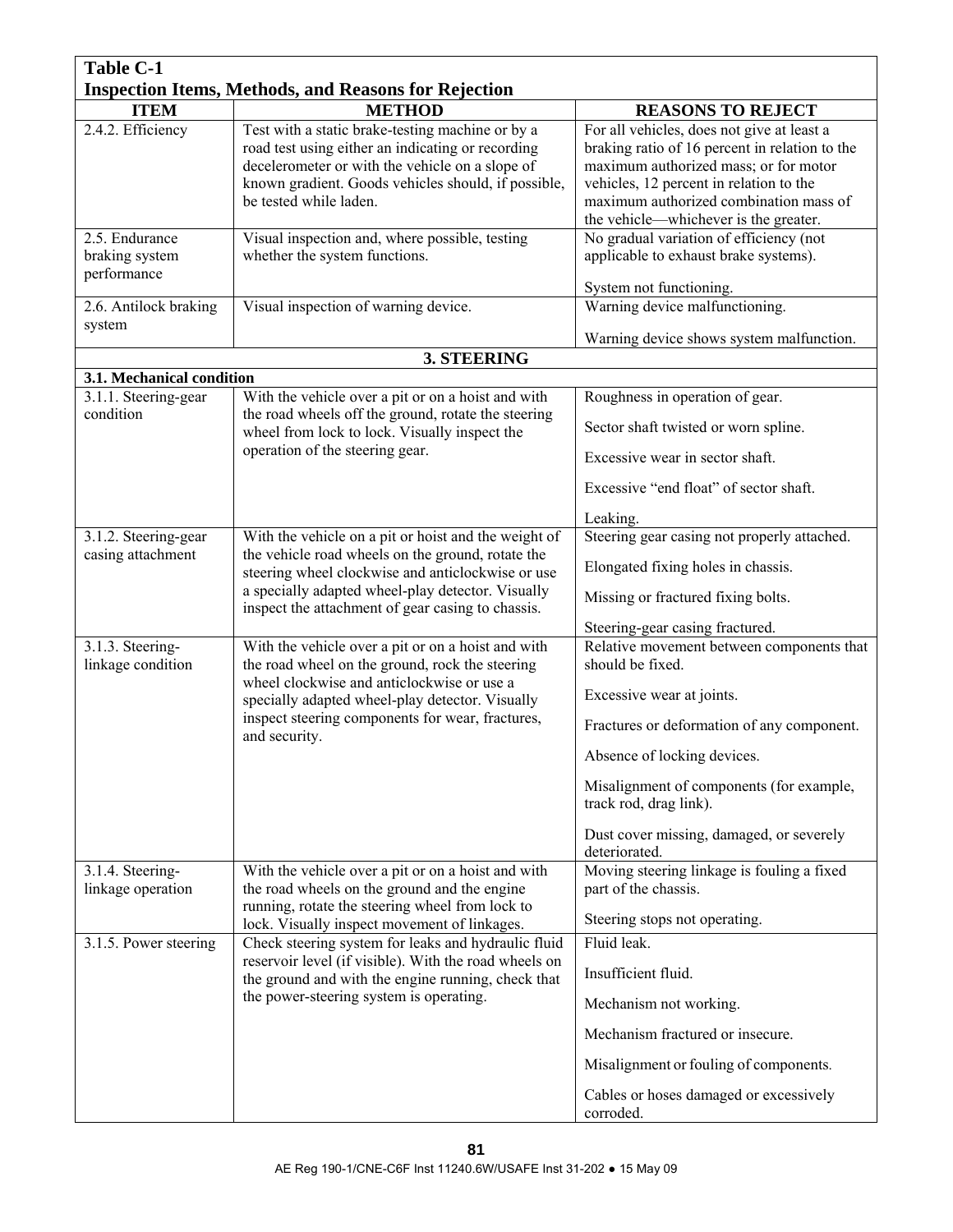| <b>Table C-1</b>                                            |                                                                                                                                                                                                                     |                                                                                                                                                                                                                   |
|-------------------------------------------------------------|---------------------------------------------------------------------------------------------------------------------------------------------------------------------------------------------------------------------|-------------------------------------------------------------------------------------------------------------------------------------------------------------------------------------------------------------------|
| <b>Inspection Items, Methods, and Reasons for Rejection</b> |                                                                                                                                                                                                                     |                                                                                                                                                                                                                   |
| <b>ITEM</b>                                                 | <b>METHOD</b>                                                                                                                                                                                                       | <b>REASONS TO REJECT</b>                                                                                                                                                                                          |
| 3.2. Steering wheel and column                              |                                                                                                                                                                                                                     |                                                                                                                                                                                                                   |
| 3.2.1. Steering-wheel<br>condition                          | With the road wheels on the ground, rock the<br>steering wheel from side to side at right angles to<br>the column and apply slight downward and upward                                                              | Relative movement between steering wheel<br>and column indicating looseness.                                                                                                                                      |
|                                                             | pressure. Visually inspect play.                                                                                                                                                                                    | Absence of retaining device on steering-<br>wheel hub.                                                                                                                                                            |
|                                                             |                                                                                                                                                                                                                     | Fracture or looseness of steering wheel hub,<br>rim, or spokes.                                                                                                                                                   |
| 3.2.2. Steering<br>column                                   | With the vehicle over a pit or on a hoist and the<br>mass of the vehicle on the ground, push and pull<br>the steering wheel in line with column, push the                                                           | Excessive movement of center of steering<br>wheel up or down.                                                                                                                                                     |
|                                                             | steering wheel in various directions at right angles<br>to the column. Visually inspect steering-wheel play                                                                                                         | Excessive movement of top of column<br>radially from axis of column.                                                                                                                                              |
|                                                             | and the condition of flexible couplings or universal<br>joints.                                                                                                                                                     | Deteriorated flexible coupling.                                                                                                                                                                                   |
| 3.3. Steering play                                          |                                                                                                                                                                                                                     | Attachment defective.                                                                                                                                                                                             |
|                                                             | With the vehicle over a pit or on a hoist, the mass<br>of the vehicle on the road wheels, the engine<br>running for vehicles with power steering, and with                                                          | Free play in steering excessive (for example<br>movement of a point on the rim exceeding<br>one-fifth of the diameter of the steering                                                                             |
|                                                             | the road wheels in the straight-ahead position,<br>lightly turn the steering wheel clockwise and<br>counterclockwise as far as possible without moving<br>the road wheel. Visually inspection for free<br>movement. | wheel) or not in accordance with regulations.                                                                                                                                                                     |
| 3.4. Wheel alignment                                        | Check alignment of steered wheels.                                                                                                                                                                                  | Alignment not in accordance with vehicle<br>manufacturer's data or regulations.                                                                                                                                   |
| 3.5. Trailer steered                                        | Visual inspection or using a specially adapted                                                                                                                                                                      | Component damaged or cracked.                                                                                                                                                                                     |
| axle turntable                                              | wheel-play detector.                                                                                                                                                                                                | Excessive play.                                                                                                                                                                                                   |
|                                                             |                                                                                                                                                                                                                     | Attachment defective.                                                                                                                                                                                             |
|                                                             | <b>4. VISIBILITY</b>                                                                                                                                                                                                |                                                                                                                                                                                                                   |
| 4.1. Field of vision                                        | Visual inspection from driving seat.                                                                                                                                                                                | After-market transparent or tinted material<br>attached to windshield or front side windows<br>directly to the left and right of the driver on<br>the passenger side window.                                      |
|                                                             |                                                                                                                                                                                                                     | Obstruction (including reflecting or tinted<br>film) within driver's field of view that<br>materially affects his or her view in front or<br>to the sides.                                                        |
| 4.2. Condition of<br>glass                                  | Visual inspection.                                                                                                                                                                                                  | Glass in front, rear, or side windows directly<br>to the right or left of the driver with cracks                                                                                                                  |
|                                                             | <b>NOTE:</b> Repair of minor chips in the windshield<br>area in front of the driver is not authorized by this                                                                                                       | that impair or distort the driver's vision.                                                                                                                                                                       |
|                                                             | regulation or German law.                                                                                                                                                                                           | Windshield with cracks or fracture damage<br>(except for scratches and chips) in that part                                                                                                                        |
|                                                             |                                                                                                                                                                                                                     | of the windshield located in the driver's                                                                                                                                                                         |
|                                                             |                                                                                                                                                                                                                     | windshield-wiping area.                                                                                                                                                                                           |
|                                                             |                                                                                                                                                                                                                     | Cracks outside the driver's windshield-<br>wiping area that are over $2.5$ cm $(1 \text{ in})$ , star-<br>shaped fractures over 12.5 mm $(\frac{1}{2}$ in), or any<br>condition concerning glass breaks or cracks |
|                                                             |                                                                                                                                                                                                                     | that obstruct the driver's visibility.                                                                                                                                                                            |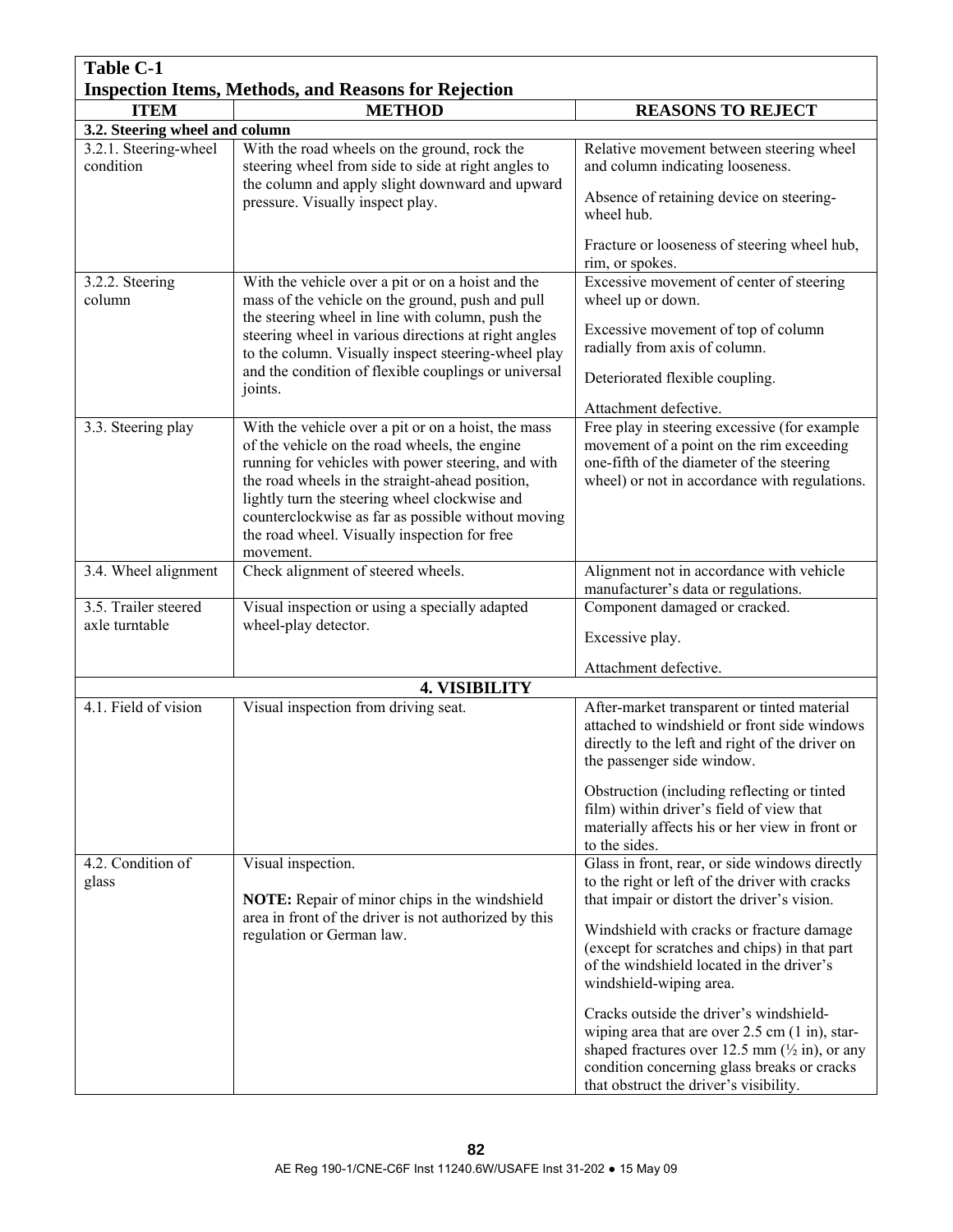| <b>Table C-1</b>                                            |                                                                                                                                 |                                                                                    |  |
|-------------------------------------------------------------|---------------------------------------------------------------------------------------------------------------------------------|------------------------------------------------------------------------------------|--|
| <b>Inspection Items, Methods, and Reasons for Rejection</b> |                                                                                                                                 |                                                                                    |  |
| <b>ITEM</b>                                                 | <b>METHOD</b>                                                                                                                   | <b>REASONS TO REJECT</b>                                                           |  |
| 4.3. Rear-view<br>mirrors and other                         | Visual inspection.                                                                                                              | Mirror missing or not fitted according to<br>regulations.                          |  |
| parts for viewing the                                       |                                                                                                                                 |                                                                                    |  |
| vicinity of the vehicle                                     |                                                                                                                                 | One or both exterior mirrors missing on a<br>vehicle with tinted rear windows.     |  |
|                                                             |                                                                                                                                 | A mirror not giving an adequate view to the<br>rear.                               |  |
|                                                             |                                                                                                                                 | Mirror damaged, loose, or insecure.                                                |  |
| 4.4. Windshield                                             | Visual inspection and by operation.                                                                                             | Wipers not operating.                                                              |  |
| wipers                                                      |                                                                                                                                 | Wiper blade missing or obviously defective.                                        |  |
| 4.5. Windshield                                             | Visual inspection and by operation.                                                                                             | Washers not operating adequately.                                                  |  |
| washers                                                     | 5. LAMPS, REFLECTORS, AND ELECTRICAL EQUIPMENT                                                                                  |                                                                                    |  |
| 5.1. Headlights                                             |                                                                                                                                 |                                                                                    |  |
| 5.1.1. Condition and                                        | Visual inspection and by operation.                                                                                             | Defective bulb.                                                                    |  |
| operation                                                   |                                                                                                                                 | Defective lens.                                                                    |  |
|                                                             |                                                                                                                                 | Lamp not in accordance with regulations.                                           |  |
|                                                             |                                                                                                                                 | Lamp not securely attached.                                                        |  |
|                                                             |                                                                                                                                 | Products on lens or bulb that reduce light                                         |  |
|                                                             |                                                                                                                                 | intensity or change color.                                                         |  |
| 5.1.2. Alignment                                            | Determine the horizontal and vertical aim of each<br>headlight on both main and dipped beam using a<br>headlight-aiming device. | Aim of a headlight not within limits<br>prescribed in regulations.                 |  |
| 5.1.3. Switching                                            | Visual inspection and by operation.                                                                                             | Number of headlights illuminated at the<br>same time not according to regulations. |  |
|                                                             |                                                                                                                                 | Function of control device impaired.                                               |  |
| 5.1.4. Compliance                                           | Visual inspection and by operation.                                                                                             | Lamp color, position, or intensity not in                                          |  |
| with regulations                                            |                                                                                                                                 | accordance with regulations.                                                       |  |
|                                                             |                                                                                                                                 | Headlight height less than 56 cm or higher<br>than 137 cm.                         |  |
| 5.1.5. Leveling                                             | Visual inspection and by operation.                                                                                             | Device not operating.                                                              |  |
| devices (where<br>mandatory)                                |                                                                                                                                 | Manual device cannot be operated from                                              |  |
|                                                             | 5.2. Front and rear position (side) lights, side-marker lights, end outline marker, and daytime running lights                  | driver's seat.                                                                     |  |
| 5.2.1. Condition and                                        | Visual inspection and by operation.                                                                                             | Defective bulb or defective lens.                                                  |  |
| operation                                                   |                                                                                                                                 | Lamp not securely attached.                                                        |  |
| 5.2.2. Compliance                                           | Visual inspection and by operation.                                                                                             | Lamp color, position, or intensity not in                                          |  |
| with regulations                                            |                                                                                                                                 | accordance with regulations.                                                       |  |
|                                                             |                                                                                                                                 | Products on lens or bulb that reduce light                                         |  |
|                                                             |                                                                                                                                 | intensity or changes color.                                                        |  |
|                                                             |                                                                                                                                 | Switch does not operate according to                                               |  |
|                                                             |                                                                                                                                 | regulations.                                                                       |  |
| 5.3. Stop lights<br>5.3.1. Condition and                    | Visual inspection and by operation.                                                                                             | Defective bulb or defective lens.                                                  |  |
| operation                                                   |                                                                                                                                 |                                                                                    |  |
|                                                             |                                                                                                                                 | Light not securely attached.                                                       |  |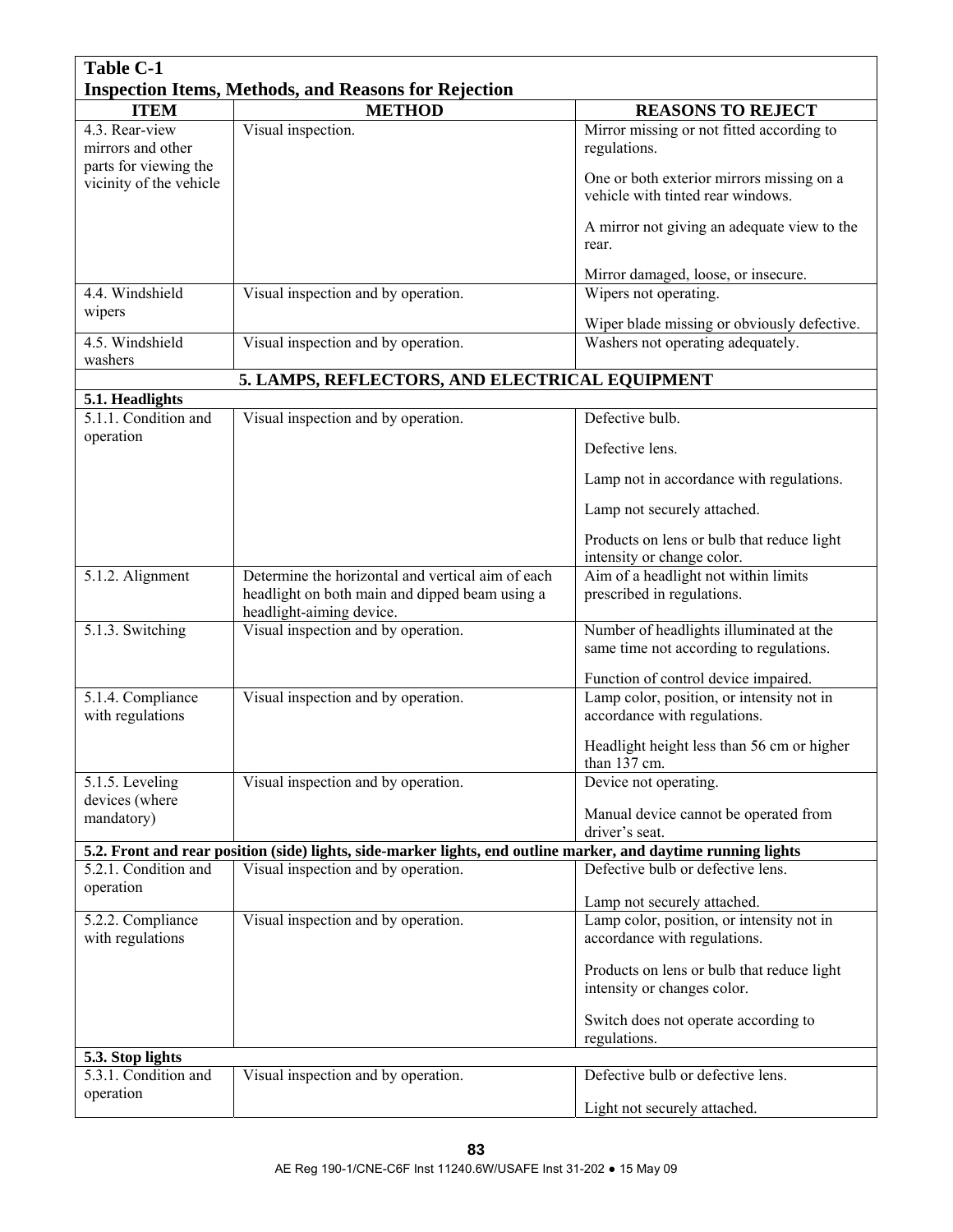| <b>Table C-1</b>                            |                                                                                                                               |                                                                                                                                       |
|---------------------------------------------|-------------------------------------------------------------------------------------------------------------------------------|---------------------------------------------------------------------------------------------------------------------------------------|
|                                             | <b>Inspection Items, Methods, and Reasons for Rejection</b>                                                                   |                                                                                                                                       |
| <b>ITEM</b>                                 | <b>METHOD</b>                                                                                                                 | <b>REASONS TO REJECT</b>                                                                                                              |
| 5.3.2. Compliance<br>with regulations       | Visual inspection and by operation.                                                                                           | Light color, position, or intensity not<br>according to regulations.                                                                  |
|                                             |                                                                                                                               | Switch does not operate according to<br>regulations.                                                                                  |
|                                             | 5.4. Direction indicator and hazard-warning lights                                                                            |                                                                                                                                       |
|                                             | NOTE: Vehicles not equipped with manufacturer-installed lights are exempt if the vehicle was manufactured before 1967         |                                                                                                                                       |
| 5.4.1. Condition and                        | and not equipped with hazard lights. These vehicles must carry an amber warning light.<br>Visual inspection and by operation. | Defective bulb or defective lens.                                                                                                     |
| operation                                   |                                                                                                                               |                                                                                                                                       |
|                                             |                                                                                                                               | Light not securely attached.                                                                                                          |
| 5.4.2. Compliance<br>with regulations       | Visual inspection and by operation.                                                                                           | Light color, position, or intensity not<br>according to regulations.                                                                  |
| 5.4.3. Switching                            | Visual inspection and by operation.                                                                                           | Switch does not operate according to<br>regulations.                                                                                  |
| 5.4.4. Flashing                             | Visual inspection and by operation.                                                                                           | Rate of flashing not according to regulations.                                                                                        |
| frequency<br>5.5. Front and rear fog lights |                                                                                                                               |                                                                                                                                       |
| 5.5.1. Condition and                        | Visual inspection and by operation.                                                                                           | Defective bulb or defective lens.                                                                                                     |
| operation                                   |                                                                                                                               |                                                                                                                                       |
|                                             |                                                                                                                               | Lamp not securely attached.                                                                                                           |
|                                             |                                                                                                                               | Front fog lamp out of alignment.                                                                                                      |
| 5.5.2. Compliance                           | Visual inspection and by operation.                                                                                           | Light color, position, or intensity not                                                                                               |
| with regulations                            |                                                                                                                               | according to regulations.                                                                                                             |
|                                             |                                                                                                                               | System does not operate according to<br>regulations.                                                                                  |
|                                             |                                                                                                                               | Must be mounted on the left rear of the POV,<br>separated by at least 4 inches (100 mm) from<br>the taillights.                       |
|                                             |                                                                                                                               | Must be mounted so that the upper edge of<br>the light-emission surface is no more than 32<br>inches (800 mm) above the road surface. |
| 5.6. Reversing lights                       |                                                                                                                               |                                                                                                                                       |
| 5.6.1. Condition and<br>operation           | Visual inspection and by operation.                                                                                           | Defective bulb.                                                                                                                       |
|                                             |                                                                                                                               | Defective lens.                                                                                                                       |
|                                             |                                                                                                                               | Light not securely attached.                                                                                                          |
| 5.6.2. Compliance                           | Visual inspection and by operation.                                                                                           | Light color, position, or intensity not                                                                                               |
| with regulations                            |                                                                                                                               | according to regulations.                                                                                                             |
|                                             | <b>NOTE:</b> Reverse lights must be activated by<br>placing the vehicle in reverse only.                                      |                                                                                                                                       |
|                                             |                                                                                                                               | System does not operate according to<br>regulations.                                                                                  |
| 5.7. Rear registration-plate light          |                                                                                                                               |                                                                                                                                       |
| 5.7.1. Condition and<br>operation           | Visual inspection and by operation.                                                                                           | Light not illuminating the license plate.                                                                                             |
|                                             |                                                                                                                               | Defective bulb.                                                                                                                       |
|                                             |                                                                                                                               | Light not securely attached.                                                                                                          |
| 5.7.2. Compliance                           | Visual inspection and by operation.                                                                                           | System does not operate according to                                                                                                  |
| with regulations                            |                                                                                                                               | regulations.                                                                                                                          |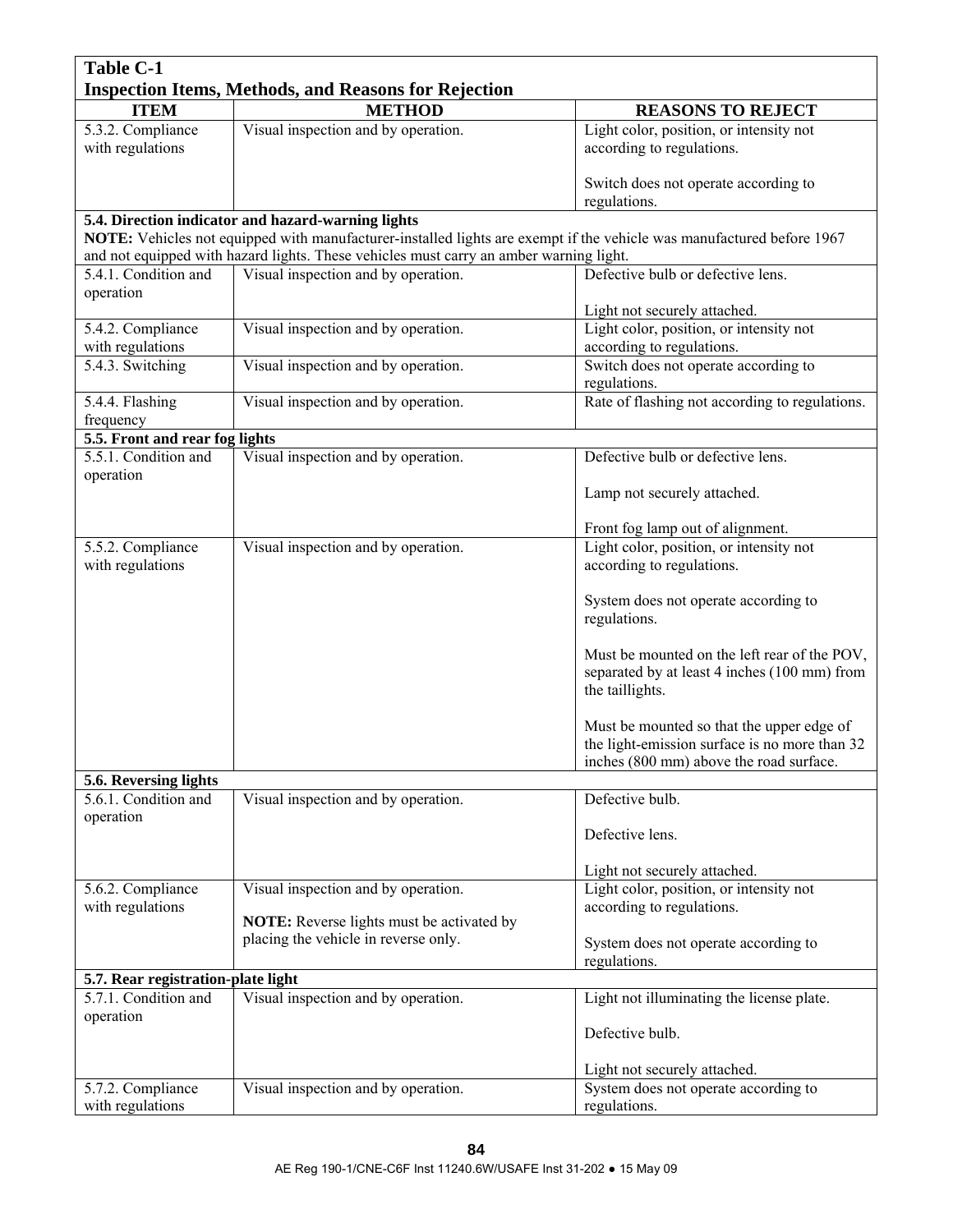| <b>Table C-1</b>                                            |                                                                                                             |                                                                    |
|-------------------------------------------------------------|-------------------------------------------------------------------------------------------------------------|--------------------------------------------------------------------|
| <b>Inspection Items, Methods, and Reasons for Rejection</b> |                                                                                                             |                                                                    |
| <b>ITEM</b>                                                 | <b>METHOD</b>                                                                                               | <b>REASONS TO REJECT</b>                                           |
|                                                             | 5.8. Retroreflectors, side reflectors, and rear-marker plates; plates and markings (ECE-Rs 69, 70, and 104) |                                                                    |
| 5.8.1. Condition                                            | Visual inspection.                                                                                          | Reflecting equipment defective or damaged.                         |
|                                                             |                                                                                                             | Reflector or plates not securely attached.                         |
| 5.8.2. Compliance                                           | Visual inspection.                                                                                          | Not according to regulations.                                      |
| with regulations<br>5.9. Telltales                          |                                                                                                             |                                                                    |
| 5.9.1. Condition and                                        | Visual inspection and by operation.                                                                         | Not operating.                                                     |
| operation                                                   |                                                                                                             |                                                                    |
| 5.9.2. Compliance<br>with regulations                       | Visual inspection and by operation.                                                                         | Not according to regulations.                                      |
| 5.10. Electrical                                            | Visual inspection. If possible, examine the                                                                 | Fixed components not securely attached.                            |
| connections between<br>towing vehicle and                   | electrical continuity between the vehicles. In the<br>case of ISO connectors, make sure the contacts are    | Damaged or deteriorated insulation.                                |
| trailer or semi-trailer                                     | properly assigned.                                                                                          | Trailer or towing vehicle electrical                               |
|                                                             |                                                                                                             | connections not functioning correctly.                             |
| 5.11. Electrical wiring                                     | Visual inspection with the vehicle over a pit or on a<br>hoist, including the engine compartment in some    | Wiring insecure or not adequately secured.                         |
|                                                             | cases.                                                                                                      | Damaged or deteriorated insulation.                                |
| 5.12. Nonobligatory<br>lights                               | Visual inspection and by operation.                                                                         | A light not fitted according to regulations.                       |
|                                                             |                                                                                                             | Light operation not according to regulations.                      |
|                                                             |                                                                                                             | Total intensity (including headlights) not                         |
|                                                             |                                                                                                             | according to regulations.                                          |
|                                                             |                                                                                                             | Light not securely attached.                                       |
| 5.13. Battery                                               | Visual inspection.                                                                                          | Not secure (bracket missing).                                      |
|                                                             |                                                                                                             | Leaking.                                                           |
|                                                             |                                                                                                             | Defective switch (if required).                                    |
|                                                             |                                                                                                             | Defective fuses (if required).                                     |
|                                                             | 6. AXLES, WHEELS, TIRES, AND SUSPENSION                                                                     |                                                                    |
| 6.1. Axles                                                  |                                                                                                             |                                                                    |
| 6.1.1. Axles                                                | Visual inspection with the vehicle over a pit or on a<br>hoist. Wheel-play detectors may be used and are    | Axle fractured, cracked, or deformed.                              |
|                                                             | recommended for vehicles over 3.5 tons GVM.                                                                 | Not-secure fixing to vehicle.<br>Stub axle fractured or cracked.   |
| 6.1.2. Stub axles                                           | Visual inspection with the vehicle over a pit or on a<br>hoist. Wheel-play detectors may be used and are    |                                                                    |
|                                                             | recommended for vehicles over 3.5 tons GVM.<br>Apply a vertical or lateral force to each wheel and          | Excessive wear in the swivel pin or bushes.                        |
|                                                             | note the amount of movement between the axle                                                                | Excessive movement between stub axle and<br>axle beam.             |
|                                                             | beam and stub axle.                                                                                         |                                                                    |
| 6.1.3. Wheel bearings                                       | Visual inspection with the vehicle over a pit or on a                                                       | Stub axle pin loose in axle.<br>Excessive play in a wheel bearing. |
|                                                             | hoist. Wheel-play detectors may be used and are                                                             |                                                                    |
|                                                             | recommended for vehicles over 3.5 tons GVM.                                                                 | Wheel bearing too tight or jammed.                                 |
|                                                             | Rock the wheel or apply a lateral force to each                                                             |                                                                    |
|                                                             | wheel and note the amount of upward movement of<br>the wheel relative to the stub axle.                     |                                                                    |
| 6.2. Wheels and tires                                       |                                                                                                             |                                                                    |
| 6.2.1. Road wheel hub                                       | Visual inspection.                                                                                          | Any wheel nuts or studs missing or loose.                          |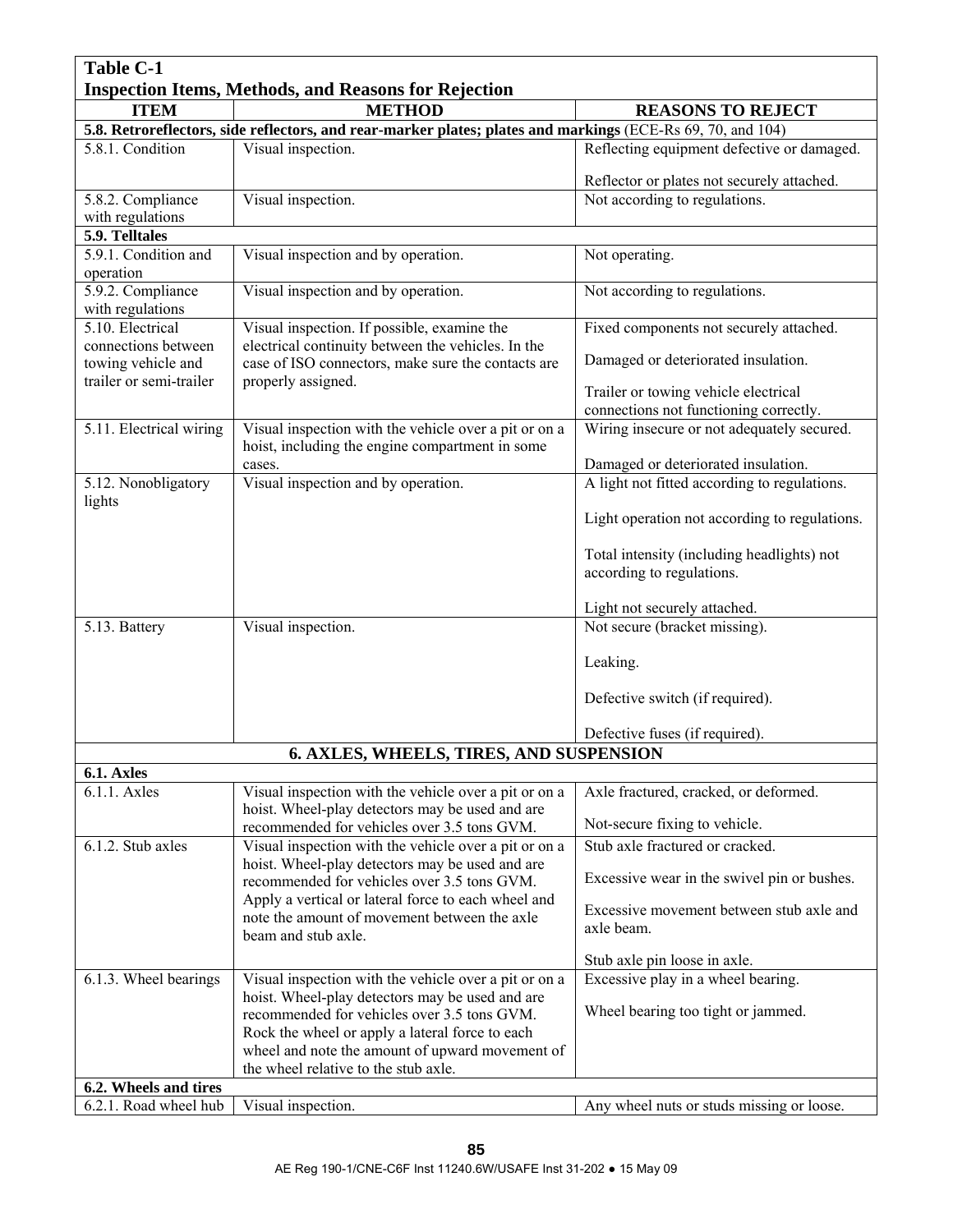| <b>Table C-1</b>                      |                                                                                                                                                               |                                                                                                                           |
|---------------------------------------|---------------------------------------------------------------------------------------------------------------------------------------------------------------|---------------------------------------------------------------------------------------------------------------------------|
|                                       | <b>Inspection Items, Methods, and Reasons for Rejection</b>                                                                                                   |                                                                                                                           |
| <b>ITEM</b>                           | <b>METHOD</b>                                                                                                                                                 | <b>REASONS TO REJECT</b>                                                                                                  |
| 6.2.2. Wheels                         | Visual inspection of both sides of each wheel with<br>vehicle over a pit or on a hoist.                                                                       | Any fracture or welding defect.                                                                                           |
|                                       |                                                                                                                                                               | Tire-retaining rings not properly fitted.                                                                                 |
|                                       |                                                                                                                                                               | Wheel badly distorted.                                                                                                    |
|                                       |                                                                                                                                                               | Wheel size or type not according to<br>regulations.                                                                       |
| 6.2.3. Tires                          | Visual inspection of the whole tire by either<br>rotating the road wheel with it off the ground and<br>the vehicle over a pit or on a hoist or by rolling the | Tire size, load capacity, or speed rating not<br>according to the manufacturer's<br>specification.                        |
|                                       | vehicle backwards and forwards over a pit.                                                                                                                    | Tires on same axle or on twin wheels of<br>different sizes.                                                               |
|                                       |                                                                                                                                                               | Tires on same axle of different construction<br>(radial or cross-ply).                                                    |
|                                       |                                                                                                                                                               | Any serious damage or cuts on the tire.                                                                                   |
|                                       |                                                                                                                                                               | Tire's tread depth not according to<br>regulations.                                                                       |
|                                       |                                                                                                                                                               | Tire rubbing against other components.                                                                                    |
| 6.3. Suspension                       |                                                                                                                                                               | Regrooved tires not according to regulations.                                                                             |
| 6.3.1. Springs                        | Visual inspection with the vehicle over a pit or on a                                                                                                         | Insecure attachment of springs to chassis or                                                                              |
|                                       | hoist. Wheel-play detectors may be used and are<br>recommended for vehicles over 3.5 tons GVM.                                                                | axle.                                                                                                                     |
| 6.3.2. Shock                          |                                                                                                                                                               | A damaged or fractured spring component.<br>Insecure attachment of shock absorbers to                                     |
| absorbers                             | Visual inspection with the vehicle over a pit or on a<br>hoist or using special equipment if available.                                                       | chassis or axle.                                                                                                          |
|                                       |                                                                                                                                                               | Damaged or leaking shock absorber.                                                                                        |
| 6.3.3. Torque tubes,                  | Visual inspection with the vehicle over a pit or on a                                                                                                         | Insecure attachment of component to chassis                                                                               |
| radius arms,                          | hoist. Wheel-play detectors may be used and are                                                                                                               | or axle.                                                                                                                  |
| wishbones, and<br>suspension arms     | recommended for vehicles over 3.5 tons GVM.                                                                                                                   | A damaged, fractured, or excessively<br>corroded component.                                                               |
| 6.3.4. Suspension                     | Visual inspection with the vehicle over a pit or on a                                                                                                         | Excessive wear in swivel pin or bushes or at                                                                              |
| joints                                | hoist. Wheel-play detectors may be used and are                                                                                                               | suspension joints.                                                                                                        |
|                                       | recommended for vehicles over 3.5 tons GVM.                                                                                                                   | Dust covers missing or severely deteriorated.                                                                             |
| 6.3.5. Air suspension                 | Visual inspection.                                                                                                                                            | System inoperable.                                                                                                        |
|                                       |                                                                                                                                                               | Any component damaged, modified, or<br>deteriorated in a way that would adversely<br>affect the functioning of the system |
|                                       | 7. CHASSIS AND CHASSIS ATTACHMENTS                                                                                                                            |                                                                                                                           |
| 7.1. Chassis or frame and attachments |                                                                                                                                                               |                                                                                                                           |
| 7.1.1. General<br>condition           | Visual inspection with the vehicle over a pit or on a<br>hoist.                                                                                               | Fracture or deformation of any side or cross<br>member.                                                                   |
|                                       |                                                                                                                                                               | Insecurity of strengthening plates or<br>fastenings.                                                                      |
|                                       |                                                                                                                                                               | Excessive corrosion that affects the rigidity<br>of the assembly.                                                         |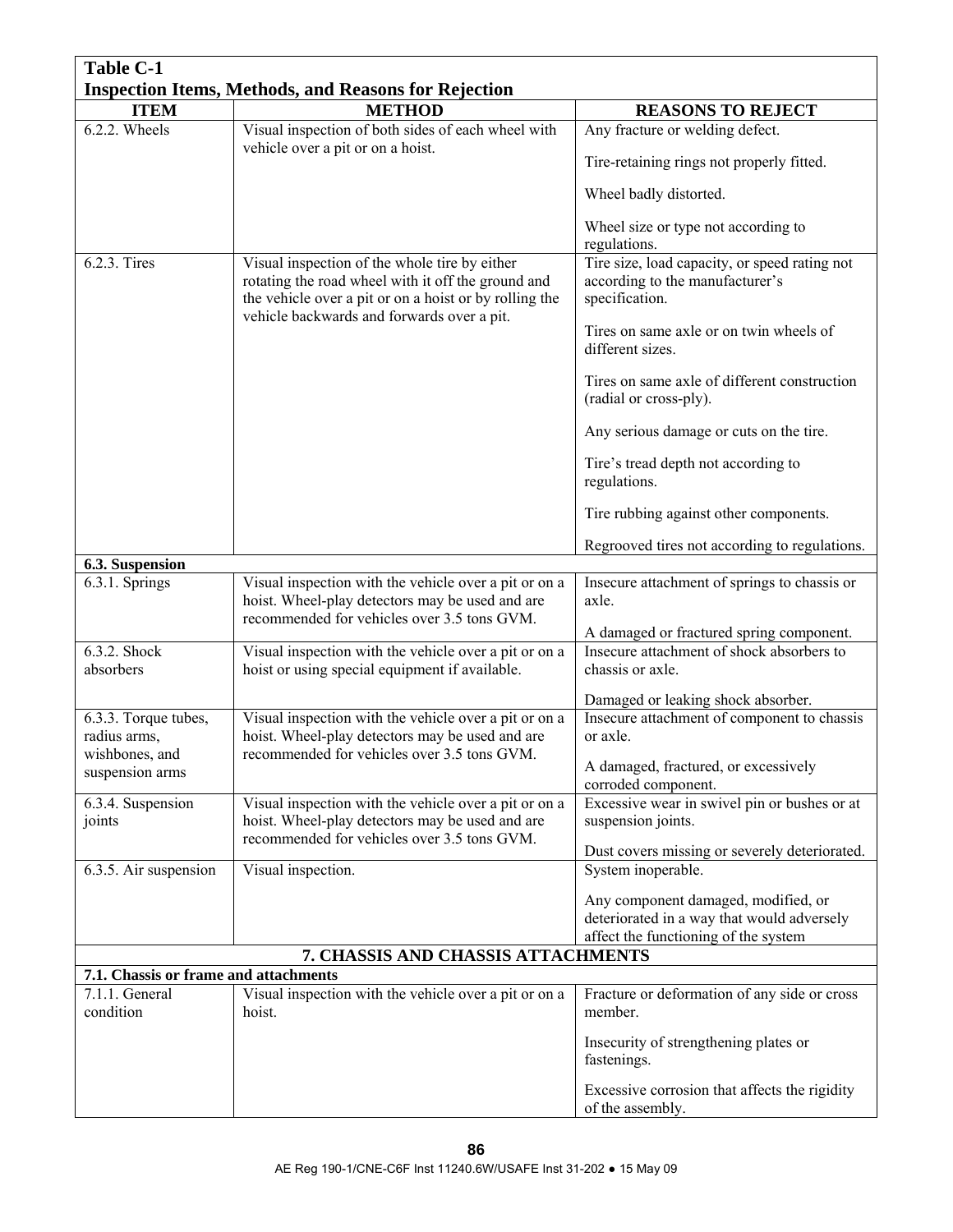| <b>Table C-1</b>                                            |                                                                                                           |                                                                                                                                             |  |
|-------------------------------------------------------------|-----------------------------------------------------------------------------------------------------------|---------------------------------------------------------------------------------------------------------------------------------------------|--|
| <b>Inspection Items, Methods, and Reasons for Rejection</b> |                                                                                                           |                                                                                                                                             |  |
| <b>ITEM</b>                                                 | <b>METHOD</b>                                                                                             | <b>REASONS TO REJECT</b>                                                                                                                    |  |
| 7.1.2. Exhaust pipes<br>and silencers                       | Visual inspection with the vehicle over a pit or on a<br>hoist.                                           | Insecure or leaking exhaust system.                                                                                                         |  |
|                                                             |                                                                                                           | Fumes entering cab or passenger<br>compartment.                                                                                             |  |
| 7.1.3. Fuel tank and                                        | Visual inspection with the vehicle over a pit or on a                                                     | Insecure tank or pipes.                                                                                                                     |  |
| pipes (including<br>heating fuel tank and<br>pipes)         | hoist.                                                                                                    | Leaking fuel or missing or ineffective filler<br>cap.                                                                                       |  |
|                                                             |                                                                                                           | Damaged or chafed pipes.                                                                                                                    |  |
|                                                             |                                                                                                           | Fuel stopcock (if required) not operating<br>correctly.                                                                                     |  |
|                                                             |                                                                                                           | Fire risk caused by any of the following:<br>Leaking fuel.<br>Fuel tank or exhaust improperly<br>shielded.<br>Engine compartment condition. |  |
|                                                             |                                                                                                           | LPG/CNG system not according to<br>regulations.                                                                                             |  |
| 7.1.4. Bumpers,                                             | Visual inspection.                                                                                        | Looseness or damage likely to cause injury.                                                                                                 |  |
| lateral protection and<br>rear under-run devices            |                                                                                                           | Device obviously not in accordance with<br>regulations.                                                                                     |  |
|                                                             |                                                                                                           | Bumper missing.                                                                                                                             |  |
| 7.1.5. Spare wheel                                          | Visual inspection.                                                                                        | Carrier fractured or insecure.                                                                                                              |  |
| carrier (if fitted)                                         |                                                                                                           | A spare wheel not securely fixed in carrier.                                                                                                |  |
| 7.1.6. Coupling<br>mechanisms and                           | Visual inspection for wear and correct operation<br>with special attention to any safety device fitted or | Component damaged, defective, or cracked.                                                                                                   |  |
| towing equipment                                            | use of measuring gauge.                                                                                   | Excessive wear in a component.                                                                                                              |  |
|                                                             |                                                                                                           | Attachment defective.                                                                                                                       |  |
|                                                             |                                                                                                           | Any safety device missing or not operating<br>correctly.                                                                                    |  |
|                                                             |                                                                                                           | Any indicator not working.                                                                                                                  |  |
| 7.1.7. Transmission                                         | Visual inspection.                                                                                        | Loose or missing securing bolts.                                                                                                            |  |
|                                                             |                                                                                                           | Excessive wear in transmission-shaft<br>bearings.                                                                                           |  |
|                                                             |                                                                                                           | Excessive wear in universal joints.                                                                                                         |  |
|                                                             |                                                                                                           | Deteriorated flexible couplings.                                                                                                            |  |
|                                                             |                                                                                                           | A damaged or bent shaft.                                                                                                                    |  |
|                                                             |                                                                                                           | Bearing housing fractured or insecure.                                                                                                      |  |
|                                                             |                                                                                                           | Dust covers missing or severely deteriorated.                                                                                               |  |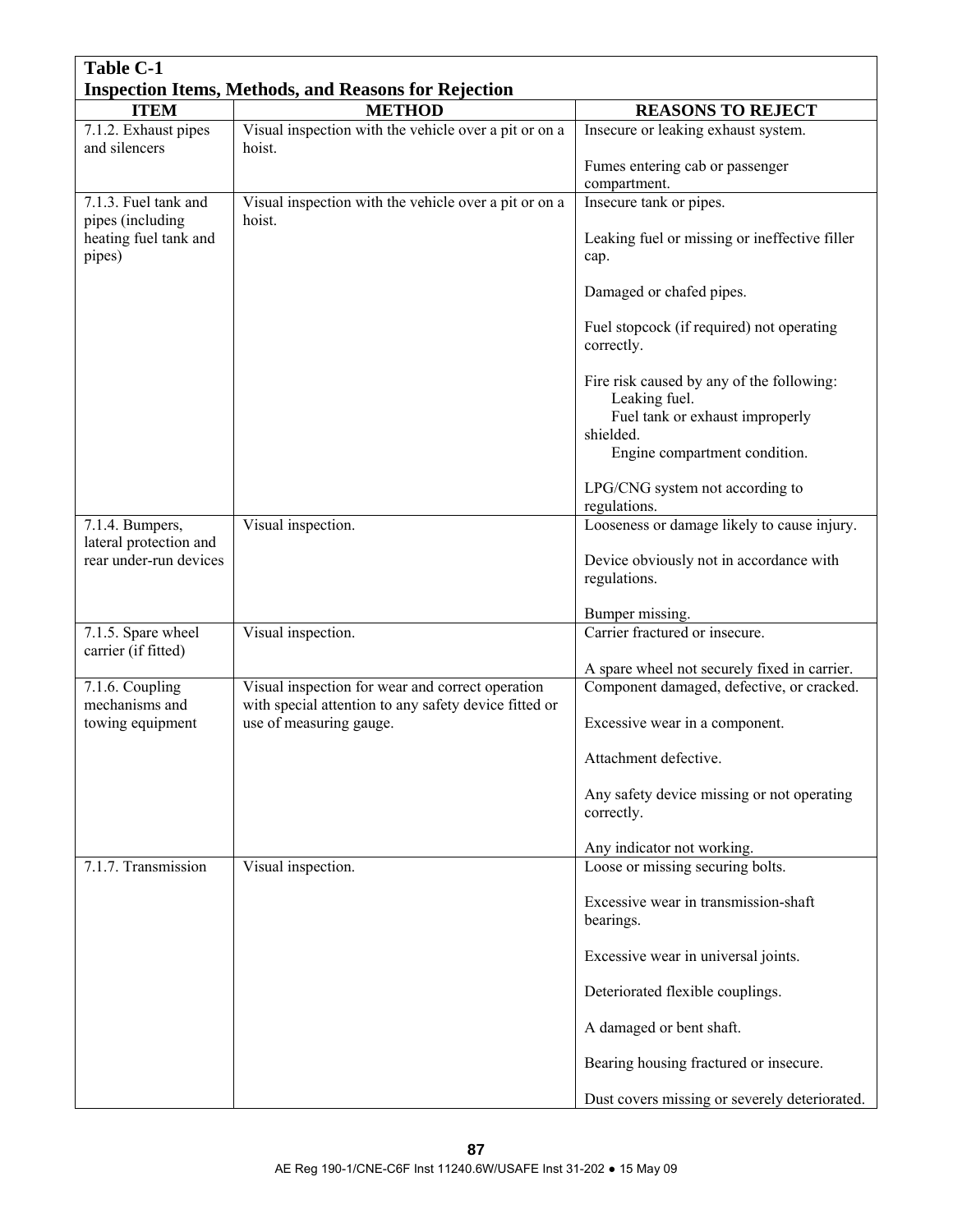| <b>Table C-1</b>                          |                                                             |                                                                            |  |  |  |
|-------------------------------------------|-------------------------------------------------------------|----------------------------------------------------------------------------|--|--|--|
|                                           | <b>Inspection Items, Methods, and Reasons for Rejection</b> |                                                                            |  |  |  |
| <b>ITEM</b>                               | <b>METHOD</b>                                               | <b>REASONS TO REJECT</b>                                                   |  |  |  |
| 7.1.8. Engine                             | Visual inspection (not necessarily on a pit or hoist).      | Deteriorated, loose, or fractured mountings.                               |  |  |  |
| mountings                                 |                                                             |                                                                            |  |  |  |
| 7.2. Cab and bodywork<br>7.2.1. Condition | Visual inspection.                                          | A loose or damaged panel or part likely to                                 |  |  |  |
|                                           |                                                             | cause injury.                                                              |  |  |  |
|                                           |                                                             | Body pillar not secure.                                                    |  |  |  |
|                                           |                                                             | Leaks permitting entry of engine or exhaust<br>fumes.                      |  |  |  |
| 7.2.2. Mounting                           | Visual inspection over a pit or on a hoist.                 | Body or cab insecure.                                                      |  |  |  |
|                                           |                                                             | Body or cab obviously not located squarely<br>on chassis.                  |  |  |  |
|                                           |                                                             | Unsecured or missing fixing of body or cab<br>to chassis or cross members. |  |  |  |
|                                           |                                                             | Excessive corrosion at fixing points on<br>integral bodies.                |  |  |  |
| 7.2.3. Doors and door                     | Visual inspection.                                          | A door will not open or close properly.                                    |  |  |  |
| catches                                   |                                                             | A door is likely to open inadvertently or will                             |  |  |  |
|                                           |                                                             | not remain closed.                                                         |  |  |  |
|                                           |                                                             | Door, hinges, catches, or pillar missing,<br>loose, or deteriorated.       |  |  |  |
| 7.2.4. Floor                              | Visual inspection over a pit or on a hoist.                 | Floor insecure or badly deteriorated.                                      |  |  |  |
| 7.2.5. Driver's seat                      | Visual inspection.                                          | A loose seat or seat with defective structure.                             |  |  |  |
|                                           |                                                             | Adjustment mechanism not functioning<br>correctly.                         |  |  |  |
| 7.2.6. Other seats                        | Visual inspection.                                          | Seats in defective condition or not secure.                                |  |  |  |
|                                           |                                                             | Seats not fitted according to regulations.                                 |  |  |  |
| 7.2.7. Driving                            | Visual inspection and by operation.                         | Any control necessary for the safe operation                               |  |  |  |
| controls                                  |                                                             | of the vehicle not in good working order.                                  |  |  |  |
|                                           |                                                             | Any control necessary for the safe operation                               |  |  |  |
|                                           |                                                             | of the vehicle that does not carry out the                                 |  |  |  |
|                                           |                                                             | function for which it is provided (for                                     |  |  |  |
|                                           |                                                             | example, automatic transmission neutral                                    |  |  |  |
|                                           |                                                             | safety switch).                                                            |  |  |  |
| 7.2.8. Cab steps                          | Visual inspection.                                          | Step or step-ring not secure.                                              |  |  |  |
|                                           |                                                             | Step or ring in a condition likely to cause<br>injury to users.            |  |  |  |
| 7.2.9. Other interior                     | Visual inspection.                                          | Attachment of other fitting or equipment                                   |  |  |  |
| and exterior fittings                     |                                                             | defective.                                                                 |  |  |  |
| and equipment                             |                                                             |                                                                            |  |  |  |
|                                           |                                                             | Other fitting or equipment not according to<br>regulations.                |  |  |  |
|                                           |                                                             | Leaking hydraulic equipment.                                               |  |  |  |
| 7.2.10. Mudguards                         | Visual inspection.                                          | Missing, loose, or badly corroded.                                         |  |  |  |
| (wings), spray-<br>suppression devices    |                                                             | Insufficient clearance for road wheel.                                     |  |  |  |
|                                           |                                                             | Not according to regulations.                                              |  |  |  |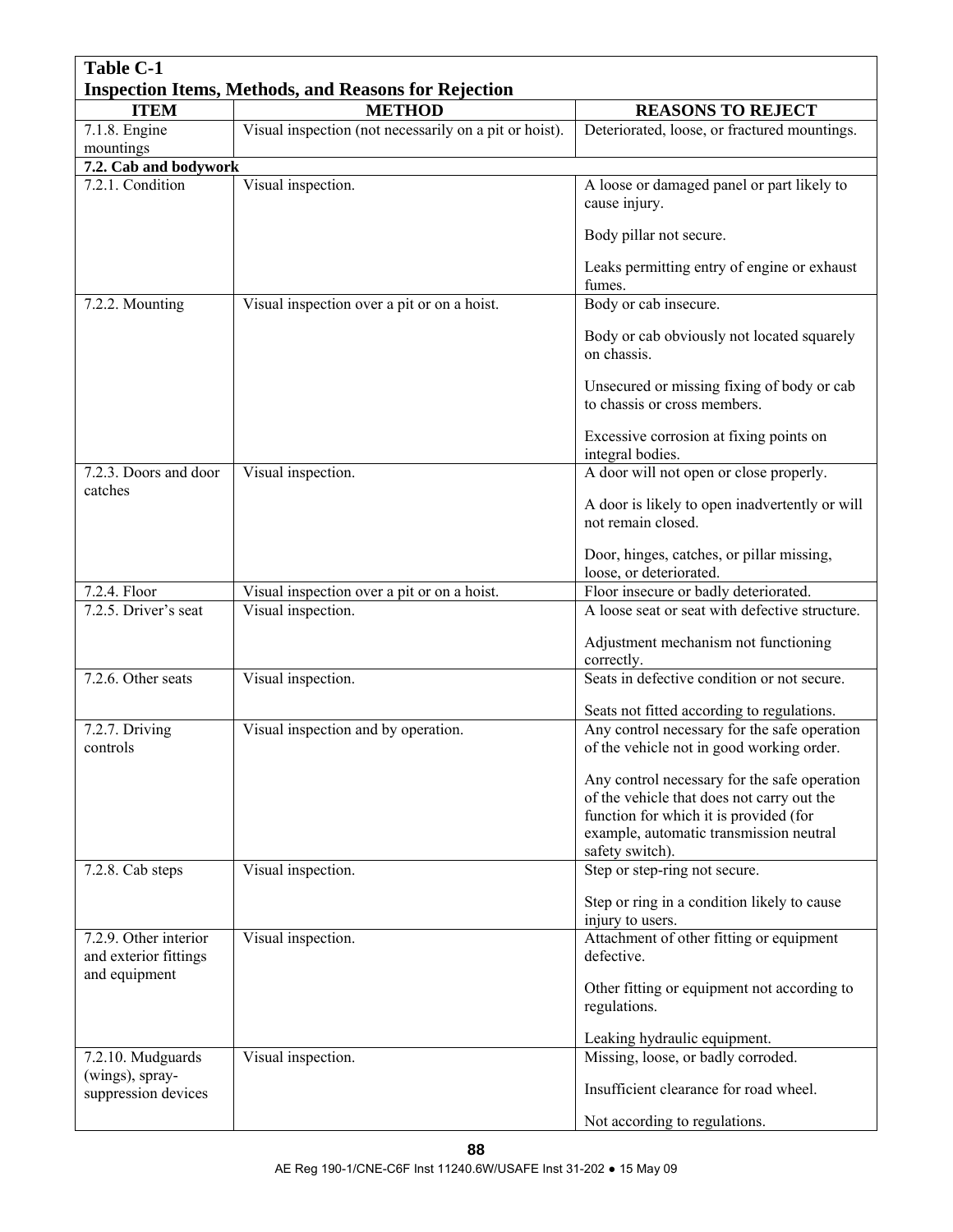| <b>Table C-1</b>                                               |                                                     |                                                                |  |  |  |
|----------------------------------------------------------------|-----------------------------------------------------|----------------------------------------------------------------|--|--|--|
| <b>Inspection Items, Methods, and Reasons for Rejection</b>    |                                                     |                                                                |  |  |  |
| <b>ITEM</b>                                                    | <b>METHOD</b>                                       | <b>REASONS TO REJECT</b>                                       |  |  |  |
|                                                                | <b>8. OTHER EQUIPMENT</b>                           |                                                                |  |  |  |
|                                                                | 8.1. Safety belts and buckles                       |                                                                |  |  |  |
| 8.1.1. Security of<br>mounting                                 | Visual inspection.                                  | Anchorage point badly deteriorated.                            |  |  |  |
| 8.1.2. Condition                                               | Visual inspection. Function test in case of         | Mandatory safety-belt missing or not fitted.                   |  |  |  |
|                                                                | irregularities.                                     | Safety-belt damaged.                                           |  |  |  |
|                                                                |                                                     | Safety-belt not according to regulations.                      |  |  |  |
|                                                                |                                                     | Safety-belt buckle damaged or not                              |  |  |  |
|                                                                |                                                     | functioning correctly.                                         |  |  |  |
|                                                                |                                                     | Safety-belt retractor damaged or not<br>functioning correctly. |  |  |  |
| 8.2. Fire extinguisher                                         | Visual inspection.                                  | Missing.                                                       |  |  |  |
| (if mandatory)                                                 |                                                     | Not according to regulations.                                  |  |  |  |
| 8.3. Locks and                                                 | Visual inspection and by operation.                 | Device not functioning to prevent vehicle                      |  |  |  |
| antitheft device                                               |                                                     | being driven.                                                  |  |  |  |
| 8.4. Warning triangle                                          | Visual inspection.                                  | Missing or not according to regulations.                       |  |  |  |
| 8.5. First-aid kit (if<br>mandatory)                           | Visual inspection.                                  | Missing or not according to regulations.                       |  |  |  |
| 8.6. Wheel chocks (if<br>mandatory)                            | Visual inspection.                                  | Missing or not in good condition.                              |  |  |  |
| 8.7. Audible warning<br>device (signal horn)                   | Visual inspection and by operation.                 | Not working.                                                   |  |  |  |
|                                                                |                                                     | Control insecure.                                              |  |  |  |
| 8.8. Speedometer                                               | Visual inspection or by operation during road test. | Not fitted according to regulations.                           |  |  |  |
|                                                                |                                                     | Not operational.                                               |  |  |  |
|                                                                |                                                     | Not capable of being illuminated.                              |  |  |  |
| 9. ENVIRONMENTAL COMPATIBILITY                                 |                                                     |                                                                |  |  |  |
| 9.1. Noise<br>See this publication, this appendix, section IV. |                                                     |                                                                |  |  |  |

### **SECTION IV NOISE LEVELS**

# **C-24. NOISE LEVELS OF MUFFLERS AND EXHAUST SYSTEMS**

All exhaust systems (manufacturer installed, or after-market) of motorcycles and automobiles will be inspected for noise levels according to the procedures in paragraph C-25. Motor vehicles exceeding the noise level of 95 decibels will be rejected.

**NOTE:** Many after-market exhaust systems do not conform to German noise-level standards. When a vehicle is rejected because the after-market system does not meet German standards, the owner must remove the nonconforming exhaust system and replace it with the original factory equipment or a *TÜV*approved after-market system. If neither of these options is possible, the vehicle must be registered nonoperational.

# **C-25. NOISE-LEVEL TESTING**

A stationary test will be conducted as prescribed in ECE R 41, annex 3, paragraph 4, (available at *http://www.unece.org/trans/main/wp29/wp29regs/r041r1e.pdf*) or the Code of Federal Regulations, Title 40, volume 16, part 259 (available at *http://www.nonoise.org/lawlib/cfr/40/40cfr205.htm*), figures C-1 through C-3 and table C-2.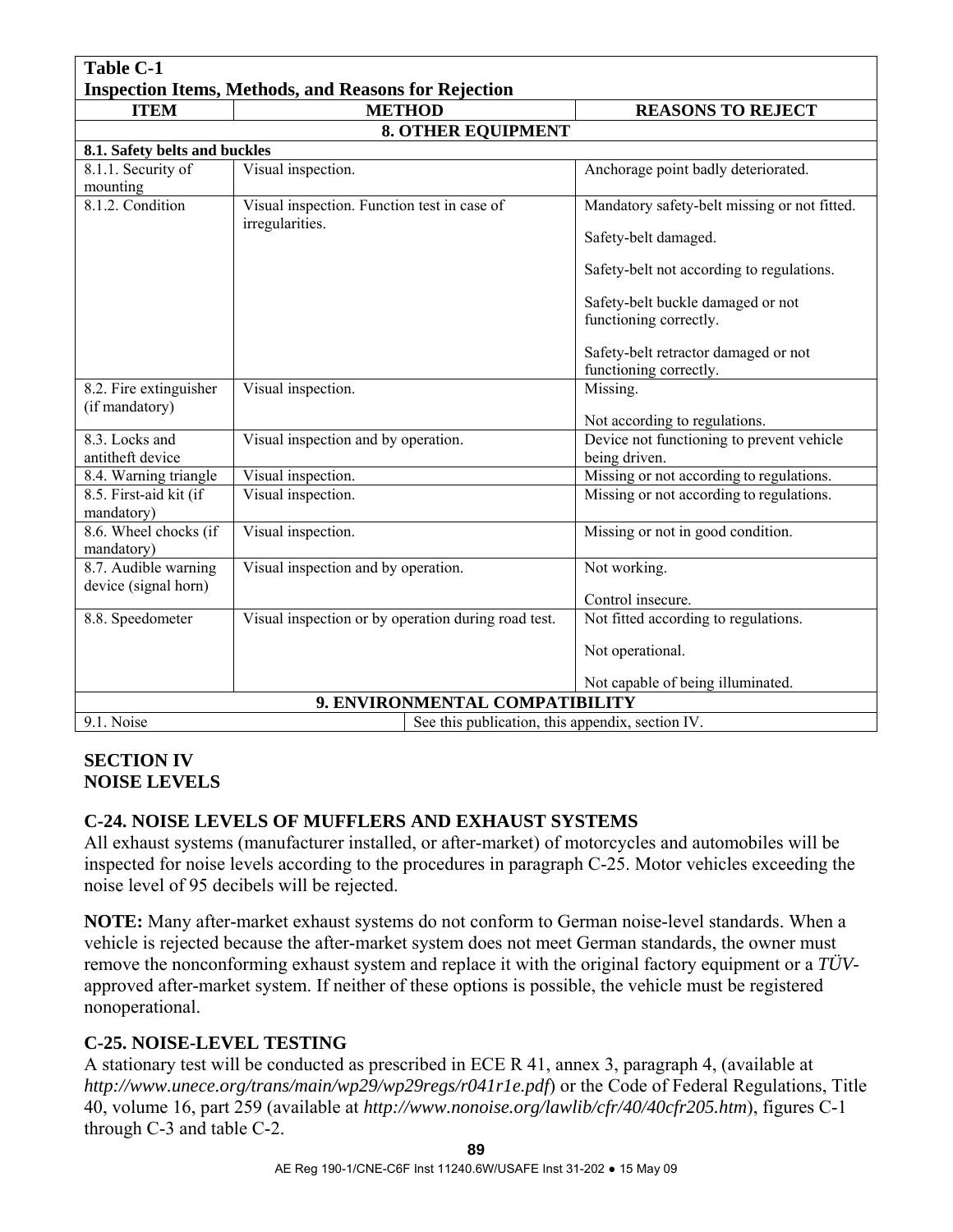

**Figure C-1. Noise-Level Testing for Motor Vehicles With Three or More Wheels**





AE Reg 190-1/CNE-C6F Inst 11240.6W/USAFE Inst 31-202 ● 15 May 09

**90**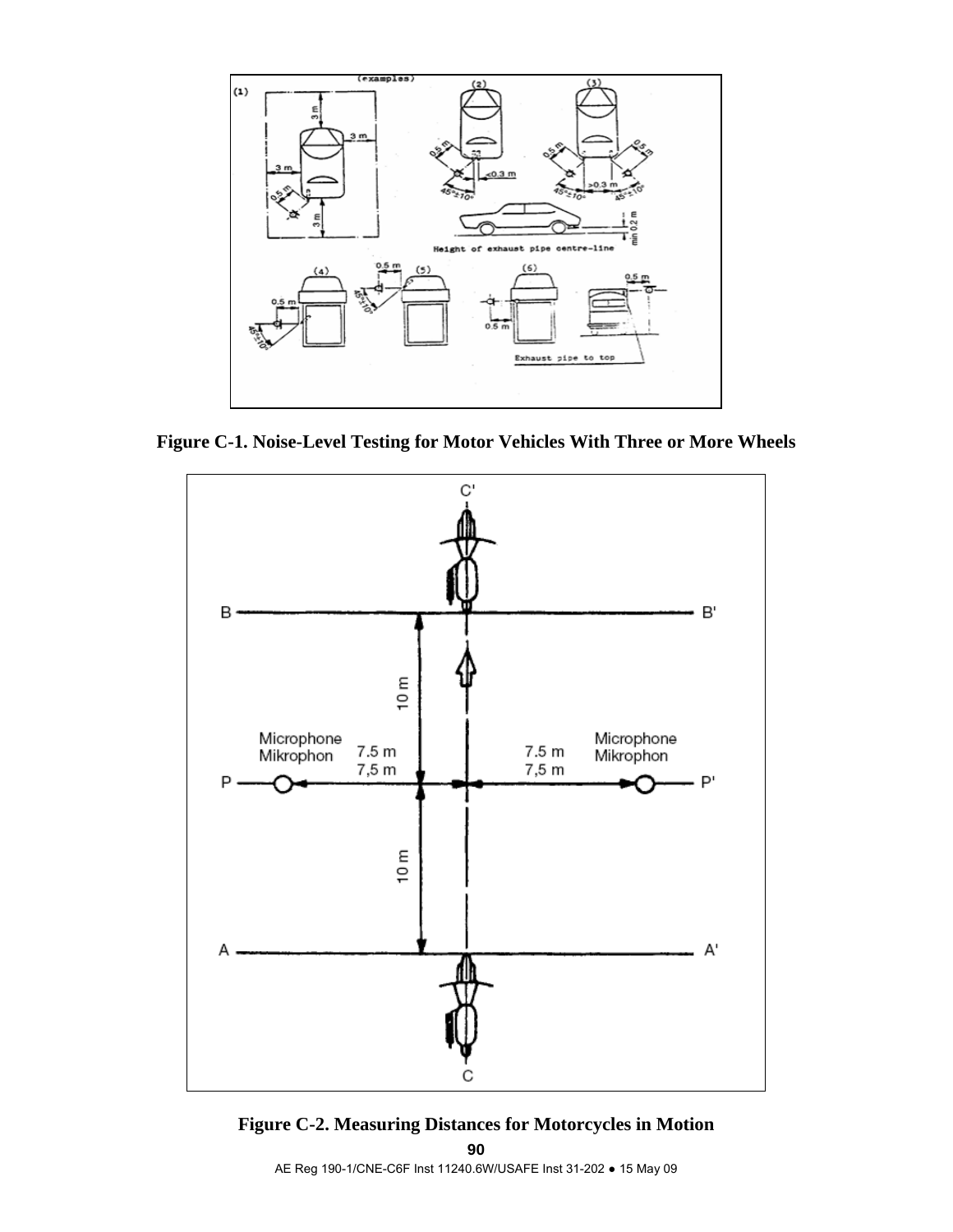

**Figure C-3. Measuring Distances for Stationary Motorcycles**

| Table C-2<br><b>Maximum Allowable Decibels</b>   |                                                                                                                                      |                             |
|--------------------------------------------------|--------------------------------------------------------------------------------------------------------------------------------------|-----------------------------|
| <b>Limit Values</b><br><b>Vehicle Categories</b> |                                                                                                                                      |                             |
| 6.2.2.1.1.                                       | Passenger vehicles capable of having not more than nine seats,<br>including the driver's seat.                                       | 95                          |
| 6.2.2.1.2.                                       | Passenger vehicles having more than nine seats, including the driver's<br>seat, and a maximum authorized mass of more than 3.5 tons— |                             |
| 6.2.2.1.2.1.                                     | With an engine power less than 150 kW (ECE).                                                                                         | 95                          |
| 6.2.2.1.2.2.                                     | With an engine power of 150 kW (ECE) or above.                                                                                       | 95                          |
| 6.2.2.1.3.                                       | Passenger vehicles with more than nine seats, including the driver's<br>seat; vehicles used for the carriage of goods-               |                             |
| 6.2.2.1.3.1.                                     | With a maximum authorized mass not exceeding 2 tons.                                                                                 | 95                          |
| 6.2.2.1.3.2.                                     | With a maximum authorized mass greater than 2 tons but not<br>exceeding 3.5 tons.                                                    | 95                          |
| 6.2.2.1.4                                        | Vehicles used to transport goods with a maximum authorized mass<br>exceeding 3.5 tons—                                               |                             |
| 6.2.2.1.4.1.                                     | With an engine power less than 75 kW (ECE).                                                                                          | 95                          |
| 6.2.2.1.4.2.                                     | With an engine power of 75 kW (ECE) or above but less than<br>150 kW (ECE).                                                          | 95                          |
| 6.2.2.1.4.3.                                     | With an engine power of 150 kW (ECE) or above.                                                                                       | 95                          |
| <b>Category</b> of<br>Motorcycle                 | <b>Engine Cylinder Capacity</b>                                                                                                      | <b>Values</b><br>(in dB(A)) |
| First category                                   | $\leq 80 \text{ cm}^3$                                                                                                               | 95                          |
| Second category                                  | $> 80 \text{ cm}^3$ to 175 cm <sup>3</sup>                                                                                           | 95                          |
| Third category                                   | $> 175 \text{ cm}^3$                                                                                                                 | 95                          |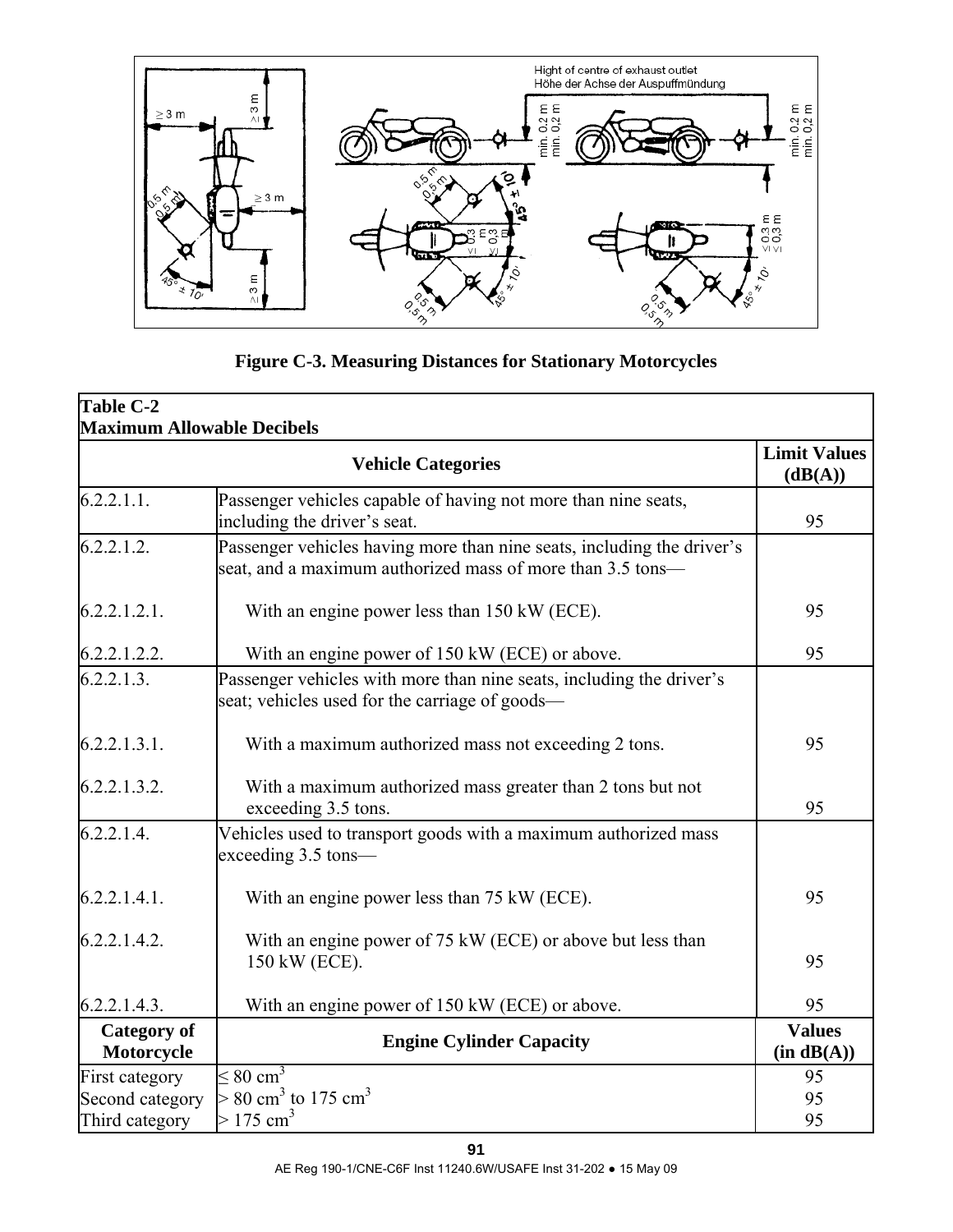## **C-26. ENVIRONMENTAL EMISSIONS RESTRICTIONS ON CITY ACCESS**

 a. The German Environmental Emissions Law that became effective 1 January 2008 authorizes German authorities to establish environmental zones and environmental-protection zones that prohibit motor vehicles from being driven in them without an appropriate emissions-restriction decal. The decal certifies that the vehicle is manufactured to a standard that makes its emissions acceptable in those areas. The decal must be displayed on the lower right side of the windshield (opposite side from the driver).

 b. Field registration offices (FRSs) provide initial-issue decals free of charge, but will charge a fee for decals when issued to replace ones that are lost, damaged, or stolen. The FRS will issues these decals based on a determination by the POV inspector. The POV inspector will make appropriate entries on the vehicle mechanical safety inspection record (AE Form 190-1H) in the additional remarks block. The requirements in this paragraph apply to cars, trucks, vans, campers, and recreational vehicles (RVs) with a loaded vehicle weight of up to 7,700 pounds. Motorcycles, three-wheeled vehicles, quads, and Government vehicles are exempted from the requirement to display a decal. Failure of a vehicle to comply with the emissions requirements will not be grounds for failing the vehicle mechanical inspection.

 (1) Cars with diesel engines that are model years 1996 and older will not receive a decal: emission category 1.

 (2) Cars with diesel engines that are model years 1997 to 2000 will get a red decal: emission category 2.

 (3) Cars with diesel engines that are model years 2001 to 2005 will get a yellow decal: emission category 3.

 (4) Cars with diesel engines that are model years 2006 and newer will get a green decal: emission category 4.

 (5) Cars with gasoline engines that are model years 1992 and older will not receive a decal: emission category 1.

 (6) Cars with gasoline engines that are model years 1993 and newer will get a green decal: emission category 4.

 (7) POVs with diesel engines that do not meet the standards to comply with the emission requirements or those that have a lower rating than green (emission category 4) may be modified or converted to the higher standards at the owner's expense. POV owners who decide to do this must get the appropriate certification from a German Government-approved repair facility or from the authorized agencies that certify compliance such as *TÜV* or Dekra. When the owner provides proof in writing to the Registry of Motor Vehicles (RMV) that the vehicle has been modified or converted, the RMV will be issued a new emissions decal that matches the certification provided. This will be mailed to the POV owner. Vehicle inspection stations do not issue emissions decals.

 c. Emission categories for vehicles in excess of 7,700 pounds loaded (for example, trucks, RVs) are as follows:

 (1) Vehicles with diesel engines that are model years 1996 and older will not get a decal: emission category 1.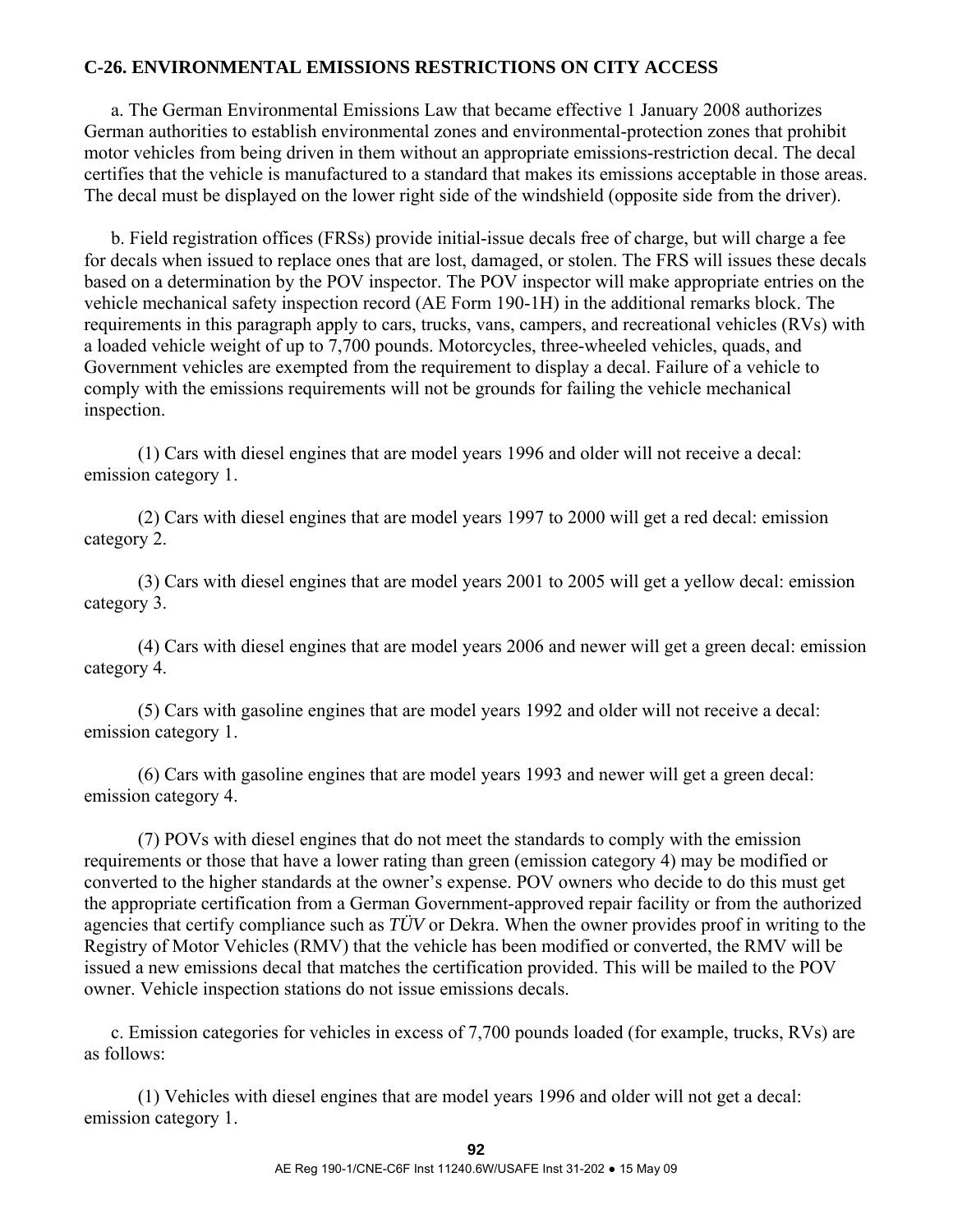(2) Vehicles with diesel engines that are model years 1997 to 2001 will get a red decal: emission category 2.

 (3) Vehicles with diesel engines that are model years 2002 to 2006 will get a yellow decal: emission category 3.

 (4) Vehicles with diesel engines that are model years 2007 and newer will get a green decal: emission category 4.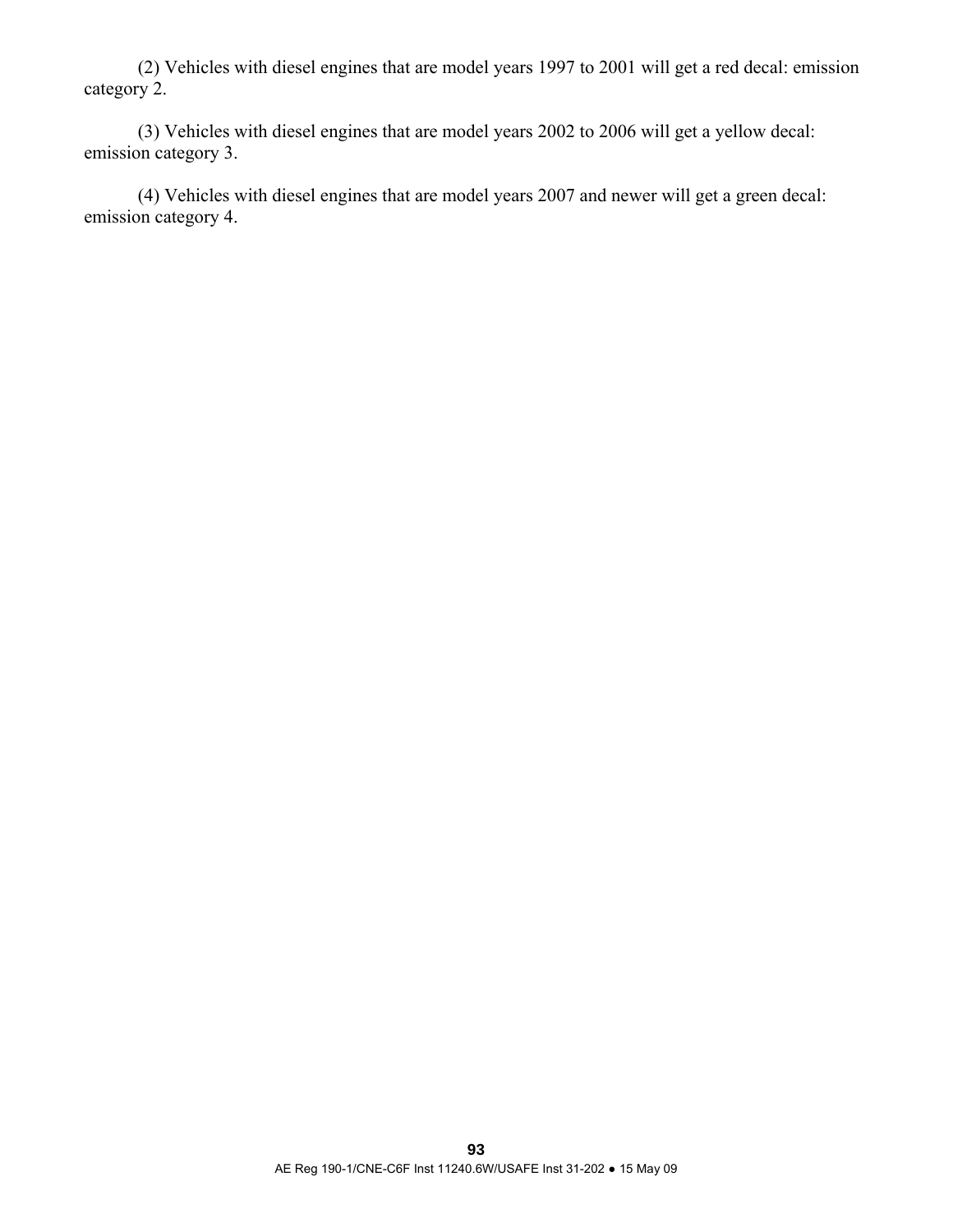# **APPENDIX D INTERNAL CONTROLS, REVIEWS, AND AUDITS**

### **D-1. PURPOSE**

This appendix prescribes the essential elements of internal controls for driver testing stations (DTSs) and field registration stations (FRSs).

### **D-2. APPLICABILITY**

This appendix applies to all Army and Air Force DTSs and FRSs.

### **D-3. RESPONSIBILITIES**

United States Army garrison (USAG) and base support group (BSG) commanders will—

- a. Set up an adequate system for internal controls.
- b. Provide supervision to ensure the continued operation of internal controls.
- c. Review, evaluate, and update the internal control system to ensure its adequacy.

# **D-4. OBJECTIVES**

 a. Internal controls make up the plan of an organization and provide methods and measures adopted within an organization to—

- (l) Safeguard its assets and information.
- (2) Check the accuracy and reliability of its accounting and management information.
- (3) Promote operational efficiency.
- (4) Encourage adherence to prescribed managerial policy, laws, and regulations.

 b. No amount of internal controls can absolutely prevent fraud and wrongdoing. An effective internal control system will produce an environment that ensures—

- (1) Prescribed procedures are carried out.
- (2) Changes in operating conditions are recognized.
- (3) Corrective actions are taken when the system breaks down.

### **D-5. FRSs**

a. Inspections must be conducted according to the basic publication, paragraphs 1-4b(1) and (6).

 b. The internal control system and application will be examined annually during technical inspections.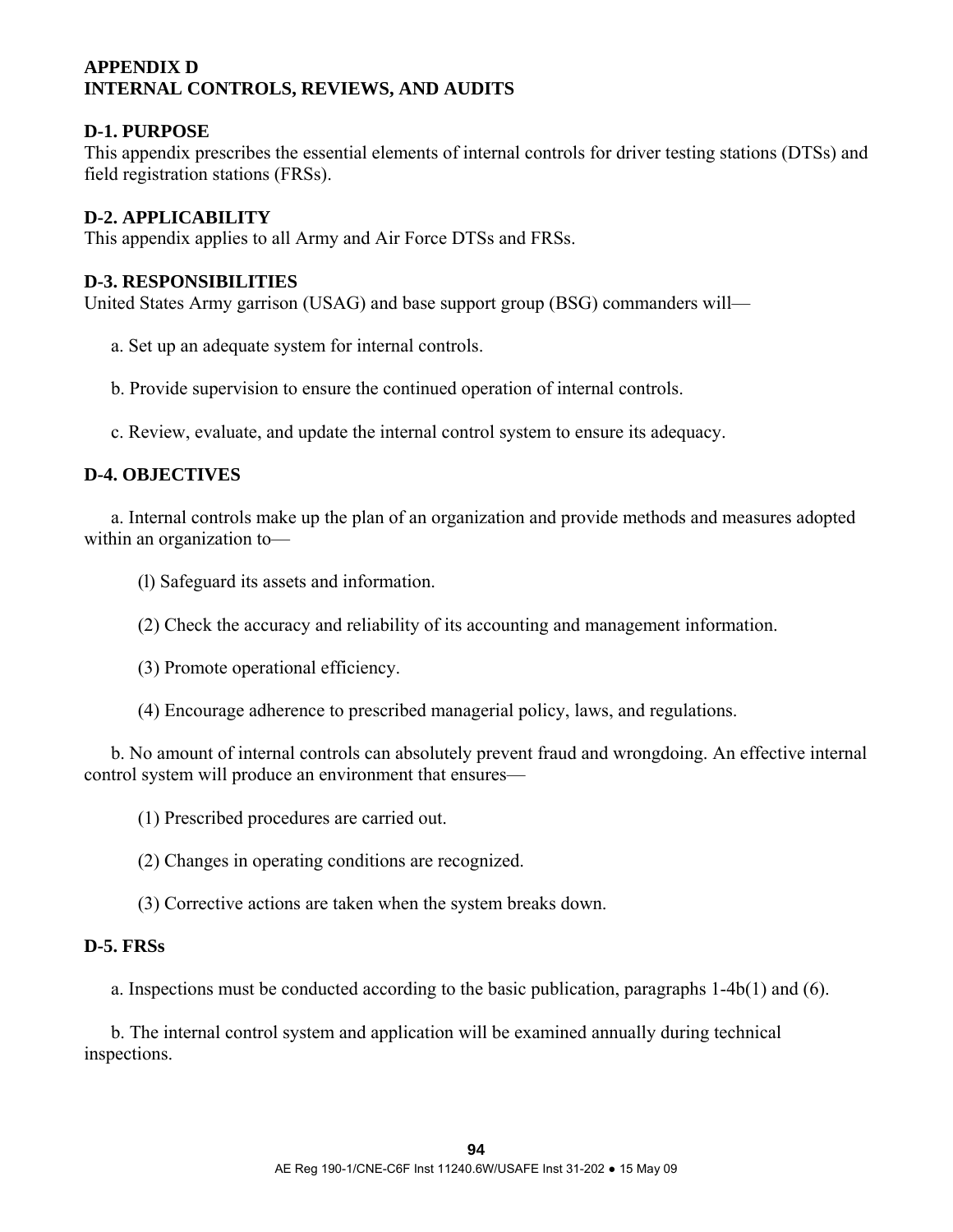c. If an inspector detects fraud, mismanagement, or wrongdoing while inspecting FRS operations, the Registry of Motor Vehicles (RMV) must be notified immediately. The RMV will send a written notice to the station commander through the USAG or BSG commander that deficiencies must be corrected within 60 days or the station's operational certification will be withdrawn.

d. Within 60 days after receiving the written notice (c above), the USAG or BSG commander will—

- (1) Evaluate the findings and recommendations reported by the inspectors.
- (2) Determine proper action in response to inspector findings and recommendations.
- (3) Complete actions to correct or resolve matters.

e. If deficiencies exist after re-inspection, the FRS operational certification will be withdrawn.

# **D-6. INTERNAL CONTROL STANDARDS**

USAG and BSG commanders will ensure—

 a. All sensitive items (for example, license plates, validating stamps, testing material, documents, and decals) are—

- (1) Inventoried and reconciled monthly.
- (2) Accounted for at all times.
- (3) Secured in a locked container after duty hours.
- (4) Issued only with properly documented transactions and a receipt of fees (where applicable).
- (5) Inventoried each year by a disinterested person in the grade of E7 or above.

 b. Applications are completed and processed according to this publication. The POV registration must be computer-generated, not handwritten or typewritten.

c. The daily fees are included with the automated AE Form 190-1AB and sent to the RMV daily.

d. U.S. Forces POV driver tests are administered properly.

e. Applications and associated documents are sent to the RMV daily.

f. Information protected under the Privacy Act is released only to authorized persons.

g. Certificates of destruction are prepared and verified monthly.

h. Sensitive items (for example, license plates, station stamps) are sent only by registered mail.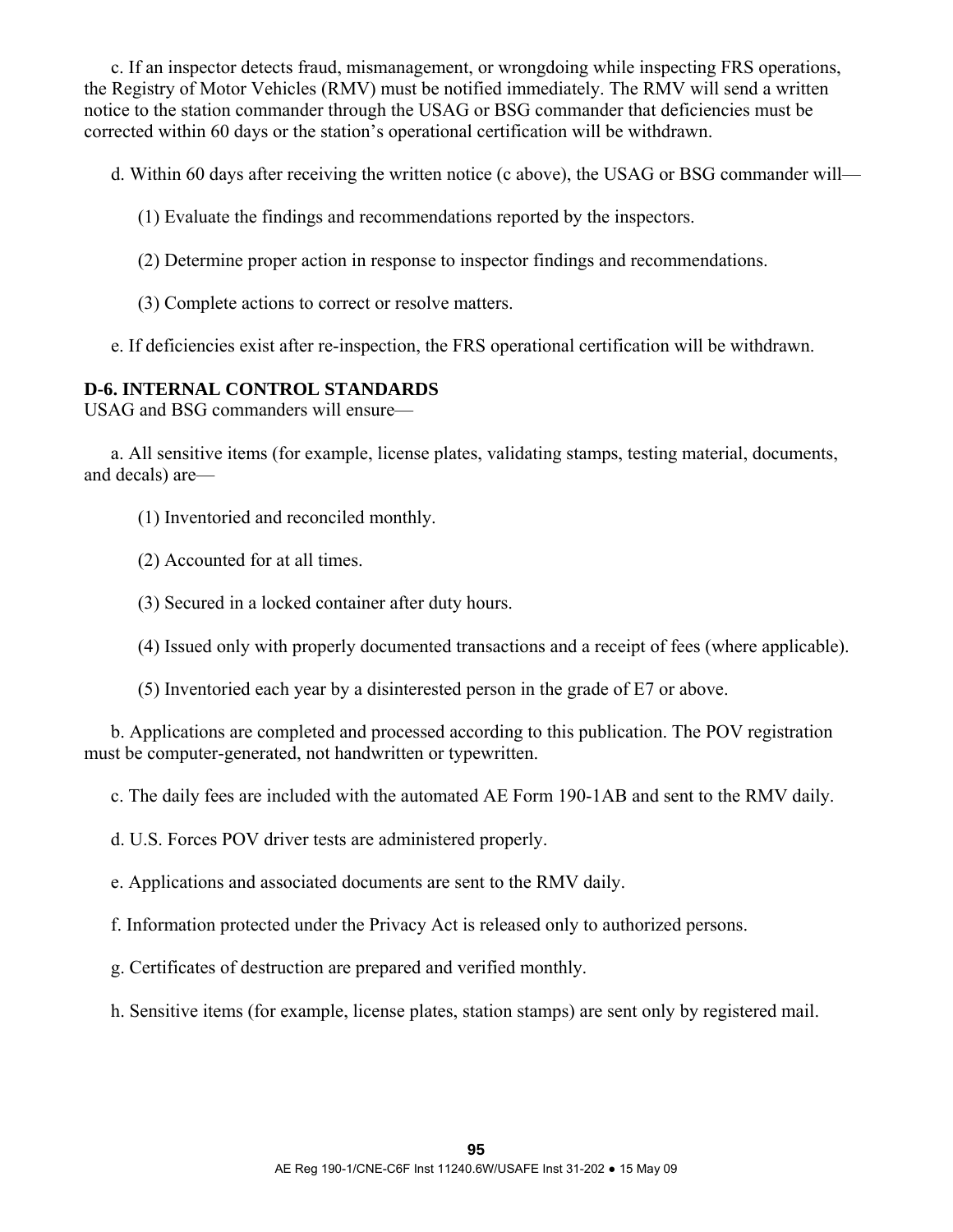# **APPENDIX E PROCEDURES FOR DISPOSING OF UNWANTED POVs**

# **E-1. APPLICABILITY**

The policy and procedures in this appendix apply only to U.S. Army units in Germany. While Air Force Instruction 31-204 provides policy and procedures for Air Force units, the customs policy and procedures established for the disposal of abandoned and donated vehicles in Germany apply to both **Services** 

# **E-2. POLICY**

 a. U.S. Forces-registered privately owned vehicles (POVs) must be properly disposed of before the owner leaves Germany. This may be done in any of the following ways:

(1) Export (ship) the POV at Government or personal expense.

 (2) Sell or give the POV to another person who has Status of Forces Agreement (SOFA) status with tax and customs privileges.

 (3) Sell or give the POV to a person who does not have SOFA status with tax and customs privileges. Before selling or giving the vehicle away, customs clearance must be effected.

 (4) Donate the vehicle to the local morale, welfare, and recreation (MWR) fund using AE Form 190-1Z according to paragraph E-5 and AR 215-1. The MWR-approving officials accept donations on an individual basis. The registrant is responsible for delivering the POV to the appropriate person or facility when donating a POV.

 (5) Appoint an agent using AE Form 190-1AD to exercise any of the options in (1) through (4) above after the owner leaves. Only the field registration station (FRS) is authorized to complete AE Form 190-1AD. Procedures for disposing of the POV by an agent are in the basic publication, paragraph 3-22.

b. The POV must be operational (not registered as nonoperational) to be eligible for a(2) above.

 c. Registrants will properly dispose of their POVs before leaving Germany. POVs will not be abandoned. The registrant is responsible for delivering the POV to the appropriate person or facility when donating it. Abandoning a POV violates German law, this publication, and AE Regulation 600-1. Vehicle abandonment is punishable under the Uniform Code of Military Justice (UCMJ) and may serve as the basis for adverse administrative action. Registrants will clear POVs before departure according to the guidance in the basic publication, paragraph 3-21.

# **E-3. GERMAN CUSTOMS REQUIREMENTS**

 a. Under the customs provisions of the Supplementary Agreement to the NATO Status of Forces Agreement (SOFA), members of the U.S. Forces and civilian component may transfer goods in Germany to persons and organizations that are not members of the Force or civilian component. The person or organization that receives the goods is responsible for meeting German customs obligations. Members of the Force and civilian component will not transfer POVs until the receiving person or organization has provided proof from the German customs authority that customs requirements have been fulfilled.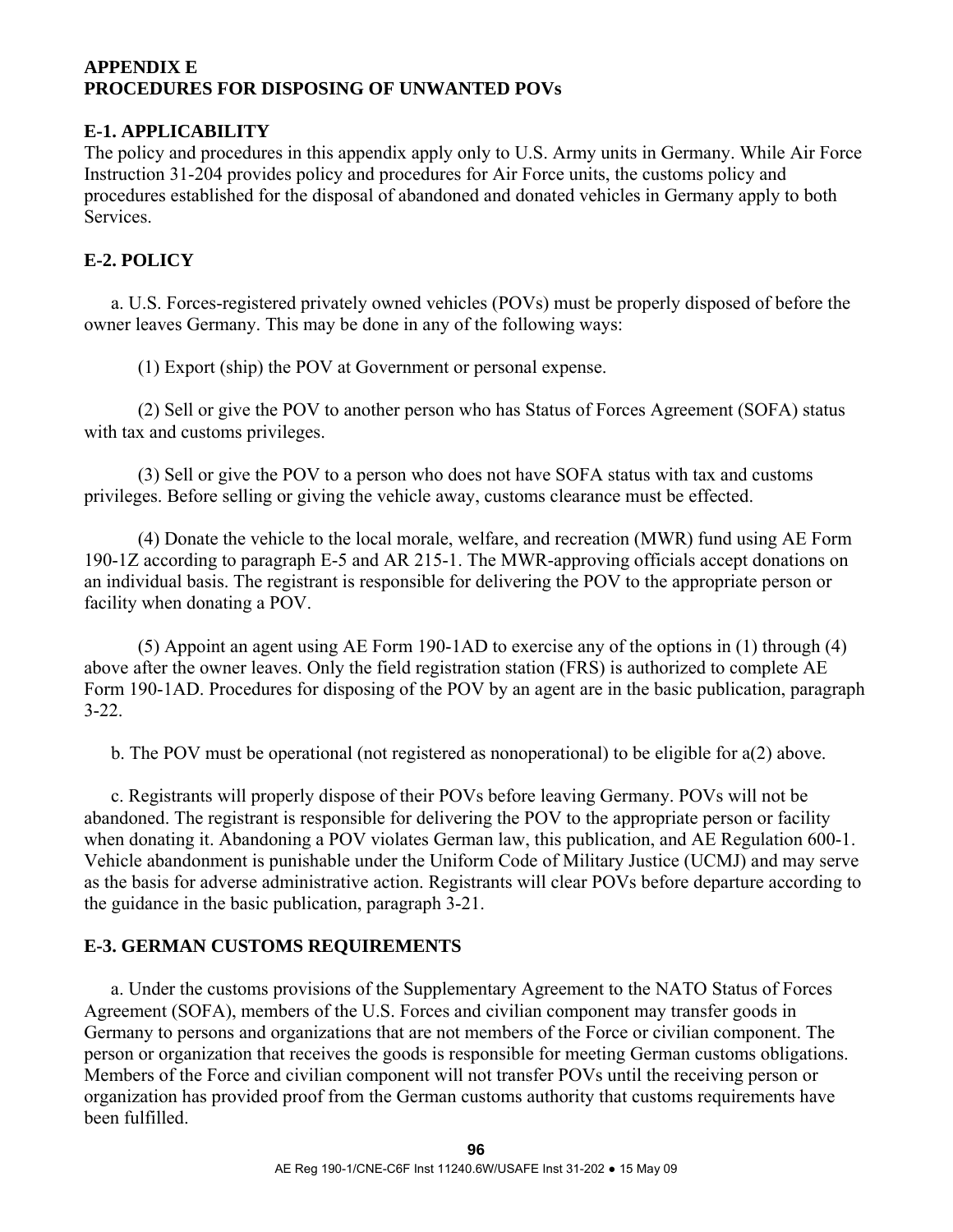b. The disposal or sale of abandoned or donated vehicles to persons or organizations that do not have status under the NATO SOFA is not authorized without proper customs clearance. For customs purposes, abandoned and donated vehicles will be considered as excess or surplus goods when they are transferred to a buyer who does not have status under the NATO SOFA.

 c. The *Bundesministerium der Finanzen* (Federal Ministry of Finance) has authorized chief customs inspectors from the United States Forces Customs-Europe offices to coordinate with German customs offices to ensure abandoned vehicles and vehicles donated to MWR funds receive customs clearance as surplus goods of the U.S. Forces. This procedure will enable United States Army garrison (USAG) provost marshals (PMs), base support group (BSG) chiefs of security forces (CSFs), and MWR directorates to transfer these vehicles.

 d. The chief customs inspector of each United States Forces Customs-Europe office will coordinate the actions in subparagraph c above to ensure customs duties are paid when vehicles of the U.S. Forces are disposed of.

### **E-4. ABANDONED VEHICLES**

 a. PMs and CSFs will send all pertinent information about abandoned vehicles to the supporting chief customs inspector, who will send the information to the Registry of Motor Vehicles (RMV). The information must be provided on a spreadsheet and sent electronically to the RMV so that the vehicles can be removed from the vehicle registry. The RMV will add information to the spreadsheet on the "tax status" of the vehicle (for example, how the vehicle was acquired such as *Abwicklungsschein* (relief from value-added tax), AE Form 550-175A, bill of sale from German vendor). This information will be used by German customs officials to assess taxes.

 b. PMs and CSFs must maintain control of all abandoned vehicles. Usually they will be kept in a lot or designated area. When such an area is not available, the chief customs inspector may approve placing the vehicles at a German vendor's lot until customs clearance has been completed. To make the customs inspection of the vehicles more efficient, vehicles should be parked in a way for easy inspection and have a number on the windshield that corresponds to the number on the vehicle list. The hood of the vehicle should be raised or have the ability to be raised and the driver's door must be able to be opened to verify the vehicle identification number (VIN) (U.S. vehicles only). The PM or CSF should have a person onsite to assist in the inspection. The PM or CSF is responsible for removing Government and personal property from the vehicles before disposal.

 c. If the German customs official has no concerns about the vehicles, the list will be released to the German customs official for determination of the taxes to be paid by the buyer. The vehicles cannot be released to the buyer until the taxes are actually paid and verification to that effect is obtained from the German customs official, who will also stamp the list and provide a copy of it to the buyer after he or she has paid the taxes. The chief customs inspector will keep a copy of the final vehicle list.

#### **E-5. DONATED VEHICLES**

 a. MWR auto craft centers at most U.S. Forces installations in Germany allow Soldiers and other authorized customers to donate their POVs. These centers normally remove usable parts and sell the remainder of the vehicle to contracted commercial recycling operations. At some installations, these centers also claim abandoned vehicles and process these vehicles as if they were donated. USAGs in Germany must coordinate the disposal of donated vehicles with the area chief customs inspector before permitting any non-SOFA status entity or individual to take possession of a vehicle that is registered with the RMV.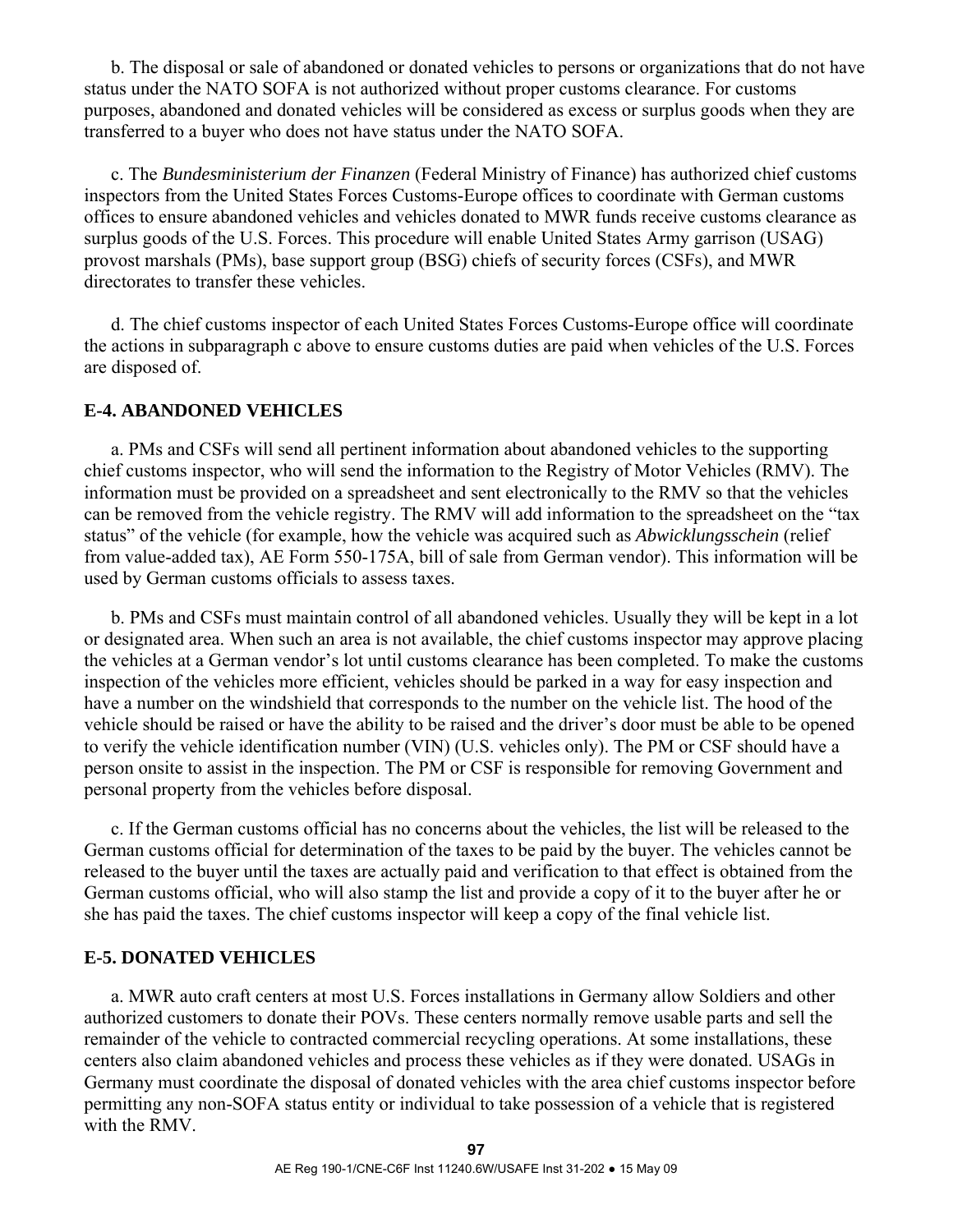b. The MWR director (or a designated representative) will—

(1) Complete and forward the vehicle list as explained in paragraph E-4.

 (2) Enter a sales price for each vehicle and attach a copy of the bill of sale (if applicable) for each vehicle being disposed of.

(3) Ensure all Government and personal property is removed from vehicles before disposal.

 c. The procedures in paragraph E-4 apply to donated vehicles. If the MWR center sells a donated vehicle, the list provided to the United States Forces Customs-Europe chief inspector must show the sales price, which should be verified by providing a copy of the bill of sale to German customs officials.

 d. German customs officials will inspect the vehicles at their discretion, collect any duties owed, and stamp the vehicle list when taxes have been paid by the vendor.

 e. The procedures in subparagraphs c and d above do not apply when the MWR center sells vehicles as scrap metal using a nonappropriated fund (NAF) contract or when selling or disposing of donated vehicles through a NAF contract. In these situations, the MWR center will send a written request with all applicable details and a copy of the contract to the USAREUR PM (ECJ1-CEA-NS).

# **E-6. OTHER DISPOSITION METHODS**

To sell a POV to a person who does not have SOFA status (AE Reg 600-700), the owner must submit AE Form 190-1S to the FRS and process the transaction through the German customs office. The German customs office will provide a customs-clearance certificate, which must be provided to the FRS. If the transaction occurred outside of Germany (for example, Bulgaria, Hungary, Poland), customs clearance must be effected in the respective country involved with an official bill of sale documenting the location of the sale and purchase information (vehicle and parties effecting the transaction) having to be submitted to the FRS.

# **E-7. FAILURE TO PROPERLY DISPOSE OF A POV**

If a registrant fails to dispose of a POV properly before departing, USAG commanders will process the vehicle as explained in figure E-1; and BSG commanders will use the procedures in figure E-1 and the instructions in AFI 31-204.

# **E-8. RESPONSIBILITIES**

 **a. USAG and BSG Commanders.** USAG and BSG commanders will—

 (1) Ensure community clearance procedures require departing personnel to clear U.S. Forcesregistered POVs according to applicable Service directives.

 (2) Designate a POC for administering a program to dispose of vehicles left by departing personnel.

 (3) Appoint a disposal officer (c below) to process POVs of unknown status according to paragraph E-10.

 (4) Appoint a board of officers (d below) to process POVs determined to be abandoned by the disposal officer.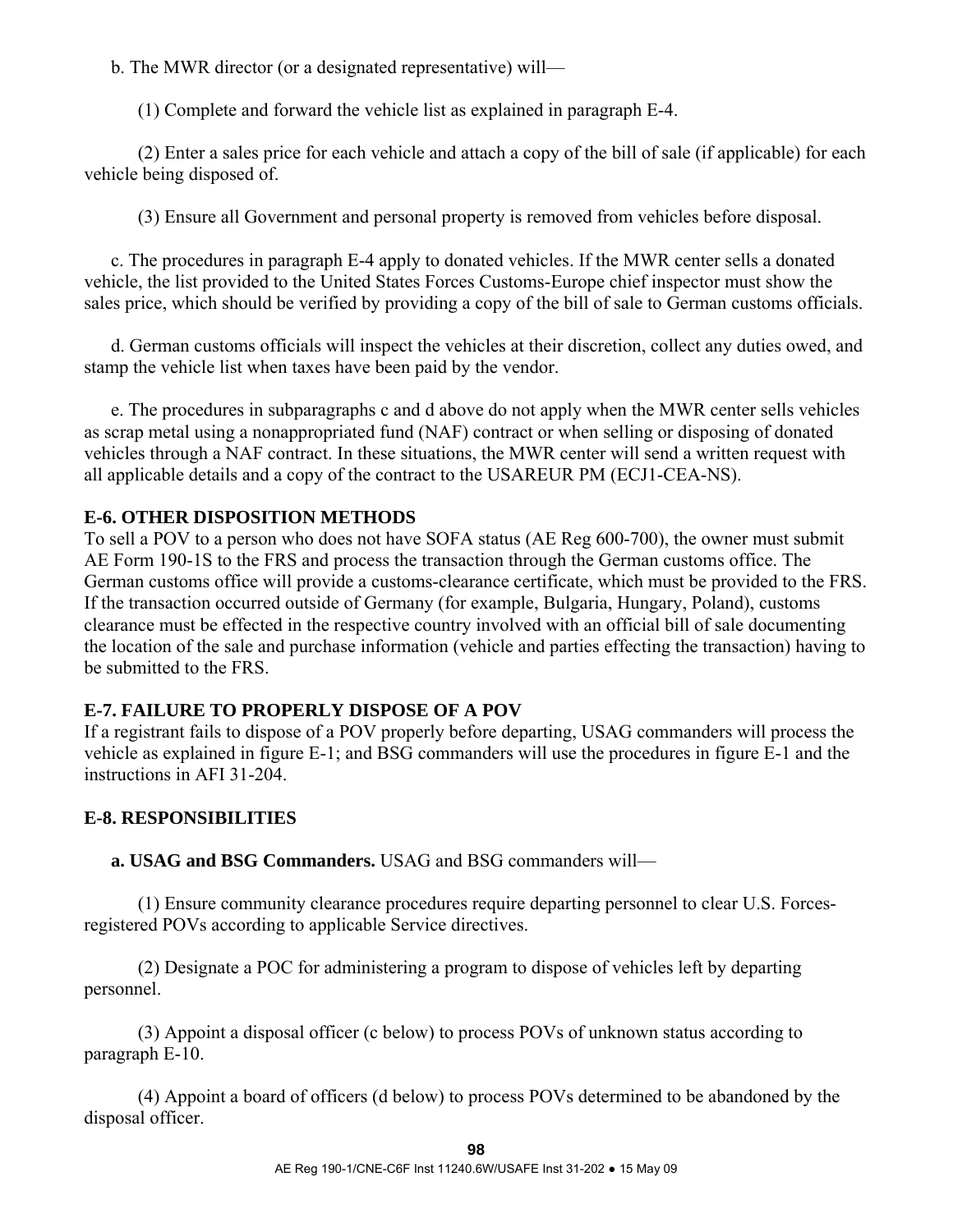(5) Designate a secure holding lot to store POVs being processed for disposal. If the same agency is responsible for controlling the community nonoperational, impoundment, and holding lots, POVs may be stored in the same secure area as long as they are identified appropriately. MWR strip-lots may not be used as holding lots.

 **b. PMs and CSFs.** PMs and CSFs will—

(1) Provide physical-security support to holding lots where POVs are stored pending disposition.

(2) Provide information on the last known owners of POVs to the board of officers (d below).

(3) Prepare DA Form 3975 on POVs moved to holding lots for disposal.

 **c. Disposal Officer.** A disposal officer is an officer or noncommissioned officer in the grade of E7 or above, or civilian equivalent, appointed by the USAG or BSG commander. Disposal officers will—

 (1) Examine and inventory the condition of each POV entering the holding lot. Photographs of all four sides may be used for this purpose.

(2) Determine the POV owner's identity and process the POV as explained in figure E-1.

 (3) Act on telephonic requests from lienholders to delay processing to the Defense Reutilization and Marketing Region - Europe (DRMR-E) fund.

(4) Maintain records of actions taken on each vehicle for 2 years after disposition.

 **d. Board of Officers.** A board of officers will be made up of one or more commissioned officers, noncommissioned officers, or civilian employees appointed by the USAG or BSG commander to process abandoned POVs. According to DOD 4160.21-M, the board will—

 (1) Ensure the disposal officer made diligent inquiries to find and locate the owner or the owner's heirs, next of kin, or legal representative.

 (2) Conduct an inventory of the vehicle, including its estimated current fair-market value. The inventory will be made in writing and dated by the board.

(3) Process the vehicles for DRMR-E disposal according to figure E-1, subparagraph d.

# **E-9. CLEARANCE PROCEDURES**

Departing personnel will—

a. Clear through the FRS according to the basic publication, paragraph 3-21, and this appendix.

 b. Provide documentation to prove that their U.S. Forces-registered POVs have been properly disposed of according to this appendix or that an agent has been appointed according to paragraph 3-22.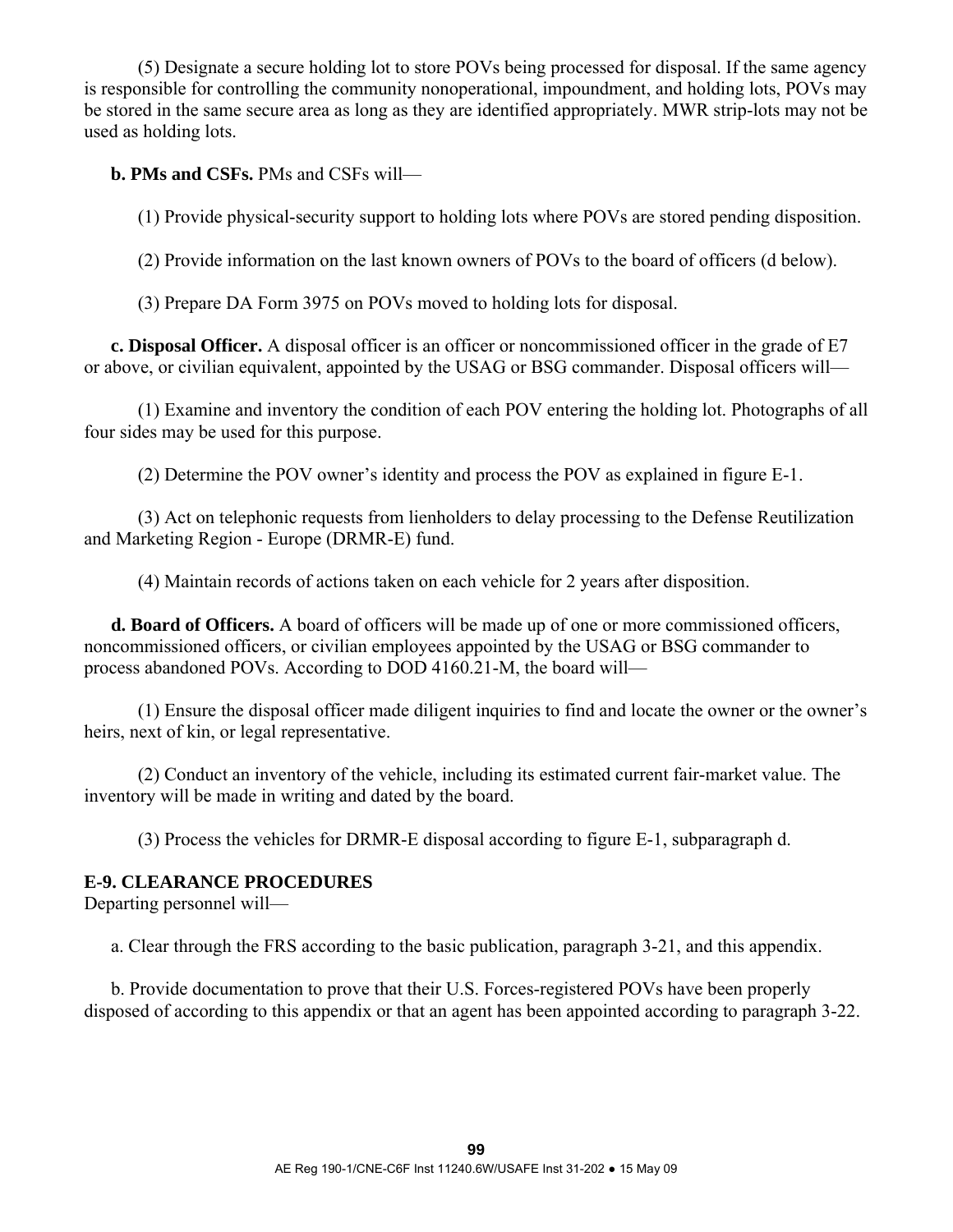### **E-10. PROCEDURES FOR POV DISPOSAL**

Figure E-1 shows POV disposal procedures.

**a. Identification.** If circumstances indicate that a POV has been stationary for an extended period or the license plates or other evidence of ownership are missing, persons designated by the community POC for POV disposal will—

 (1) Attach DD Form 2504 or AE Form 190-1AS to the POV. DD Form 2504 and AE Form 190-1AS inform the owner that the POV will be towed to a specified holding lot if not moved within 24 hours.

(2) After 24 hours, complete a condition inventory and move the POV to the community holding lot.

(3) File DA Form 3975.

 **b. Determining Status and Ownership.** The disposal officer (para E-8c) will do the following for POVs moved to the community holding lot:

 (1) Access the Vehicle Registry Information Network (VERINET) by chassis number or, if available, by license number to determine ownership. If VERINET is not available, contact the Registry of Motor Vehicles (RMV) with the chassis or license number to determine the identity of the last known registrant.

(2) If the owner or agent is identified, determine—

- (a) Owner or agent status and location.
- (b) Whether an agent has been appointed to dispose of the vehicle (basic pub, para 3-22).
- (c) Whether there is a lien on the vehicle.

#### **c. Procedures When Owner Is Determined.**

(1) Notification of Owner in the Command.

(a) If the owner is temporarily absent, do not process the POV for disposal.

 (b) If the owner is determined to be in the command, the disposal officer will contact the owner's commander and inform the commander that he or she must take administrative actions (basic pub, paras 2-14b(4)(d) and 3-23a(4)) and possibly take punitive actions (AE Reg 600-1) against the owner.

 (2) Notification of Absent Owner. If the owner is no longer in the command, the disposal officer will notify the owner by certified mail (return-receipt requested) that the POV has been found and will be turned over to the DRMR-E unless other instructions are received within 45 days. Figure E-2 shows the format of the notification letter.

 (3) Notification to Lienholder. If RMV records indicate a lien is on the vehicle of an absent owner, the disposal officer will send a copy of the notification ((2) above) to the lienholder.

(4) Disposal.

 (a) If no disposition instructions are received from the owner or lienholder within 45 days after the date the notification was mailed, the vehicle will be turned over to the MWR strip-lot. The disposal officer will get a receipt.

 (b) If the owner replies with disposition instructions that are permitted by the basic publication, the vehicle will be disposed of immediately according to those instructions.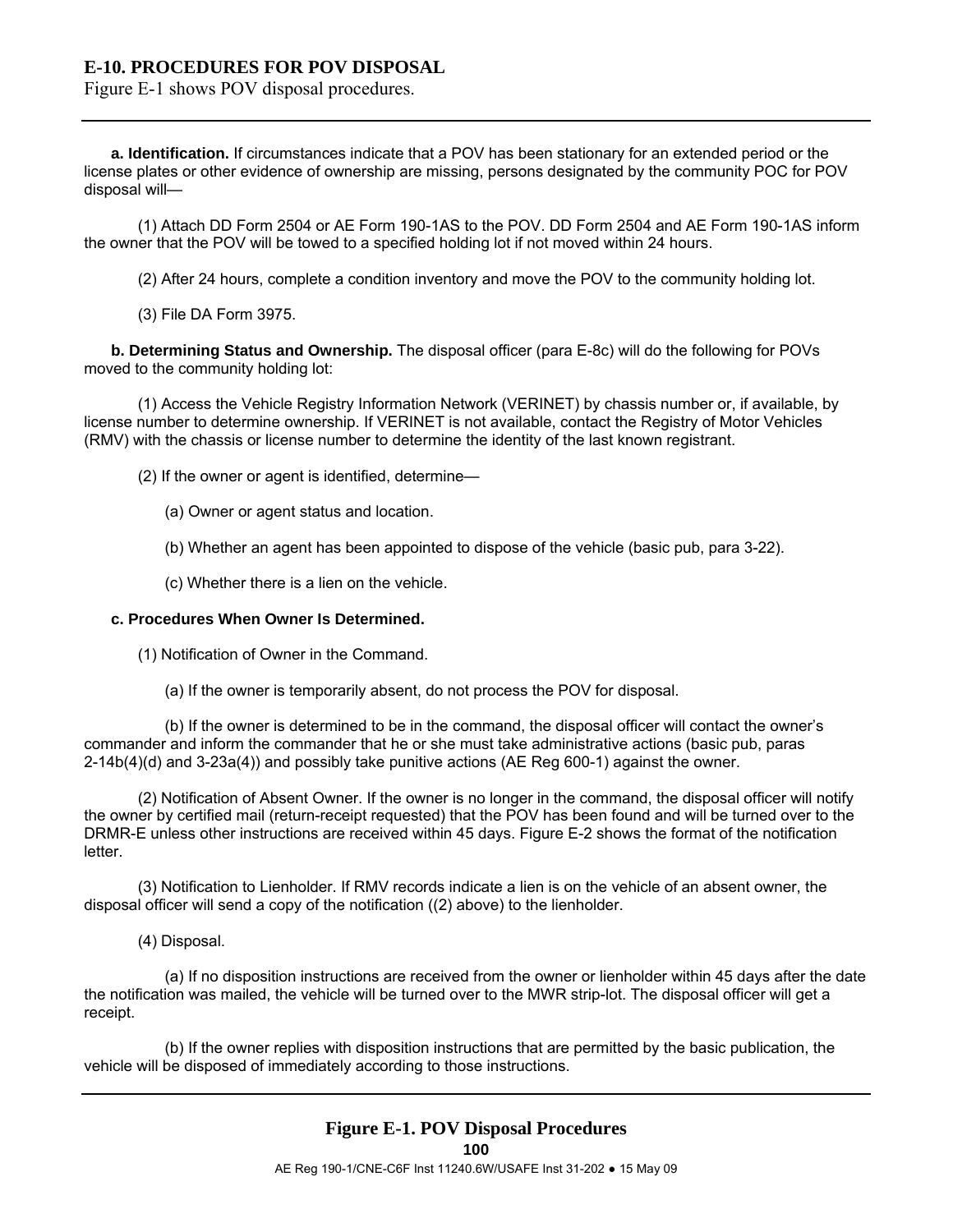(c) If the local director of logistics (DOL) disposes of the POV, the RMV must be notified of the disposal by informing the RMV of the make, chassis number, color, name of disposal agency and, if known, the license-plate number and name of owner.

 **d. Procedures When Owner Is Not Determined.** If the disposal officer cannot determine the owner, the POV will be treated as an abandoned vehicle and disposed of according to section 2575, Title 10, United States Code; and DOD 4160.21-M.

 (1) If the board of officers (para E-8d) determines the POV fair-market value is under \$300, the POV may be released to DRMR-E for disposal.

 (2) If the board of officers determines the POV fair-market value is \$300 or more, the POV must be held for 45 days from the date it was placed in the holding lot. During this time, the board will post a notice of the vehicle's intended disposition in the community bulletin for at least 1 month. At the end of 45 days, the vehicle may be released to the DRMR-E for disposal.

 (3) If the local DOL disposes of the POV, the RMV must be notified of the disposal and of the make, chassis number, and color of the POV, the name of disposal agency, and, if known, the license-plate number and name of owner.

#### **e. Procedures for DRMR-E.**

(1) DRMR-E will first try to dispose of abandoned and unclaimed POVs through onsite sales.

 (2) USAGs must provide a military interdepartmental purchase request (MIPR) to cover the disposal costs of POVs that cannot be disposed of through onsite sales.

 (a) The cost of disposing of an abandoned POV will come from the USAG base operations supply account.

 (b) The cost of disposing an unclaimed POV will come from the operating funds of the unit to which the owner is or was assigned.

 (3) Each quarter, USAG commanders will complete AE Form 190-1AH and send it to IMCOM-Europe (IMEU-LOD), Unit 29353, Box 200, APO AE 09014-0200.

### **Figure E-1. POV Disposal Procedures (Continued)**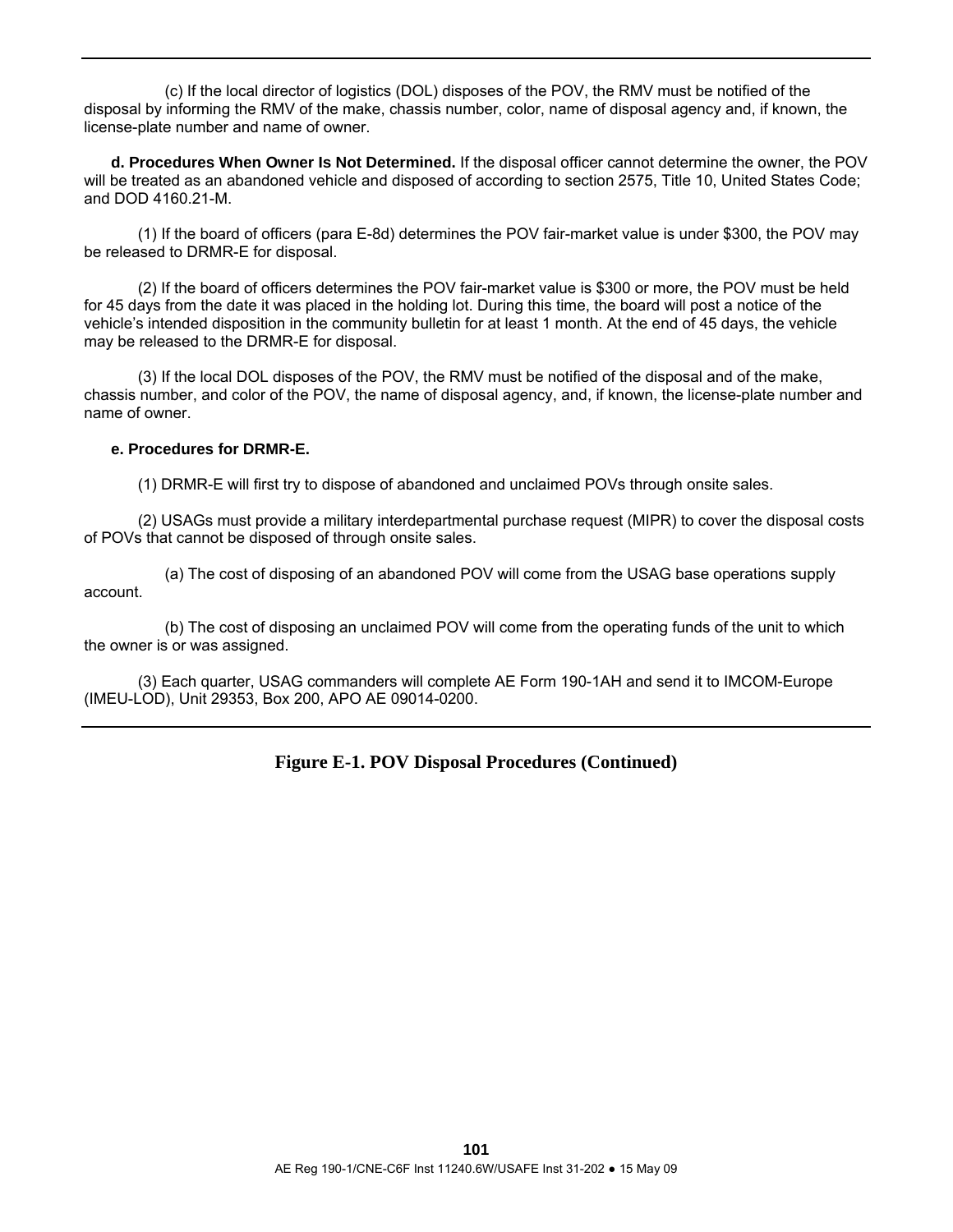(Name and address)

1. Our records show that you are the owner of a (describe vehicle, including serial number, motor number, year, make, and any other details considered necessary). This vehicle has been found at (location) and is now in the custody of (name, address, and telephone number of disposal officer).

2. In accordance with AE Regulation 190-1/CNE-C6F Instruction 11240.6V/USAFE Instruction 31-202 and your instructions on AE Form 190-1AA, the vehicle described above will be given to the (name of community) morale, welfare, and recreation fund strip-lot on (date, not less than 45 days after mailing date of letter).

3. If you desire an alternative disposition, you must notify me no later than (the date specified in the preceding sentence). Only disposition instructions permitted by AE Regulation 190-1/CNE-C6F Instruction 11240.6V/USAFE Instruction 31-202 will be honored. Notification received after the date specified above will be honored only if disposition has not already been made.

4. If there is a lien on this vehicle, it is your responsibility to inform the lienholder of the intended disposition of the vehicle. Requests from lienholders to hold disposal procedures pending repossession will be honored.

(Signature block of disposal officer)

 $CF$ (lienholder, if appropriate)

# **Figure E-2. Format for Notification Letter to the Owner of a Found POV**

### **E-11. REPOSSESSION BY LIENHOLDER**

a. When repossessing an abandoned POV, the lienholder must—

(1) Provide evidence of ownership to the U.S. releasing authority.

 (2) Send written notification of repossession to the Registrar, USAREUR RMV, Unit 29931, APO AE 09086-9931, with the name of the person who had the loan and the circumstances of the POV's abandonment.

 b. U.S. financial institutions operating in Germany must register repossessed POVs immediately on repossession.

 c. Lienholders who are not eligible to register POVs with the U.S. Forces must comply with customs-clearance requirements. Before transfer or disposal, the U.S. Forces-provided license plates and all U.S. Forces decals must be removed and turned in to the local field registration, military police, or security forces station.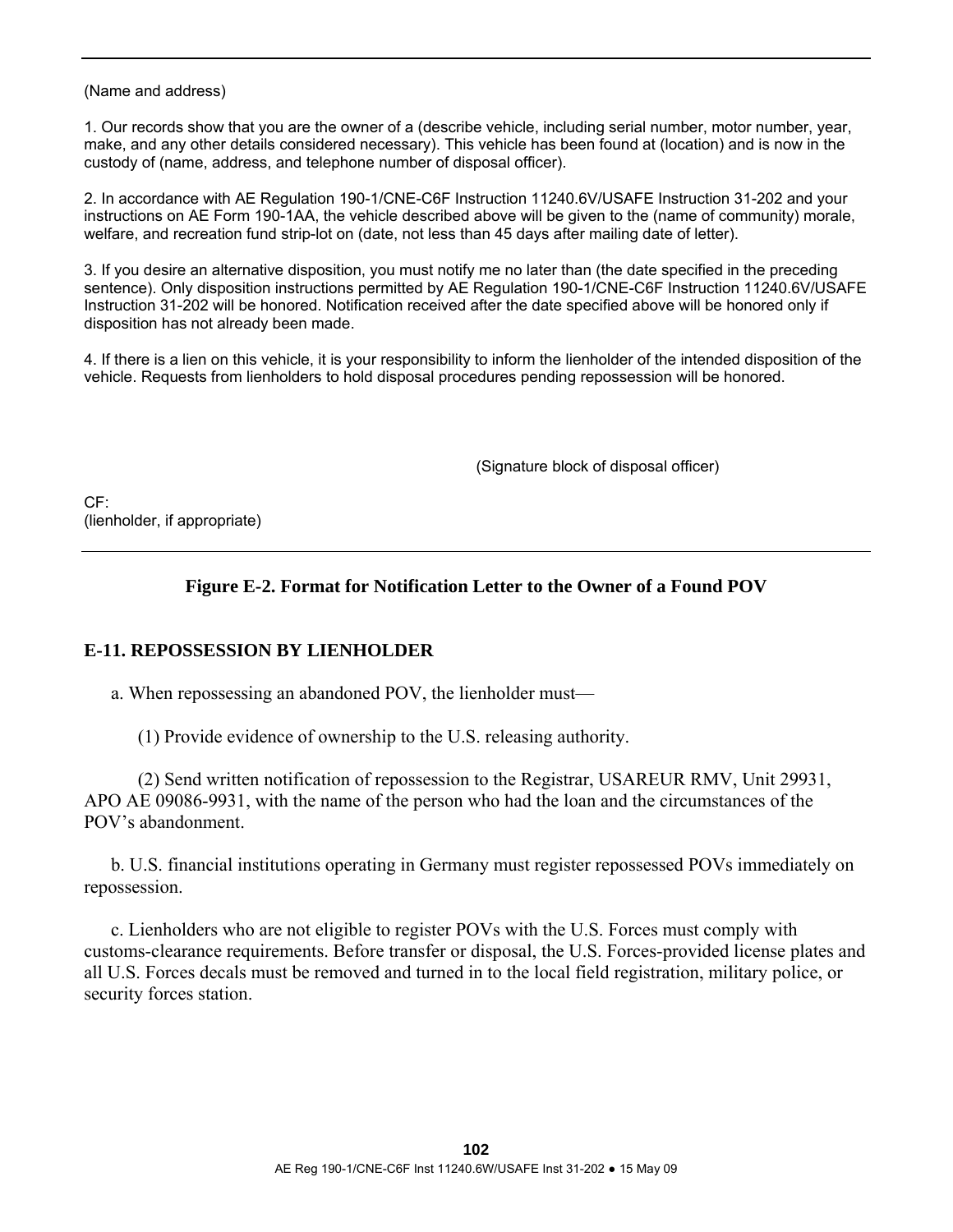# **APPENDIX F SUMMARY OF RESPONSIBILITIES FOR COMMANDERS AND SUPERVISORS**

Table F-1 summarizes responsibilities for commanders and supervisors. This summary does not relieve commanders and supervisors of the need to establish specific administrative procedures to ensure actions are carried out properly. The glossary explains abbreviations used in the table.

| <b>Table F-1</b><br><b>Commander and Supervisor Responsibilities</b>                                                                                                                                                                                                                                                                     |               |  |  |
|------------------------------------------------------------------------------------------------------------------------------------------------------------------------------------------------------------------------------------------------------------------------------------------------------------------------------------------|---------------|--|--|
| <b>Responsibility</b>                                                                                                                                                                                                                                                                                                                    |               |  |  |
| Confiscate the U.S. Forces certificate of license and send it through the local PM or CSF to the<br>RMV when a subordinate's driving privileges are revoked by the RMV. Commanders will hold<br>suspended licenses until the end of the suspension period and return the license to the operator at<br>the end of the suspension period. | $2-17b$ and c |  |  |
| Take appropriate corrective action when a subordinate fails to comply with this publication.                                                                                                                                                                                                                                             | $1-4f, 2-12b$ |  |  |
| Ensure that a subordinate does not operate a POV when his or her POV registration has been<br>canceled. Contact the MP or SF station for them to remove canceled license plates from the<br>POV and return them to the RMV.                                                                                                              | $3-12c$       |  |  |
| Advise the suspending authority when a subordinate has accumulated 12 or more traffic points<br>in 1 year or 18 points in 2 years.                                                                                                                                                                                                       | $2-14b(4)(b)$ |  |  |
| Be the approval authority for applications for racing vehicles (AE Form 190-1AA) regardless of<br>an applicant's rank or grade.                                                                                                                                                                                                          | $3-24a(1)$    |  |  |
| Notify the PM or CSF when a subordinate's U.S. Forces POV driving privileges have been<br>suspended or revoked.                                                                                                                                                                                                                          | $2 - 17b$     |  |  |
| Ensure that first-line supervisors or platoon sergeants visually inspect the POVs of subordinates<br>at least every 180 days and that identified deficiencies are corrected.                                                                                                                                                             | $3-3c$        |  |  |
| Maintain DA Form 3626 for each subordinate holding a valid U.S. Forces certificate of license<br>and POV registration.                                                                                                                                                                                                                   | $2 - 22$      |  |  |
| Counsel and provide a written statement for a subordinate who has been declared ineligible for a<br>U.S. Forces certificate of license or whose driving privileges have been suspended or revoked.                                                                                                                                       |               |  |  |
| Ensure subordinates-                                                                                                                                                                                                                                                                                                                     |               |  |  |
| a. Have proof of ownership and valid insurance when applying for POV registration.                                                                                                                                                                                                                                                       | $3 - 5$       |  |  |
| b. Maintain proper registration and insurance on POVs.                                                                                                                                                                                                                                                                                   | $3 - 5$       |  |  |
| c. Have a valid U.S. Forces certificate of license for the class of POV registered (except<br>nonoperational).                                                                                                                                                                                                                           | $2-1a$        |  |  |
| d. Notify the FRS when personal or vehicle information changes.                                                                                                                                                                                                                                                                          | $2-8, 3-13$   |  |  |
| e. Provide satisfactory evidence of proper clearance for their POVs.                                                                                                                                                                                                                                                                     | $3 - 21$      |  |  |
| f. Properly display U.S. Forces-provided POV license plates.                                                                                                                                                                                                                                                                             | $3 - 18$      |  |  |
| g. Have their POVs inspected at least once every 2 years if the POVs are less than 6<br>years old, and once a year if their POVs are over 6 years old. POVs should also be<br>inspected when there is doubt that they still meet mechanical standards.                                                                                   | $3-4$ , app C |  |  |
| h. Promptly and properly dispose of unwanted POVs.                                                                                                                                                                                                                                                                                       | app E         |  |  |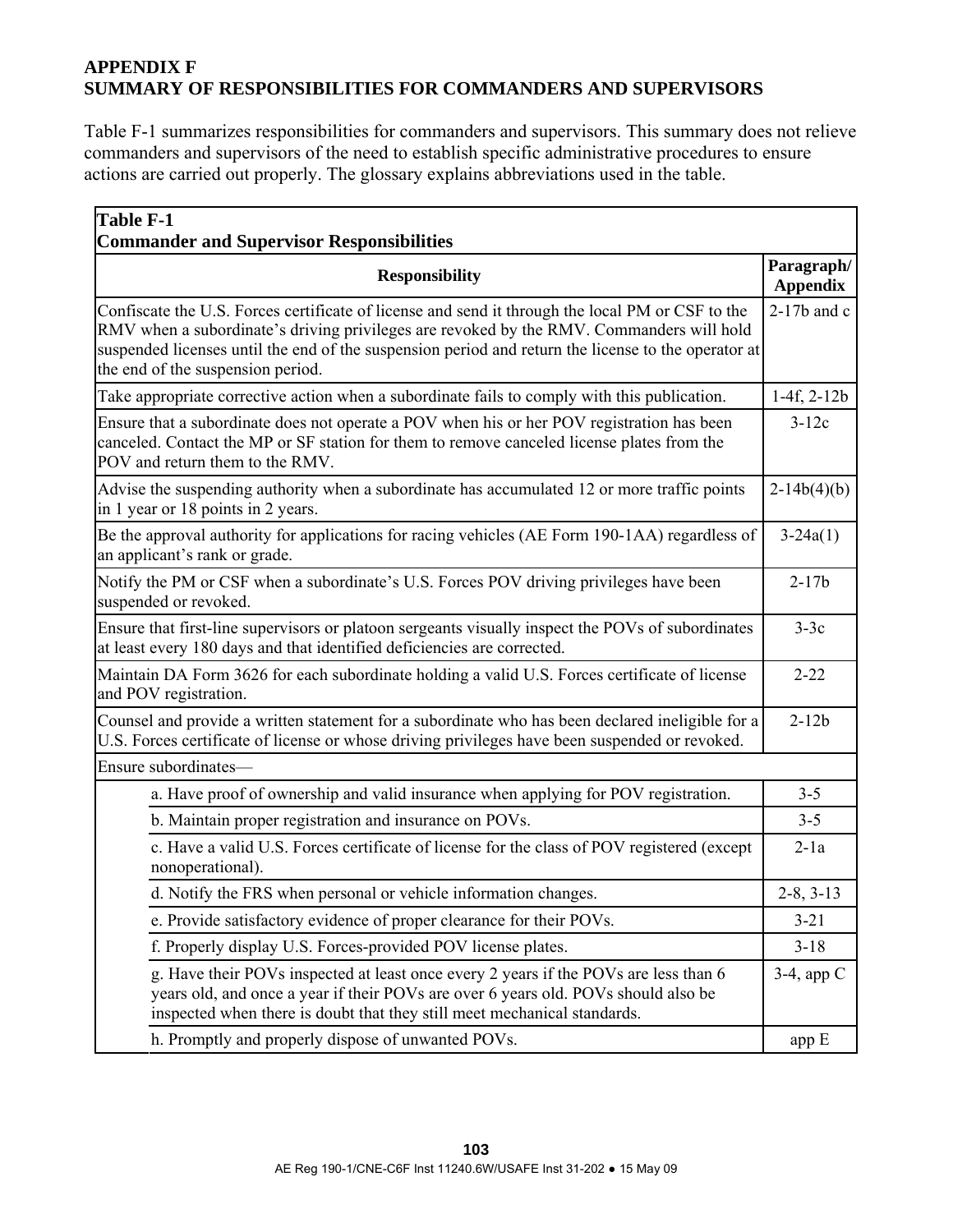### **APPENDIX G SUMMARY OF SUSPENDING, REVOKING, AND APPELLATE AUTHORITY RESPONSIBILITIES**

# **G-1. GENERAL**

 a. USAFE personnel will refer to Air Force Instruction 31-204 for actions requiring administrative due process.

 b. Tables G-1 through G-3 list responsibilities prescribed in the basic publication. Suspending, revoking, and appellate authorities may base their programs on the guidance in this appendix. This appendix is not intended to relieve authorities of the need to establish specific administrative procedures to ensure responsibilities are carried out properly. The position of the suspending, revoking, or appellate authority must be as close as possible in the chain of command to the licensee. The glossary defines suspending, revoking, and appellate authorities.

### **G-2. SUSPENDING AUTHORITY**

Table G-1 lists actions to be taken by suspending authorities.

### **G-3. REVOKING AUTHORITY**

Table G-2 lists actions to be taken by revoking authorities.

### **G-4. APPELLATE AUTHORITY**

Table G-3 lists actions to be taken by appellate authorities.

| <b>Table G-1</b>                                                                                     |              |
|------------------------------------------------------------------------------------------------------|--------------|
| <b>Suspending Authority Responsibilities</b>                                                         |              |
| <b>Responsibility</b>                                                                                | Paragraph    |
| Investigate accidents or incidents of misconduct and suspend driving privileges when<br>appropriate. | $2 - 14$     |
| The following are the two categories of suspensions:                                                 |              |
| a. Discretionary.                                                                                    |              |
| (1) Suspend for appropriate period of time.                                                          | $2 - 14a$    |
| (2) Suspend for periods not to exceed 180 days or 1 year.                                            | $2-14a(4)$   |
| b. Mandatory. Suspend for periods of 7, 30, 90, or 180 days.                                         | $2 - 14b$    |
| Review rebuttals and notify the Registry of Motor Vehicles when appropriate.                         | $2 - 18$     |
| Review licensee appeals to adverse actions and send rebuttals to the revoking<br>authority.          | $2-18, 2-19$ |
| Assess traffic points.                                                                               | $2 - 21$     |
| Withdraw registration privileges.                                                                    | $3 - 23$     |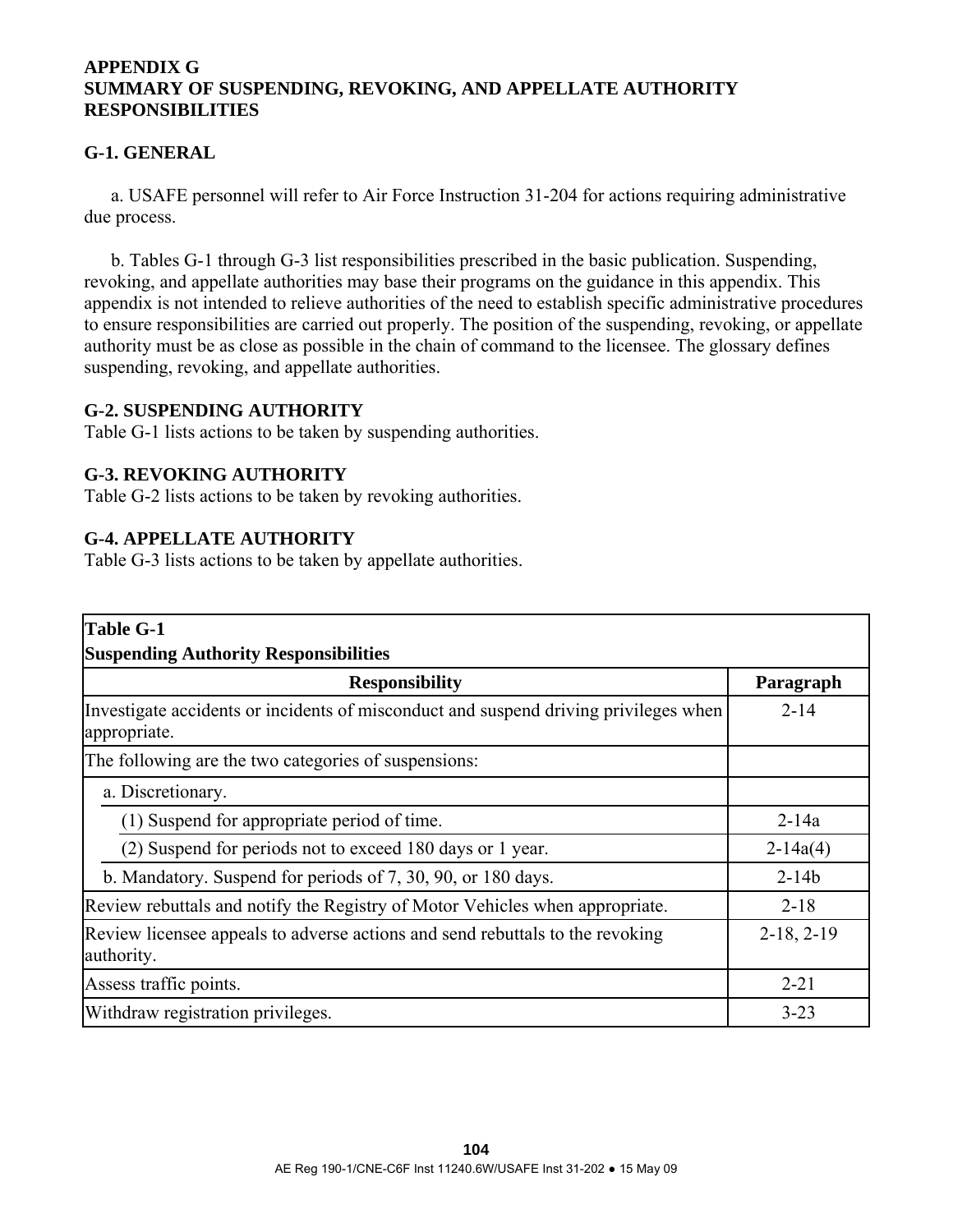| <b>Table G-2</b>                                                                                                                                                                                                                                                                                              |               |  |  |
|---------------------------------------------------------------------------------------------------------------------------------------------------------------------------------------------------------------------------------------------------------------------------------------------------------------|---------------|--|--|
| <b>Revoking Authority Responsibilities</b>                                                                                                                                                                                                                                                                    |               |  |  |
| <b>Responsibility</b>                                                                                                                                                                                                                                                                                         | Paragraph     |  |  |
| Declare a person ineligible for AE Form 190-1F for the period of time noted for offenses.                                                                                                                                                                                                                     | $2-13a$ and c |  |  |
| Revoke driving privileges indefinitely, with petition to reinstate authorized only after—                                                                                                                                                                                                                     |               |  |  |
| a. 1 year.                                                                                                                                                                                                                                                                                                    | $2 - 15a$     |  |  |
| b. 5 years.                                                                                                                                                                                                                                                                                                   | $2 - 15b$     |  |  |
| Review adverse actions against personnel in the revoking authority's chain of command.<br>If adverse action is taken, DD Form 1408, DA Form 4833, or AE Form 190-1K must be<br>completed, signed, and sent through the local provost marshal or chief, security forces, to<br>the Registry of Motor Vehicles. |               |  |  |
| Review petitions for reinstatement of revoked U.S. Forces certificates of license.                                                                                                                                                                                                                            | $2 - 20$      |  |  |

| Table G-3<br><b>Appellate Authority Responsibilities</b>                                                                                                                |                               |  |  |
|-------------------------------------------------------------------------------------------------------------------------------------------------------------------------|-------------------------------|--|--|
| <b>Responsibility</b>                                                                                                                                                   | Paragraph/<br><b>Appendix</b> |  |  |
| Establish, with the revoking and suspending authorities, administrative procedures for<br>ensuring appropriate action is taken against violators of this publication.   |                               |  |  |
| Rule on appeals of adverse actions taken by revoking authorities.                                                                                                       | $2-19$                        |  |  |
| Advise licensees whose driving privileges have been either suspended or revoked, based<br>on the action or request of civil authorities, that such decisions are final. | $2-16$                        |  |  |
| Rule on appeals of actions to withdraw registration privileges.                                                                                                         | $3-23c$                       |  |  |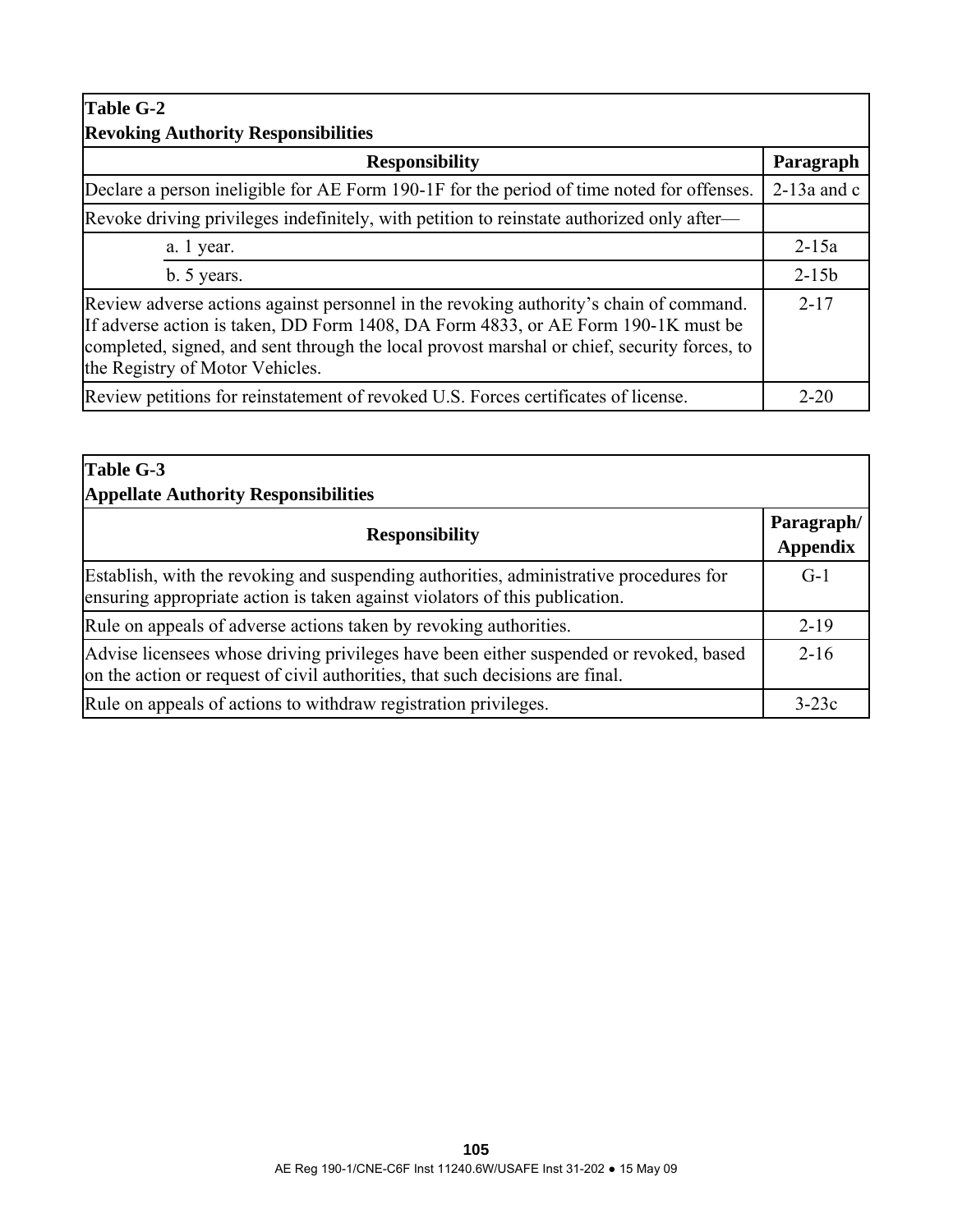# **APPENDIX H SUMMARY OF RESPONSIBILITIES FOR GARRISON PROVOST MARSHALS AND CHIEFS, SECURITY FORCES**

Table H-1 summarizes responsibilities of garrison provost marshals and chiefs, security forces.

| <b>Table H-1</b>                                                                                                                                                                                                                                                                                                                                                                                                                                   |                               |  |  |
|----------------------------------------------------------------------------------------------------------------------------------------------------------------------------------------------------------------------------------------------------------------------------------------------------------------------------------------------------------------------------------------------------------------------------------------------------|-------------------------------|--|--|
| <b>Garrison Provost Marshal and Chief, Security Forces, Responsibilities</b>                                                                                                                                                                                                                                                                                                                                                                       |                               |  |  |
| <b>Responsibility</b>                                                                                                                                                                                                                                                                                                                                                                                                                              | Paragraph/<br><b>Appendix</b> |  |  |
| Assess traffic points when a response is not received from a commander or supervisor<br>within 60 calendar days after receipt of DD Form 1408, DA Form 3946, or DA<br>Form 3975.                                                                                                                                                                                                                                                                   | $2-17b$ , $2-22b$             |  |  |
| Confiscate an individual's AE Form 190-1F at the time of detention or apprehension<br>for operating a privately owned vehicle (POV) with a blood-alcohol content (BAC)<br>over 0.5 milligram alcohol to 1.0 milliliter of whole blood or for refusing to submit to a<br>chemical test. Confiscated licenses will be turned over immediately to the person's<br>commander pending resolution. Appendix J provides breath-alcohol level equivalents. | $2-14, 2-15$                  |  |  |
| Review DD Form 1408, DA Form 4833, or AE Form 190-1K for appropriateness and<br>send completed forms to the Registry of Motor Vehicles (RMV).                                                                                                                                                                                                                                                                                                      | $2 - 17b$                     |  |  |
| Monitor hours of operation for people with restricted driving privileges.                                                                                                                                                                                                                                                                                                                                                                          | $2-20d$                       |  |  |
| Deny operational registration privileges up to 60 days when temporary plates are not<br>returned on the specified date.                                                                                                                                                                                                                                                                                                                            | $3-7e$                        |  |  |
| Confiscate license plates on notification that the POV registration has been canceled<br>because of lack of insurance or when notified by the RMW to pick up the license<br>plates.                                                                                                                                                                                                                                                                | $3-12c$                       |  |  |
| Act on reports of lost, stolen, or recovered POVs or license plates.                                                                                                                                                                                                                                                                                                                                                                               | app K                         |  |  |
| Remove license plates that are defaced, altered, or forged.                                                                                                                                                                                                                                                                                                                                                                                        | $3 - 18$                      |  |  |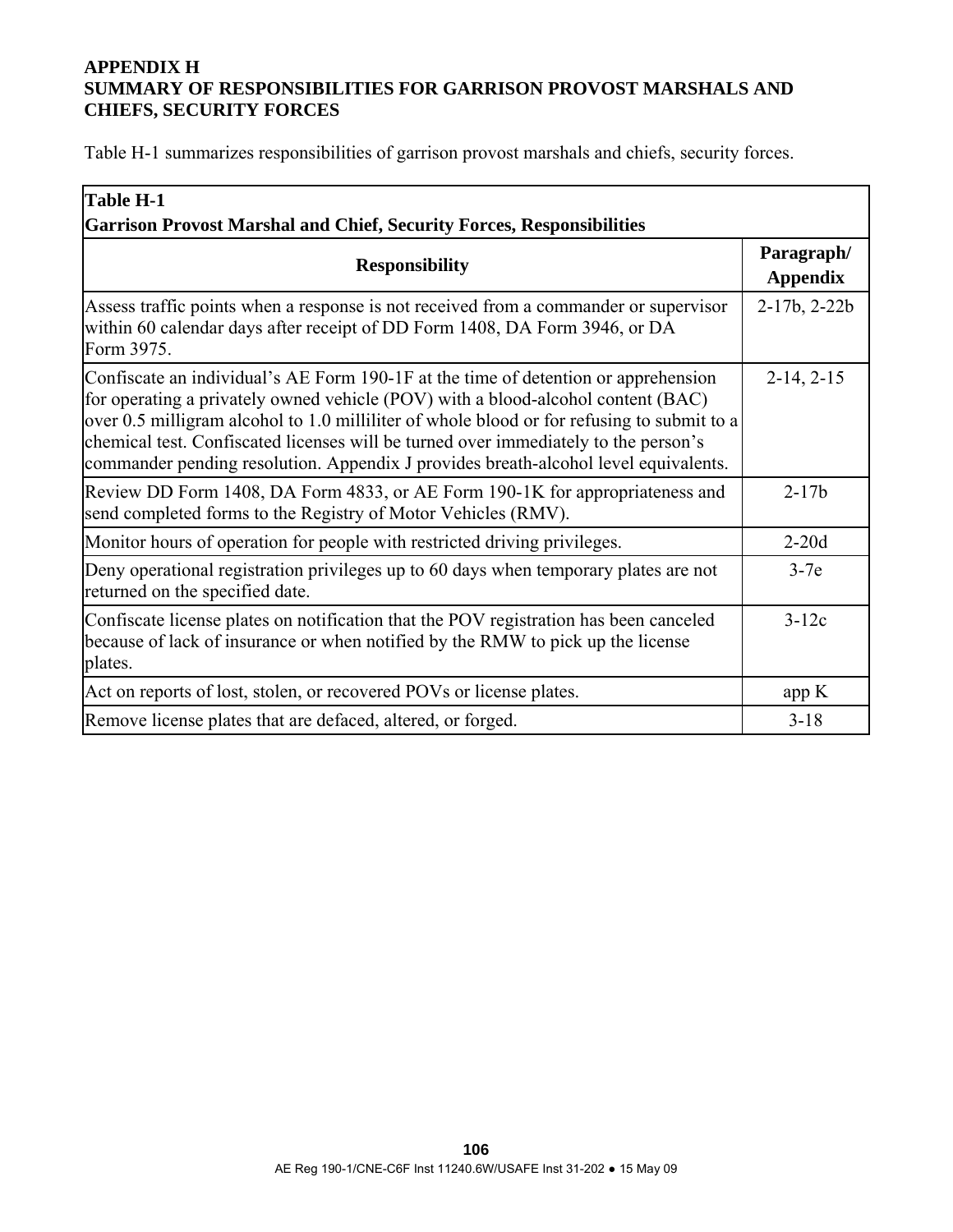# **APPENDIX I U.S. FORCES CERTIFICATE OF LICENSE AND MOTOR VEHICLE CLASSIFICATION SUMMARY**

# **I-1. GENERAL**

This appendix lists requirements for the different classes of privately owned vehicles (POVs). Persons with a suspended or revoked certificate of license (AE Form 190-1F) will not operate any class of vehicle until their suspended or revoked license is reinstated.

# **I-2. CLASSES OF VEHICLES**

Vehicle classes are defined as follows:

 a. Class 1. Motorcycle with or without a sidecar and engine capacity exceeding 250 cubic centimeters (cc) (equals German class A).

 b. Class 1a. Motorcycle with engine capacity between 80 and 250 cc and not more than 20 kilowatts (equals German class A).

 c. Class 1b. Motorcycle with engine capacity less than 80 cc and speed 51 to 79 kilometers per hour (kph) (32 to 50 miles per hour (mph)) (equals German class A1).

 d. Class 2. Vehicles with more than 15 seats (except for the drivers seat); trucks and POVs with trailers weighing more than 7.5 tons or having more than three axles (under German law, trailer axles not more than 1 meter apart are considered one axle) (equals German classes C, CE, D, and DE).

 e. Class 3. All vehicles other than classes 1, 1a, 1b, 2, 4, and 5 (equals German classes B, BE, C1, D1, and D1E).

 f. Class 4. Motorcycles with engine capacity less than 50 cc and speed not exceeding 50 kph (32 mph) (equals German classes M and S).

 g. Class 5. Motorcycles with engine capacity less than 50 cc and speed not exceeding 25 kph (16 mph) (equals German class L).

# **I-3. REQUIREMENTS FOR U.S. FORCES CERTIFICATE OF LICENSE**

Table I-1 lists classes of vehicles and requirements for obtaining a U.S. Forces certificate of license.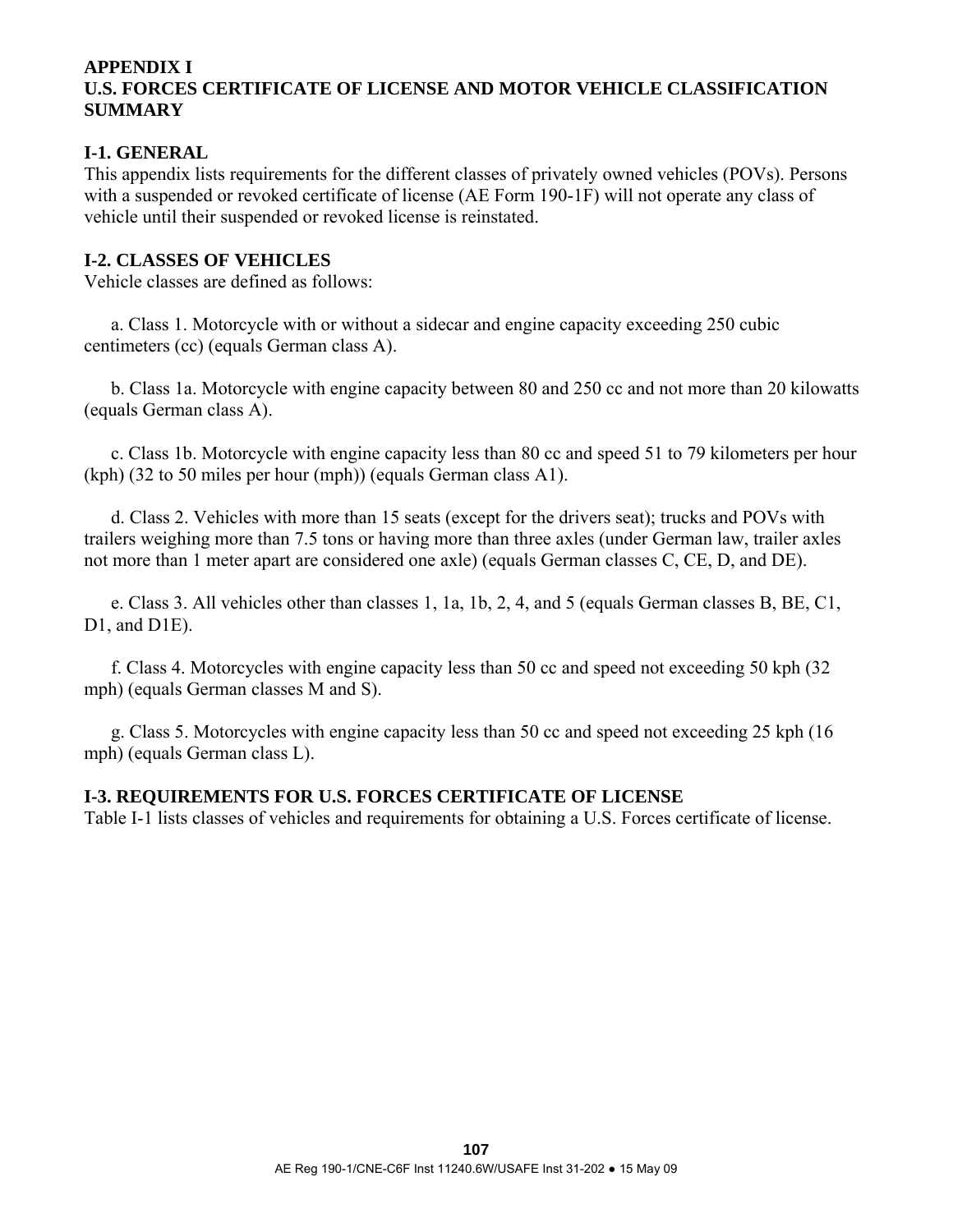# **Table I-1 U.S. Forces Certificate of License Requirements**

|                                                         | <b>Class 1</b><br>(note 1) | Class 1a<br>(note 1) | <b>Class 1b</b><br>(notes)<br>$1, 2, \& 8)$ | Class 2<br>(note 1) | Class 3<br>(note 1) | Class 4<br>(note 2)        | Class 5<br>(note 2)        |
|---------------------------------------------------------|----------------------------|----------------------|---------------------------------------------|---------------------|---------------------|----------------------------|----------------------------|
| Minimum age to operate (note 3)                         | 18 years                   | 18 years             | 16 years                                    | 21 years            | 17 years            | 16 years                   | 15 years                   |
| U.S. Forces certificate of license<br>required          | Yes.<br>(note 4)           | Yes<br>(note 4)      | <b>Yes</b><br>(note 4)                      | Yes                 | Yes                 | <b>Yes</b><br>(note 4)     | Yes                        |
| U.S. Forces registration required<br>$(AE$ Form 190-1A) | Yes                        | Yes                  | Yes                                         | Yes                 | Yes                 | N <sub>0</sub><br>(note 5) | N <sub>o</sub><br>(note 5) |
| U.S. Forces-issued license plates<br>required           | Yes                        | Yes                  | Yes                                         | Yes                 | Yes                 | No.<br>(note 6)            | No.<br>(note 6)            |
| Insurance plates required                               | <b>NA</b>                  | <b>NA</b>            | <b>NA</b>                                   | <b>NA</b>           | <b>NA</b>           | Yes<br>(note 5)            | Yes<br>(note 5)            |
| Protective helmets/eye protection<br>required (note 7)  | Yes                        | Yes                  | Yes                                         | <b>NA</b>           | <b>NA</b>           | Yes                        | Yes                        |

### **NOTES:**

1. Family members may register class 1, 1a, 1b, 2, and 3 vehicles with German or U.S. Forces authorities. Family members who choose to register a POV with German authorities may obtain a German drivers license if they desire.

2. Mopeds may be classified as class 1b, 4, or 5, depending on the motor size or speed capacity.

3. The minimum age to obtain a U.S. Forces certificate of license is—

- 15 years for class 5.
- 16 years for classes 1b and 4.
- 17 years for class 3 (The applicant must have a valid country or State drivers license for class 3.)
- 18 years for class 1 and 1a.
- 21 years for class 2.

4. People with a class 1, 1a, or lb license may operate class 4 and 5 vehicles. People with class 4 licenses may operate class 5 vehicles. Proof of having attended the 4-hour motorcycle orientation course and, if required, German certification for Army military and civilian personnel and their Family members, is a prerequisite to obtaining a U.S. Forces certificate of license for this class.

5. Registration documents are prepared and provided by German insurance companies.

6. People with class 4 and 5 vehicles will have them mechanically inspected at a U.S. Forces POV inspection station and have AE Form 190-1I in their possession when operating the vehicle.

7. Approved motorcycle protective equipment is defined in the glossary.

8. Individuals under 25 years old applying for a German class 1a license must wait 2 years before they can progress to a class 1 license. Individuals must show proof of having operated a class 1b motorcycle for 4,000 kilometers.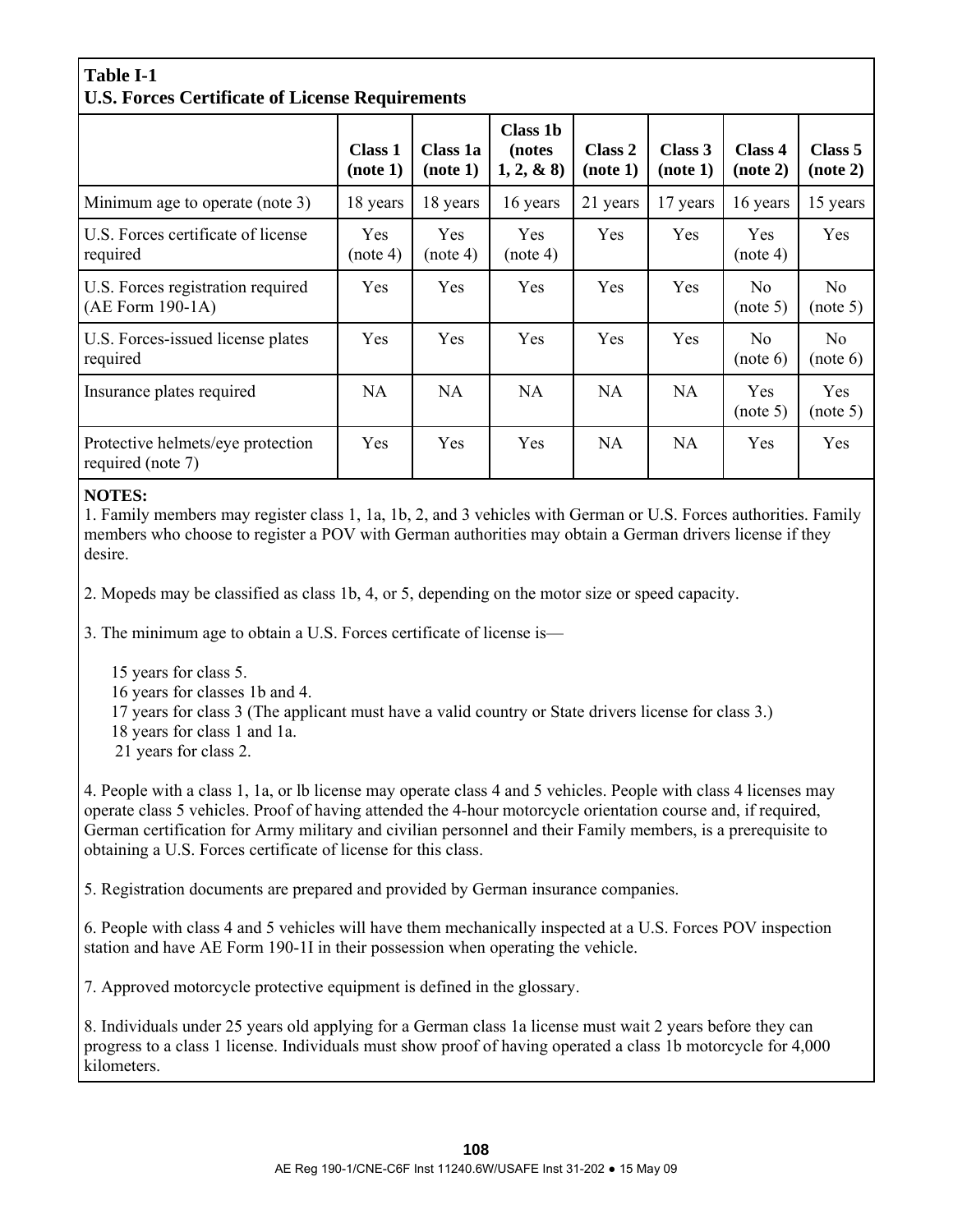# **APPENDIX J BREATH- AND BLOOD-ALCOHOL LEVEL EQUIVALENTS**

The level of alcohol in the breath depends on the concentration of alcohol in the blood. This is known as Henry's Law that states the breath-alcohol level depends on the blood-alcohol concentration. The relationship between blood-and breath-alcohol concentrations is well-defined and the blood-to-breath ratio is known. Although it may vary slightly from person to person, the most appropriate and commonly accepted ratio of arterial blood to expired deep-lung breath alcohol concentrations for forensic purposes is 2,100 to 1. Therefore, to convert breath-alcohol readings in micrograms per 100 milliliters to blood-alcohol concentrations in milligrams per 100 milliliters, multiply by 0.21. Table J-1 provides conversions.

| Table J-1<br><b>Breath- and Blood-Alcohol Level Equivalents</b> |                      |                                  |                      |                                  |                      |  |
|-----------------------------------------------------------------|----------------------|----------------------------------|----------------------|----------------------------------|----------------------|--|
| <b>Breath-</b><br><b>Alcohol</b>                                | <b>Blood-Alcohol</b> | <b>Breath-</b><br><b>Alcohol</b> | <b>Blood-Alcohol</b> | <b>Breath-</b><br><b>Alcohol</b> | <b>Blood-Alcohol</b> |  |
| <b>Level</b>                                                    | <b>Level</b>         | <b>Level</b>                     | Level                | <b>Level</b>                     | <b>Level</b>         |  |
| 0.01                                                            | 0.00210              | 0.34                             | 0.07140              | 0.67                             | 0.14070              |  |
| 0.02                                                            | 0.00420              | 0.35                             | 0.07350              | 0.68                             | 0.14280              |  |
| 0.03                                                            | 0.00630              | 0.36                             | 0.07560              | 0.69                             | 0.14490              |  |
| 0.04                                                            | 0.00840              | 0.37                             | 0.07770              | 0.70                             | 0.14700              |  |
| 0.05                                                            | 0.01050              | 0.38                             | 0.07980              | 0.71                             | 0.14910              |  |
| 0.06                                                            | 0.01260              | 0.39                             | 0.08190              | 0.72                             | 0.15120              |  |
| 0.07                                                            | 0.01470              | 0.40                             | 0.08400              | 0.73                             | 0.15330              |  |
| 0.08                                                            | 0.01680              | 0.41                             | 0.08610              | 0.74                             | 0.15540              |  |
| 0.09                                                            | 0.01890              | 0.42                             | 0.08820              | 0.75                             | 0.15750              |  |
| 0.10                                                            | 0.02100              | 0.43                             | 0.09030              | 0.76                             | 0.15960              |  |
| 0.11                                                            | 0.02310              | 0.44                             | 0.09240              | 0.77                             | 0.16170              |  |
| 0.12                                                            | 0.02520              | 0.45                             | 0.09450              | 0.78                             | 0.16380              |  |
| 0.13                                                            | 0.02730              | 0.46                             | 0.09660              | 0.79                             | 0.16590              |  |
| 0.14                                                            | 0.02940              | 0.47                             | 0.09870              | 0.80                             | 0.16800              |  |
| 0.15                                                            | 0.03150              | 0.48                             | 0.10080              | 0.81                             | 0.17010              |  |
| 0.16                                                            | 0.03360              | 0.49                             | 0.10290              | 0.82                             | 0.17220              |  |
| 0.17                                                            | 0.03570              | 0.50                             | 0.10500              | 0.83                             | 0.17430              |  |
| 0.18                                                            | 0.03780              | 0.51                             | 0.10710              | 0.84                             | 0.17640              |  |
| 0.19                                                            | 0.03990              | 0.52                             | 0.10920              | 0.85                             | 0.17850              |  |
| 0.20                                                            | 0.04200              | 0.53                             | 0.11130              | 0.86                             | 0.18060              |  |
| 0.21                                                            | 0.04410              | 0.54                             | 0.11340              | 0.87                             | 0.18270              |  |
| 0.22                                                            | 0.04620              | 0.55                             | 0.11550              | 0.88                             | 0.18480              |  |
| 0.23                                                            | 0.04830              | 0.56                             | 0.11760              | 0.89                             | 0.18690              |  |
| 0.24                                                            | 0.05040              | 0.57                             | 0.11970              | 0.90                             | 0.18900              |  |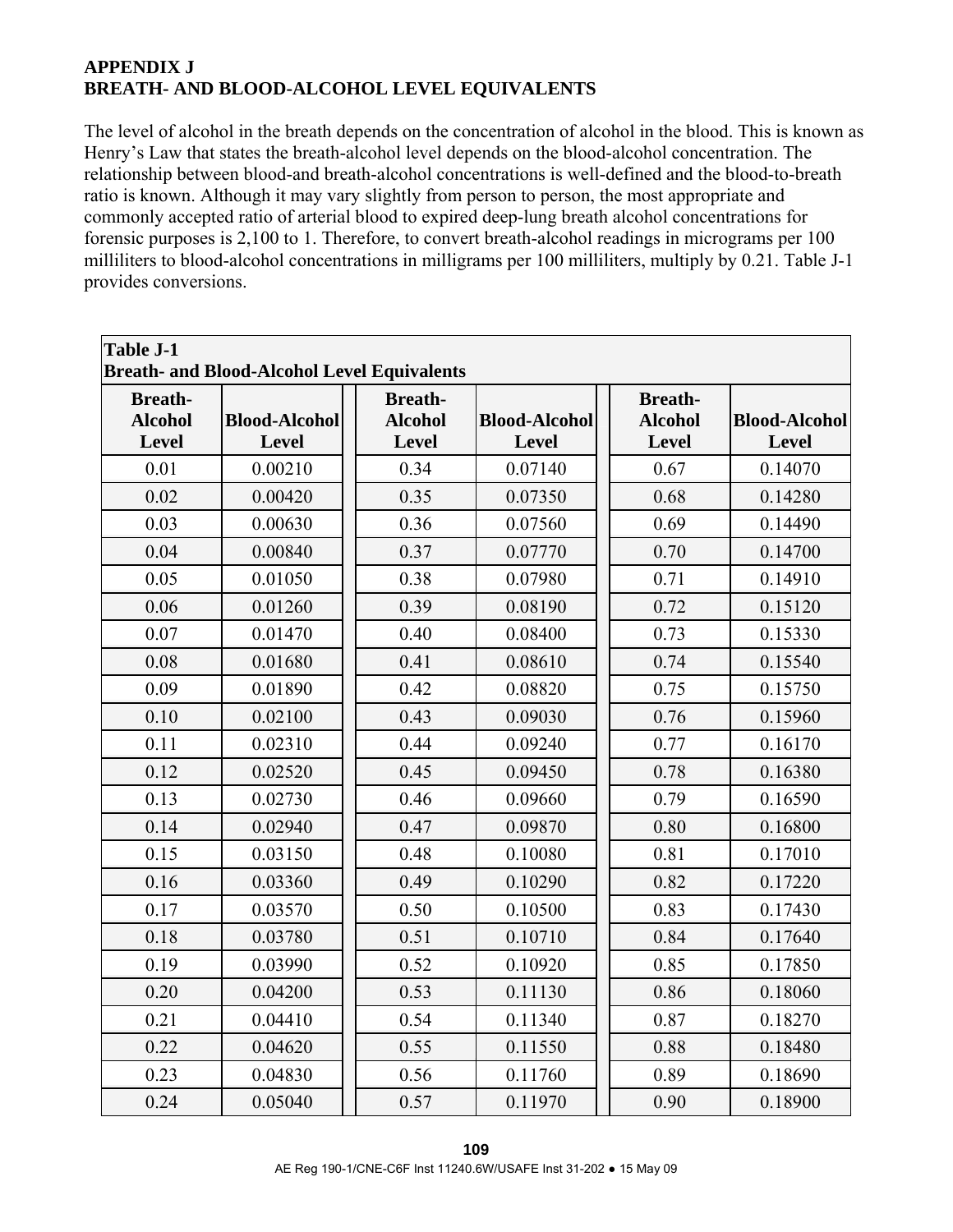| <b>Table J-1</b><br><b>Breath- and Blood-Alcohol Level Equivalents</b> |                                      |                                                  |                                      |  |                                                  |                                      |  |
|------------------------------------------------------------------------|--------------------------------------|--------------------------------------------------|--------------------------------------|--|--------------------------------------------------|--------------------------------------|--|
| <b>Breath-</b><br><b>Alcohol</b><br><b>Level</b>                       | <b>Blood-Alcohol</b><br><b>Level</b> | <b>Breath-</b><br><b>Alcohol</b><br><b>Level</b> | <b>Blood-Alcohol</b><br><b>Level</b> |  | <b>Breath-</b><br><b>Alcohol</b><br><b>Level</b> | <b>Blood-Alcohol</b><br><b>Level</b> |  |
| 0.25                                                                   | 0.05250                              | 0.58                                             | 0.12180                              |  | 0.91                                             | 0.19110                              |  |
| 0.26                                                                   | 0.05460                              | 0.59                                             | 0.12390                              |  | 0.92                                             | 0.19320                              |  |
| 0.27                                                                   | 0.05670                              | 0.60                                             | 0.12600                              |  | 0.93                                             | 0.19530                              |  |
| 0.28                                                                   | 0.05880                              | 0.61                                             | 0.12810                              |  | 0.94                                             | 0.19740                              |  |
| 0.29                                                                   | 0.06090                              | 0.62                                             | 0.13020                              |  | 0.95                                             | 0.19950                              |  |
| 0.30                                                                   | 0.06300                              | 0.63                                             | 0.13230                              |  | 0.96                                             | 0.20160                              |  |
| 0.31                                                                   | 0.06510                              | 0.64                                             | 0.13440                              |  | 0.97                                             | 0.20370                              |  |
| 0.32                                                                   | 0.06720                              | 0.65                                             | 0.13650                              |  | 0.98                                             | 0.20580                              |  |
| 0.33                                                                   | 0.06930                              | 0.66                                             | 0.13860                              |  | 0.99                                             | 0.20790                              |  |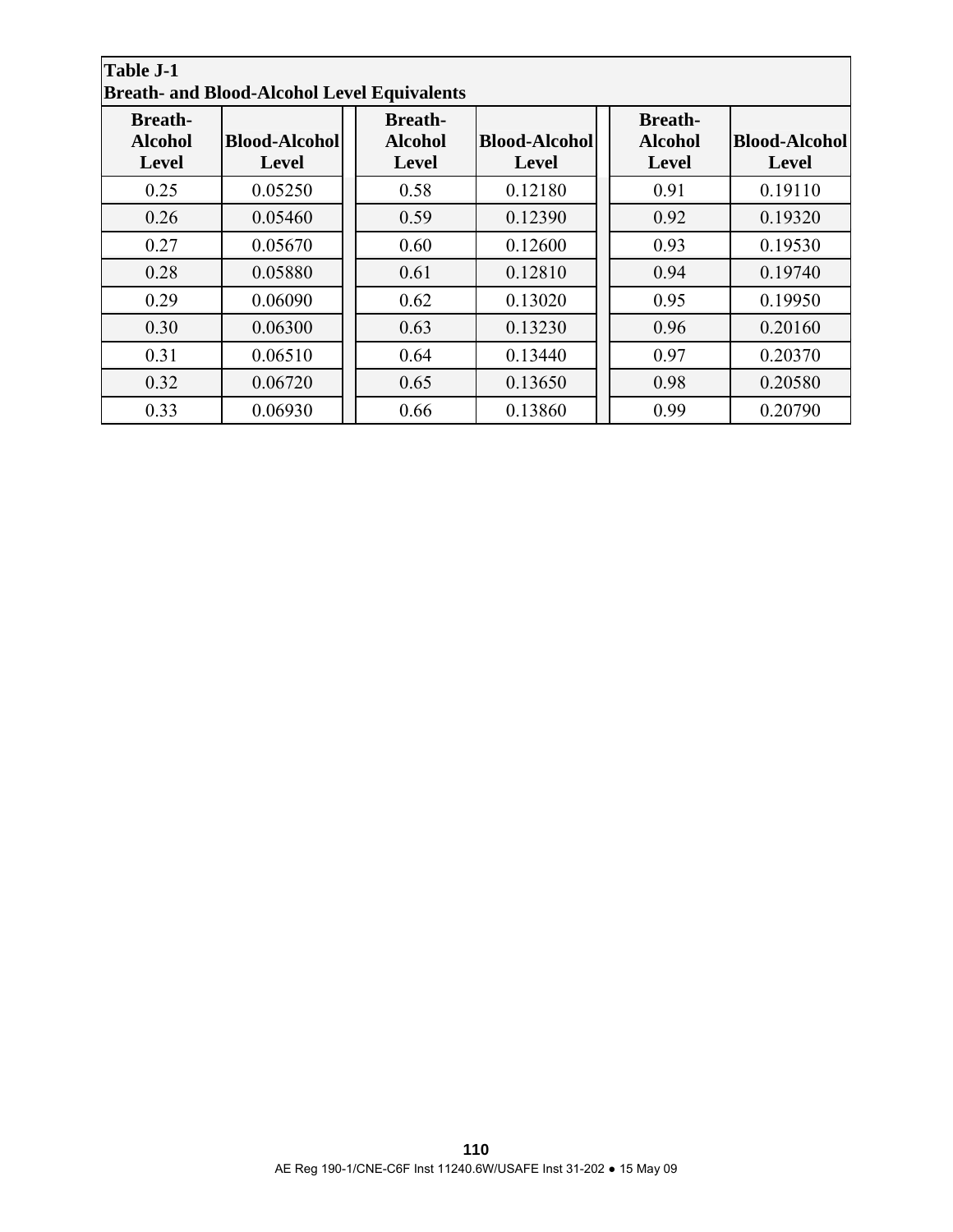# **APPENDIX K REPORTING LOST, STOLEN, OR RECOVERED POVs AND LICENSE PLATES**

# **K-1. GENERAL**

This appendix prescribes procedures for—

 a. Receiving and recording lost, stolen, or recovered privately owned vehicles (POVs) and license plates.

b. Informing applicable agencies of the actions in subparagraph a above.

# **K-2. PROCEDURES**

 a. If any vehicle registered by U.S. Forces in Germany is reported lost or stolen or one or both license plates are lost, stolen, or recovered, the owner will immediately report to the nearest military police (MP) or security forces (SF) station. POVs in nonoperational status will be reported by chassis number.

 b. When MP or SF stations are not near the scene of the incident, the owner will notify local civilian authorities. The owner will report the incident to the nearest MP or SF station within 24 hours after returning to his or her duty station.

 c. The MP or SF will report thefts and losses by completing AE Form 190-1AU. If one or more license plates are missing, an MP or SF official will determine who is negligent for the loss of the plates (because the plates are Government property) and indicate the determination in the Remarks block (block 15) on AE Form 190-1AU. AE Form 190-1AU will be kept in local MP or SF files. A copy of the form will be immediately carried to the nearest German police station or given to the attached German police liaison officer, if available.

 d. The MP and SF station will immediately use the vehicle-registration police numbers to report the information on AE Form 190-1AU when lost, stolen, or recovered POVs or license plates are reported. The Registry of Motor Vehicles (RMV) will provide the vehicle-registration numbers directly to MP and SF stations.

# **K-3. RECOVERED VEHICLES AND LICENSE PLATES**

 a. Recovered vehicles and license plates will be reported the same way as lost or stolen vehicles and license plates (para K-2).

 b. License plates (if any) remaining on a recovered vehicle will be turned in immediately to the local field registration station (FRS) or the nearest MP or SF station. After notifying the MP or SF station, the owner must apply for replacement of U.S. Forces-issued plates through the FRS (basic pub, para 3-16a).

 c. Recovered European-style license plates that have been reported as lost or stolen will be returned to the RMV for destruction and will not be reissued. U.S.-Forces-issued German license plates that have been reported lost or stolen will also be returned to the RMV for destruction. These license plate numbers will not be reused until at least 5 years after the date the loss or theft was reported.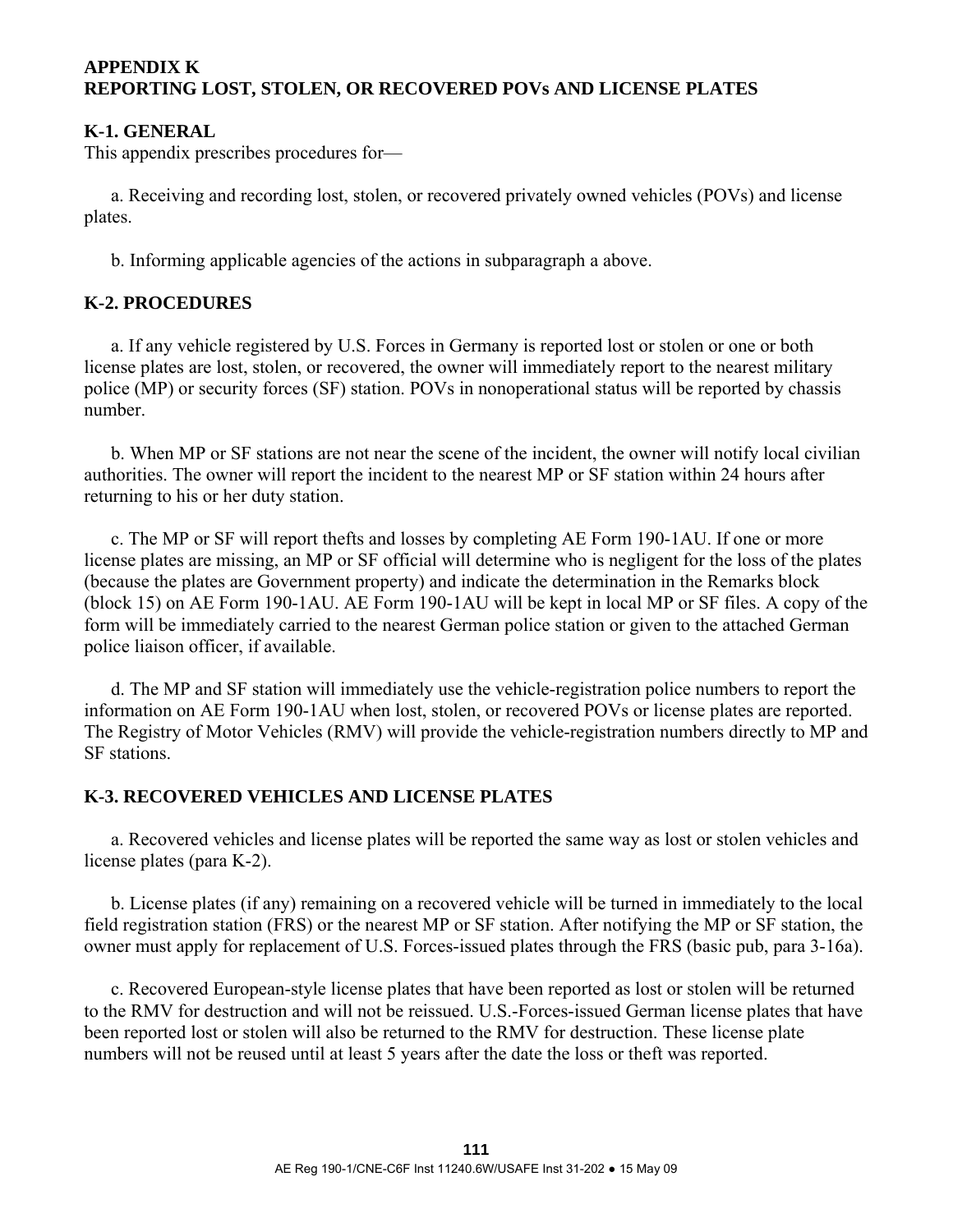# **GLOSSARY**

# **SECTION I ABBREVIATIONS**

| <b>AAFES</b>        | Army and Air Force Exchange Service                                   |
|---------------------|-----------------------------------------------------------------------|
| <b>ADAC</b>         | Allgemeiner Deutscher Automobil Club (General German Automobile Club) |
| <b>ADAPT</b>        | alcohol and drug abuse prevention and treatment                       |
| AE                  | Army in Europe                                                        |
| AFI                 | Air Force instruction                                                 |
| <b>AIC</b>          | assistant installation coordinator                                    |
| <b>APO</b>          | Army post office                                                      |
| <b>AR</b>           | Army regulation                                                       |
| <b>ASAP</b>         | Army Substance Abuse Program                                          |
| ASU                 | Abgassonderuntersuchung (emissions decal)                             |
| <b>BAC</b>          | blood-alcohol content                                                 |
| <b>BRC</b>          | <b>Basic Rider Course</b>                                             |
| <b>BSG</b>          | base support group [USAFE]                                            |
| cc                  | cubic centimeter                                                      |
| CG, USAREUR/7A      | Commanding General, United States Army Europe and Seventh Army        |
| CNE-C6F             | Commander, U.S. Naval Forces, Europe/Command, U.S Sixth Fleet         |
| <b>CSF</b>          | chief, security forces                                                |
| dB(A)               | decibel (A-weighting)                                                 |
| <b>DES</b>          | director of emergency services                                        |
| <b>DIN</b>          | Deutsche Industrienorm (German industrial standard)                   |
| <b>DOD</b>          | Department of Defense                                                 |
| <b>DOL</b>          | director of logistics                                                 |
| <b>DOT</b>          | United States Department of Transportation                            |
| DRMR-E              | Defense Reutilization and Marketing Region - Europe                   |
| <b>DTS</b>          | drivers testing station                                               |
| <b>DWI</b>          | driving while intoxicated                                             |
| ECE-R               | [United Nations] Economic Commission for Europe regulation            |
| <b>ERC</b>          | <b>Experienced Rider Course</b>                                       |
| <b>ERMC</b>         | United States Army Europe Regional Medical Command                    |
| <b>ETS</b>          | expiration of term of service                                         |
| ${\rm EU}$          | European Union                                                        |
| <b>FRS</b>          | field registration station                                            |
| <b>GCMCA</b>        | general court-martial convening authority                             |
| <b>GVM</b>          | gross vehicle mass                                                    |
| <b>GVWR</b>         | gross vehicle weight rating                                           |
| HQ USAREUR/7A       | Headquarters, United States Army Europe and Seventh Army              |
| <b>ICC</b>          | insurance confirmation card                                           |
| ID                  | identification                                                        |
| <b>IMCOM-Europe</b> | United States Army Installation Management Command, Europe Region     |
| <b>KFB</b>          | Kraftfahrzeugbrief (vehicle registration certificate)                 |
| kph                 | kilometers per hour                                                   |
| kW                  | kilowatt                                                              |
| LFAO-M              | Logistics Field Operating Activity (Maintenance)                      |
| LPG/CNG             | liquefied petroleum gas/converted natural gas                         |
| <b>MIPR</b>         | military interdepartmental purchase request                           |
|                     |                                                                       |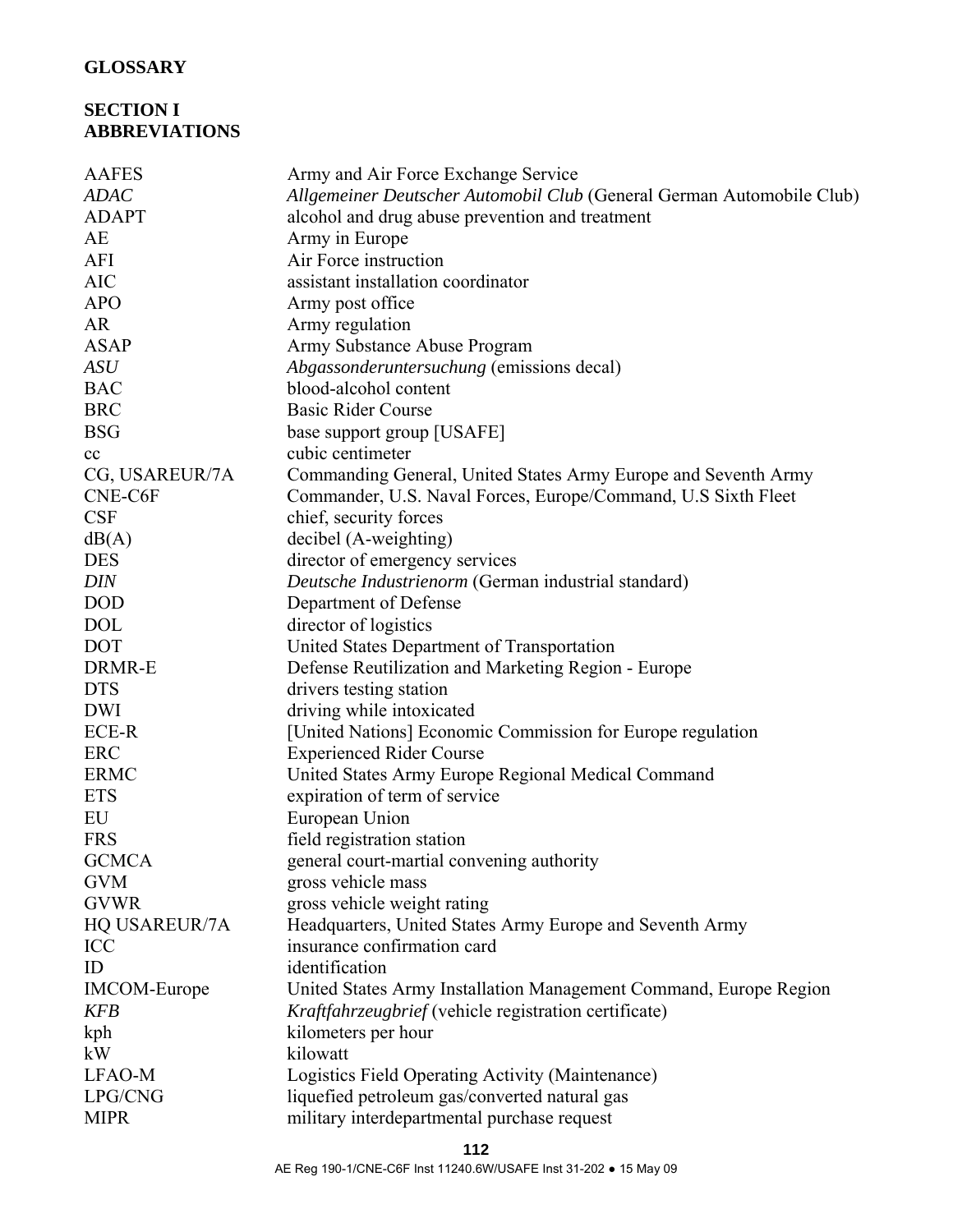| <b>MOS</b>                                 | military occupational specialty                                            |
|--------------------------------------------|----------------------------------------------------------------------------|
| <b>MP</b>                                  | military police                                                            |
| mph                                        | miles per hour                                                             |
| <b>MSF</b>                                 | Motorcycle Safety Foundation                                               |
| <b>MWR</b>                                 | morale, welfare, and recreation                                            |
| <b>NAF</b>                                 | nonappropriated fund                                                       |
| <b>NATO</b>                                | North Atlantic Treaty Organization                                         |
| OF                                         | optional form                                                              |
| <b>OPM</b>                                 | Office of the Provost Marshal, Headquarters, United States Army Europe and |
| Seventh Army                               |                                                                            |
| <b>PCS</b>                                 | permanent change of station                                                |
| <b>PM</b>                                  | provost marshal                                                            |
| <b>POC</b>                                 | point of contact                                                           |
| POL                                        | petroleum, oils, and lubricants                                            |
| <b>POV</b>                                 | privately owned vehicle                                                    |
| <b>PPE</b>                                 | personal protective equipment                                              |
| PS                                         | Pferdestärke (horsepower)                                                  |
| <b>RMV</b>                                 | Registry of Motor Vehicles, Office of the Provost Marshal, Headquarters,   |
| United States Army Europe and Seventh Army |                                                                            |
| <b>SF</b>                                  | security forces                                                            |
| <b>SOFA</b>                                | <b>Status of Forces Agreement</b>                                          |
| <b>StVZO</b>                               | Straßenverkehrs-Zulassungs-Ordnung (Road Traffic Licensing Regulation)     |
| <b>TDY</b>                                 | temporary duty                                                             |
| TÜV                                        | Technischer Überwachungsverein (Technical Control Association)             |
| <b>UCMJ</b>                                | Uniform Code of Military Justice                                           |
| U.S.                                       | <b>United States</b>                                                       |
| <b>USAFE</b>                               | United States Air Forces in Europe                                         |
| <b>USAG</b>                                | United States Army garrison                                                |
| <b>USAREUR</b>                             | <b>United States Army Europe</b>                                           |
| <b>USEUCOM</b>                             | United States European Command                                             |
| <b>VERINET</b>                             | Vehicle Registry Information Network                                       |
| VESC-8                                     | Vehicle Equipment Safety Commission Regulation, standard 8                 |
| <b>VIN</b>                                 | vehicle identification number                                              |

## **SECTION II TERMS**

## **abandoned vehicle**

A vehicle that has gone through the procedures in section 2575, Title 10, United States Code (basic pub, app E). Vehicles that have been stationary for an extended period (except vehicles in authorized deployment holding lots) and vehicles missing license plates or other evidence of ownership are vehicles that will become officially "abandoned vehicles."

## **accompanied personnel**

Sponsors in the command with Family members (with or without spouse) accompanying them.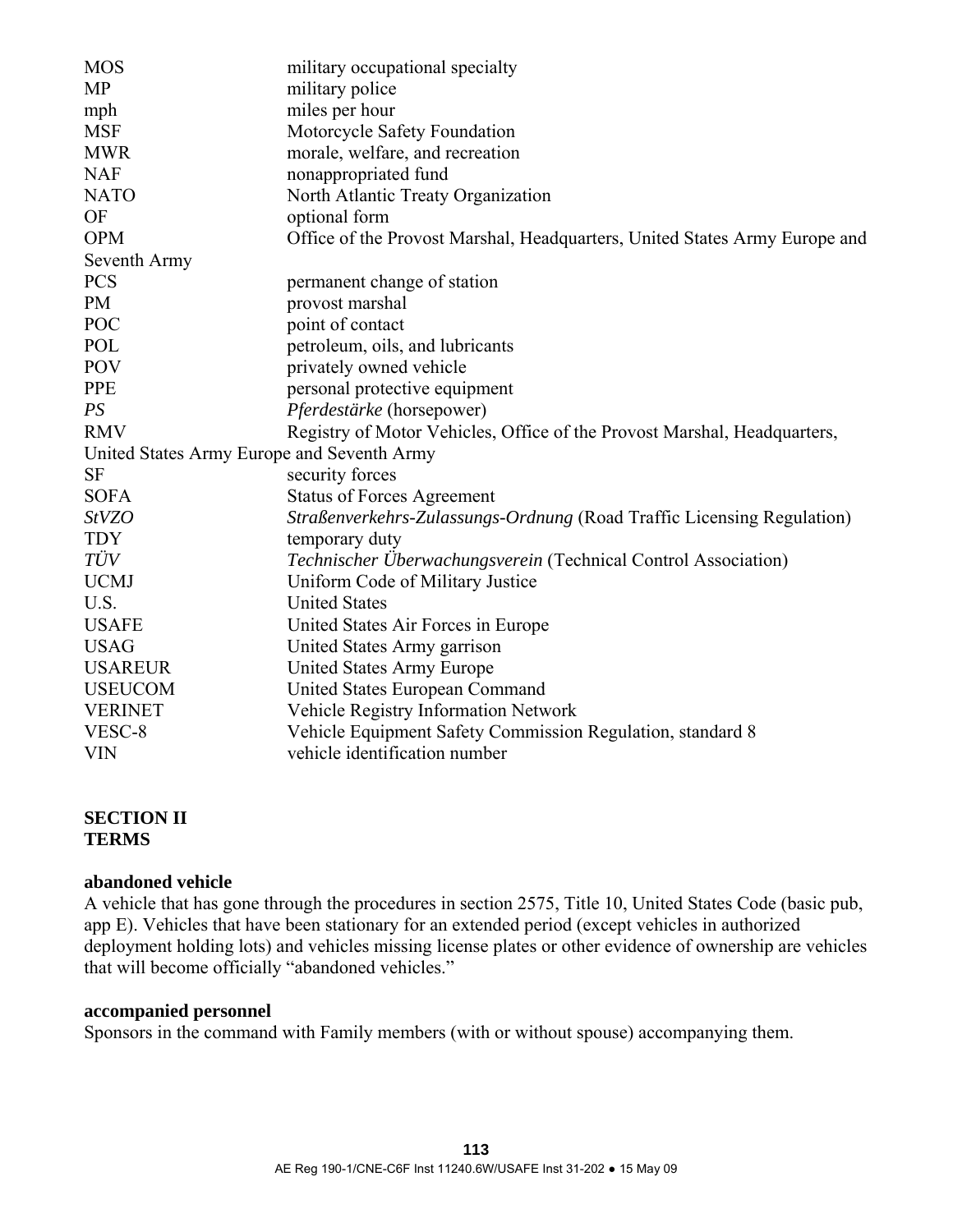## **appellate authority**

An officer (O6 or above) or civilian supervisor of equivalent grade next above the revoking authority in the chain of command of the licensee. A civilian appellate authority takes no action relating to military personnel and their Family members. Such cases are referred to the military chain of command.

## **authorized emergency vehicle**

An ambulance; a motor vehicle belonging to a fire department; or a motor vehicle belonging to a Federal, State, or host-nation law-enforcement agency authorized to be used as an emergency vehicle.

## **authorized insurance company**

Companies licensed and regulated or otherwise authorized by German authorities to sell the mandatory third-party liability insurance in Germany.

#### **commander**

A commissioned or noncommissioned officer in command of a unit or other organization.

## *Begleitetes Fahren ab 17 (B17)* **driving authorization**

A temporary authorization issued by a competent German drivers-license authority (*Fahrerlaubnisbehörde*) after a person (who is at least 17 years old) has completed the regular driverslicense test. It is valid only in Germany. The *B17* driving authorization must list all individuals authorized to accompany the holder of the *B17* driving authorization. The authorized individuals must be at least 30 years old, have had a drivers license for at least 5 years, and be a reliable driver (not received more than 3 points under the German drivers license system).

#### **country license**

A valid license from any sovereign country or any State or territory of the United States.

#### **deployment**

When an individual assigned to a unit in Germany leaves on assignment to an ongoing military mission outside Germany (for example, in Bosnia, Iraq, Kosovo) for an extended period.

#### **driver**

The person driving or in physical control of a motor vehicle.

## **driving privilege**

The privilege extended to a person permitting the operation of a privately owned vehicle in Germany. This privilege, once extended, is subject to administrative suspension or revocation by appropriate authorities.

#### **highway**

A public thoroughfare for vehicular traffic; a main direct road.

#### **immediate safety hazard**

A mechanical deficiency that could cause harm to the operator, occupants, other traffic users, or the environment.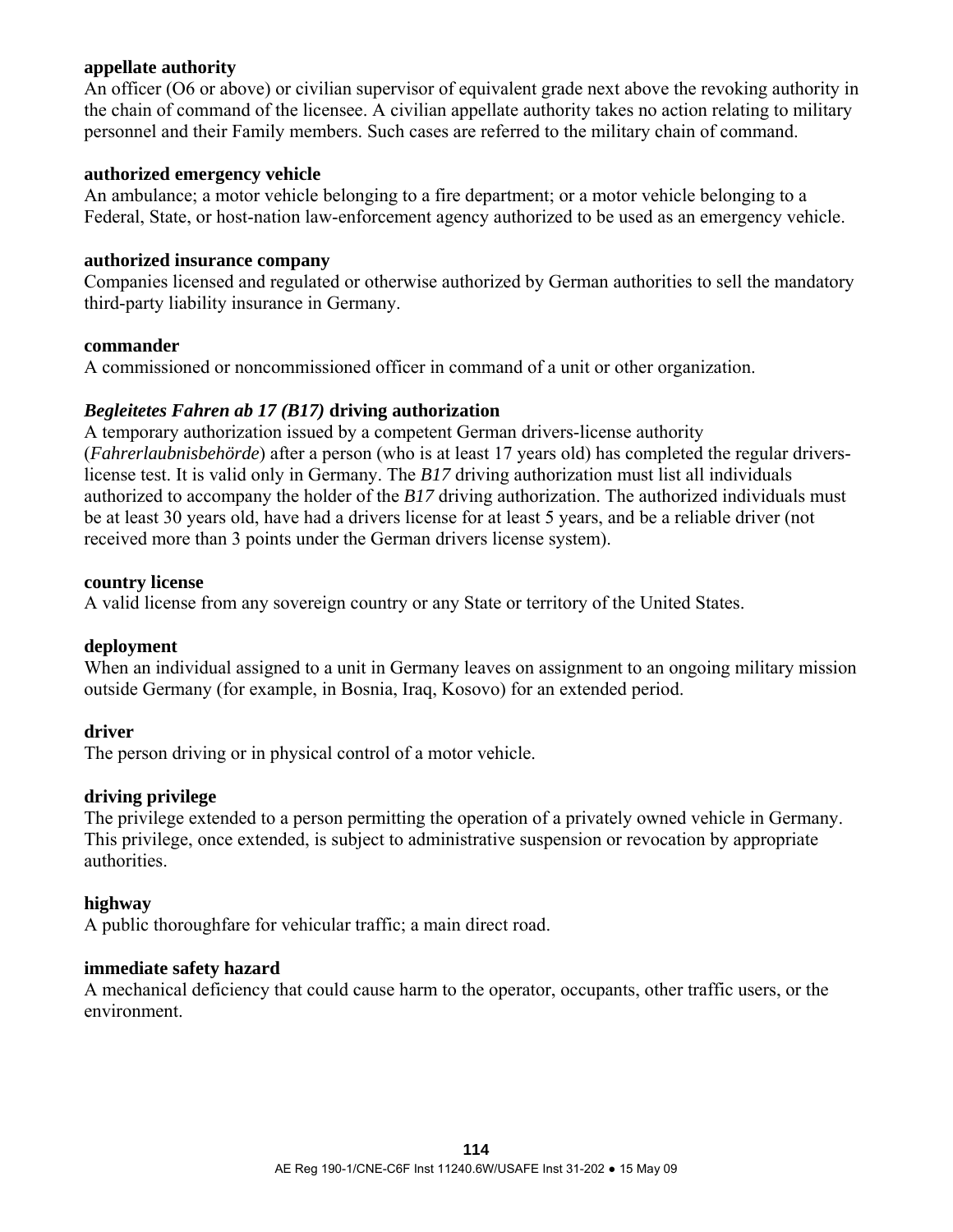## **indecent and obscene material**

Written or graphic material that describes or depicts sexual or excretory activities or organs in terms or in a way that is offensive, as measured by contemporary community standards. Such material is obscene if, taken as a whole, the material is intended to arouse interest in sex; is offensive because it affronts contemporary community standards relating to the description or representation of sexual matters; and is completely without redeeming social value.

## **ineligible**

A status that indicates loss of driving privileges when the offender does not have a valid license to suspend. The sanction will be the same as that for suspendable and revocable offenses.

## **motorcycle**

A vehicle designed to travel with no more than two wheels in contact with the ground. Included in this category are electric scooters, mokicks, mopeds, motor-powered skateboards, motor scooters, motorbikes with or without a sidecar attached that are propelled by an engine (fuel or electric) and require the operator to have a class 1, 1a, 1b, 4, or 5 U.S. Forces certificate of license.

## **motorcycle eye protection**

An eye protective device that meets Vehicle Equipment Safety Commission Regulation standard 8.

## **motorcycle helmet**

A helmet that meets American National Standards Institute standard Z90-1 or Economic Commission for Europe Norm 22-02 for foreign-made helmets.

## **motor vehicle**

A self-propelled, wheeled conveyance that does not run on rails, but is manufactured primarily for use on public roads.

## **operation of privately owned vehicle**

Driving or otherwise being in physical control of a motor vehicle. A person is in physical control when in a position to regulate or restrain the vehicle's operation or movement.

#### **pocket bike**

Also know as *pocket rocket* and *mini-moto*. These bikes are tiny, gas-powered motorcycles that can travel up to 55 miles per hour. They are about 2 feet high and 40 inches long and weigh about 40 pounds. They can hold adults up to 550 pounds. These vehicles cannot be registered or operated on public roads or U.S. installation in Germany unless certified by the manufacturer for operation on public roads and which must be inspected and registered like any other vehicle (including insurance requirements).

#### **privately owned vehicle (POV)**

As used in this publication, the term POV refers to vehicles owned by private individuals for their personal use, to include any class of vehicle used exclusively in racing events. Vehicles used periodically and primarily for recreation such as motorcycles, trikes, quads, and motor homes are recreational vehicles. Antique and classic vehicles that are 25 years old or older are also considered recreation vehicles.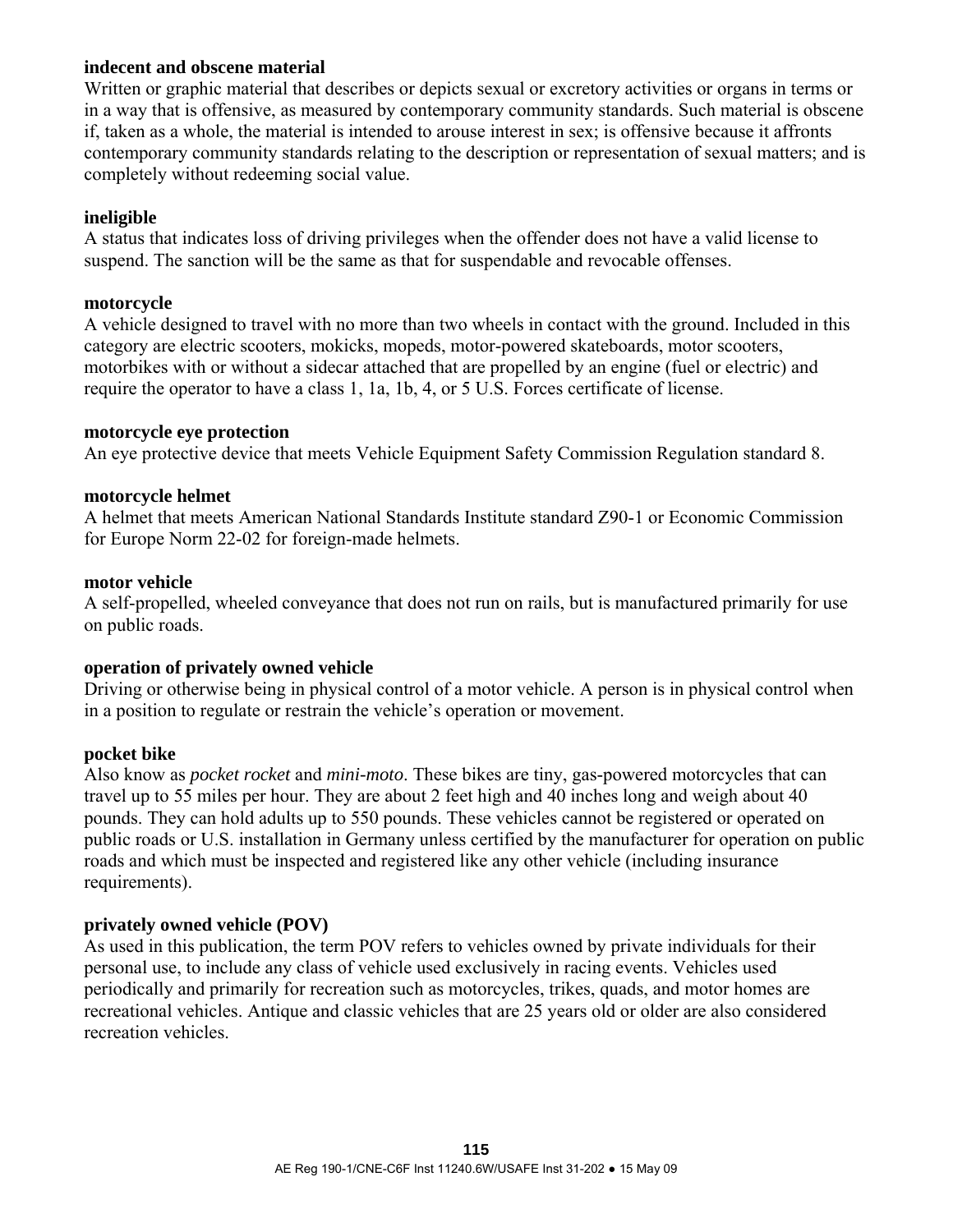## **quad**

A vehicle with four wheels, no protective body structure, and designed for on-road and off-road use. These vehicles must be registered as automobiles for use on public highways and roads only when passing a mechanical inspection to ensure that they are in compliance with all standards applicable to regular automobiles.

## **racing**

Competition of speed between motor vehicles on a public highway.

## **reinstating authority**

For other than Navy and Air Force personnel, the authority to reinstate revoked driving privileges for driving while intoxicated will be the United States Army garrison or authority designated in writing by the United States Army garrison commander. For Navy and Air Force personnel, the authority to reinstate revoked driving privileges will be according to OPNAV 11200.5C and Air Force Instruction 31-204, respectively. For a person whose license was revoked for causes other than driving while intoxicated, the authority to reinstate revoked driving privileges is limited to the base support group commander.

## **restraining device**

A device designed to hold a person steady in a seat (for example, seatbelt, lap belt, shoulder belt, childrestraining device).

## **revocation**

Loss of driving privileges for an indefinite period of up to 5 years.

# **revoking authority**

An officer (O4 or above) or GS-12 (or equivalent) civilian supervisor, next above the suspending authority in the chain of command of the licensee. If a commander has designated an O4 or GS-12 (or equivalent) to act as suspending authority for a unit, organization, or group of people, the commander will be the revoking authority. With the exception of the USAREUR Registrar and Deputy USAREUR Registrar, a civilian revoking authority will not revoke driving privileges of military personnel or their Family members. Such cases will be referred to the military chain of command.

## **right-of-way**

A precedence in passing accorded to one vehicle over another by custom, decision, or statute; the legal right of traffic to take precedence; the legal right to take precedence over others.

## **sponsor**

A person entitled to logistic support in the European theater because of assignment to or employment by the U.S. Forces or by a civilian component of the U.S. Forces. Dual-status persons entitled to have two identification cards, because they or their spouses are employed and considered overseas sponsors while they rely on another sponsor for uniformed-service benefits. Persons employed by DOD on Familymember appointments do not have dual status and are entitled to privileges only because they have an overseas sponsor.

## **supervisor**

A commissioned officer or civilian employee of equivalent grade exercising supervisory responsibilities over military or civilian personnel. This authority may be delegated to a noncommissioned officer.